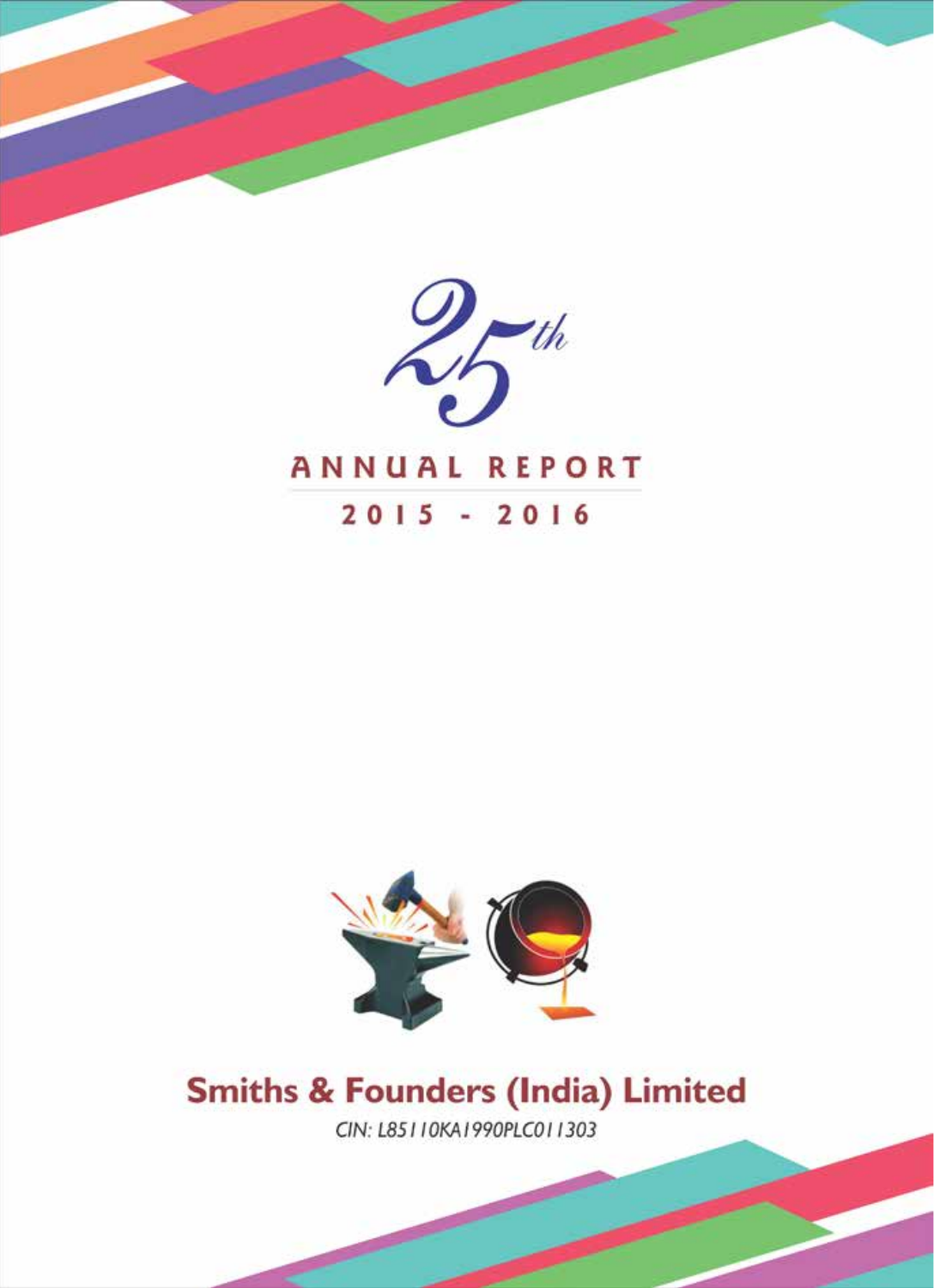| <b>BOARD OF DIRECTORS</b>      | Suresh Shastry                           | Chairman & Managing Director |
|--------------------------------|------------------------------------------|------------------------------|
|                                | Satish Shastry                           | <b>Whole-time Director</b>   |
|                                | Umesh Shastry                            | <b>Whole-time Director</b>   |
|                                | Supriya Shastry                          | <b>Whole-time Director</b>   |
|                                | V.Parthasarathy                          | <b>Independent Director</b>  |
|                                | Sudhindra N Kalghatgi                    | <b>Independent Director</b>  |
| <b>COMPANY SECRETARY &amp;</b> |                                          |                              |
| <b>COMPLIANCE OFFICER</b>      | Naveen K Shenoy (upto 25.04.2016)        |                              |
|                                | Hareesha Gowda ( w.e.f. 25.04.2016)      |                              |
|                                |                                          |                              |
| <b>AUDITORS</b>                | B.N.Subramanya & Co.                     |                              |
|                                | Chartered Accountants,                   |                              |
|                                | No.101, R.V.-15, 'E' Block               |                              |
|                                | 6th Main, Malleswaram,                   |                              |
|                                | Bangalore - 560 003                      |                              |
| <b>REGISTRAR AND</b>           |                                          |                              |
| <b>TRANSFER AGENTS</b>         | Integrated Enterprises (India) Limited   |                              |
|                                | 30, Ramana Residency,                    |                              |
|                                | 4th Cross, Sampige Road, Malleswaram,    |                              |
|                                | Bangalore - 560 003                      |                              |
| <b>REGISTERED OFFICE</b>       | No.505, 5th Floor, Brigade Rubix,        |                              |
|                                | No.20, HMT Main Road,                    |                              |
|                                | BANGALORE 560 013.                       |                              |
| <b>WORKS</b>                   | $1_{-}$<br>Plot Nos. N 12 & 13.          |                              |
|                                | Industrial Estate, Sagar Road,           |                              |
|                                | Shimoga - 577 204, Karnataka             |                              |
|                                | M 7 - M 10, Industrial Estate<br>2.      |                              |
|                                | Sagar Road, Shimoga - 577 204, Karnataka |                              |
|                                |                                          |                              |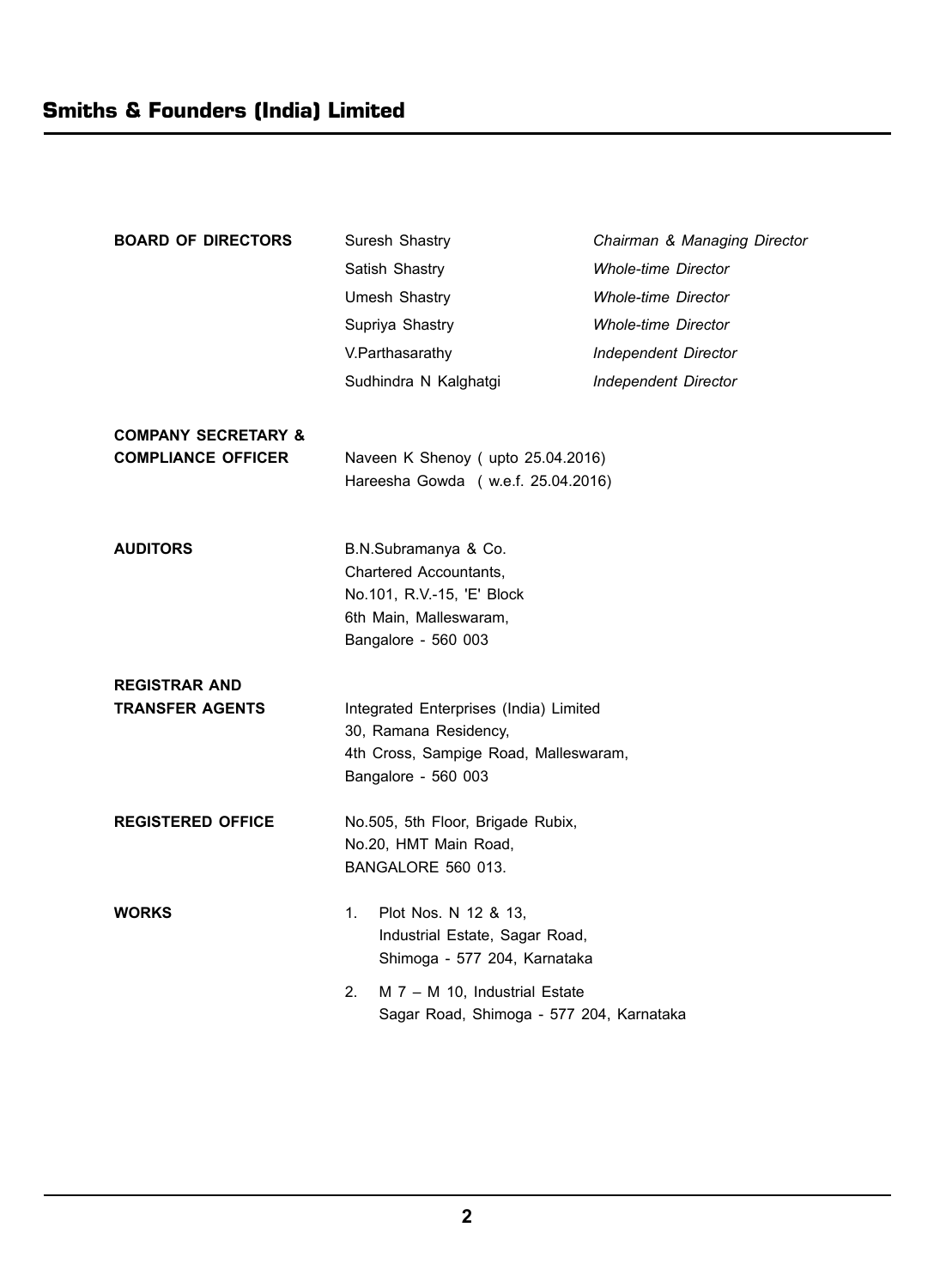### **NOTICE**

Notice is hereby given that the Twenty Fifth Annual General Meeting of the Members of **Smiths & Founders (India) Limited** will be held at MEWS Ladies Club, No.37, 17th Cross (between 4th and 6th Main), Malleswaram, Bangalore – 560 055 on Saturday, September 24, 2016 at 10.00 A.M to transact the following business:

#### **ORDINARY BUSINESS:**

- **1.** To consider and adopt the audited financial statements of the Company for the financial year ended March 31, 2016 and the Reports of the Board of Directors and Auditors thereon.
- **2.** To appoint a Director in place of Ms. Supriya Shastry (DIN:01327762), who retires by rotation and being eligible, offers herself for re-appointment.
- **3.** To appoint a Director in place of Mr. Suresh Shastry (DIN:01099554), who retires by rotation and being eligible, offers himself for re-appointment.
- **4.** To ratify the appointment of Auditors and fix their remuneration and in this regard to consider and, if thought fit, to pass with or without modification(s), the following resolution as an **Ordinary Resolution:**

"RESOLVED THAT pursuant to the provisions of Section 139 and other applicable provisions, if any, of the Companies Act, 2013 read with the Companies (Audit and Auditors) Rules, 2014 and other applicable rules, if any, and pursuant to the resolution passed by the members at the Twenty Third Annual General Meeting held on December 27, 2014, the appointment of M/s. B.N. Subramanya & Co., Chartered Accountants, (Firm Registration No. FRN 004142S) as Auditors of the Company, to hold office until the conclusion of the Twenty Seventh Annual General Meeting of the Company to be held in the year 2018, at such remuneration as shall be fixed by the Board of Directors of the Company, be and is hereby ratified ".

RESOLVED FURTHER THAT the board of Directors be and is hereby authorised to delegate all or any of the powers herein conferred in such manner as it may deem fit".

> **By the Order of the Board HAREESHA GOWDA** *Company Secretary*

#### *Registered Office:*

No.505, 5th Floor, Brigade Rubix, No.20, HMT Main Road, BANGALORE 560 013. CIN:L85110KA1990PLC11303 E-mail Id: cosec@smithsandfoundersindia.com Website: www.smithsandfoundersindia.com

Place : Bangalore Date : 11.08.2016

#### **NOTES:**

**1. A MEMBER ENTITLED TO ATTEND AND VOTE AT THE MEETING IS ENTITLED TO APPOINT A PROXY TO ATTEND AND VOTE INSTEAD OF HIMSELF/HERSELF AND THE PROXY NEED NOT BE A MEMBER OF THE COMPANY. The instrument appointing the proxy should, however be deposited at the Registered Office of the Company not less than forty eight hours before the commencement of the meeting.**

**A person can act as proxy on behalf of the members not exceeding fifty and holding in the aggregate not more than ten percent of the total share capital of the Company. A member holding more than ten percent of the total share capital of the Company may appoint a single person as proxy. However, such person shall not act as a proxy for any other person or shareholder.**

- 2. Corporate members intending to send their authorised representatives to attend the Meeting are requested to send to the Company a certified copy of the Board Resolution authorising their representative to attend and vote on their behalf at the Meeting.
- 3. The information as required under SEBI (Listing Obligations and Disclosure Requirements) Regulations, 2015 and Secretarial Standard – 2 issued by the Institute of Company Secretaries of India, relating to Directors proposed to be re-appointed are annexed hereto.
- 4. Register of Members and Share Transfer Books of the Company will remain closed from 17.09.2016 to 24.09.2016 (both days inclusive).
- 5. Members are requested to bring their Attendance Slips with their copy of the Annual Report to the meeting.
- 6. Relevant documents referred to in the Notice are open for inspection at the Registered Office of the Company on all working days, except Saturdays between 11.00 a.m and 1.00 p.m. upto the date of the Meeting.
- 7. Section 72 of the Companies Act, 2013 provides for nomination by the shareholders of the Company in the prescribed Form SH-13. Shareholders are requested to avail this facility.
- 8. Members are requested to a) intimate to the Company's Registrar and Transfer Agents, changes, if any, in their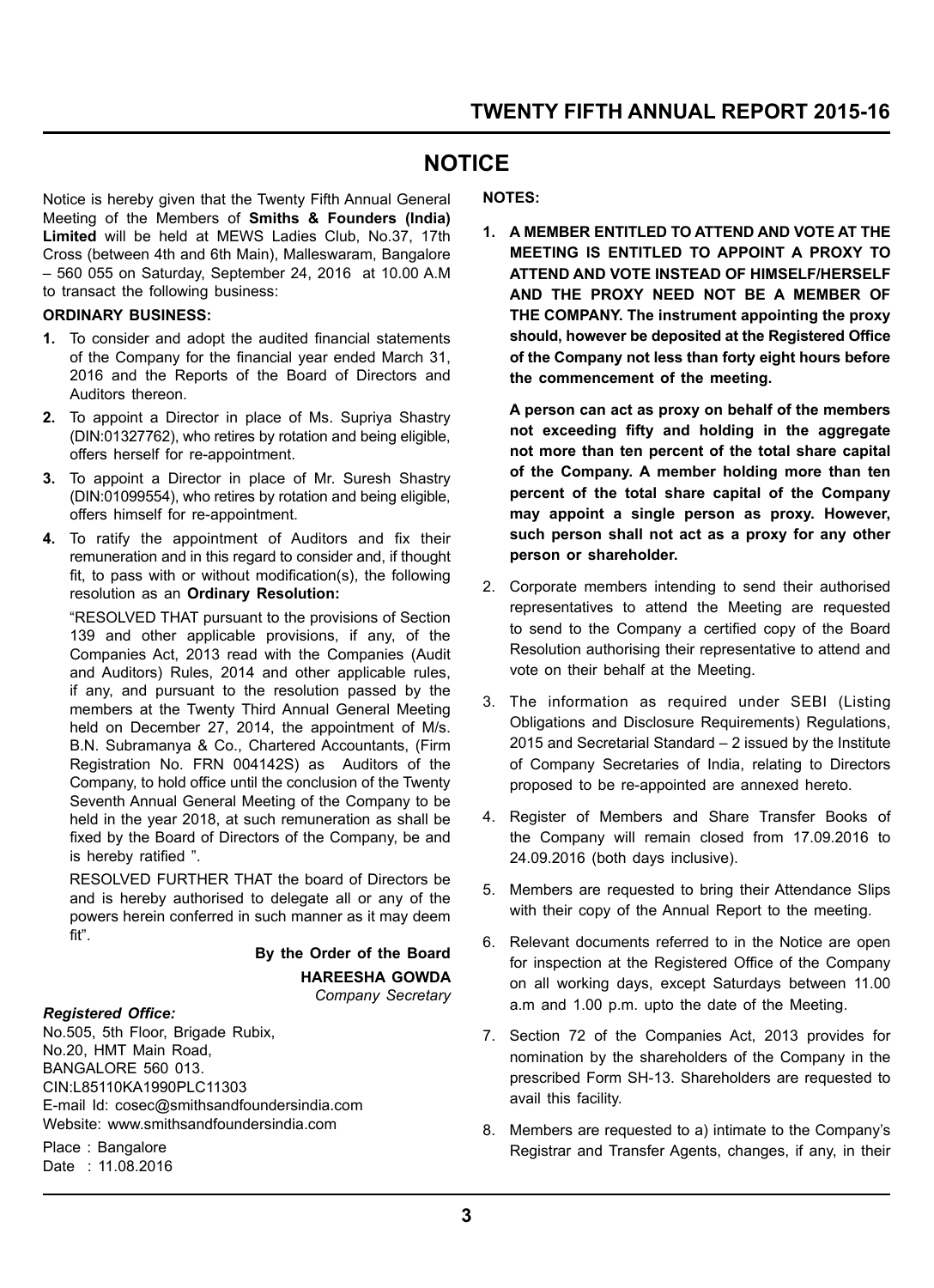registered addresses at an early date, in case of Shares held in physical form; b) intimate to the respective Depository Participant, changes, if any, in their registered address at an early date, in case of Shares held in dematerialised form; c) quote their folio number/Client ID/DP ID in all correspondence and d) consolidate their holdings into one folio in case they hold Shares under multiple folios in the identical order of names.

- 9. Members are requested to note that in case of transfers, deletion of name of deceased shareholder, transmission and transposition of names in respect of shares held in physical form, submission of photocopy of PAN Card of the transferee(s), surviving holder(s), legal(s) and joint holder(s) respectively, along with necessary documents at the time of lodgement of request for these transactions, is mandatory.
- 10. Your Company supports in full measure the 'green' initiative' of the Ministry of Corporate Affairs under which, service of notices/documents including Annual Report, can be effected by sending the same through electronic mode to the registered e-mail addresses of the shareholders. To support this green initiative of the Government, members who would like to receive such notices/documents in electronic mode and who have not registered their e-mail addresses so far, are requested to do so by sending a request to the Company's Share Transfer Agent mentioning their folio number and e-mail addresses to which such documents can be sent. For shareholders holding shares in electronic form, such request can also be sent electronically to cosec@ smithsandfoundersindia.com from the same e-mail address registered with the depository participants.
- 11. A route map showing directions to reach the venue of the 25th Annual General Meeting (AGM) is given at the end of Annual Report accompanying this Notice.
- 12. Voting through electronic means

Pursuant to Section 108 of the Companies Act, 2013 read with Rule 20 of the Companies (Management and Administration) Rules, 2014 and Regulation 44 of SEBI Regulations, as amended from time to time, the Company is pleased to provide its members the facility of `remote e-voting (e-voting from a place other than the venue of the AGM) to exercise their right to vote at the AGM. The business may be transacted through e-voting services provided by Central Depository Services Limited (CDSL).

#### **The instructions for shareholders voting electronically are as under:**

- (i) The voting period begins on 21st September, 2016 (9.00 a.m) and ends on 23rd September, 2016 (5.00 p.m.). During this period, shareholders' of the Company, holding shares either in physical form or in dematerialized form, as on the cut-off date i.e. 16th September, 2016, may cast their vote electronically. The e-voting module shall be disabled by CDSL for voting thereafter.
- (ii) The shareholders should log on to the e-voting website www.evotingindia.com.
- (iii) Click on Shareholders.
- (iv) Now Enter your User ID
	- a. For CDSL: 16 digits beneficiary ID,
	- b. For NSDL: 8 Character DP ID followed by 8 Digits Client ID,
	- c. Members holding shares in Physical Form should enter Folio Number registered with the Company.
- (v) Next enter the Image Verification as displayed and Click on Login.
- (vi) If you are holding shares in demat form and had logged on to www.evotingindia.com and voted on an earlier voting of any company, then your existing password is to be used.

| (vii) If you are a first time user follow the steps given below: |  |   |  |  |  |  |
|------------------------------------------------------------------|--|---|--|--|--|--|
|                                                                  |  | . |  |  |  |  |

|            | For Members holding shares<br>in Demat Form and Physical Form                                                                                                                                                                                                                           |
|------------|-----------------------------------------------------------------------------------------------------------------------------------------------------------------------------------------------------------------------------------------------------------------------------------------|
| <b>PAN</b> | Enter your 10 digit alpha-numeric PAN issued<br>by Income Tax Department (Applicable for both<br>demat shareholders as well as physical<br>shareholders)                                                                                                                                |
|            | Members who have not updated their PAN<br>with the Company/Depository Participant are<br>requested to use the first two letters of their<br>name and the 8 digits of the sequence number<br>in the PAN field.                                                                           |
|            | In case the sequence number is less than<br>8 digits enter the applicable number of 0's<br>before the number after the first two<br>characters of the name in CAPITAL letters.<br>Eq. If your name is Ramesh Kumar with<br>sequence number 1 then enter RA00000001<br>in the PAN field. |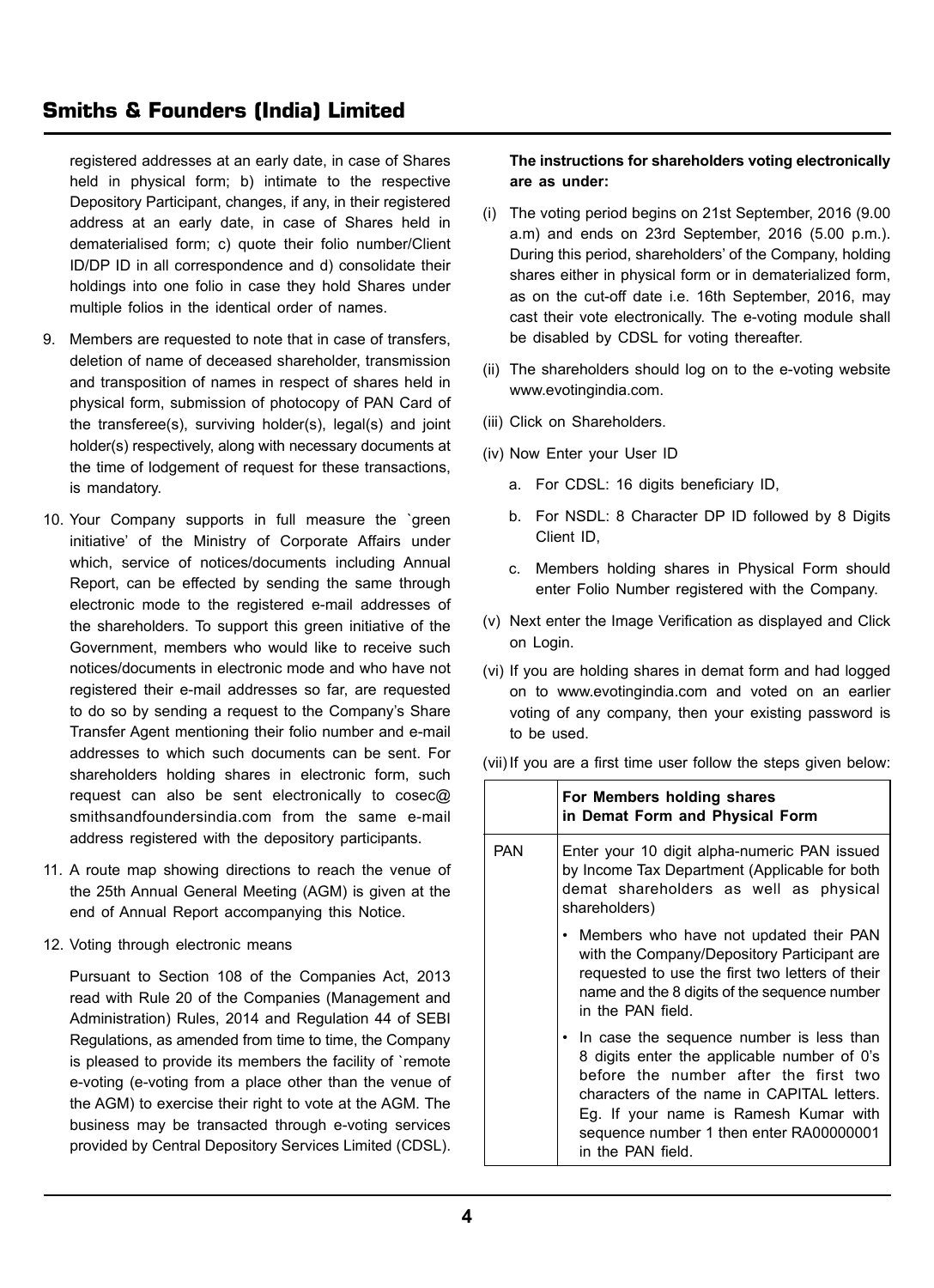| Bank                  | Dividend Enter the Dividend Bank Details or Date of                                                                                                                                              |
|-----------------------|--------------------------------------------------------------------------------------------------------------------------------------------------------------------------------------------------|
| Details               | Birth (in dd/mm/yyyy format) as recorded in                                                                                                                                                      |
| OR.                   | your demat account or in the company                                                                                                                                                             |
| Date of               | records in order to login.                                                                                                                                                                       |
| <b>Birth</b><br>(DOB) | • If both the details are not recorded with the<br>depository or company please enter the<br>member id / folio number in the Dividend<br>Bank details field as mentioned in<br>instruction (iv). |

- (viii) After entering these details appropriately, click on "SUBMIT" tab.
- (ix) Members holding shares in physical form will then directly reach the Company selection screen. However, members holding shares in demat form will now reach 'Password Creation' menu wherein they are required to mandatorily enter their login password in the new password field. Kindly note that this password is to be also used by the demat holders for voting for resolutions of any other company on which they are eligible to vote, provided that company opts for e-voting through CDSL platform. It is strongly recommended not to share your password with any other person and take utmost care to keep your password confidential.
- (x) For Members holding shares in physical form, the details can be used only for e-voting on the resolutions contained in this Notice.
- (xi) Click on the relevant EVSN of Smiths and Founders India Limited on which you choose to vote.
- (xii) On the voting page, you will see "RESOLUTION DESCRIPTION" and against the same the option "YES/ NO" for voting. Select the option YES or NO as desired. The option YES implies that you assent to the Resolution and option NO implies that you dissent to the Resolution.
- (xiii) Click on the "RESOLUTIONS FILE LINK" if you wish to view the entire Resolution details.
- (xiv) After selecting the resolution you have decided to vote on, click on "SUBMIT". A confirmation box will be displayed. If you wish to confirm your vote, click on "OK", else to change your vote, click on "CANCEL" and accordingly modify your vote.
- (xv) Once you "CONFIRM" your vote on the resolution, you will not be allowed to modify your vote.
- (xvi) You can also take out print of the votes cast by clicking on "Click here to print" option on the Voting page.
- (xvii)If a demat account holder has forgotten the password then Enter the User ID and the image verification code

and click on Forgot Password & enter the details as prompted by the system.

(xviii)Shareholders can also cast their vote using CDSL's mobile app m-Voting available for android based mobiles. The m-Voting app can be downloaded from Google Play Store. Please follow the instructions as prompted by the mobile app while voting on your mobile.

#### (xix) **Note for Non – Individual Shareholders and Custodians**

- Non-Individual shareholders (i.e. other than Individuals, HUF, NRI etc.) and Custodian are required to log on to www.evotingindia.com and register themselves as Corporates.
- A scanned copy of the Registration Form bearing the stamp and sign of the entity should be emailed to helpdesk.evoting@cdslindia.com.
- After receiving the login details a Compliance User should be created using the admin login and password. The Compliance User would be able to link the account(s) for which they wish to vote on.
- The list of accounts linked in the login should be mailed to helpdesk.evoting@cdslindia.com and on approval of the accounts they would be able to cast their vote.
- A scanned copy of the Board Resolution and Power of Attorney (POA) which they have issued in favour of the Custodian, if any, should be uploaded in PDF format in the system for the scrutinizer to verify the same.
- (xx) In case you have any queries or issues regarding e-voting, you may refer the Frequently Asked Questions ("FAQs") and e-voting manual available at www.evotingindia.com, under help section or write an email to helpdesk.evoting@ cdslindia.com.
	- The Company has appointed Mr. Naveen K Shenoy (Membership No. 10817) Practicing Company Secretary, as the Scrutinizer for conducting the remote e-voting and the voting process at the AGM in a fair and transparent manner.
	- The members attending the AGM, who have not already cast their vote through remote e-voting facility shall be able to exercise their voting rights at the AGM. The members who have already cast their vote through remote e-voting facility may attend the AGM but shall not be entitled to cast their vote again at the AGM.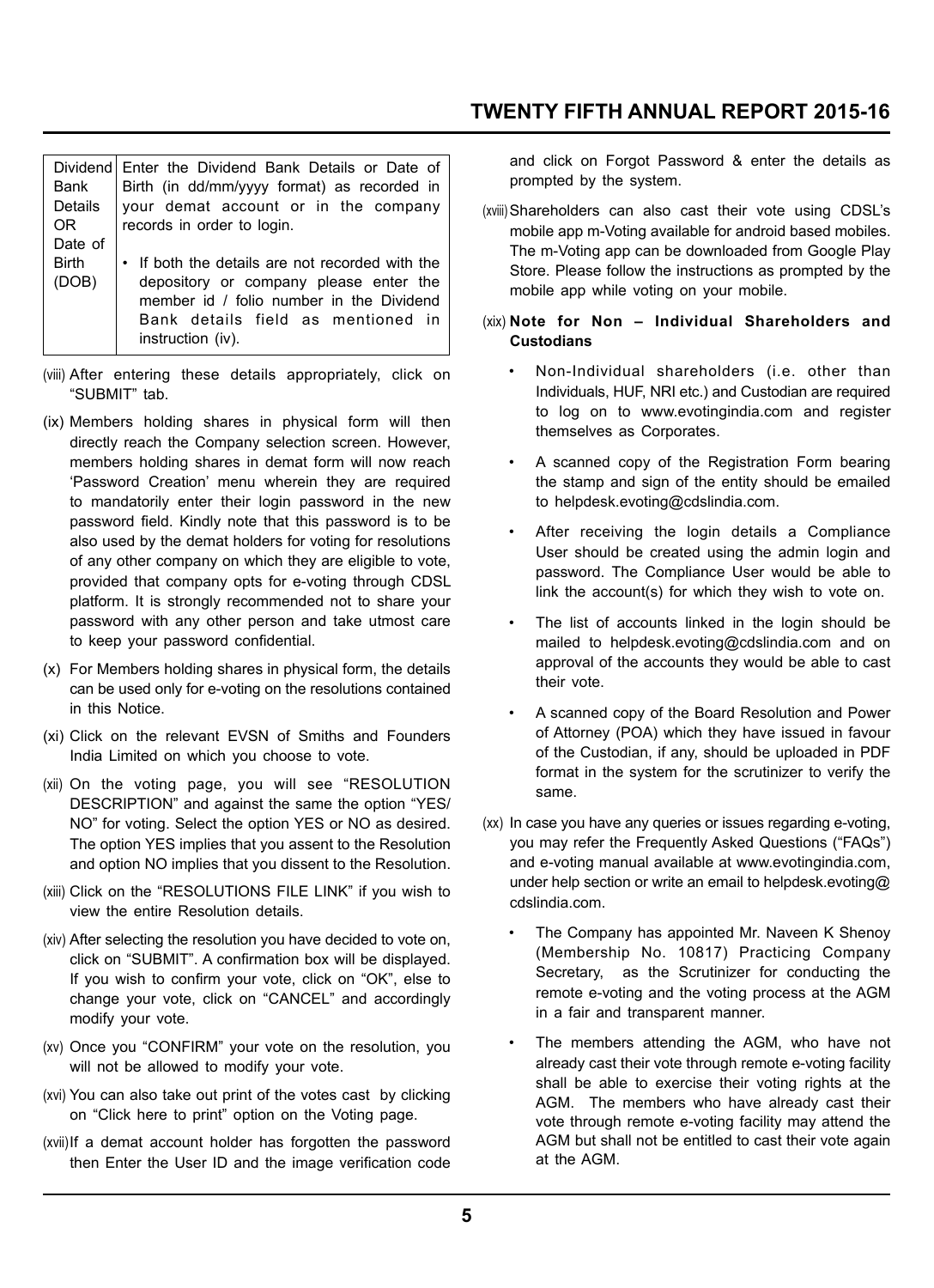- The voting rights of members shall be in proportion to their share in the paid up capital of the Company as on the cut-off date.
- Any Person who acquires the shares and becomes a member of the Company after despatch of the Notice and holds shares as on the cut-off date i.e., September 16, 2016, may obtain the login Id and password by sending a request to CDSL/OUR RTA.
- The scrutinizer shall immediately after the conclusion of the voting at the general meeting, first count the votes cast at the meeting, thereafter unblock the

votes cast through remote e-voting in the presence of at least two witnesses not in employment of the Company and make, not later than three days of conclusion of the meeting a consolidated scrutinizer's report of the votes cast in favour or against, to the Chairman of the Company.

The results shall be declared on or after the Annual General Meeting. The Results declared along with the Scrutinizer's Report shall be placed on the Company's website www.smithsandfoundersindia.com and on the website of CDSL and communicated to the BSE Limited where the shares of the Company are listed.

#### **ANNEXUE TO THE NOTICE OF TWENTY FIFTH ANNUAL GENERAL MEETING PARTICULARS OF DIRECTORS SEEKING RE-APPOINTMENT**

(in pursuance of SEBI(Listing Obligations and Disclosure Requirements)Regulations, 2015)

| <b>Particulars</b>                                              | Ms. Supriya Shastry                                                                               | Mr. Suresh Shastry                                                                          |  |  |
|-----------------------------------------------------------------|---------------------------------------------------------------------------------------------------|---------------------------------------------------------------------------------------------|--|--|
| <b>DIN</b>                                                      | 01327762                                                                                          | 01099554                                                                                    |  |  |
| Date of Birth                                                   | 2/7/1985                                                                                          | 12/11/1956                                                                                  |  |  |
| Date of Appointment                                             | 17/3/2014                                                                                         | 22/10/1990                                                                                  |  |  |
| Qualifications                                                  | M.B.A-Finance                                                                                     | Advanced Diploma in Forge<br>Technology (ADFT), NIF&FT, Ranchi                              |  |  |
| Expertise in specific<br>functional areas                       | Has over 12 years<br>experience in Accounts & Finance                                             | Has over 35 years<br>experience in Forging Industry                                         |  |  |
| Number of Meeting<br>of the Board attended during<br>the year   | 6/6                                                                                               | 6/6                                                                                         |  |  |
| Other Directorships/<br>Committee Chairmanships/<br>Memberships | None                                                                                              | None                                                                                        |  |  |
| Number of Shares<br>held in the Company                         | 19527125                                                                                          | 32434026                                                                                    |  |  |
| Relationship between<br>directors inter-se                      | Daughter of Mr. Suresh Shastry and<br>niece of Mr. Satish Shastry and<br>Mr. Umesh Shastry        | Brother of Mr. Satish Shastry and<br>Mr. Umesh Shastry and father<br>of Ms. Supriya Shastry |  |  |
| Terms and conditions<br>of appointment                          | As per Remuneration and Nomination Policy of the Company as displayed<br>on the Company's website |                                                                                             |  |  |

**By the Order of the Board**

**HAREESHA GOWDA** *Company Secretary*

#### *Registered Office:*

No.505, 5th Floor, Brigade Rubix, No.20, HMT Main Road, BANGALORE 560 013. CIN:L85110KA1990PLC11303 E-mail Id: cosec@smithsandfoundersindia.com Website: www.smithsandfoundersindia.com Place : Bangalore Date : 11.08.2016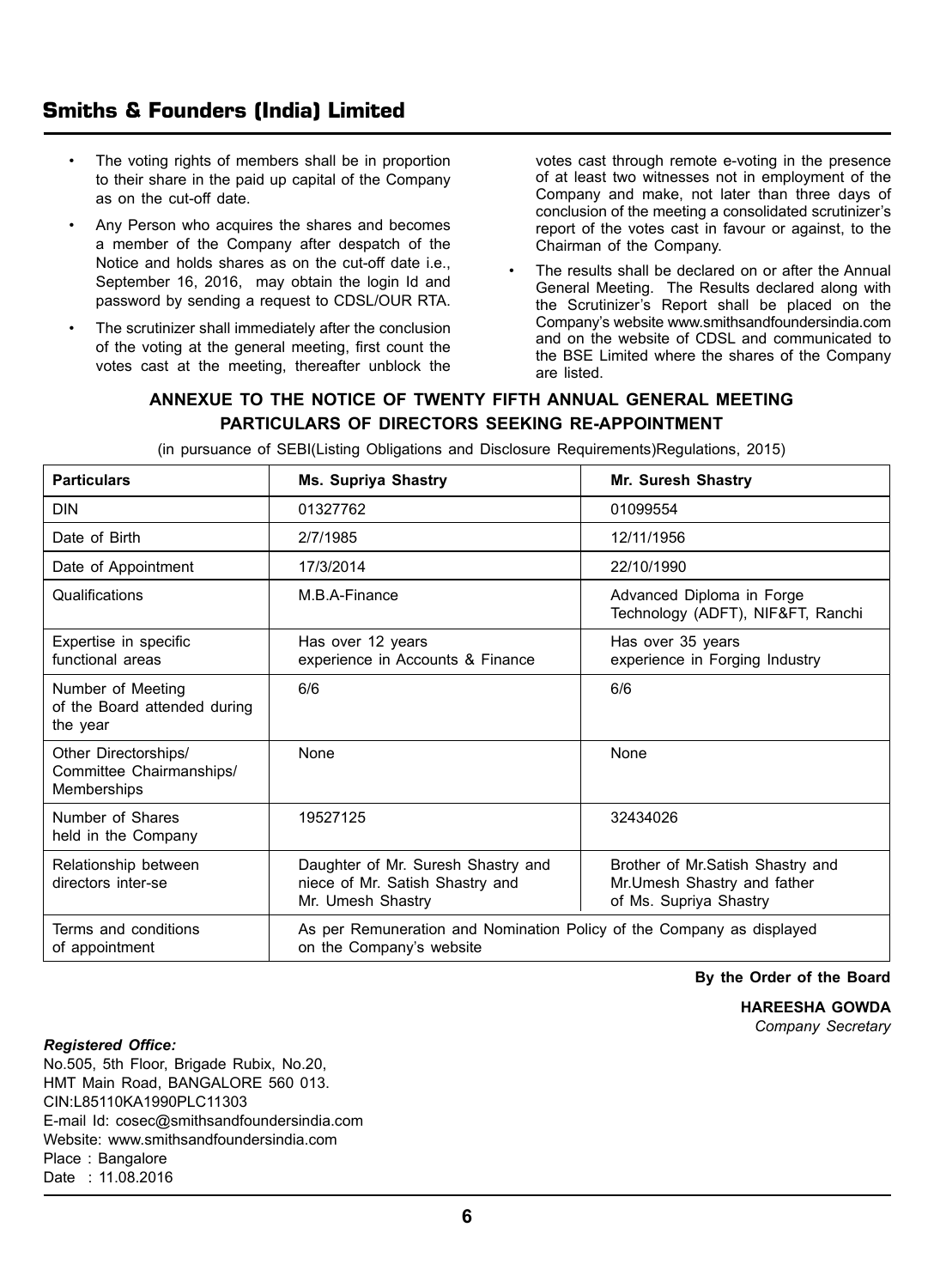### **DIRECTORS' REPORT**

Dear Members,

Your Directors present the Twenty Fifth Annual Report together with the Audited Statements of Account for the financial year ended March 31, 2016.

#### **1. FINANCIAL RESULTS:**

| <b>FINANCIAL RESULTS:</b>                                                              |              |            |  |  |  |  |  |
|----------------------------------------------------------------------------------------|--------------|------------|--|--|--|--|--|
| During the year under review the Company has achieved the following financial results: |              |            |  |  |  |  |  |
| <b>Particulars</b>                                                                     | 31.03.2016   | 31.03.2015 |  |  |  |  |  |
| Revenue from operations                                                                | 781.69       | 653.85     |  |  |  |  |  |
| Other Income                                                                           | 86.38        | 9.28       |  |  |  |  |  |
| Profit/(Loss) before Financial Charges, Depreciation, Taxation and Prior Period items  | (6.80)       | (53.02)    |  |  |  |  |  |
| Less: Finance Costs                                                                    | 96.43        | 88.11      |  |  |  |  |  |
| Profit/(Loss) before Depreciation, Taxation and Prior Period items                     | (103.23)     | (141.13)   |  |  |  |  |  |
| Less: Depreciation                                                                     | 34.70        | 39.41      |  |  |  |  |  |
| Profit/(Loss) before Taxation and Prior Period items                                   | (137.93)     | (180.54)   |  |  |  |  |  |
| Less: Taxation (Including Deferred Tax)                                                | 14.00        | 0.00       |  |  |  |  |  |
| Profit/(Loss) for the year                                                             | (151.93)     | (180.54)   |  |  |  |  |  |
| Less: Prior period items                                                               | 0.00         | 0.00       |  |  |  |  |  |
| Net Profit/(Loss) for the year                                                         | (151.93)     | (180.54)   |  |  |  |  |  |
| Balance of Profit/(Loss) brought forward from last year                                | (506.38)     | (325.84)   |  |  |  |  |  |
| Profit/(Loss) Carried forward to Balance sheet                                         | $(773.88)^*$ | (506.38)   |  |  |  |  |  |

Includes ₹ 115.57 Lakhs additional depreciation charged to accumulated losses in FY 2014-15 pursuant to provisions of Companies Act, 2013.

#### **2. OVERVIEW OF COMPANY PERFORMANCE:**

During the year under review sales of your Company has registered a healthy growth of about 20%. Loss has come down from  $\bar{x}$  180.54 Lakhs to  $\bar{x}$  151.93 Lakhs due to profit on sale of assets.

#### **Progress of Rehabilitation and measures initiated by the Company to improve its financial performance:**

Towards its rehabilitation, the Company has already begun implementation of various measures for improvement in its financial performance. As a first step towards this, during the year under review, the Company has sold its unit at Chikkaballapura, which has been lying idle since 2009. The sale proceeds has been used to repay bank borrowings fully and unsecured loan from Directors, partially. As the transaction took place towards the end of the financial year, its impact could be felt from financial year 2016-17 onwards, in terms of lower interest cost, which was around 13% in the last 2 years. The Company has taken several

steps for operational restructuring which are expected to lead to higher efficiency/cost savings in the times to come. The above measures will result in improved turnover and profitability and optimum utilization of available infrastructure.

As such the Company has also well laid strategy for future growth with clearly identified growth drivers to sustain and boost its revenues and profitability over the short, medium to long term.

The Board of Directors believes that the Company will be able to recover and recoup and gain newer heights in the years to come.

#### **3. DIVIDEND & RESERVES:**

In view of loss incurred by the Company, your Directors do not recommend any dividend for the financial year ended March 31, 2016.

During the year under review no amount was transferred to General Reserve.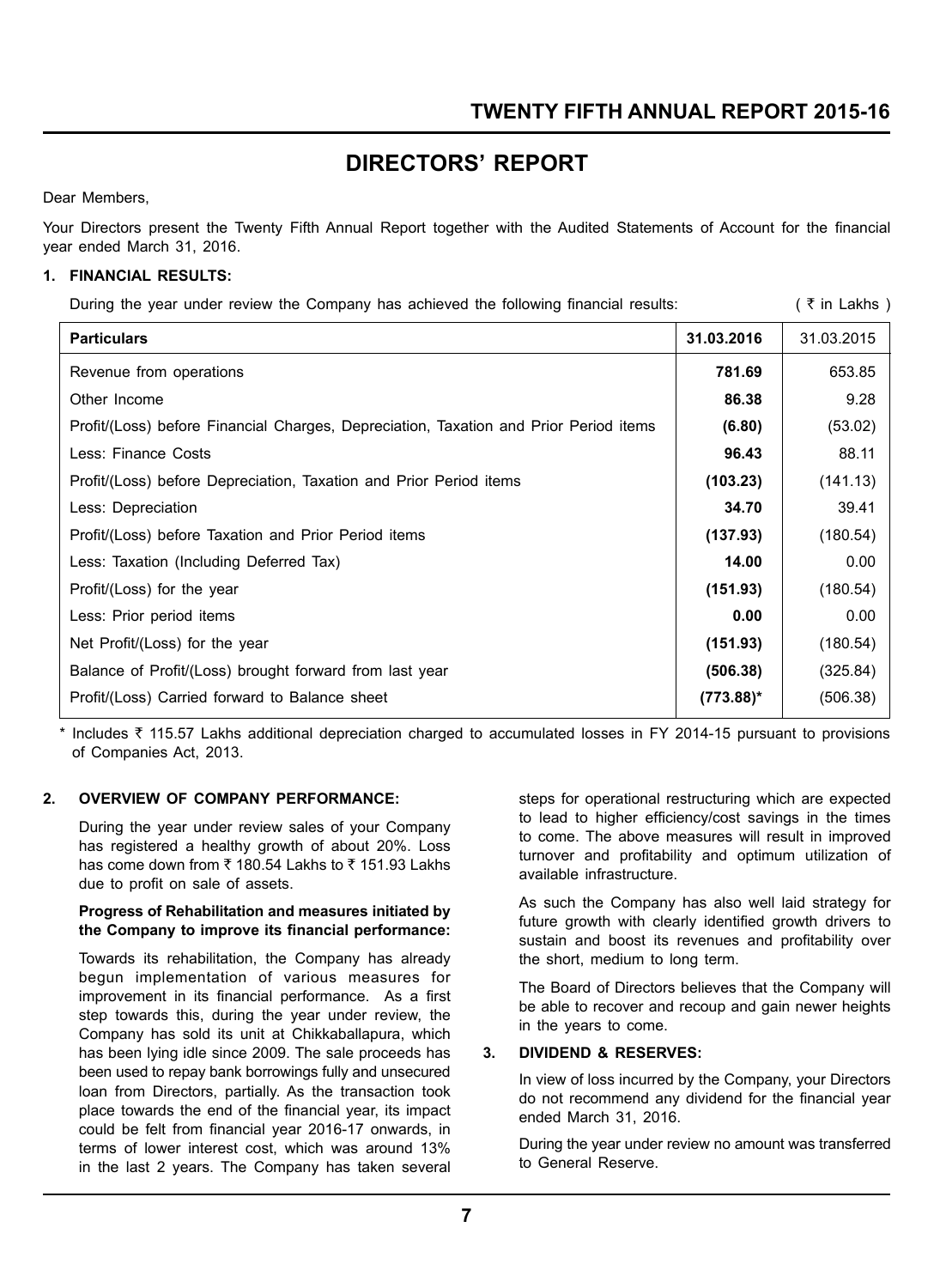#### **4. SHARE CAPITAL:**

The Paid Up Capital of the Company as at March 31, 2016 stood at ₹ 10,19,96,525/-. During the year under review, the Company has not issued shares with differential voting rights nor has granted any stock options or sweat equities. As on March 31, 2016 none of the Directors of the Company hold instruments convertible into equity shares of the Company.

#### **5. EXTRACT OF ANNUAL RETURN:**

The details forming part of the extract of the Annual Return in form MGT-9, as required under Section 92 (3) of the Companies Act, 2013 and Rule 12(1) of the Companies (Management & Administration) Rules, 2014, is included in this Report as **Annexure – A** and forms an integral part of this Report.

#### **6. DIRECTORS:**

In accordance with the provisions of Section 152 of the Companies Act, 2013 and the Company's Articles of Association, Ms. Supriya Shastry, Director and Mr. Suresh Shastry, Director, retires by rotation at the ensuing Annual General Meeting and being eligible offers themselves for re-appointment. The Board recommends their re-appointment for the consideration of the Members of the Company at the ensuing Annual General Meeting.

The Independent Directors have given declaration that they meet the criteria of independence as laid down under Section 149(6) of the Companies Act, 2013 and Regulation 16(b) of SEBI (Listing Obligations and Disclosure Requirements) Regulations, 2015.

During the year under review, there is no change in the Board of Directors of the Company.

#### **7. NUMBER OF MEETINGS OF THE BOARD:**

During the Financial Year 2015-16, 6 (Six) meetings of the Board were held, details of which are given in the Corporate Governance Report.

#### **8. KEY MANAGERIAL PERSONNEL:**

The following are the Key Managerial Personnel of the Company:

- 1. Suresh Shastry Chairman and Managing Director
- 2. Supriya Shastry Whole Time Director
- 3. Satish Shastry Whole Time Director
- 4. Umesh Shastry Whole Time Director
- 5. Naveen Shenoy Company Secretary (Upto 25.04.2016)
- 6. Hareesha Gowda Company Secretary (w.e.f. 25.04.2016)

#### **9. COMMITTEES OF THE BOARD:**

The Board of Directors has the following Committees:

- 1. Audit Committee
- 2. Remuneration and Nomination Committee
- 3. Stakeholders' Relationship Committee

Details of the Committee along with their composition, number of meetings and attendance at the meetings are provided in the Corporate Governance Report.

#### **10. BOARD EVALUATION:**

Pursuant to the provisions of the Companies Act, 2013 and SEBI (Listing Obligations and Disclosure Requirements) Regulations, 2015, a structured questionnaire was prepared after taking into consideration the various aspects of Board's functioning, composition of the Board and its Committees and performance of specific duties, obligations and governance.

The performance evaluation of Independent Directors was completed. The performance evaluation of the Chairman and Non-Independent Directors was carried out by the Independent Directors through a meeting of Independent Directors.

#### **11. FAMILIARISATION PROGRAMME FOR INDEPENDENT DIRECTORS:**

The details of programmes for familiarisation of Independent Directors with the Company, their roles, rights, responsibilities in the Company, nature of the industry in which the Company operates, business model of the Company and related matters are put up on the website of the Company, www.smithsandfoundersindia. com

#### **12. FIXED DEPOSITS:**

The Company has not accepted fixed deposits from the public and shareholders within the meaning of Section 73(1) of the Companies Act, 2013 and Rules made there under, during the year under review.

#### **13. DIRECTORS RESPONSIBILITY STATEMENT:**

As required under Section 134(3)(c) of the Companies Act, 2013, your Directors state that:

- a) in the preparation of the annual accounts, the applicable accounting standards have been followed along with proper explanations relating to material departures;
- b) the Directors had selected such accounting policies and applied them consistently and made judgments and estimates that are reasonable and prudent so as to give a true and fair view of the state of affairs of the Company at March 31, 2016 and its loss for the year ended on that date;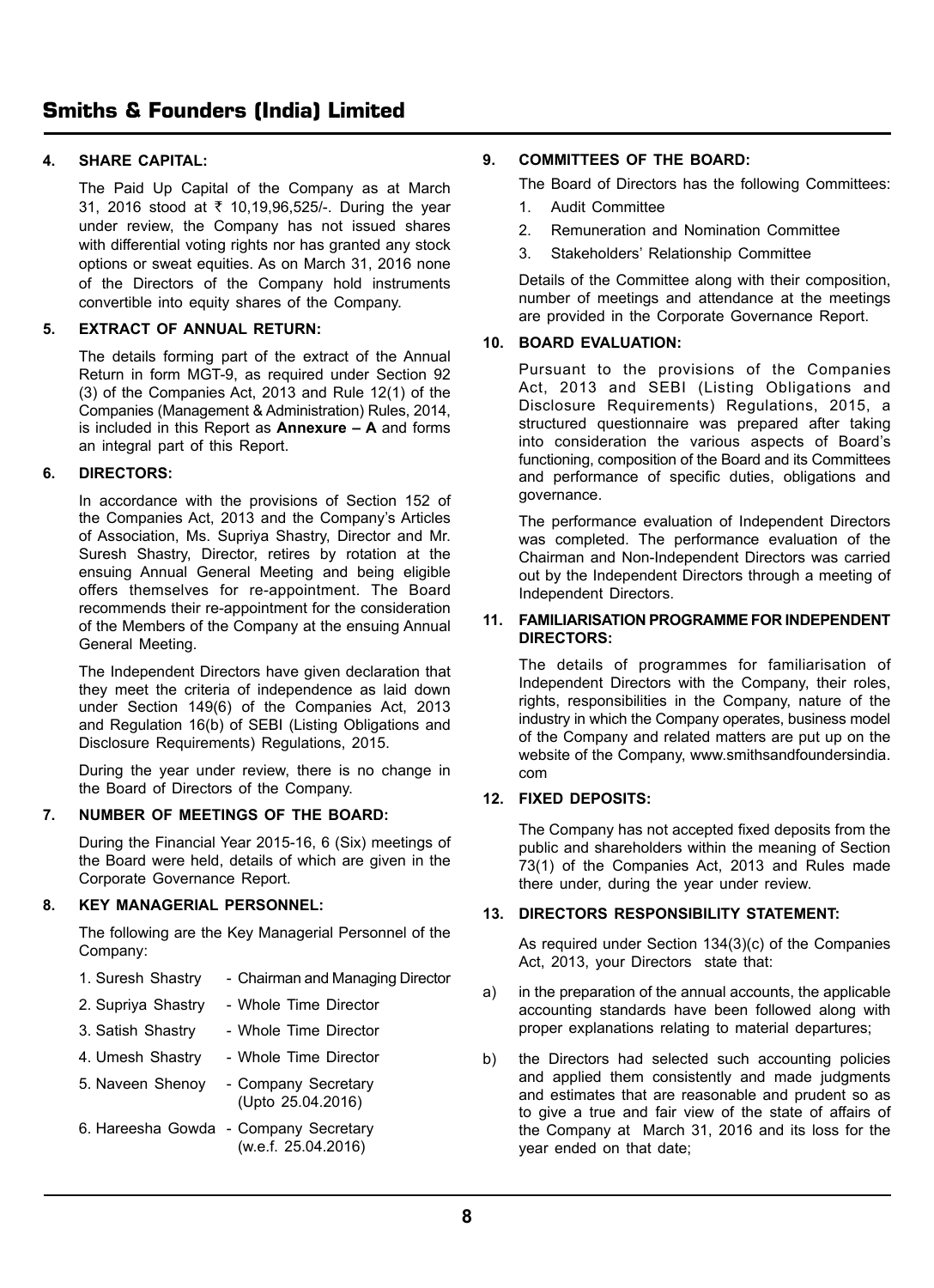- c) the Directors have taken proper and sufficient care for the maintenance of adequate accounting records in accordance with the provisions of the Act for safeguarding the assets of the Company and for preventing and detecting fraud and other irregularities;
- d) the annual accounts have been prepared on a `going concern' basis;
- e) the Directors had laid down internal financial controls to be followed by the Company and that such internal financial controls are adequate and were operating effectively; and
- f) the Directors had devised proper systems to ensure compliance with the provisions of all applicable laws and that such systems were adequate and operating effectively.

#### **14. PARTICULARS OF LOANS, GUARANTEES OR INVESTMENTS BY COMPANY:**

During the year under review the Company has not given any loan, guarantee or made any investment covered under the provisions of Section 186 of the Companies Act, 2013.

#### **15. REMUNERATION AND NOMINATION POLICY:**

The Board of Directors have framed a policy which lays down a framework in relation to remuneration of Directors, Key Managerial Personnel and Senior Management of the Company. The policy also lays down criteria for selection and appointment of Board Members. The Policy is given in **Annexure-B** and forms an integral part of this report.

#### **16. RELATED PARTY TRANSACTIONS:**

During the year under review the Company has entered into a transaction with a related party on arm's length basis and in the ordinary course of business thereby not attracting the provisions of Section 188 of the Companies Act, 2013 and the Rules made thereunder. The disclosure required pursuant to clause (h) of sub-section (3) of Section 134 of the Companies Act, 2013 and Rule 8(2) of the Companies (Accounts) Rules, 2014 in Form AOC 2 is given in **Annexure-C**  and forms an integral part of this report. Further there are no material related party transactions during the year under review with the Promoter, Directors or Key Managerial Personnel.

All Related Party Transactions are placed before the Audit Committee and also to the Board for approval.

The policy on Related Party Transactions as approved by the Board of Directors has been uploaded on the website of the Company, www.smithsandfoundersindia. com

#### **17. VIGIL MECHANISM / WHISTLE BLOWER POLICY:**

The Company has a Whistle Blower Policy to report genuine concerns or grievances. The Whistle Blower Policy of the Company can be accessed on the Company's website at www.smithsandfoundersindia. com

#### **18. RISK MANAGEMENT:**

The Company has in place Risk Management Policy according to which the Board of Directors of the Company and the Audit Committee periodically review and evaluate the risk management system of the Company so that the management controls the risks through properly defined network.

#### **19. CORPORATE SOCIAL RESPONSIBILITY:**

No disclosures on Corporate Social Responsibility are required as provision under Section 135 of the Companies Act, 2013 and Rules made thereunder are not applicable to the Company.

#### **20. CORPORATE GOVERNANCE:**

As per Regulations 34(3) read with Schedule V of the SEBI (Listing Obligations and Disclosure Requirements) Regulations, 2015, a separate section on corporate governance practices followed by the Company, together with a Certificate from the Company's Auditors confirming compliance forms an integral part of this Report.

#### **21. MANAGEMENT DISCUSSION AND ANALYSIS:**

The Report on Management Discussion and Analysis forms part of this Report. Certain statements in this section may be forward looking. Many factors may affect the actual results, which could be different from that the Directors envisage in terms of the future performance and outlook.

#### **22. SECRETARIAL AUDIT:**

Pursuant to the provisions of Section 204 of the Companies Act, 2013 and the Rules made thereunder, the Company has appointed Naveen K. Shenoy, Practicing Company Secretary as the Secretarial Auditor of the Company. The Secretarial Audit Report is annexed as **Annexure-D** and forms an integral part of this Report. The Secretarial Audit Report does not contain any qualification, reservation or adverse remark.

#### **23. AUDITORS:**

The Company's Auditors, M/s. B.N.Subramanya & Co., Chartered Accountants, were re-appointed as the Statutory Auditors of the Company to hold office from the conclusion of Twenty Third Annual General Meeting held on December 27, 2014 until the conclusion of the Twenty Seventh Annual General Meeting to be held in the year 2018 subject to ratification of their appointment by the Members at every Annual General Meeting held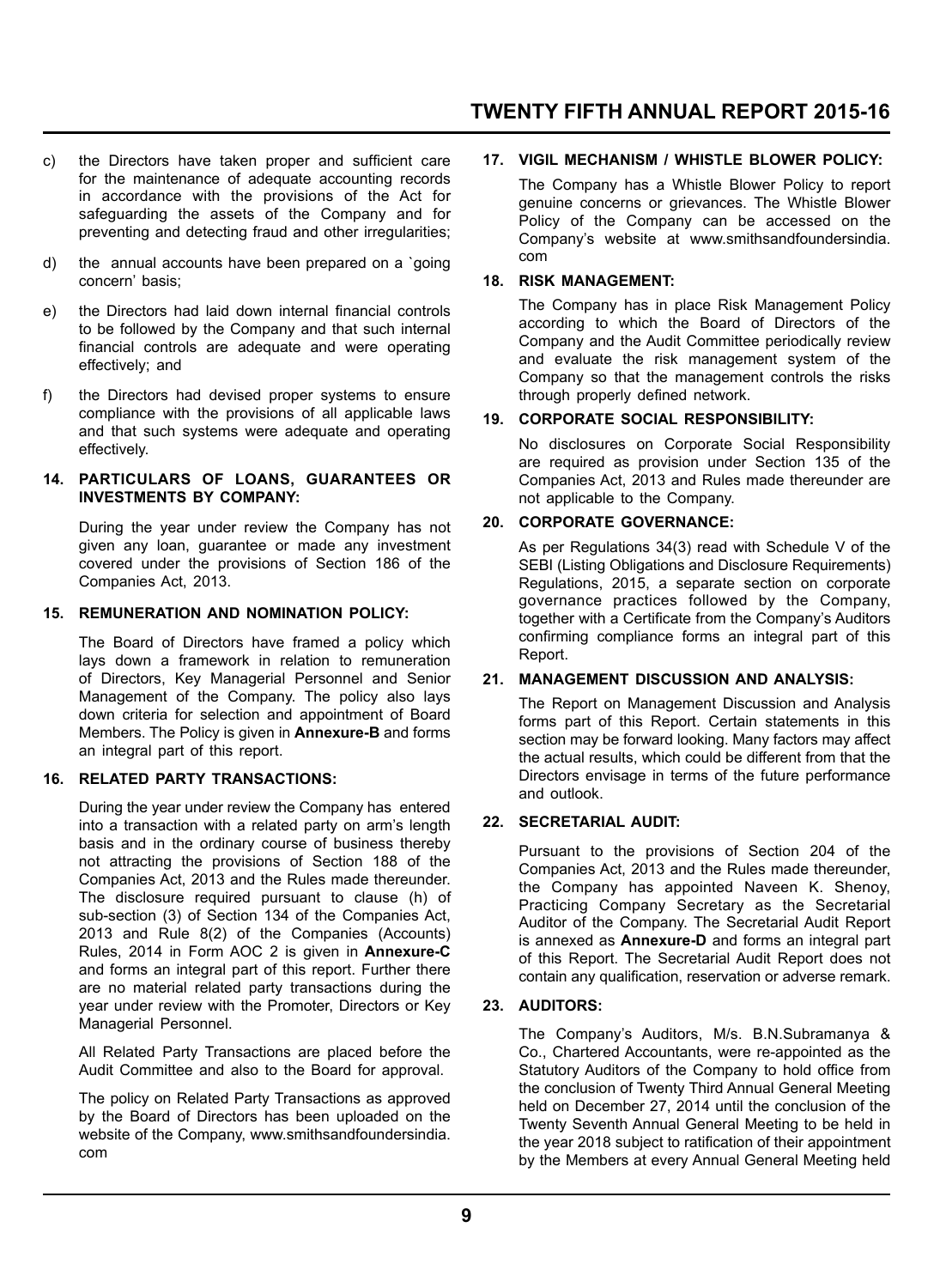after the Annual General Meeting held on December 27, 2014.

As required under provisions of Section 139 of the Companies Act, 2013, the Company has received written consent from M/s. B.N.Subramanaya & Co. to their appointment and a Certificate to the effect that their re-appointment, if made, would be in accordance with the Companies Act, 2013 and the Rules framed thereunder and that they satisfy the criteria provided in Section 141 of the Companies Act, 2013.

The Members are requested to ratify the appointment of the Statutory Auditors as foresaid.

The Auditors' Report does not contain any qualification, reservation or adverse remark on the financial statements for the year ended March 31, 2016. The statements made by the Auditors in their Report are selfexplanatory and do not call for any further comments.

#### **24. SIGNIFICANT AND MATERIAL ORDERS PASSED BY THE REGULATORS OR COURTS OR TRIBUNALS:**

There are no significant and material orders passed by the Regulators/Courts/Tribunals that would impact the going concern status of the Company and its future operations.

#### **25. INTERNAL CONTROL SYSTEMS AND THEIR ADEQUACY:**

The Company has an adequate internal control system commensurate with its size and nature of its business.

#### **26. HEALTH, SAFETY AND ENVIRONMENT:**

The health and safety of the workforce is of paramount importance. The Company aims to provide a workplace that is free from any occupational hazards or illness.

#### **27. SEXUAL HARASSMENT OF WOMEN AT WORKPLACE (PREVENTION, PROHIBITION & REDRESSAL) ACT, 2013:**

During the year under review the Company has not received any complaint under the Sexual Harassment of Women at Workplace (Prevention, Prohibition & Redressal) Act, 2013.

#### **28. MATERIAL CHANGES AND COMMITMENT, IF ANY, AFFECTING THE FINANCIAL POSITION OF THE COMPANY.**

No material changes and commitment affecting the financial position of the Company occurred between the end of the financial year to which this financial statement relates and the date of this report.

#### **29. STATUTORY INFORMATION:**

The information on conservation of energy, technology absorption and foreign exchange earnings and outgo pursuant to Section 134 (3)(m) of the Companies Act 2013, read with Rule 8(3) of the Companies (Accounts) Rules, 2014 is given in **Annexure-E,** which forms part of this Report.

There were no employees employed throughout the year who were in receipt of remuneration of Rs. 1.02 Crore per annum or more. There were no employees employed for part of the year who were in receipt of remuneration of Rs. 8.50 Lakhs per month or more. During the year under review the Company had 77 employees.

The information required under Section 197(12) of the Companies Act, 2013 read with Companies (Appointment and Remuneration of Managerial Personnel) Rules, 2014 and forming part of the Directors' Report for the year ended March 31, 2016 is given in **Annexure-F** to this Report.

#### **30. ACKNOWLEDGEMENTS:**

Your Directors wish to place on record their appreciation, for the contribution made by the employees at all levels but for whose hard work and support, your Company's achievements would not have been possible. Your Directors also wish to thank its Members, Government Authorities, Banks, Customers and Vendors for their continued unstinted support to the Company.

#### **By the Order of the Board**

| Place: Bangalore |                              | <b>SURESH SHASTRY</b> |  |
|------------------|------------------------------|-----------------------|--|
| Date: 11.08.2016 | Chairman & Managing Director |                       |  |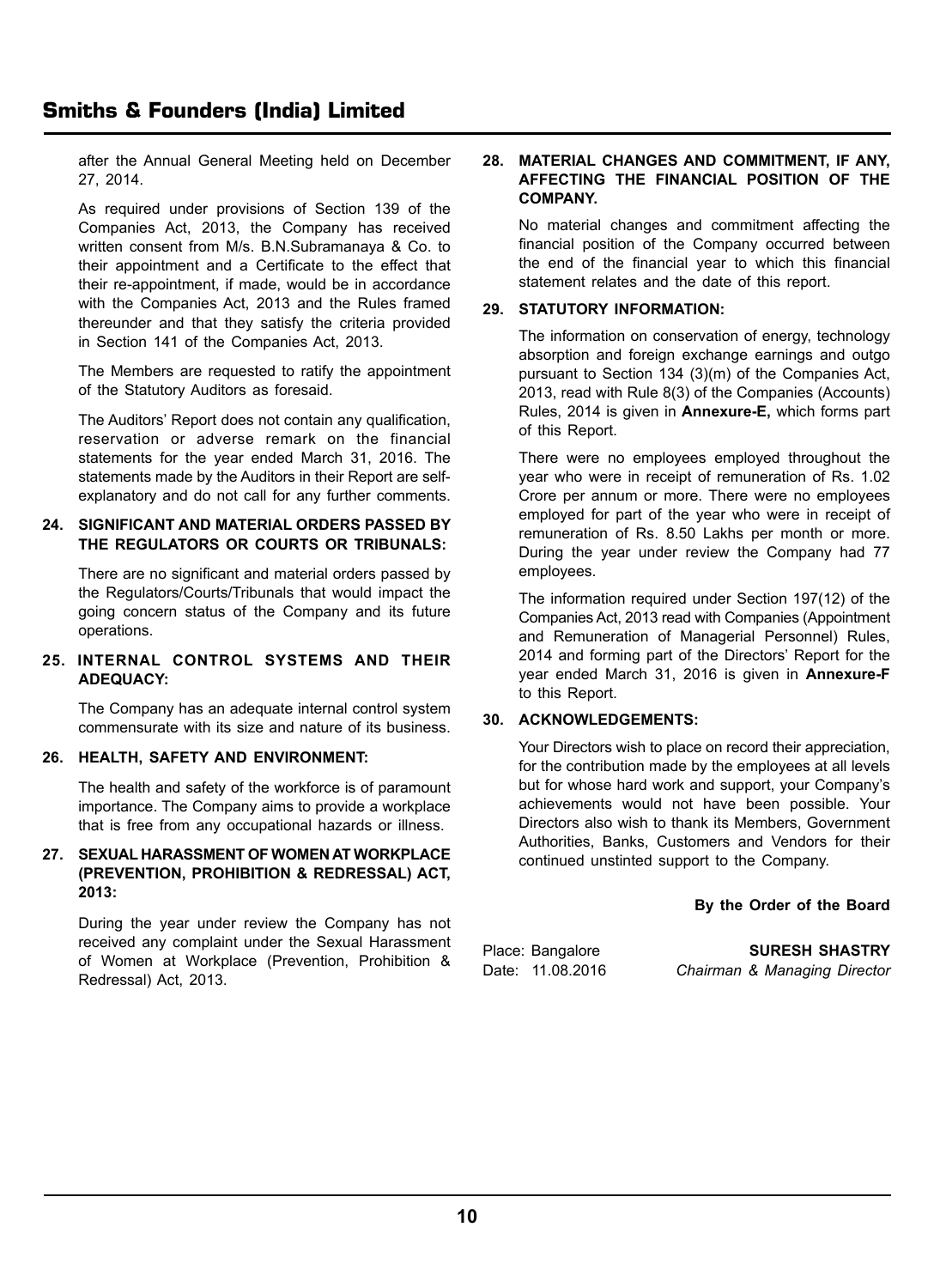**Annexure - A**

### **FORM NO. MGT 9**

#### **EXTRACT OF ANNUAL RETURN**

#### **As on financial year ended on 31.03.2016**

#### **Pursuant to Section 92 (3) of the Companies Act, 2013 and rule 12(1) of the Companies (Management & Administration) Rules, 2014.**

#### **I. REGISTRATION & OTHER DETAILS:**

| 1.           | <b>CIN</b>                                                                    | L85110KA1990PLC011303                                                                                                                                                      |
|--------------|-------------------------------------------------------------------------------|----------------------------------------------------------------------------------------------------------------------------------------------------------------------------|
| $\mathbf{2}$ | <b>Registration Date</b>                                                      | 22/10/1990                                                                                                                                                                 |
| 3.           | Name of the Company                                                           | Smiths & Founders (India) Limited                                                                                                                                          |
| 4.           | Category/Sub-category of the Company                                          | Company Limited by Shares /<br>Indian Non-government Company                                                                                                               |
| 5.           | Address of the Registered office &<br>contact details                         | No.505, 5th Floor, Brigade Rubix,<br>No.20, HMT Main Road,<br><b>BANGALORE 560 013</b><br>Phone: 080-64503851, Fax: 080-23340863                                           |
| 6.           | Whether listed company                                                        | Yes                                                                                                                                                                        |
| 7.           | Name, Address & contact details of the<br>Registrar & Transfer Agent, if any. | Integrated Enterprises (India) Limited<br>30, Ramana Residency, 4th Cross, Sampige Road,<br>Malleswaram, Bangalore 560 003<br>Phone: 080-23460815/6/7/8, Fax: 080-23460819 |

#### **II. PRINCIPAL BUSINESS ACTIVITIES OF THE COMPANY (All the business activities contributing 10 % or more of the** total turnover of the company shall be stated)

| S.No. | Name and Description of main products / services                                            | NIC Code of the<br>Product/service | % to total turnover<br>of the company |
|-------|---------------------------------------------------------------------------------------------|------------------------------------|---------------------------------------|
|       | Manufacture of closed die steel forgings, cast iron<br>castings & cast iron cylinder liners | 7326                               | 100                                   |

#### **III. PARTICULARS OF HOLDING, SUBSIDIARY AND ASSOCIATE COMPANIES -**

| S.No | <b>Name and Address</b><br>of the Company | <b>CIN/GIN</b> | Holding/Subsidiary/<br><b>Associate</b> | % of shares held | <b>Applicable Section</b> |
|------|-------------------------------------------|----------------|-----------------------------------------|------------------|---------------------------|
|      |                                           |                | <b>NIL</b>                              |                  |                           |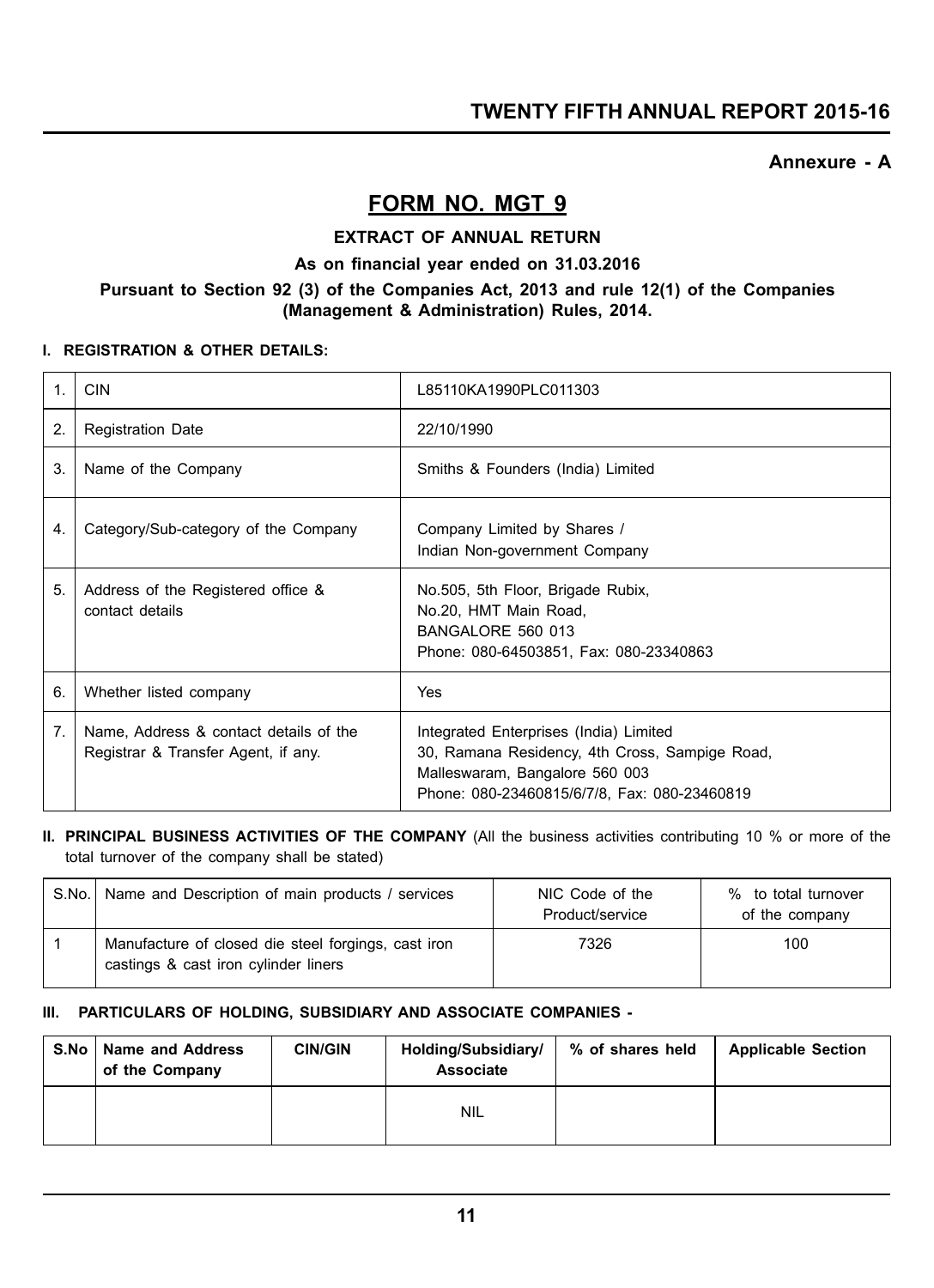### **Smiths & Founders (India) Limited**

#### **IV. SHARE HOLDING PATTERN (Equity Share Capital Breakup as percentage of Total Equity)**

### **i. Category-wise Share Holding**

| Category of<br>Shareholders                                                    | No. of Shares held at the beginning<br>No. of Shares held at the end of the<br>of the year [As on April 1, 2015]<br>year [As on March 31, 2016] |          |               |                           | $\%$     |          |          |                           |                              |
|--------------------------------------------------------------------------------|-------------------------------------------------------------------------------------------------------------------------------------------------|----------|---------------|---------------------------|----------|----------|----------|---------------------------|------------------------------|
|                                                                                | Demat                                                                                                                                           | Physical | Total         | $%$ of<br>Total<br>Shares | Demat    | Physical | Total    | $%$ of<br>Total<br>Shares | Change<br>during<br>the year |
| A. Promoter s                                                                  |                                                                                                                                                 |          |               |                           |          |          |          |                           |                              |
| $(1)$ Indian                                                                   |                                                                                                                                                 |          |               |                           |          |          |          |                           |                              |
| a) Individual/ HUF                                                             | 97679457                                                                                                                                        |          | 0.00 97679457 | 95.77                     | 97677051 | 0.00     | 97677051 | 95.76                     | 0.01                         |
| b) Central Govt                                                                | 0.00                                                                                                                                            | 0.00     | 0.00          | 0.00                      | 0.00     | 0.00     | 0.00     | 0.00                      | 0.00                         |
| c) State Govt(s)                                                               | 0.00                                                                                                                                            | 0.00     | 0.00          | 0.00                      | 0.00     | 0.00     | 0.00     | 0.00                      | 0.00                         |
| d) Bodies Corp.                                                                | 0.00                                                                                                                                            | 0.00     | 0.00          | 0.00                      | 0.00     | 0.00     | 0.00     | 0.00                      | 0.00                         |
| e) Banks / Fl                                                                  | 0.00                                                                                                                                            | 0.00     | 0.00          | 0.00                      | 0.00     | 0.00     | 0.00     | 0.00                      | 0.00                         |
| f) Any other                                                                   | 0.00                                                                                                                                            | 0.00     | 0.00          | 0.00                      | 0.00     | 0.00     | 0.00     | 0.00                      | 0.00                         |
| <b>Total shareholding</b><br>of Promoter (A)                                   | 97679457                                                                                                                                        |          | 0.00 97679457 | 95.77                     | 97677051 | 0.00     | 97677051 | 95.77                     | 0.00                         |
| <b>B. Public Shareholding</b>                                                  |                                                                                                                                                 |          |               |                           |          |          |          |                           |                              |
| 1. Institutions                                                                | 0.00                                                                                                                                            | 0.00     | 0.00          | 0.00                      | 0.00     | 0.00     | 0.00     | 0.00                      | 0.00                         |
| a) Mutual Funds                                                                | 0.00                                                                                                                                            | 0.00     | 0.00          | 0.00                      | 0.00     | 0.00     | 0.00     | 0.00                      | 0.00                         |
| b) Banks / Fl                                                                  | 6100                                                                                                                                            | 0        | 6100          | 0.01                      | 6100     | 0        | 6100     | 0.01                      | 0.00                         |
| c) Central Govt                                                                | 0.00                                                                                                                                            | 0.00     | 0.00          | 0.00                      | 0.00     | 0.00     | 0.00     | 0.00                      | 0.00                         |
| d) State Govt(s)                                                               | 0.00                                                                                                                                            | 0.00     | 0.00          | 0.00                      | 0.00     | 0.00     | 0.00     | 0.00                      | 0.00                         |
| e) Venture Capital Funds                                                       | 0.00                                                                                                                                            | 0.00     | 0.00          | 0.00                      | 0.00     | 0.00     | 0.00     | 0.00                      | 0.00                         |
| f) Insurance Companies                                                         | 0.00                                                                                                                                            | 0.00     | 0.00          | 0.00                      | 0.00     | 0.00     | 0.00     | 0.00                      | 0.00                         |
| g) Fils                                                                        | 0.00                                                                                                                                            | 0.00     | 0.00          | 0.00                      | 0.00     | 0.00     | 0.00     | 0.00                      | 0.00                         |
| h) Foreign Venture<br>Capital Funds                                            | 0.00                                                                                                                                            | 0.00     | 0.00          | 0.00                      | 0.00     | 0.00     | 0.00     | 0.00                      | 0.00                         |
| i) Others (specify)                                                            | 0.00                                                                                                                                            | 0.00     | 0.00          | 0.00                      | 0.00     | 0.00     | 0.00     | 0.00                      | 0.00                         |
| Sub-total $(B)(1)$ :-                                                          | 6100                                                                                                                                            | 0.00     | 6100          | 0.01                      | 6100     | 0.00     | 6100     | 0.01                      | 0.00                         |
| 2. Non-Institutions                                                            |                                                                                                                                                 |          |               |                           |          |          |          |                           |                              |
| a) Bodies Corp.                                                                |                                                                                                                                                 |          |               |                           |          |          |          |                           |                              |
| i) Indian                                                                      | 101991                                                                                                                                          | 132800   | 234791        | 0.23                      | 133366   | 132400   | 265766   | 0.26                      | 0.03                         |
| ii) Overseas                                                                   | 0.00                                                                                                                                            | 0.00     | 0.00          | 0.00                      | 0.00     | 0.00     | 0.00     | 0.00                      | 0.00                         |
| b) Individuals                                                                 | 0.00                                                                                                                                            | 0.00     | 0.00          | 0.00                      | 0.00     | 0.00     | 0.00     | 0.00                      | 0.00                         |
| i) Individual shareholders<br>holding nominal share<br>capital upto Rs. 1 lakh | 3018214                                                                                                                                         | 901241   | 3919455       | 3.84                      | 2999786  | 882906   | 3882692  | 3.81                      | (0.03)                       |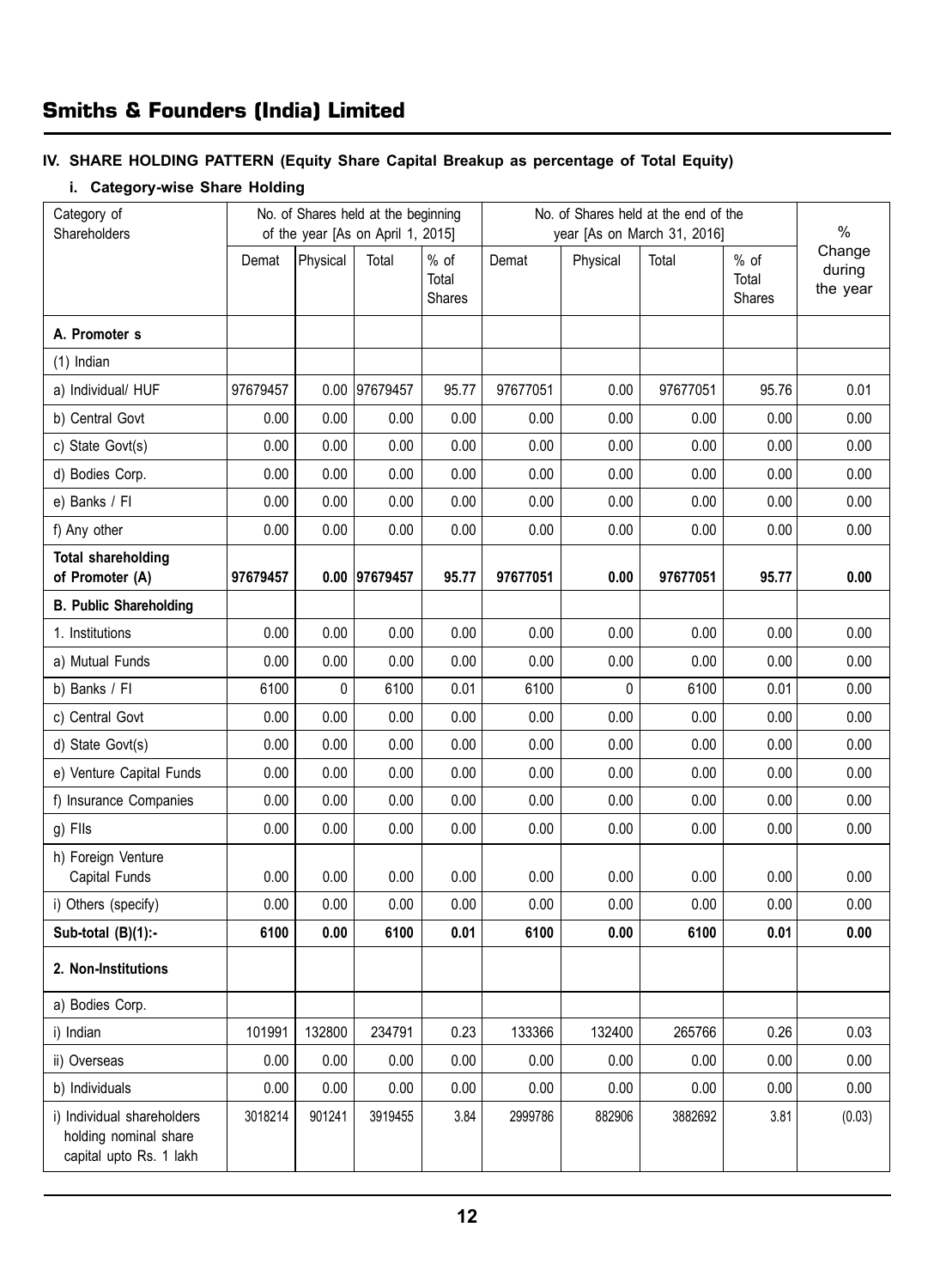### **TWENTY FIFTH ANNUAL REPORT 2015-16**

| Category of<br>Shareholders                                                               | No. of Shares held at the beginning<br>of the year [As on April 1, 2015] |          |                   |                                  | No. of Shares held at the end of the<br>year [As on March 31, 2016] |          |           |                                  | $\%$                         |
|-------------------------------------------------------------------------------------------|--------------------------------------------------------------------------|----------|-------------------|----------------------------------|---------------------------------------------------------------------|----------|-----------|----------------------------------|------------------------------|
|                                                                                           | Demat                                                                    | Physical | Total             | $%$ of<br>Total<br><b>Shares</b> | Demat                                                               | Physical | Total     | $%$ of<br>Total<br><b>Shares</b> | Change<br>during<br>the year |
| ii) Individual shareholders<br>holding nominal share<br>capital in excess of<br>Rs 1 lakh | 110021                                                                   | 0.00     | 110021            | 0.11                             | 110021                                                              | 0.00     | 110021    | 0.11                             | 0.00                         |
| c) Others (specify)                                                                       | 0.00                                                                     | 0.00     | 0.00              | 0.00                             | 0.00                                                                | 0.00     | 0.00      | 0.00                             | 0.00                         |
| Non Resident Indians                                                                      | 14009                                                                    | 300      | 14309             | 0.01                             | 14156                                                               | 300      | 14456     | 0.01                             | 0.00                         |
| Overseas Corporate Bodies                                                                 | 0.00                                                                     | 0.00     | 0.00              | 0.00                             | 0.00                                                                | 0.00     | 0.00      | 0.00                             | 0.00                         |
| Foreign Nationals                                                                         | 0.00                                                                     | 0.00     | 0.00              | 0.00                             | 0.00                                                                | 0.00     | 0.00      | 0.00                             | 0.00                         |
| <b>Clearing Members</b>                                                                   | 31492                                                                    | 0.00     | 31492             | 0.03                             | 39539                                                               | 0.00     | 39539     | 0.04                             | 0.01                         |
| Trusts                                                                                    | 900                                                                      | 0.00     | 900               | 0.00                             | 900                                                                 | 0.00     | 900       | 0.00                             | 0.00                         |
| Foreign Bodies                                                                            | 0.00                                                                     | 0.00     | 0.00              | 0.00                             | 0.00                                                                | 0.00     | 0.00      | 0.00                             | 0.00                         |
| Sub-total $(B)(2)$ :-                                                                     | 3276627                                                                  | 1034341  | 4310968           | 4.23                             | 3297768                                                             | 1015606  | 4313374   | 4.23                             | 0.00                         |
| <b>Total Public Shareholding</b><br>$(B)=(B)(1)+(B)(2)$                                   | 3282727                                                                  | 1034341  | 4317068           | 4.23                             | 3303868                                                             | 1015606  | 4319474   | 4.23                             | 0.00                         |
| C. Shares held by Custodian<br>for GDRs & ADRs                                            | 0.00                                                                     | 0.00     | 0.00              | 0.00                             | 0.00                                                                | 0.00     | 0.00      | 0.00                             | 0.00                         |
| Grand Total (A+B+C)                                                                       | 100962184                                                                |          | 1034341 101996525 | 100.00                           | 100980919                                                           | 1015606  | 101996525 | 100.00                           | 0.00                         |

#### **ii) Shareholding of Promoters-**

| SN              | Shareholder's Name        | Shareholding at the beginning<br>of the year |                                                  |                                                              | Shareholding at the end<br>of the year |                                                  |                                                              | % change                                   |
|-----------------|---------------------------|----------------------------------------------|--------------------------------------------------|--------------------------------------------------------------|----------------------------------------|--------------------------------------------------|--------------------------------------------------------------|--------------------------------------------|
|                 |                           | No. of<br><b>Shares</b>                      | % of total<br><b>Shares</b><br>of the<br>company | % of Shares<br>Pledged /<br>encumbered<br>to total<br>shares | No. of<br><b>Shares</b>                | % of total<br><b>Shares</b><br>of the<br>company | % of Shares<br>Pledged /<br>encumbered<br>to total<br>shares | in share-<br>holding<br>during<br>the year |
|                 | Suresh Shastry            | 32502932                                     | 31.87                                            | N.A.                                                         | 32434026                               | 31.80                                            | N.A.                                                         | (0.07)                                     |
| $\overline{2}$  | Supriya Shastry           | 19527125                                     | 19.14                                            | N.A.                                                         | 19527125                               | 19.14                                            | N.A.                                                         | 0.00                                       |
| 3               | Sathish Shastry           | 18024000                                     | 17.67                                            | N.A.                                                         | 18024000                               | 17.67                                            | N.A.                                                         | 0.00                                       |
| 4               | Sachin Shastry            | 12585125                                     | 12.34                                            | N.A.                                                         | 12585125                               | 12.34                                            | N.A.                                                         | 0.00                                       |
| 5               | Umesh Shastry             | 6988150                                      | 6.85                                             | N.A.                                                         | 6988150                                | 6.85                                             | N.A.                                                         | 0.00                                       |
| 6               | Hema Sathish              | 6325875                                      | 6.20                                             | N.A.                                                         | 6325875                                | 6.20                                             | N.A.                                                         | 0.00                                       |
| 7               | Aneesh Umesh Shastry      | 977550                                       | 0.96                                             | N.A.                                                         | 977550                                 | 0.96                                             | N.A.                                                         | 0.00                                       |
| 8               | Amrutha Umesh Shastry     | 250000                                       | 0.25                                             | N.A.                                                         | 250000                                 | 0.25                                             | N.A.                                                         | 0.00                                       |
| 9               | Shailaja Suresh           | 250000                                       | 0.25                                             | N.A.                                                         | 250000                                 | 0.25                                             | N.A.                                                         | 0.00                                       |
| 10 <sup>1</sup> | S. Ananda Halambi         | 176225                                       | 0.17                                             | N.A.                                                         | 176225                                 | 0.17                                             | N.A.                                                         | 0.00                                       |
| 11              | Kashinath Shivaramasastry | 37500                                        | 0.04                                             | N.A.                                                         | 7832                                   | 0.01                                             | N.A.                                                         | (0.03)                                     |
| 12              | Kamala Kashinath          | 34975                                        | 0.03                                             | N.A.                                                         | 131143                                 | 0.13                                             | N.A.                                                         | 0.10                                       |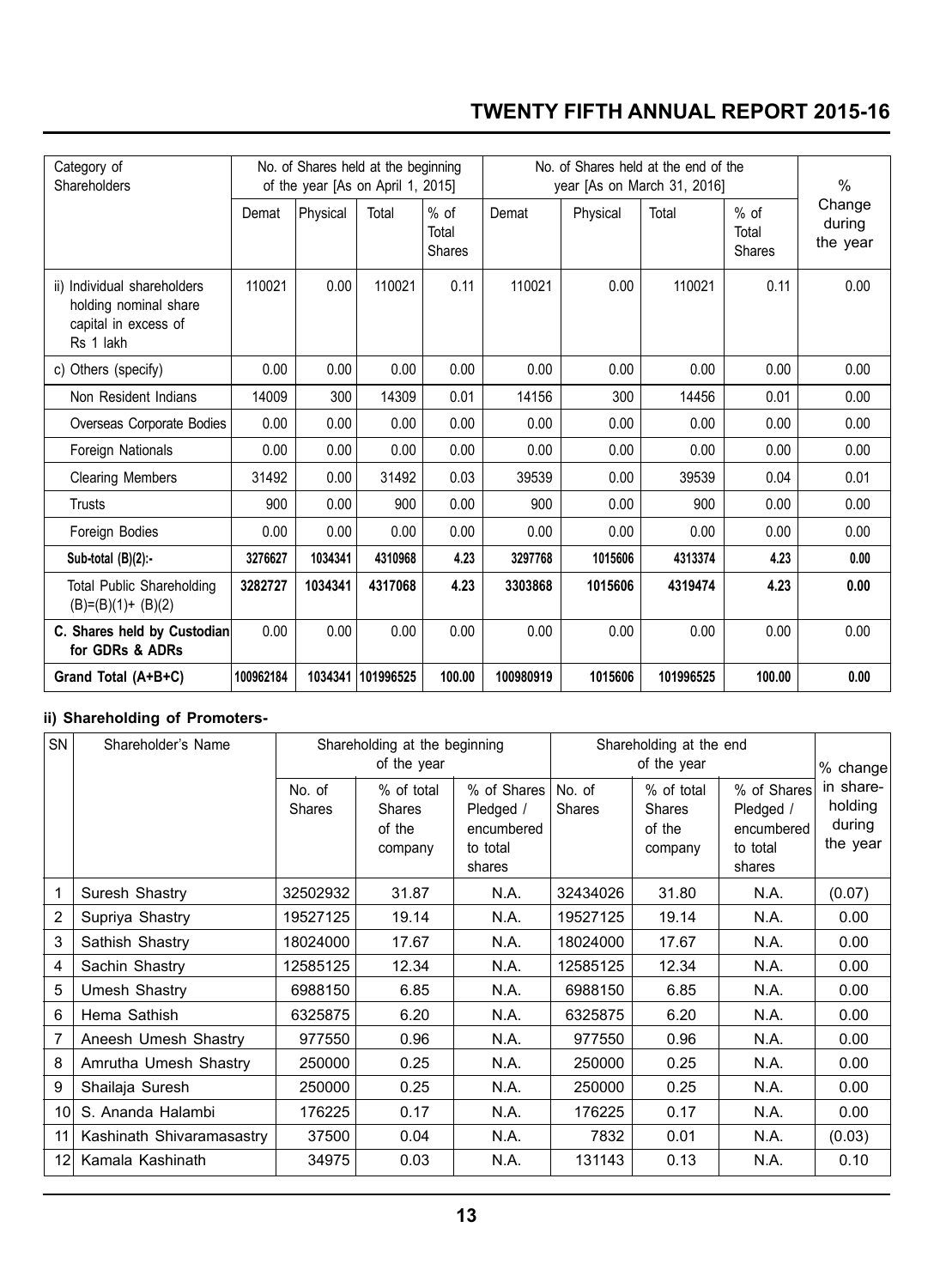### **Smiths & Founders (India) Limited**

### **iii) Change in Promoters' Shareholding (please specify, if there is no change)**

| SN  | <b>Particulars</b><br>01.04.2015                                                                                                                                                                                                                                                                                                                                                                                                                                                     |                  | Shareholding at the<br>beginning of the year - | Increase/<br>Decrease                                                                                                                                                                                   | <b>Cumulative Shareholding</b><br>during the year -<br>31.03.2016                                                                                                                                                                                                                                                                                        |                                                                                                                                                                                                                                                                   |
|-----|--------------------------------------------------------------------------------------------------------------------------------------------------------------------------------------------------------------------------------------------------------------------------------------------------------------------------------------------------------------------------------------------------------------------------------------------------------------------------------------|------------------|------------------------------------------------|---------------------------------------------------------------------------------------------------------------------------------------------------------------------------------------------------------|----------------------------------------------------------------------------------------------------------------------------------------------------------------------------------------------------------------------------------------------------------------------------------------------------------------------------------------------------------|-------------------------------------------------------------------------------------------------------------------------------------------------------------------------------------------------------------------------------------------------------------------|
|     |                                                                                                                                                                                                                                                                                                                                                                                                                                                                                      | No. of<br>shares | % of total<br>shares<br>of the<br>company      | in No. of<br>shares                                                                                                                                                                                     | No. of<br>shares                                                                                                                                                                                                                                                                                                                                         | % of total<br>shares of<br>the<br>company                                                                                                                                                                                                                         |
| 1   | <b>Suresh Shastry</b>                                                                                                                                                                                                                                                                                                                                                                                                                                                                |                  |                                                |                                                                                                                                                                                                         |                                                                                                                                                                                                                                                                                                                                                          |                                                                                                                                                                                                                                                                   |
| i.  | At the beginning of the year                                                                                                                                                                                                                                                                                                                                                                                                                                                         | 32502932         | 31.87                                          | 0                                                                                                                                                                                                       | 32502932                                                                                                                                                                                                                                                                                                                                                 | 31.87                                                                                                                                                                                                                                                             |
|     | a. Decrease - Transfer/Sale<br>26.06.2015<br>03.07.2015<br>10.07.2015<br>31.12.2015<br>08.01.2016<br>15.01.2016<br>22.01.2016<br>b. Increase - Transfer/Purchase<br>10.04.2015<br>17.04.2015<br>24.04.2015<br>01.05.2015<br>08.05.2015<br>15.05.2015<br>22.05.2015<br>05.06.2015<br>12.06.2015<br>19.06.2015<br>30.06.2015<br>28.08.2015<br>04.09.2015<br>11.09.2015<br>18.09.2015<br>30.09.2015<br>09.10.2015<br>16.10.2015<br>23.10.2015<br>30.10.2015<br>06.11.2015<br>20.11.2015 |                  |                                                | $-2590$<br>-658<br>-5<br>$-180$<br>$-17325$<br>$-15040$<br>-34300<br>10<br>50<br>60<br>60<br>10<br>20<br>10<br>10<br>71<br>10<br>10<br>30<br>40<br>76<br>40<br>10<br>390<br>50<br>30<br>110<br>10<br>10 | 32500342<br>32499684<br>32499679<br>32499499<br>32482174<br>32467134<br>32432834<br>32432844<br>32432894<br>32432954<br>32433014<br>32433024<br>32433044<br>32433054<br>32433064<br>32433135<br>32433145<br>32433155<br>32433185<br>32433225<br>32433301<br>32433341<br>32433351<br>32433741<br>32433791<br>32433821<br>32433931<br>32433941<br>32433951 | 31.86<br>31.86<br>31.86<br>31.86<br>31.84<br>31.83<br>31.79<br>31.79<br>31.79<br>31.80<br>31.80<br>31.80<br>31.80<br>31.80<br>31.80<br>31.80<br>31.80<br>31.80<br>31.80<br>31.80<br>31.80<br>31.80<br>31.80<br>31.80<br>31.80<br>31.80<br>31.80<br>31.80<br>31.80 |
|     | 05.02.2016                                                                                                                                                                                                                                                                                                                                                                                                                                                                           |                  |                                                | 75                                                                                                                                                                                                      | 32434026                                                                                                                                                                                                                                                                                                                                                 | 31.80                                                                                                                                                                                                                                                             |
| ii. | At the end of the year                                                                                                                                                                                                                                                                                                                                                                                                                                                               |                  |                                                |                                                                                                                                                                                                         | 32434026                                                                                                                                                                                                                                                                                                                                                 | 31.80                                                                                                                                                                                                                                                             |
| 2.  | Supriya Shastry                                                                                                                                                                                                                                                                                                                                                                                                                                                                      |                  |                                                |                                                                                                                                                                                                         |                                                                                                                                                                                                                                                                                                                                                          |                                                                                                                                                                                                                                                                   |
| i.  | At the beginning of the year                                                                                                                                                                                                                                                                                                                                                                                                                                                         | 19527125         | 19.14                                          | No Change                                                                                                                                                                                               | 19527125                                                                                                                                                                                                                                                                                                                                                 | 19.14                                                                                                                                                                                                                                                             |
| ii. | At the end of the year                                                                                                                                                                                                                                                                                                                                                                                                                                                               |                  |                                                |                                                                                                                                                                                                         | 19527125                                                                                                                                                                                                                                                                                                                                                 | 19.14                                                                                                                                                                                                                                                             |
| 3.  | <b>Umesh Shastry</b>                                                                                                                                                                                                                                                                                                                                                                                                                                                                 |                  |                                                |                                                                                                                                                                                                         |                                                                                                                                                                                                                                                                                                                                                          |                                                                                                                                                                                                                                                                   |
| i.  | At the beginning of the year                                                                                                                                                                                                                                                                                                                                                                                                                                                         | 6988150          | 6.85                                           | No Change                                                                                                                                                                                               | 6988150                                                                                                                                                                                                                                                                                                                                                  | 6.85                                                                                                                                                                                                                                                              |
| ii. | At the end of the year                                                                                                                                                                                                                                                                                                                                                                                                                                                               |                  |                                                |                                                                                                                                                                                                         | 6988150                                                                                                                                                                                                                                                                                                                                                  | 6.85                                                                                                                                                                                                                                                              |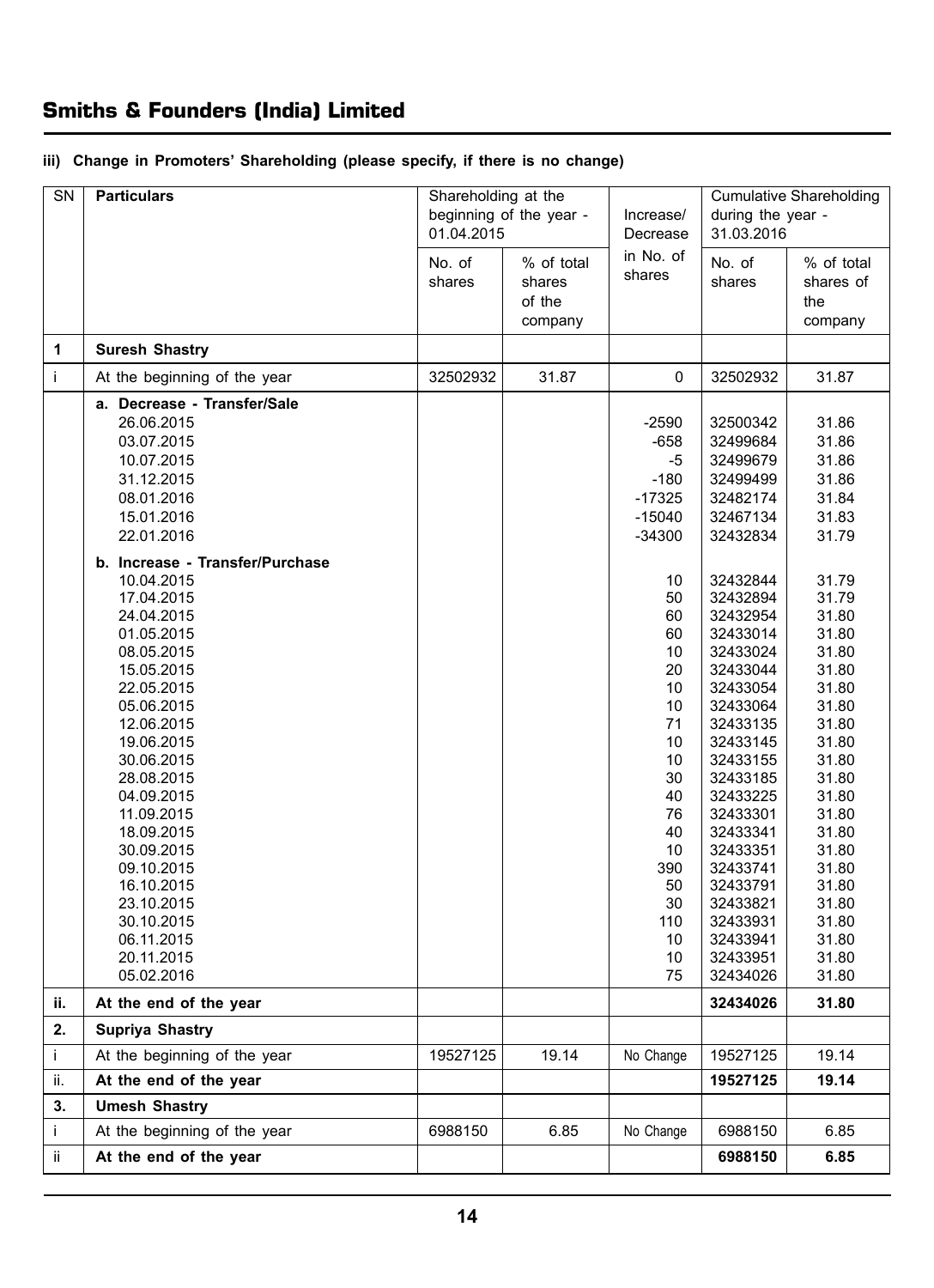### **TWENTY FIFTH ANNUAL REPORT 2015-16**

| SN  | <b>Particulars</b>              | Shareholding at the<br>01.04.2015 | beginning of the year -                   | Increase/<br>Decrease | during the year -<br>31.03.2016 | <b>Cumulative Shareholding</b>            |
|-----|---------------------------------|-----------------------------------|-------------------------------------------|-----------------------|---------------------------------|-------------------------------------------|
|     |                                 | No. of<br>shares                  | % of total<br>shares<br>of the<br>company | in No. of<br>shares   | No. of<br>shares                | % of total<br>shares of<br>the<br>company |
| 4.  | <b>Sathish Shastry</b>          |                                   |                                           |                       |                                 |                                           |
| Ť   | At the beginning of the year    | 18024000                          | 17.67                                     | No Change             | 18024000                        | 17.67                                     |
| ii. | At the end of the year          |                                   |                                           |                       | 18024000                        | 17.67                                     |
| 5.  | <b>Sachin Shastry</b>           |                                   |                                           |                       |                                 |                                           |
| j.  | At the beginning of the year    | 12585125                          | 12.34                                     | No Change             | 12585125                        | 12.34                                     |
| ii  | At the end of the year          |                                   |                                           |                       | 12585125                        | 12.34                                     |
| 6.  | Amrutha Umesh Shastry           |                                   |                                           |                       |                                 |                                           |
| Ť   | At the beginning of the year    | 250000                            | 0.25                                      | No Change             | 250000                          | 0.25                                      |
| ii. | At the end of the year          |                                   |                                           |                       | 250000                          | 0.25                                      |
| 7.  | <b>Aneesh Umesh Shastry</b>     |                                   |                                           |                       |                                 |                                           |
| Ť   | At the beginning of the year    | 977550                            | 0.96                                      | No Change             | 977550                          | 0.96                                      |
| ii. | At the end of the year          |                                   |                                           |                       | 977550                          | 0.96                                      |
| 8.  | <b>Hema Sathish</b>             |                                   |                                           |                       |                                 |                                           |
| j.  | At the beginning of the year    | 6325875                           | 6.20                                      | No Change             | 6325875                         | 6.20                                      |
| ii. | At the end of the year          |                                   |                                           |                       | 6325875                         | 6.20                                      |
| 9.  | Kamala Kashinath                |                                   |                                           |                       |                                 |                                           |
| Ť   | At the beginning of the year    | 34975                             | 0.03                                      | 0                     | 34975                           | 0.03                                      |
|     | a. Increase - Transfer/Purchase |                                   |                                           |                       |                                 |                                           |
|     | 18.01.2016                      |                                   |                                           | 5000                  | 39975                           | 0.04                                      |
|     | 15.01.2016                      |                                   |                                           | 21500                 | 61475                           | 0.06                                      |
|     | 22.01.2016                      |                                   |                                           | 40000                 | 101475                          | 0.10                                      |
|     | 29.01.2016                      |                                   |                                           | 29668                 | 131143                          | 0.13                                      |
| ii. | At the end of the year          |                                   |                                           |                       | 131143                          | 0.13                                      |
| 10  | Kashinath Shivaramasatry        |                                   |                                           |                       |                                 |                                           |
| i.  | At the beginning of the year    | 37500                             | 0.04                                      | 0                     | 37500                           | 0.04                                      |
|     | a. Decrease - Transfer/Sale     |                                   |                                           |                       |                                 |                                           |
|     | 29.01.2016                      |                                   |                                           | $-29668$              | 7832                            | 0.01                                      |
| ii. | At the end of the year          |                                   |                                           |                       | 7832                            | 0.01                                      |
| 11  | Shailaja Suresh                 |                                   |                                           |                       |                                 |                                           |
| i.  | At the beginning of the year    | 250000                            | 0.25                                      | No Change             | 250000                          | 0.25                                      |
| ii. | At the end of the year          |                                   |                                           |                       | 250000                          | 0.25                                      |
| 12  | S Ananda Halambi                |                                   |                                           |                       |                                 |                                           |
| i.  | At the beginning of the year    | 176225                            | 0.17                                      | No Change             | 176225                          | 0.17                                      |
| ii. | At the end of the year          |                                   |                                           |                       | 176225                          | 0.17                                      |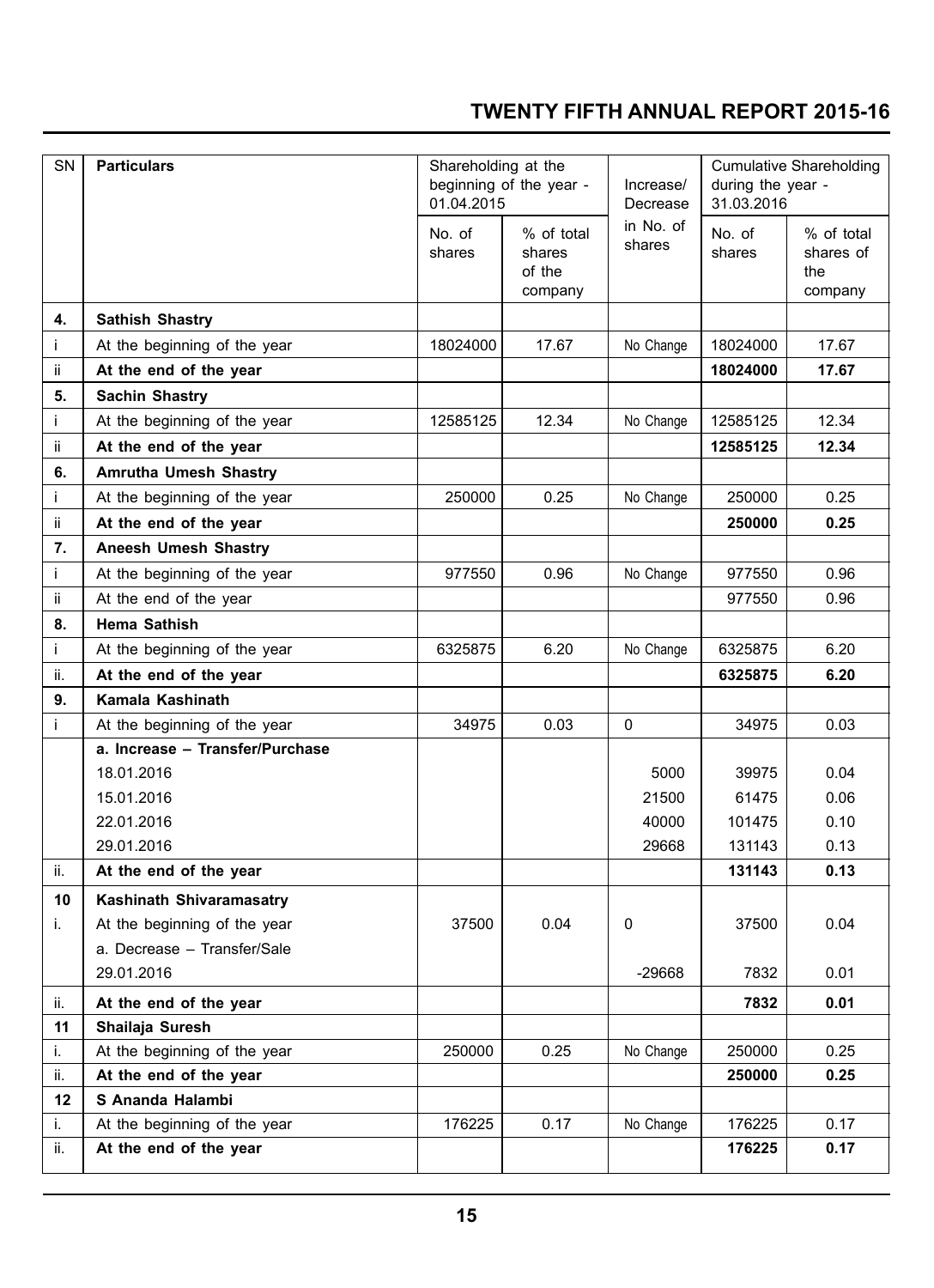### **Smiths & Founders (India) Limited**

#### **D) Shareholding Pattern of top ten Shareholders:**

 **(Other than Directors, Promoters and Holders of GDRs and ADRs):**

| <b>SN</b> | For Each of the Top 10<br><b>Shareholders</b> | Shareholding at the<br>beginning of the year -<br>01.04.2015 |                                           | Increase/<br>Decrease | <b>Cumulative Shareholding</b><br>during the year -<br>31.03.2016 |                                           |
|-----------|-----------------------------------------------|--------------------------------------------------------------|-------------------------------------------|-----------------------|-------------------------------------------------------------------|-------------------------------------------|
|           |                                               | No. of<br>shares                                             | % of total<br>shares<br>of the<br>company | in No. of<br>shares   | No. of<br>shares                                                  | % of total<br>shares of<br>the<br>company |
| 1         | Shah Parag V                                  |                                                              |                                           |                       |                                                                   |                                           |
| j.        | At the beginning of the year                  | 141676                                                       | 0.14                                      | $\Omega$              | 141676                                                            | 0.14                                      |
|           | Decrease: Transfer/Sale                       |                                                              |                                           |                       |                                                                   |                                           |
|           | 26.06.2015                                    |                                                              |                                           | $-410$                | 141266                                                            | 0.14                                      |
|           | 30.06.2015                                    |                                                              |                                           | $-30$                 | 141236                                                            | 0.14                                      |
|           | 03.07.2015                                    |                                                              |                                           | $-5000$               | 136236                                                            | 0.13                                      |
|           | 14.08.2015                                    |                                                              |                                           | $-2500$               | 133736                                                            | 0.13                                      |
|           | <b>Increase: Transfer/Purchase</b>            |                                                              |                                           |                       |                                                                   |                                           |
|           | 19.06.2015                                    |                                                              |                                           | 1345                  | 135081                                                            | 0.14                                      |
|           | 10.07.2015                                    |                                                              |                                           | 50                    | 135131                                                            | 0.13                                      |
| ii.       | At the end of the year                        |                                                              |                                           | $-6545$               | 135131                                                            | 0.13                                      |
| 2         | <b>Southern India Depository Services</b>     |                                                              |                                           |                       |                                                                   |                                           |
| i         | At the beginning of the year                  | 105800                                                       | 0.10                                      | No Change             | 105800                                                            | 0.10                                      |
| ii.       | At the end of the year                        |                                                              |                                           |                       | 105800                                                            | 0.10                                      |
| 3         | Sameer Amitbhai Chavda                        |                                                              |                                           |                       |                                                                   |                                           |
| j.        | At the beginning of the year                  | 71529                                                        | 0.07                                      | No Change             | 71529                                                             | 0.07                                      |
| ii.       | At the end of the year                        |                                                              |                                           |                       | 71529                                                             | 0.07                                      |
| 4         | C. Satya Kumar                                |                                                              |                                           |                       |                                                                   |                                           |
| j.        | At the beginning of the year                  | 65609                                                        | 0.06                                      | 0                     | 65609                                                             | 0.06                                      |
|           | Decrease: Transfer/Sale                       |                                                              |                                           |                       |                                                                   |                                           |
|           | 24.04.2015                                    |                                                              |                                           | $-609$                | 65000                                                             | 0.06                                      |
|           | 24.07.2015                                    |                                                              |                                           | $-5000$               | 60000                                                             | 0.06                                      |
|           | Increase: Transfer/Purchase                   |                                                              |                                           |                       |                                                                   |                                           |
|           | 11.12.2015                                    |                                                              |                                           | 214                   | 60214                                                             | 0.06                                      |
|           | 08.01.2016                                    |                                                              |                                           | 2786                  | 63000                                                             | 0.06                                      |
|           | 18.03.2016                                    |                                                              |                                           | 297                   | 63297                                                             | 0.06                                      |
| ii        | At the end of the year                        |                                                              |                                           | $-2312$               | 63297                                                             | 0.06                                      |
| 5         | Pankaj B Nayak                                |                                                              |                                           |                       |                                                                   |                                           |
| Ť         | At the beginning of the year                  | 36100                                                        | 0.04                                      | No Change             | 36100                                                             | 0.04                                      |
| ij.       | At the end of the year                        |                                                              |                                           |                       | 36100                                                             | 0.04                                      |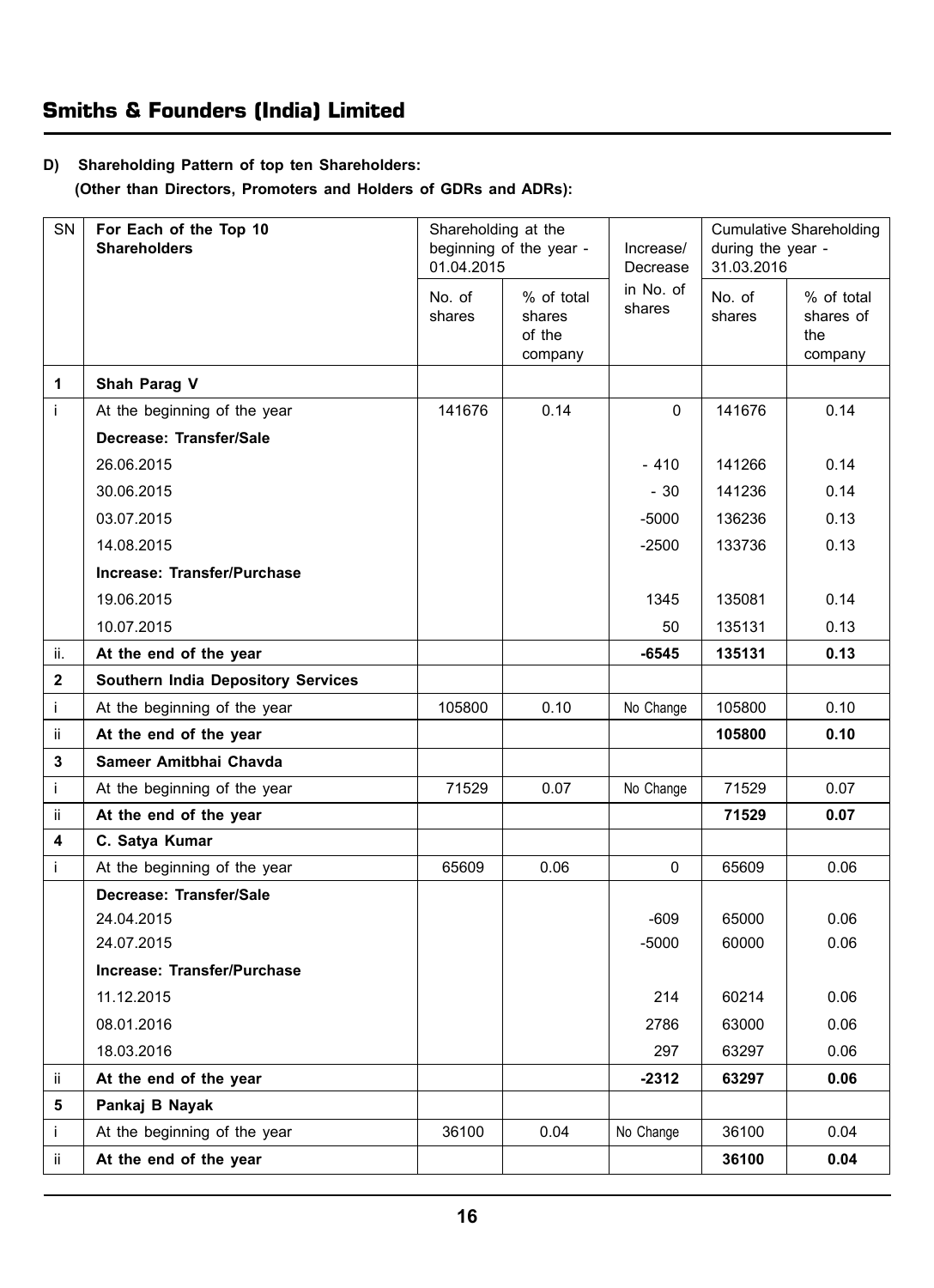### **TWENTY FIFTH ANNUAL REPORT 2015-16**

| in No. of<br>No. of<br>% of total<br>% of total<br>No. of<br>shares<br>shares<br>shares<br>shares<br>shares of<br>of the<br>the<br>company<br>company<br>6<br>T.G.Ranganath<br>At the beginning of the year<br>30000<br>30000<br>j.<br>0.03<br>0<br>0.03<br>Decrease: Transfer/Sale<br>10.07.2015<br>$-30000$<br>0<br>0.03<br>0<br>ii.<br>At the end of the year<br>0.00<br>$\overline{7}$<br><b>Nitin S Thakur</b><br>23873<br>0.02<br>0<br>23873<br>0.02<br>j.<br>At the beginning of the year<br>Decrease: Transfer/Sale<br>16.10.2015<br>$-5890$<br>17983<br>0.02<br>06.11.2015<br>0.01<br>$-10000$<br>7983<br>ii.<br>At the end of the year<br>7983<br>0.01<br>Amod Ratanchand Mehta<br>8 | SN | For Each of the Top 10<br><b>Shareholders</b> | Shareholding at the<br>beginning of the year -<br>01.04.2015 | Increase/<br>Decrease | Cumulative Shareholding<br>during the year -<br>31.03.2016 |  |
|------------------------------------------------------------------------------------------------------------------------------------------------------------------------------------------------------------------------------------------------------------------------------------------------------------------------------------------------------------------------------------------------------------------------------------------------------------------------------------------------------------------------------------------------------------------------------------------------------------------------------------------------------------------------------------------------|----|-----------------------------------------------|--------------------------------------------------------------|-----------------------|------------------------------------------------------------|--|
|                                                                                                                                                                                                                                                                                                                                                                                                                                                                                                                                                                                                                                                                                                |    |                                               |                                                              |                       |                                                            |  |
|                                                                                                                                                                                                                                                                                                                                                                                                                                                                                                                                                                                                                                                                                                |    |                                               |                                                              |                       |                                                            |  |
|                                                                                                                                                                                                                                                                                                                                                                                                                                                                                                                                                                                                                                                                                                |    |                                               |                                                              |                       |                                                            |  |
|                                                                                                                                                                                                                                                                                                                                                                                                                                                                                                                                                                                                                                                                                                |    |                                               |                                                              |                       |                                                            |  |
|                                                                                                                                                                                                                                                                                                                                                                                                                                                                                                                                                                                                                                                                                                |    |                                               |                                                              |                       |                                                            |  |
|                                                                                                                                                                                                                                                                                                                                                                                                                                                                                                                                                                                                                                                                                                |    |                                               |                                                              |                       |                                                            |  |
|                                                                                                                                                                                                                                                                                                                                                                                                                                                                                                                                                                                                                                                                                                |    |                                               |                                                              |                       |                                                            |  |
|                                                                                                                                                                                                                                                                                                                                                                                                                                                                                                                                                                                                                                                                                                |    |                                               |                                                              |                       |                                                            |  |
|                                                                                                                                                                                                                                                                                                                                                                                                                                                                                                                                                                                                                                                                                                |    |                                               |                                                              |                       |                                                            |  |
|                                                                                                                                                                                                                                                                                                                                                                                                                                                                                                                                                                                                                                                                                                |    |                                               |                                                              |                       |                                                            |  |
|                                                                                                                                                                                                                                                                                                                                                                                                                                                                                                                                                                                                                                                                                                |    |                                               |                                                              |                       |                                                            |  |
|                                                                                                                                                                                                                                                                                                                                                                                                                                                                                                                                                                                                                                                                                                |    |                                               |                                                              |                       |                                                            |  |
|                                                                                                                                                                                                                                                                                                                                                                                                                                                                                                                                                                                                                                                                                                |    |                                               |                                                              |                       |                                                            |  |
| 22740<br>0<br>0.02<br>At the beginning of the year<br>0.02<br>22740<br>÷                                                                                                                                                                                                                                                                                                                                                                                                                                                                                                                                                                                                                       |    |                                               |                                                              |                       |                                                            |  |
| Decrease: Transfer/Sale                                                                                                                                                                                                                                                                                                                                                                                                                                                                                                                                                                                                                                                                        |    |                                               |                                                              |                       |                                                            |  |
| 10.07.2015<br>$-11$<br>22729<br>0.02                                                                                                                                                                                                                                                                                                                                                                                                                                                                                                                                                                                                                                                           |    |                                               |                                                              |                       |                                                            |  |
| $-3$<br>22726<br>17.07.2015<br>0.02                                                                                                                                                                                                                                                                                                                                                                                                                                                                                                                                                                                                                                                            |    |                                               |                                                              |                       |                                                            |  |
| 24.07.2015<br>22721<br>0.02<br>-5                                                                                                                                                                                                                                                                                                                                                                                                                                                                                                                                                                                                                                                              |    |                                               |                                                              |                       |                                                            |  |
| Increase: Transfer/Purchase                                                                                                                                                                                                                                                                                                                                                                                                                                                                                                                                                                                                                                                                    |    |                                               |                                                              |                       |                                                            |  |
| 24.04.2015<br>0.02<br>5<br>22726                                                                                                                                                                                                                                                                                                                                                                                                                                                                                                                                                                                                                                                               |    |                                               |                                                              |                       |                                                            |  |
| 22741<br>0.02<br>01.05.2015<br>15                                                                                                                                                                                                                                                                                                                                                                                                                                                                                                                                                                                                                                                              |    |                                               |                                                              |                       |                                                            |  |
| 08.05.2015<br>8<br>22749<br>0.02                                                                                                                                                                                                                                                                                                                                                                                                                                                                                                                                                                                                                                                               |    |                                               |                                                              |                       |                                                            |  |
| 22763<br>0.02<br>15.05.2015<br>14<br>0.02<br>22.05.2015<br>5<br>22768                                                                                                                                                                                                                                                                                                                                                                                                                                                                                                                                                                                                                          |    |                                               |                                                              |                       |                                                            |  |
| 3<br>0.02<br>18.09.2015<br>22771                                                                                                                                                                                                                                                                                                                                                                                                                                                                                                                                                                                                                                                               |    |                                               |                                                              |                       |                                                            |  |
| 5<br>0.02<br>25.09.2015<br>22776                                                                                                                                                                                                                                                                                                                                                                                                                                                                                                                                                                                                                                                               |    |                                               |                                                              |                       |                                                            |  |
| 18<br>0.02<br>30.10.2015<br>22794                                                                                                                                                                                                                                                                                                                                                                                                                                                                                                                                                                                                                                                              |    |                                               |                                                              |                       |                                                            |  |
| 20.11.2015<br>10<br>0.02<br>22804                                                                                                                                                                                                                                                                                                                                                                                                                                                                                                                                                                                                                                                              |    |                                               |                                                              |                       |                                                            |  |
| 35<br>27.11.2015<br>22839<br>0.02                                                                                                                                                                                                                                                                                                                                                                                                                                                                                                                                                                                                                                                              |    |                                               |                                                              |                       |                                                            |  |
| 0.02<br>04.12.2015<br>22889<br>50                                                                                                                                                                                                                                                                                                                                                                                                                                                                                                                                                                                                                                                              |    |                                               |                                                              |                       |                                                            |  |
| 0.02<br>11.12.2015<br>15<br>22904                                                                                                                                                                                                                                                                                                                                                                                                                                                                                                                                                                                                                                                              |    |                                               |                                                              |                       |                                                            |  |
| 22924<br>0.02<br>18.12.2015<br>20                                                                                                                                                                                                                                                                                                                                                                                                                                                                                                                                                                                                                                                              |    |                                               |                                                              |                       |                                                            |  |
| 0.02<br>25.12.2015<br>20<br>22944<br>55<br>22999<br>0.02<br>31.12.2015                                                                                                                                                                                                                                                                                                                                                                                                                                                                                                                                                                                                                         |    |                                               |                                                              |                       |                                                            |  |
| 08.01.2016<br>60<br>23059<br>0.02                                                                                                                                                                                                                                                                                                                                                                                                                                                                                                                                                                                                                                                              |    |                                               |                                                              |                       |                                                            |  |
| 22.01.2016<br>1<br>23060<br>0.02                                                                                                                                                                                                                                                                                                                                                                                                                                                                                                                                                                                                                                                               |    |                                               |                                                              |                       |                                                            |  |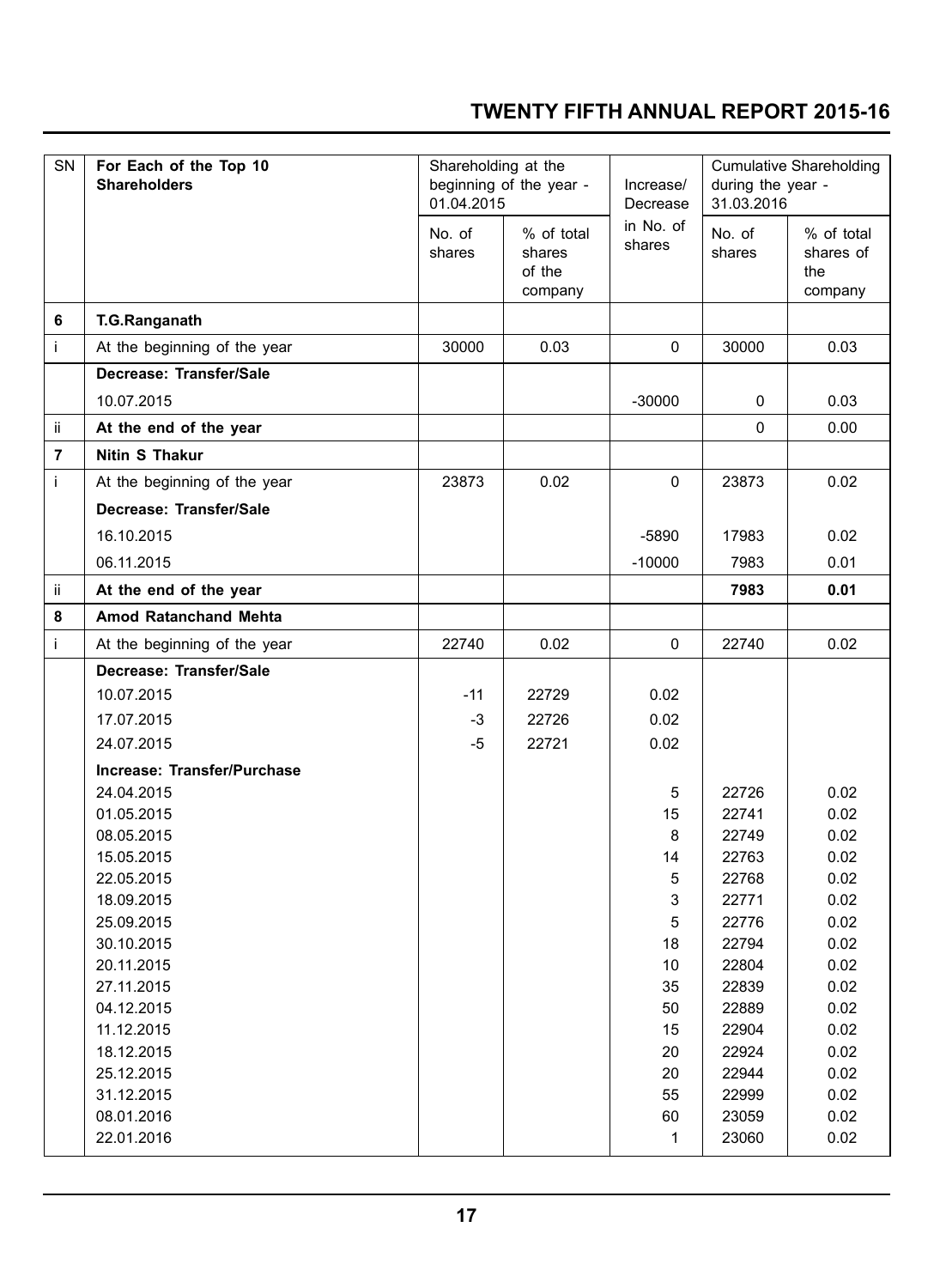### **Smiths & Founders (India) Limited**

| SN  | For Each of the Top 10<br><b>Shareholders</b> | Shareholding at the<br>beginning of the year -<br>01.04.2015 |                                           | Increase/<br>Decrease | <b>Cumulative Shareholding</b><br>during the year -<br>31.03.2016 |                                           |
|-----|-----------------------------------------------|--------------------------------------------------------------|-------------------------------------------|-----------------------|-------------------------------------------------------------------|-------------------------------------------|
|     |                                               | No. of<br>shares                                             | % of total<br>shares<br>of the<br>company | in No. of<br>shares   | No. of<br>shares                                                  | % of total<br>shares of<br>the<br>company |
|     | 05.02.2016                                    |                                                              |                                           | 10                    | 23070                                                             | 0.02                                      |
|     | 12.02.2016                                    |                                                              |                                           | 30                    | 23100                                                             | 0.02                                      |
|     | 19.02.2016                                    |                                                              |                                           | 45                    | 23145                                                             | 0.02                                      |
|     | 26.02.2016                                    |                                                              |                                           | 20                    | 23165                                                             | 0.02                                      |
|     | 04.03.2016                                    |                                                              |                                           | 10                    | 23175                                                             | 0.02                                      |
| ii. | At the end of the year                        |                                                              |                                           |                       | 23175                                                             | 0.02                                      |
| 9.  | Apurva Salot                                  |                                                              |                                           |                       |                                                                   |                                           |
| i.  | At the beginning of the year                  | 21519                                                        | 0.02                                      | No Change             | 21519                                                             | 0.02                                      |
| ii. | At the end of the year                        |                                                              |                                           |                       | 21519                                                             | 0.02                                      |
| 10  | Sunita Bhashkarbhai Patel                     |                                                              |                                           |                       |                                                                   |                                           |
| i.  | At the beginning of the year                  | 20239                                                        | 0.02                                      | 0                     | 20239                                                             | 0.02                                      |
|     | Decrease: Transfer/Sale                       |                                                              |                                           |                       |                                                                   |                                           |
|     | 10.07.2015                                    |                                                              |                                           | $-7474$               | 12765                                                             | 0.01                                      |
|     | 28.08.2015                                    |                                                              |                                           | -491                  | 12274                                                             | 0.01                                      |
|     | 04.09.2015                                    |                                                              |                                           | $-1487$               | 10787                                                             | 0.01                                      |
|     | 19.02.2016                                    |                                                              |                                           | $-1$                  | 10786                                                             | 0.01                                      |
|     | 26.02.2016                                    |                                                              |                                           | -6                    | 10780                                                             | 0.01                                      |
|     | Increase: Transfer/Purchase                   |                                                              |                                           |                       |                                                                   |                                           |
|     | 17.07.2015                                    |                                                              |                                           | 35                    | 10815                                                             | 0.01                                      |
|     | 24.07.2015                                    |                                                              |                                           | 2                     | 10817                                                             | 0.01                                      |
|     | 31.07.2015                                    |                                                              |                                           | 1151                  | 11968                                                             | 0.01                                      |
|     | 07.08.2015                                    |                                                              |                                           | 359                   | 12327                                                             | 0.01                                      |
|     | 14.08.2015                                    |                                                              |                                           | 21                    | 12348                                                             | 0.01                                      |
|     | 21.08.2015                                    |                                                              |                                           | $\mathbf{1}$          | 12349                                                             | 0.01                                      |
|     | 13.11.2015                                    |                                                              |                                           | 10                    | 12359                                                             | 0.01                                      |
|     | 18.12.2015                                    |                                                              |                                           | $10\,$                | 12369                                                             | 0.01                                      |
|     | 31.12.2015                                    |                                                              |                                           | $\mathbf{1}$          | 12370                                                             | 0.01                                      |
|     | 15.01.2016                                    |                                                              |                                           | $\mathbf{1}$          | 12371                                                             | 0.01                                      |
|     | 22.01.2016                                    |                                                              |                                           | 61                    | 12432                                                             | 0.01                                      |
|     | 12.02.2016                                    |                                                              |                                           | 10                    | 12442                                                             | 0.01                                      |
| ii. | At the end of the year                        |                                                              |                                           |                       | 12442                                                             | 0.01                                      |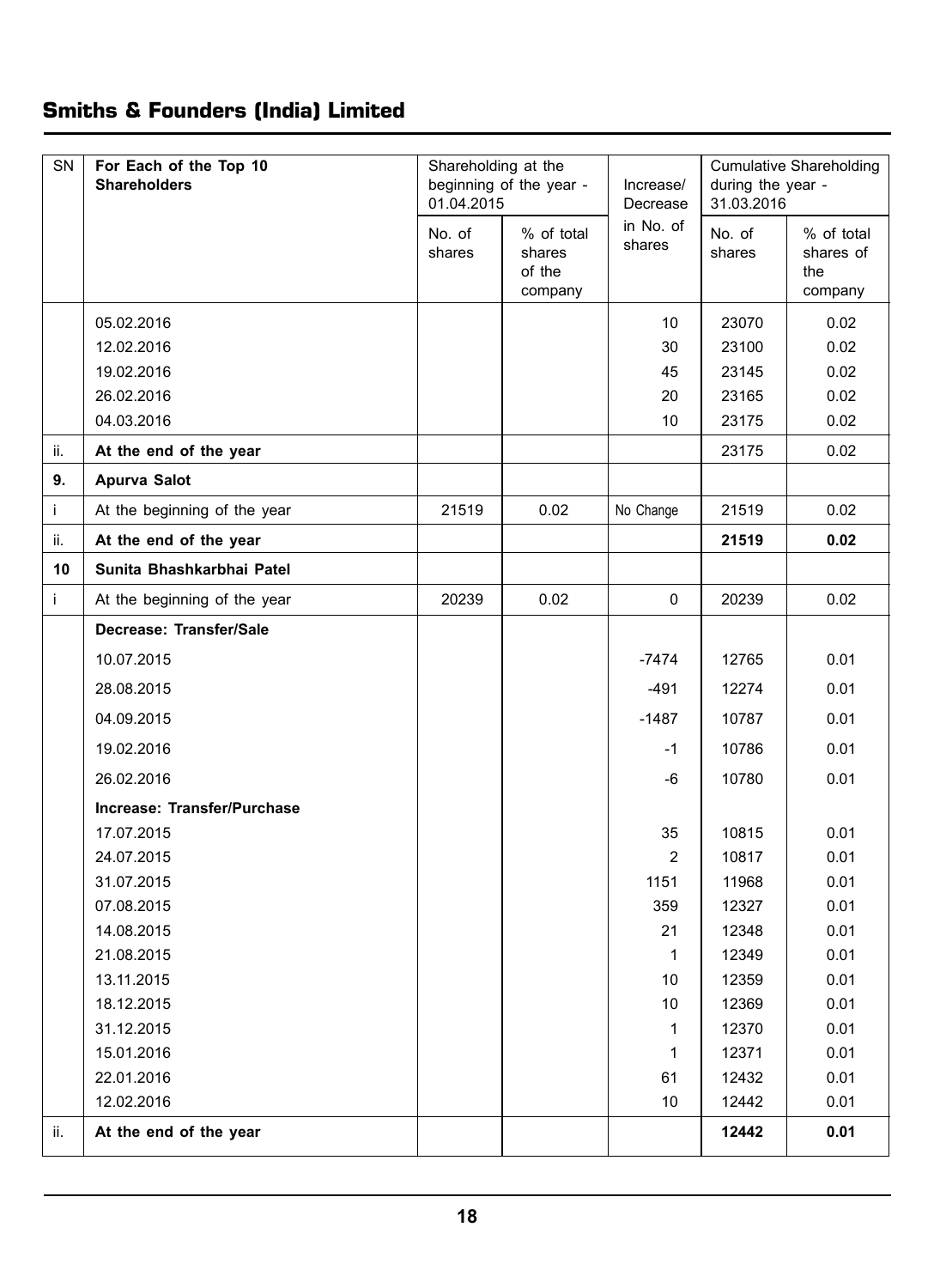| SN  | Shareholding of each<br>Directors and each Key<br><b>Managerial Personnel</b> | Shareholding at the<br>beginning of the year -<br>01.04.2015 |                                           | Increase/<br>Decrease | <b>Cumulative Shareholding</b><br>during the year -<br>31.03.2016 |                                           |
|-----|-------------------------------------------------------------------------------|--------------------------------------------------------------|-------------------------------------------|-----------------------|-------------------------------------------------------------------|-------------------------------------------|
|     |                                                                               | No. of<br>shares                                             | % of total<br>shares<br>of the<br>company | in No. of<br>shares   | No. of<br>shares                                                  | % of total<br>shares of<br>the<br>company |
| 1   | <b>Suresh Shastry</b>                                                         |                                                              |                                           |                       |                                                                   |                                           |
| j.  | At the beginning of the year                                                  | 32502932                                                     | 31.87                                     | 0                     | 32502932                                                          | 31.87                                     |
|     | a. Decrease: Transfer/Sale                                                    |                                                              |                                           |                       |                                                                   |                                           |
|     | 26.06.2015                                                                    |                                                              |                                           | $-2590$               | 32500342                                                          | 31.86                                     |
|     | 03.07.2015                                                                    |                                                              |                                           | $-658$                | 32499684                                                          | 31.86                                     |
|     | 10.07.2015                                                                    |                                                              |                                           | -5                    | 32499679                                                          | 31.86                                     |
|     | 31.12.2015                                                                    |                                                              |                                           | $-180$                | 32499499                                                          | 31.86                                     |
|     | 08.01.2016                                                                    |                                                              |                                           | $-17325$              | 32482174                                                          | 31.84                                     |
|     | 15.01.2016                                                                    |                                                              |                                           | $-15040$              | 32467134                                                          | 31.83                                     |
|     | 22.01.2016                                                                    |                                                              |                                           | $-34300$              | 32432834                                                          | 31.79                                     |
|     | b. Increase:                                                                  |                                                              |                                           |                       |                                                                   |                                           |
|     | <b>Transfer/Purchase</b>                                                      |                                                              |                                           |                       |                                                                   |                                           |
|     | 10.04.2015<br>17.04.2015                                                      |                                                              |                                           | 10<br>50              | 32432844<br>32432894                                              | 31.79<br>31.79                            |
|     | 24.04.2015                                                                    |                                                              |                                           | 60                    | 32432954                                                          | 31.80                                     |
|     | 01.05.2015                                                                    |                                                              |                                           | 60                    | 32433014                                                          | 31.80                                     |
|     | 08.05.2015                                                                    |                                                              |                                           | 10                    | 32433024                                                          | 31.80                                     |
|     | 15.05.2015                                                                    |                                                              |                                           | 20                    | 32433044                                                          | 31.80                                     |
|     | 22.05.2015                                                                    |                                                              |                                           | 10                    | 32433054                                                          | 31.80                                     |
|     | 05.06.2015                                                                    |                                                              |                                           | 10                    | 32433064                                                          | 31.80                                     |
|     | 12.06.2015                                                                    |                                                              |                                           | 71                    | 32433135                                                          | 31.80                                     |
|     | 19.06.2015                                                                    |                                                              |                                           | 10                    | 32433145                                                          | 31.80                                     |
|     | 30.06.2015                                                                    |                                                              |                                           | 10                    | 32433155                                                          | 31.80                                     |
|     | 28.08.2015                                                                    |                                                              |                                           | 30                    | 32433185                                                          | 31.80                                     |
|     | 04.09.2015                                                                    |                                                              |                                           | 40                    | 32433225                                                          | 31.80                                     |
|     | 11.09.2015                                                                    |                                                              |                                           | 76                    | 32433301                                                          | 31.80                                     |
|     | 18.09.2015                                                                    |                                                              |                                           | 40                    | 32433341                                                          | 31.80                                     |
|     | 30.09.2015                                                                    |                                                              |                                           | 10                    | 32433351                                                          | 31.80                                     |
|     | 09.10.2015                                                                    |                                                              |                                           | 390                   | 32433741                                                          | 31.80                                     |
|     | 16.10.2015                                                                    |                                                              |                                           | 50                    | 32433791                                                          | 31.80                                     |
|     | 23.10.2015                                                                    |                                                              |                                           | 30                    | 32433821                                                          | 31.80                                     |
|     | 30.10.2015                                                                    |                                                              |                                           | 110                   | 32433931                                                          | 31.80                                     |
|     | 06.11.2015                                                                    |                                                              |                                           | 10                    | 32433941                                                          | 31.80                                     |
|     | 20.11.2015                                                                    |                                                              |                                           | 10                    | 32433951                                                          | 31.80                                     |
|     | 05.02.2016                                                                    |                                                              |                                           | 75                    | 32434026                                                          | 31.80                                     |
| ii. | At the end of the year                                                        |                                                              |                                           |                       | 32434026                                                          | 31.80                                     |

### **E) Shareholding of Directors and Key Managerial Personnel:**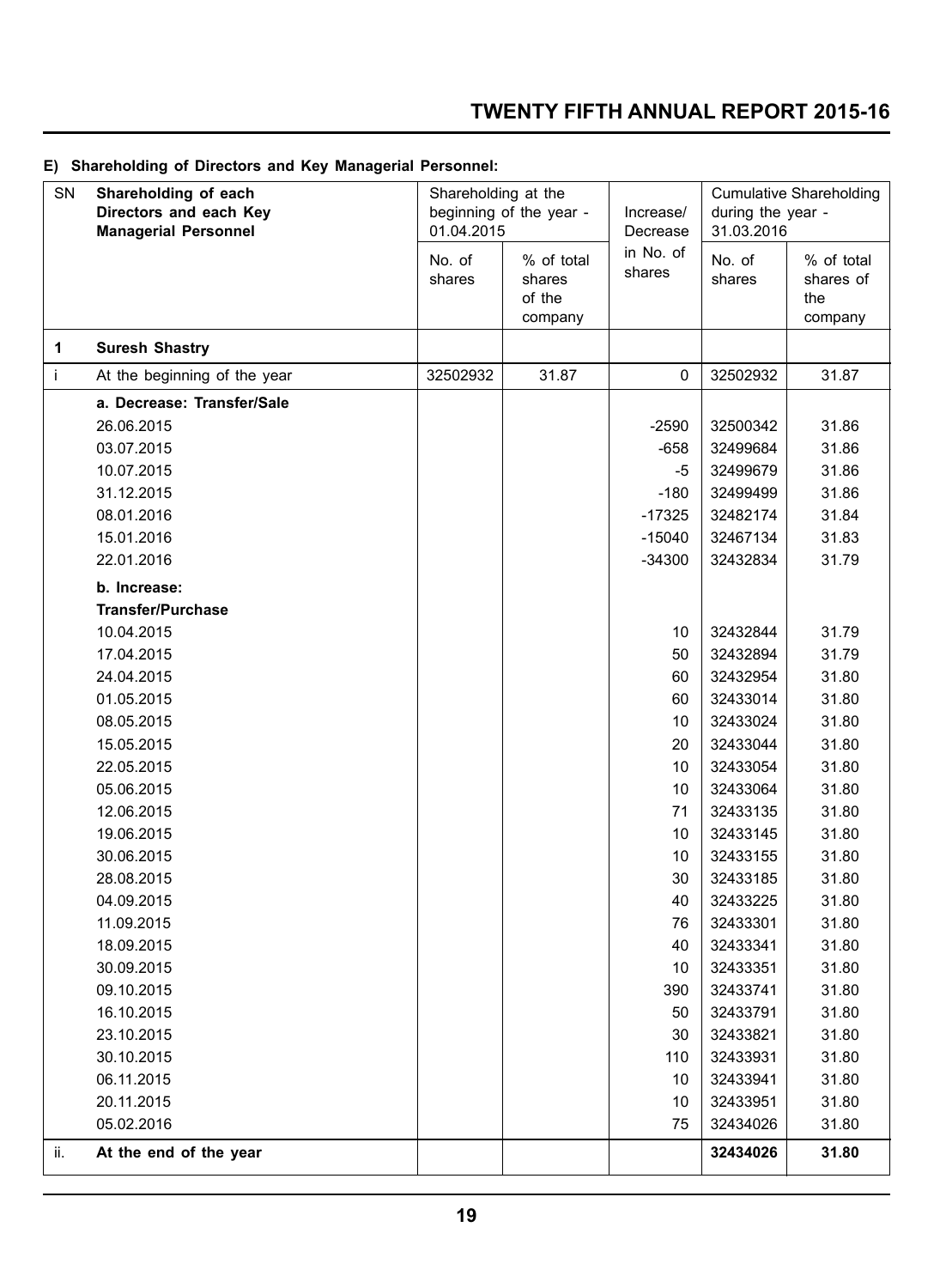### **Smiths & Founders (India) Limited**

| <b>SN</b> | Shareholding of each<br>Directors and each Key<br><b>Managerial Personnel</b> | Shareholding at the<br>beginning of the year -<br>01.04.2015 |                                           | Increase/<br>Decrease | Cumulative Shareholding<br>during the year -<br>31.03.2016 |                                           |
|-----------|-------------------------------------------------------------------------------|--------------------------------------------------------------|-------------------------------------------|-----------------------|------------------------------------------------------------|-------------------------------------------|
|           |                                                                               | No. of<br>shares                                             | % of total<br>shares<br>of the<br>company | in No. of<br>shares   | No. of<br>shares                                           | % of total<br>shares of<br>the<br>company |
| 2.        | Supriya Shastry                                                               |                                                              |                                           |                       |                                                            |                                           |
|           | At the beginning of the year                                                  | 19527125                                                     | 19.14                                     | No Change             | 19527125                                                   | 19.14                                     |
| ii.       | At the end of the year                                                        |                                                              |                                           |                       | 19527125                                                   | 19.14                                     |
| 3.        | <b>Umesh Shastry</b>                                                          |                                                              |                                           |                       |                                                            |                                           |
|           | At the beginning of the year                                                  | 6988150                                                      | 6.85                                      | No Change             | 6988150                                                    | 6.85                                      |
| ii.       | At the end of the year                                                        |                                                              |                                           |                       | 6988150                                                    | 6.85                                      |
| 4.        | <b>Sathish Shastry</b>                                                        |                                                              |                                           |                       |                                                            |                                           |
|           | At the beginning of the year                                                  | 18024000                                                     | 17.67                                     | No Change             | 18024000                                                   | 17.67                                     |
| ii.       | At the end of the year                                                        |                                                              |                                           |                       | 18024000                                                   | 17.67                                     |

**V) INDEBTEDNESS -** Indebtedness of the Company including interest outstanding/accrued but not due for payment.

(In Lakhs)

|                                                     | Secured Loans<br>excluding deposits | Unsecured<br>Loans | Deposits    | Total<br>Indebtedness |
|-----------------------------------------------------|-------------------------------------|--------------------|-------------|-----------------------|
| Indebtedness at the beginning of the financial year |                                     |                    |             |                       |
| i) Principal Amount                                 | 471.41                              | 326.30             | $\Omega$    | 797.71                |
| ii) Interest due but not paid                       | 0                                   | 0                  | $\Omega$    | $\Omega$              |
| iii) Interest accrued but not due                   | 0                                   | $\Omega$           | 0           | $\Omega$              |
| Total (i+ii+iii)                                    | 471.41                              | 326.30             | $\Omega$    | 797.71                |
| Change in Indebtedness during the financial year    |                                     |                    |             |                       |
| * Addition                                          | 0                                   | $\Omega$           | $\Omega$    | $\Omega$              |
| * Reduction                                         | 380.63                              | 230.90             | $\Omega$    | 611.53                |
| <b>Net Change</b>                                   | (380.63)                            | (230.90)           | $\Omega$    | (611.53)              |
| Indebtedness at the end of the financial year       |                                     |                    |             |                       |
| <b>Principal Amount</b><br>i)                       | 90.78                               | 95.40              | $\Omega$    | 186.18                |
| ii) Interest due but not paid                       | 0                                   | $\Omega$           | $\mathbf 0$ | $\Omega$              |
| iii) Interest accrued but not due                   | 0                                   | $\Omega$           | $\Omega$    | $\Omega$              |
| Total (i+ii+iii)                                    | 90.78                               | 95.40              |             | 186.18                |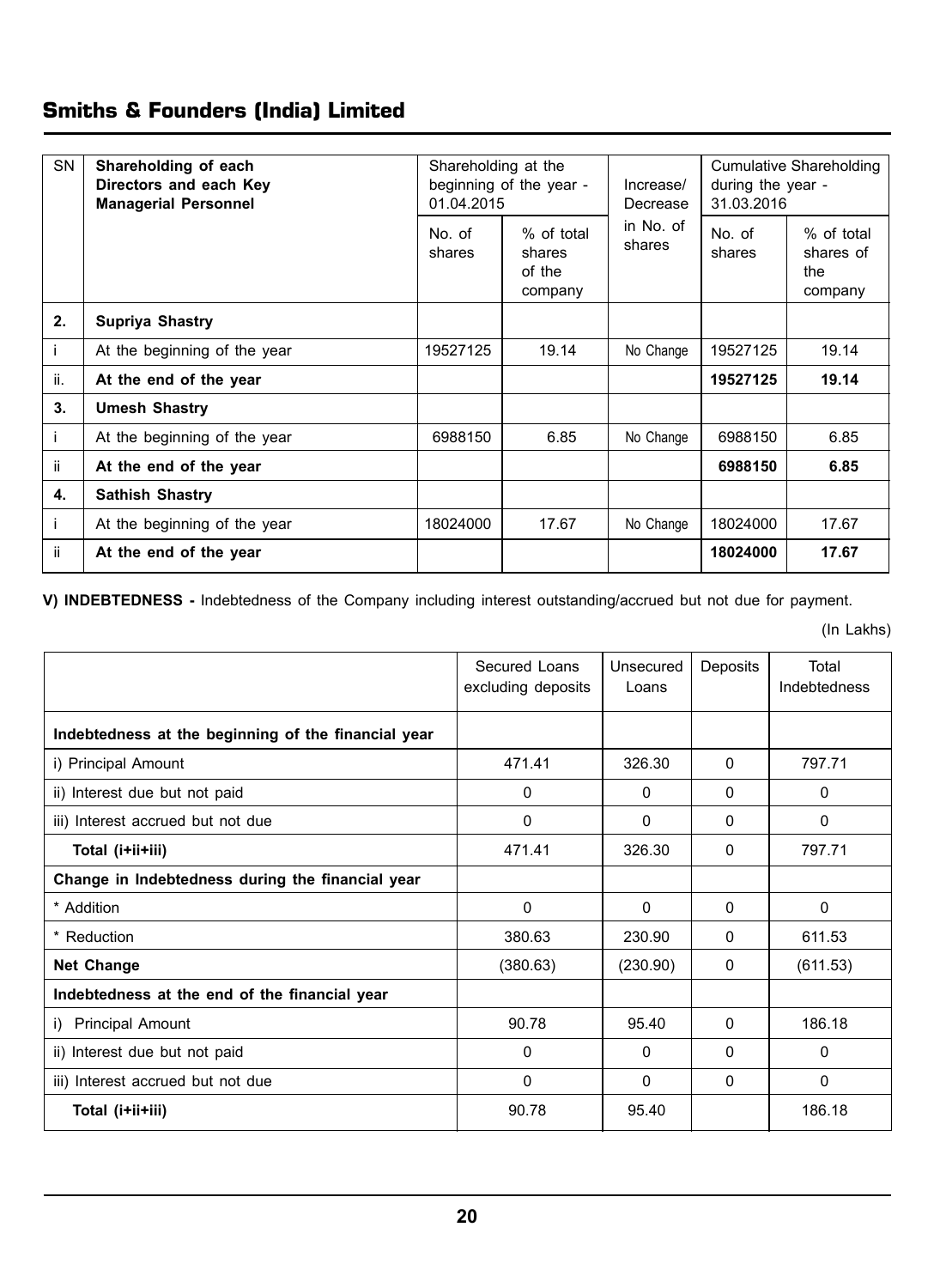#### **VI. REMUNERATION OF DIRECTORS AND KEY MANAGERIAL PERSONNEL -**

A. Remuneration to Managing Director, Whole-time Directors and/or Manager: ( In Lakhs)

| SN.            | Particulars of Remuneration                                                                   |                   |                   | Name of MD/WTD/ Manager                                        |                    | <b>Total Amount</b>                                                |
|----------------|-----------------------------------------------------------------------------------------------|-------------------|-------------------|----------------------------------------------------------------|--------------------|--------------------------------------------------------------------|
|                |                                                                                               | <b>CMD</b>        |                   | <b>WTD</b>                                                     |                    |                                                                    |
|                |                                                                                               | Suresh<br>Shastry | Satish<br>Shastry | Umesh<br>Shastry                                               | Supriya<br>Shastry |                                                                    |
| 1              | Gross salary                                                                                  |                   |                   |                                                                |                    |                                                                    |
|                | (a) Salary as per provisions contained in<br>section $17(1)$ of the Income - tax<br>Act, 1961 | 19.20             | 19.20             | 19.20                                                          | 19.20              | 76.80                                                              |
|                |                                                                                               |                   |                   |                                                                |                    |                                                                    |
|                | (b) Value of perquisites u/s 17(2)<br>Income-tax Act, 1961                                    | 0.85              | 0.35              | 0.47                                                           | 0.22               | 1.89                                                               |
|                | (c) Profits in lieu of salary under<br>section 17(3) Income- tax Act, 1961                    | 0.00              | 0.00              | 0.00                                                           | 0.00               | 0.00                                                               |
| $\overline{c}$ | Stock Option                                                                                  | 0.00              | 0.00              | 0.00                                                           | 0.00               | 0.00                                                               |
| 3              | Sweat Equity                                                                                  | 0.00              | 0.00              | 0.00                                                           | 0.00               | 0.00                                                               |
| 4              | Commission<br>- as % of profit<br>- others, specify                                           | 0.00              | 0.00              | 0.00                                                           | 0.00               | 0.00                                                               |
| 5              | Others-contribution to funds                                                                  | 3.00              | 3.00              | 3.00                                                           | 3.00               | 12.00                                                              |
|                | Total (A)                                                                                     | 23.05             | 22.55             | 22.67                                                          | 22.42              | 90.69                                                              |
|                | Ceiling as per the Act                                                                        |                   |                   | Due to inadequate profit remuneration is paid as per the limit |                    | prescribed under Part II of Schedule V of the Companies Act, 2013. |

#### **B.** Remuneration to other directors

| SN. | Particulars of Remuneration                |                 | Name of Directors      | <b>Total Amount</b> |
|-----|--------------------------------------------|-----------------|------------------------|---------------------|
| 1   | Independent Directors                      | V.Parthasarathy | Sudhindra N. Kalghatgi |                     |
|     | Fee for attending board committee meetings | 0.00            | 0.00                   | 0.00                |
|     | Commission                                 | 0.00            | 0.00                   | 0.00                |
|     | Others, please specify                     | 0.00            | 0.00                   | 0.00                |
|     | Total (1)                                  | 0.00            | 0.00                   | 0.00                |
| 2   | Other Non-Executive Directors              |                 |                        |                     |
|     | Fee for attending board committee meetings |                 |                        |                     |
|     | Commission                                 |                 |                        |                     |
|     | Others, please specify                     |                 |                        |                     |
|     | Total $(2)$                                |                 |                        |                     |
|     | Total $(B)=(1+2)$                          | 0.00            | 0.00                   | 0.00                |
|     | <b>Total Managerial Remuneration</b>       | 0.00            | 0.00                   | 0.00                |
|     | Overall Ceiling as per the Act             |                 |                        |                     |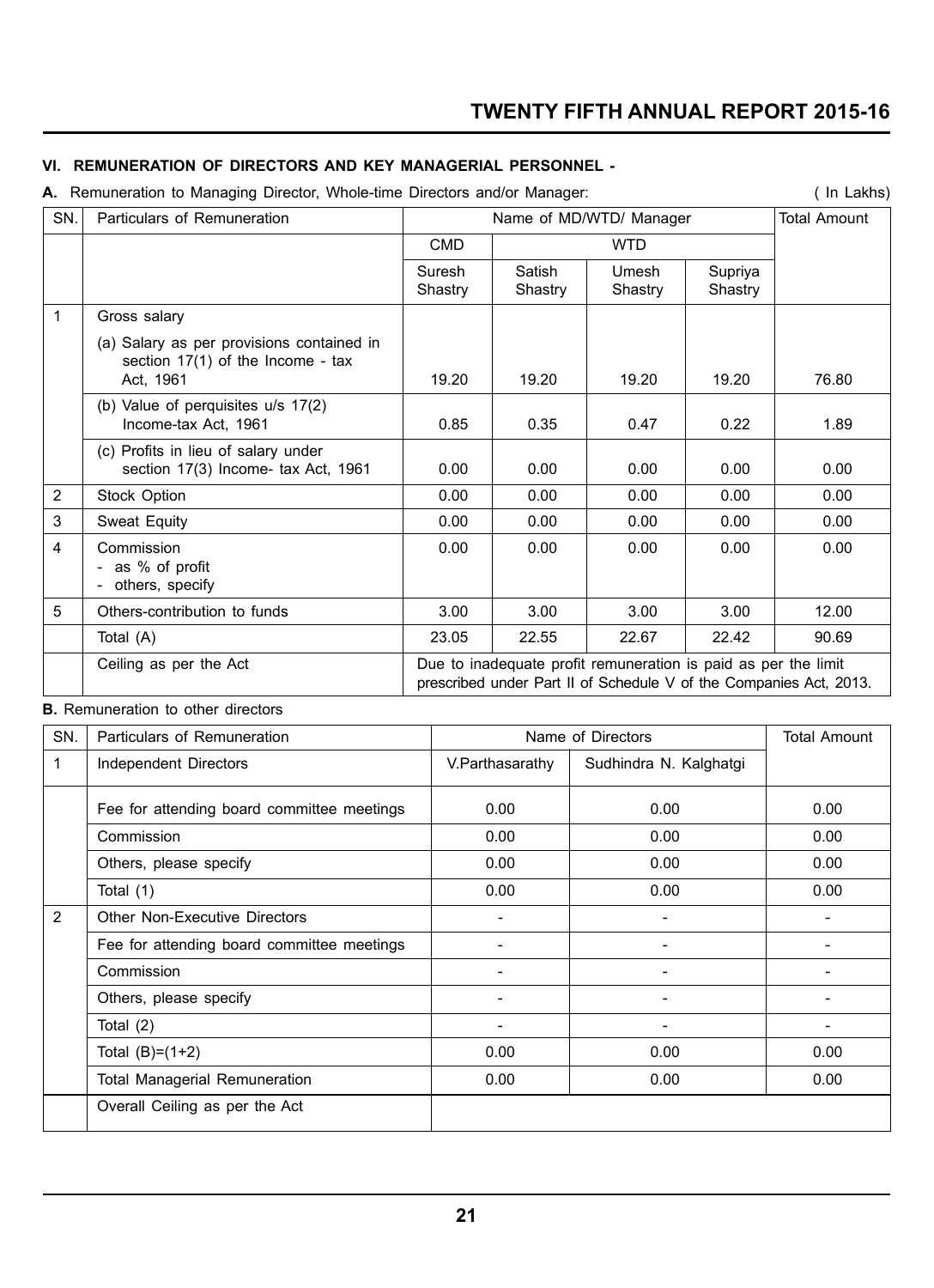### **Smiths & Founders (India) Limited**

C. Remuneration to Key Managerial Personnel other than MD / Manager / WTD

|           |                                                                                        |     |                          |                          | (In Lakhs) |
|-----------|----------------------------------------------------------------------------------------|-----|--------------------------|--------------------------|------------|
| <b>SN</b> | Particulars of Remuneration                                                            |     | Key Managerial Personnel |                          |            |
|           |                                                                                        | CEO | <b>CS</b>                | <b>CFO</b>               | Total      |
| 1         | Gross salary                                                                           |     | 7.42                     |                          | 7.42       |
|           | (a) Salary as per provisions contained in section 17(1)<br>of the Income-tax Act, 1961 |     | 0.00                     | $\overline{\phantom{0}}$ | 0.00       |
|           | (b) Value of perquisites u/s 17(2) Income-tax Act, 1961                                |     | 0.00                     |                          | 0.00       |
|           | (c) Profits in lieu of salary under section 17(3)<br>Income-tax Act, 1961              |     | 0.00                     |                          | 0.00       |
| 2         | Stock Option                                                                           |     | 0.00                     |                          | 0.00       |
| 3         | Sweat Equity                                                                           |     | 0.00                     |                          | 0.00       |
| 4         | Commission                                                                             |     | 0.00                     |                          | 0.00       |
|           | - as % of profit                                                                       |     | 0.00                     | $\overline{\phantom{0}}$ | 0.00       |
|           | others, specify                                                                        |     | 0.00                     |                          | 0.00       |
| 5         | Others - Contribution to funds                                                         |     | 0.51                     |                          | 0.51       |
|           | Total                                                                                  |     | 7.93                     |                          | 7.93       |

#### **VII. PENALTIES / PUNISHMENT/ COMPOUNDING OF OFFENCES:**

| Type                                | Section of the<br>Companies Act | <b>Brief</b><br>Description | Details of<br>Penalty /<br>Punishment/<br>Compounding<br>fees imposed | Authority<br>[RD / NCLT/<br>COURT] | Appeal made,<br>if any<br>(give Details) |  |  |  |
|-------------------------------------|---------------------------------|-----------------------------|-----------------------------------------------------------------------|------------------------------------|------------------------------------------|--|--|--|
| A. COMPANY                          |                                 |                             |                                                                       |                                    |                                          |  |  |  |
| Penalty                             |                                 |                             |                                                                       | $\overline{a}$                     |                                          |  |  |  |
| Punishment                          | $\overline{\phantom{0}}$        | $\overline{\phantom{0}}$    |                                                                       | $\overline{\phantom{a}}$           | $\overline{\phantom{a}}$                 |  |  |  |
| Compounding                         |                                 |                             |                                                                       |                                    |                                          |  |  |  |
| <b>B. DIRECTORS</b>                 |                                 |                             |                                                                       |                                    |                                          |  |  |  |
| Penalty                             | $\overline{\phantom{0}}$        |                             |                                                                       | $\overline{a}$                     |                                          |  |  |  |
| Punishment                          |                                 |                             |                                                                       | $\overline{\phantom{a}}$           | $\overline{\phantom{0}}$                 |  |  |  |
| Compounding                         |                                 |                             |                                                                       | $\overline{\phantom{0}}$           |                                          |  |  |  |
| <b>C. OTHER OFFICERS IN DEFAULT</b> |                                 |                             |                                                                       |                                    |                                          |  |  |  |
| Penalty                             |                                 |                             |                                                                       |                                    |                                          |  |  |  |
| Punishment                          |                                 |                             |                                                                       | $\overline{a}$                     |                                          |  |  |  |
| Compounding                         |                                 |                             |                                                                       |                                    |                                          |  |  |  |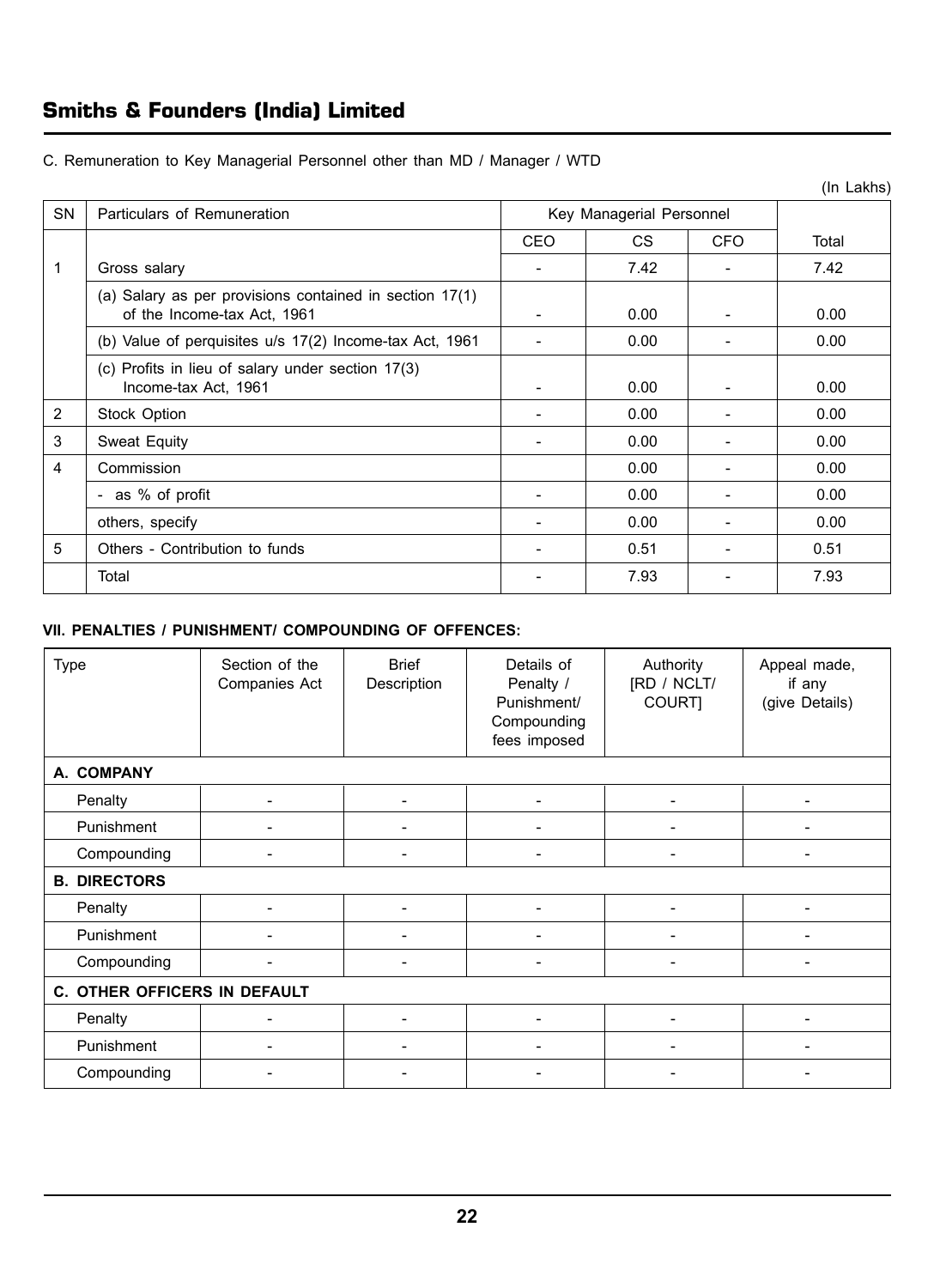#### **Annexure - B**

### **NOMINATION AND REMUNERATION POLICY**

#### **Introduction:**

The Company's policy is to consider human resources as its invaluable assets, pay reasonable and sufficient remuneration to all Directors, Key Managerial Personnel (KMP) and employees of the Company, to harmonize the aspirations of human resources consistent with the goals of the Company and in terms of the provisions of the Companies Act, 2013 and the listing agreement, as amended from time to time. This policy on nomination and remuneration of Directors, Key Managerial Personnel and Senior Management has been formulated by the Committee and approved by the Board of Directors.

#### **Objective and purpose of the Policy:**

#### **The objective and purpose of this policy are:**

- To lay down criteria and terms and conditions with regard to identifying persons who are qualified to become Directors (Executive and Non-Executive) and persons who may be appointed in Senior Management and Key Managerial positions and to determine their remuneration.
- To determine remuneration based on the Company's size and financial position and trends and practices on remuneration prevailing in the industry in which the company is operating.
- To retain, motivate and promote talent and to ensure long term sustainability of talented managerial persons and create competitive advantage.

In the context of the aforesaid criteria the following policy has been formulated by the Nomination and Remuneration Committee and adopted by the Board of Directors at its meeting held on 30th May, 2014.

#### **Effective Date:**

This policy shall be effective from 1st April, 2014.

Constitution of the Nomination and Remuneration Committee:

The Nomination and Remuneration Committee comprises of following Directors:

- 1. Mr. V. Parthasarathy, Chairman (Independent Non Executive Director)
- 2. Mr. Sudhindra N. Kalghatgi, Member (Independent Non – Executive Director)
- 3. Mr. Suresh Shastry, Member (Chairman & Managing Director)

The Board has the power to reconstitute the Committee consistent with the Company's policy and applicable statutory requirement.

#### **Definitions**

- Board means Board of Directors of the Company.
- Directors mean Directors of the Company.
- Committee means Nomination and Remuneration Committee of the Company as constituted or reconstituted by the Board.
- Company means Smiths & Founders (India) Limited.
- Independent Director means a director referred to in Section 149 (6) of the Companies Act, 2013.
- Key Managerial Personnel (KMP) means-
- (i) Executive Chairman and/or Managing Director;
- (ii) Whole-time Director;
- (iii) Chief Executive Officer;
- (iv) Chief Financial Officer;
- (v) Company Secretary;
- (vi) Such other officer as may be prescribed under the applicable statutory provisions / regulations.
- Senior Management means personnel of the Company occupying the position of Chief Executive Officer (CEO) of any unit / division or Vice President / General Manager including Vice President / General Manager of any unit / division of the Company. Unless the context otherwise requires, words and expressions used in this policy and not defined herein but defined in the Companies Act, 2013 as may be amended from time to time shall have the meaning respectively assigned to them therein.

#### **Applicability**

The Policy is applicable to

- Directors (Executive and Non Executive)
- Key Managerial Personnel
- Senior Management Personnel

#### **General**

This Policy is divided in three parts:

Part – A covers the matters to be dealt with and recommended by the Committee to the Board,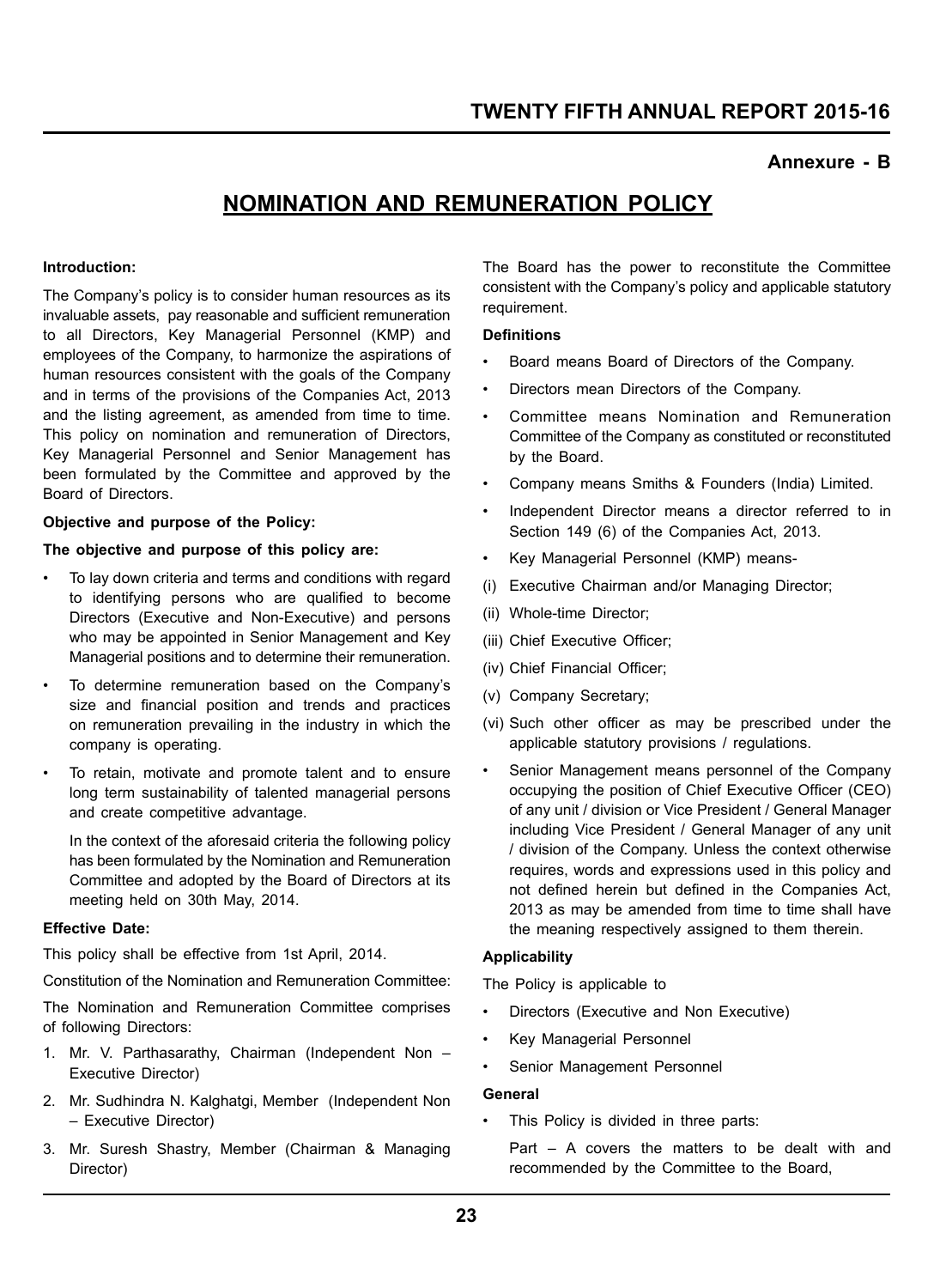Part – B covers the appointment and nomination and

Part – C covers remuneration and perquisites etc.

The key features of the Company's policy shall be included in the Board's Report.

#### **PART – A**

#### **MATTERS TO BE DEALT WITH, PERUSED AND RECOMMENDED TO THE BOARD BY THE NOMINATION AND REMUNERATION COMMITTEE**

The Committee shall:

- Formulate the criteria for determining qualifications, positive attributes and independence of a director.
- Identify persons who are qualified to become Director and persons who may be appointed in Key Managerial and Senior Management positions in accordance with the criteria laid down in this policy.
- Recommend to the Board, appointment and removal of Director, KMP and Senior Management Personnel.

#### **PART – B**

#### **POLICY FOR APPOINTMENT AND REMOVAL OF DIRECTOR, KMP AND SENIOR MANAGEMENT**

- Appointment criteria and qualifications:
- 1. The Committee shall identify and ascertain the integrity, qualification, expertise and experience of the person for appointment as Director, KMP or at Senior Management level and recommend to the Board his / her appointment.
- 2. A person should possess adequate qualification, expertise and experience for the position he / she is considered for appointment. The Committee has discretion to decide whether qualification, expertise and experience possessed by a person is sufficient / satisfactory for the concerned position.
- 3. The Company shall not appoint or continue the employment of any person as Wholetime Director who has attained the age of seventy years. Provided that the term of the person holding this position may be extended beyond the age of seventy years with the approval of shareholders by passing a special resolution based on the explanatory statement annexed to the notice for such motion indicating the justification for extension of appointment beyond seventy years.
- Term / Tenure:

#### **1. Managing Director/Whole-time Director:**

The Company shall appoint or re-appoint any person as its Executive Chairman, Managing Director or Executive Director for a term not exceeding five years at a time. No re-appointment shall be made earlier than one year before the expiry of term.

#### **2. Independent Director:**

An Independent Director shall hold office for a term up to five consecutive years on the Board of the Company and will be eligible for re-appointment on passing of a special resolution by the Company and disclosure of such appointment in the Board's report.

- No Independent Director shall hold office for more than two consecutive terms, but such Independent Director shall be eligible for appointment after expiry of three years of ceasing to become an Independent Director. Provided that an Independent Director shall not, during the said period of three years, be appointed in or be associated with the Company in any other capacity, either directly or indirectly. However, if a person who has already served as an Independent Director for 5 years or more in the Company as on 1st October, 2014 or such other date as may be determined by the Committee as per regulatory requirement, he / she shall be eligible for appointment for one more term of 5 years only.
- At the time of appointment of Independent Director it should be ensured that number of Boards on which such Independent Director serves is restricted to seven listed companies as an Independent Director and three listed companies as an Independent Director in case such person is serving as a Wholetime Director of a listed company.
- **• Evaluation:**

The Committee shall carry out evaluation of performance of every Director, KMP and Senior Management Personnel at regular interval (yearly).

**• Removal:**

Due to reasons for any disqualification mentioned in the Companies Act, 2013, rules made thereunder or under any other applicable Act, rules and regulations, the Committee may recommend, to the Board with reasons recorded in writing, removal of a Director, KMP or Senior Management Personnel subject to the provisions and compliance of the said Act, rules and regulations.

**• Retirement:**

The Director, KMP and Senior Management Personnel shall retire as per the applicable provisions of the Companies Act, 2013 and the prevailing policy of the Company. The Board will have the discretion to retain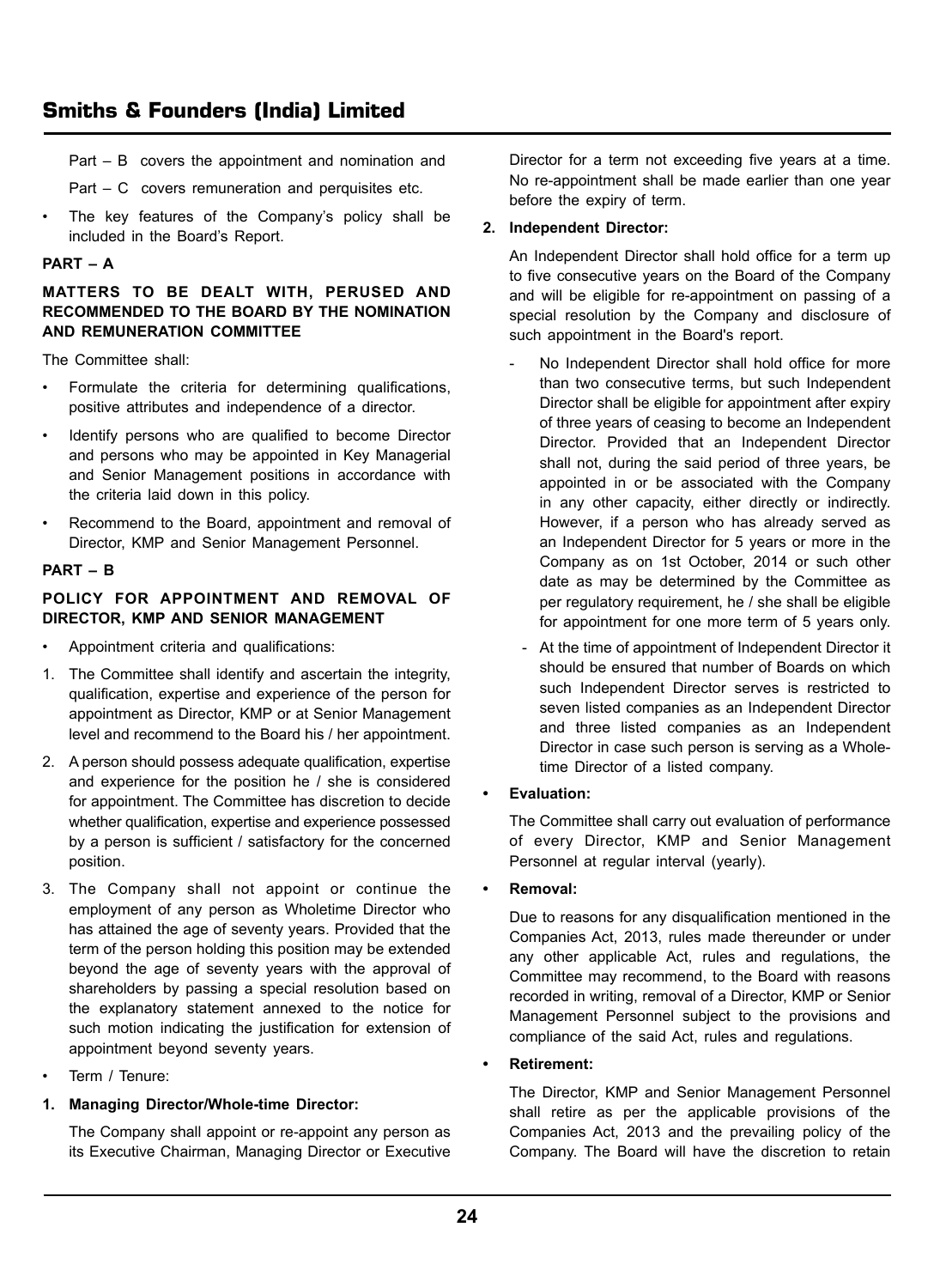the Director, KMP, Senior Management Personnel in the same position / remuneration or otherwise even after attaining the retirement age, for the benefit of the Company.

#### **PART – C**

**POLICY RELATING TO THE REMUNERATION FOR THE WHOLE-TIME DIRECTOR, KMP AND SENIOR MANAGEMENT PERSONNEL**

#### **• General:**

- 1. The remuneration / compensation / commission etc. to the Whole-time Director, KMP and Senior Management Personnel will be determined by the Committee and recommended to the Board for approval. The remuneration / compensation / commission etc. shall be subject to the prior / post approval of the shareholders of the Company and Central Government, wherever required.
- 2. The remuneration and commission to be paid to the Whole-time Director shall be in accordance with the Articles of Association of the Company and as per the provisions of the Companies Act, 2013, and the rules made thereunder.
- 3. Increments to the existing remuneration / compensation structure may be recommended by the Committee to the Board which should be within the slabs approved by the Shareholders in the case of Whole-time Director. Increments will be effective from 1st April in respect of Whole-time Directors and other employees of the Company.
- 4. Where any insurance is taken by the Company on behalf of its Whole-time Director, Chief Executive Officer, Chief Financial Officer, the Company Secretary and any other employees for indemnifying them against any liability, the premium paid on such insurance shall not be treated as part of the remuneration payable to any such personnel. Provided that if such person is proved to be guilty, the premium paid on such insurance shall be treated as part of the remuneration.
- Remuneration to Whole-time / Executive / Managing Director, KMP and Senior Management Personnel:

#### **1. Fixed pay:**

 The Whole-time Director / KMP and Senior Management Personnel shall be eligible for a monthly remuneration as may be approved by the Board on the recommendation of the Committee. The break up of the pay scale and quantum of perquisites including, employer's contribution to P.F, pension scheme, medical expenses, club fees etc. shall be decided and approved by the Board on the recommendation of the Committee and approved by the shareholders and Central Government, wherever required.

#### **2. Minimum Remuneration:**

If, in any financial year, the Company has no profits or its profits are inadequate, the Company shall pay remuneration to its Whole-time Director in accordance with the provisions of Schedule V of the Companies Act, 2013 and if it is not able to comply with such provisions, with the previous approval of the Central Government.

#### **3. Provisions for excess remuneration:**

 If any Whole-time Director draws or receives, directly or indirectly by way of remuneration any such sums in excess of the limits prescribed under the Companies Act, 2013 or without the prior sanction of the Central Government, where required, he / she shall refund such sums to the Company and until such sum is refunded, hold it in trust for the Company. The Company shall not waive recovery of such sum refundable to it unless permitted by the Central Government.

#### **• Remuneration to Non- Executive / Independent Director:**

#### **1. Remuneration / Commission:**

The remuneration / commission to be paid shall be in accordance with the Articles of Association of the Company and the Companies Act, 2013 and the rules made thereunder.

#### **2. Sitting Fees:**

The Non-Executive / Independent Director may receive remuneration by way of fees for attending meetings of Board or Committee thereof. Provided that the amount of such fees shall not exceed Rs. One lakh per meeting of the Board or Committee or such amount as may be prescribed by the Central Government from time to time.

#### **3. Commission:**

Commission may be paid within the monetary limit approved by shareholders, subject to the limit not exceeding 1% of the profits of the Company computed as per the applicable provisions of the Companies Act, 2013.

#### **4. Stock Options:**

An Independent Director shall not be entitled to any stock option of the Company.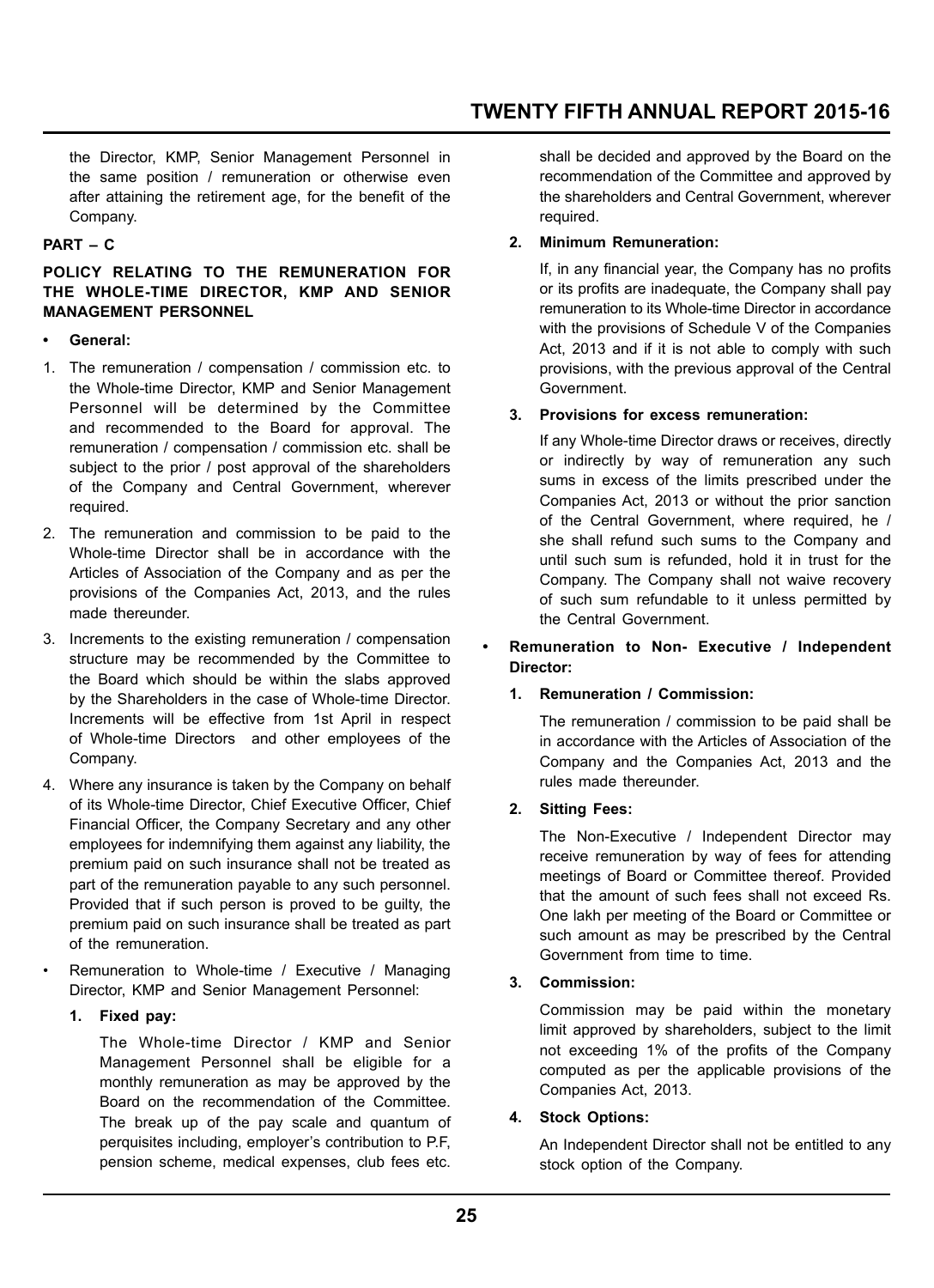**Annexure - C**

### **Form No. AOC-2**

(Pursuant to clause (h) of sub-section (3) of section 134 of the Act and Rule 8(2) of the Companies (Accounts) Rules, 2014)

**Form for disclosure of particulars of contracts/arrangements entered into by the company with related parties referred to in sub-section (1) of section 188 of the Companies Act, 2013 including certain arms length transactions under third proviso thereto**

- 1. Details of contracts or arrangements or transactions not at arm's length basis : **NIL**
	- (a) Name(s) of the related party and nature of relationship:
	- (b) Nature of contracts/arrangements/transactions:
	- (c) Duration of the contracts/arrangements/transactions:
	- (d) Salient terms of the contracts or arrangements or transactions including the value, if any:
	- (e) Justification for entering into such contracts or arrangements or transactions:
	- (f) Date(s) of approval by the Board:
	- (g) Amount paid as advances, if any:
	- (h) Date on which the special resolution was passed in general meeting as required under first proviso to section 188:
- 2. Details of material contracts or arrangement or transactions at arm's length basis:
	- (a) Name(s) of the related party and nature of relationship:
		- 1. Suresh Shastry, Chairman & Managing Director
		- 2. Shailaja Suresh, Wife of Suresh Shastry
	- (b) Nature of contracts/arrangements/transactions:

 Lease of Commercial property - 3rd Floor, Soundarya Sampige, 412/13, 8th Cross, Sampige Road, Malleswaram, Bangalore-560003.

- (c) Duration of the contracts/arrangements/transactions: 3 years, w.e.f.-1.4.2015.
- (d) Salient terms of the contracts or arrangements or transactions including the value, if any: Monthly rent of Rs.200,000/- + Actual Electricity, water & share of common expenses (approx. Rs.5500/- per month) and car parking charges (currently Rs. 1580/- per month).
- (e) Date(s) of approval by the Board, if any: Approved at the board meeting held on 30.5.2015
- (f) Amount paid as advances, if any : Rs. 10.00 Lakhs

**SURESH SHASTRY**

*Chairman & Managing Director*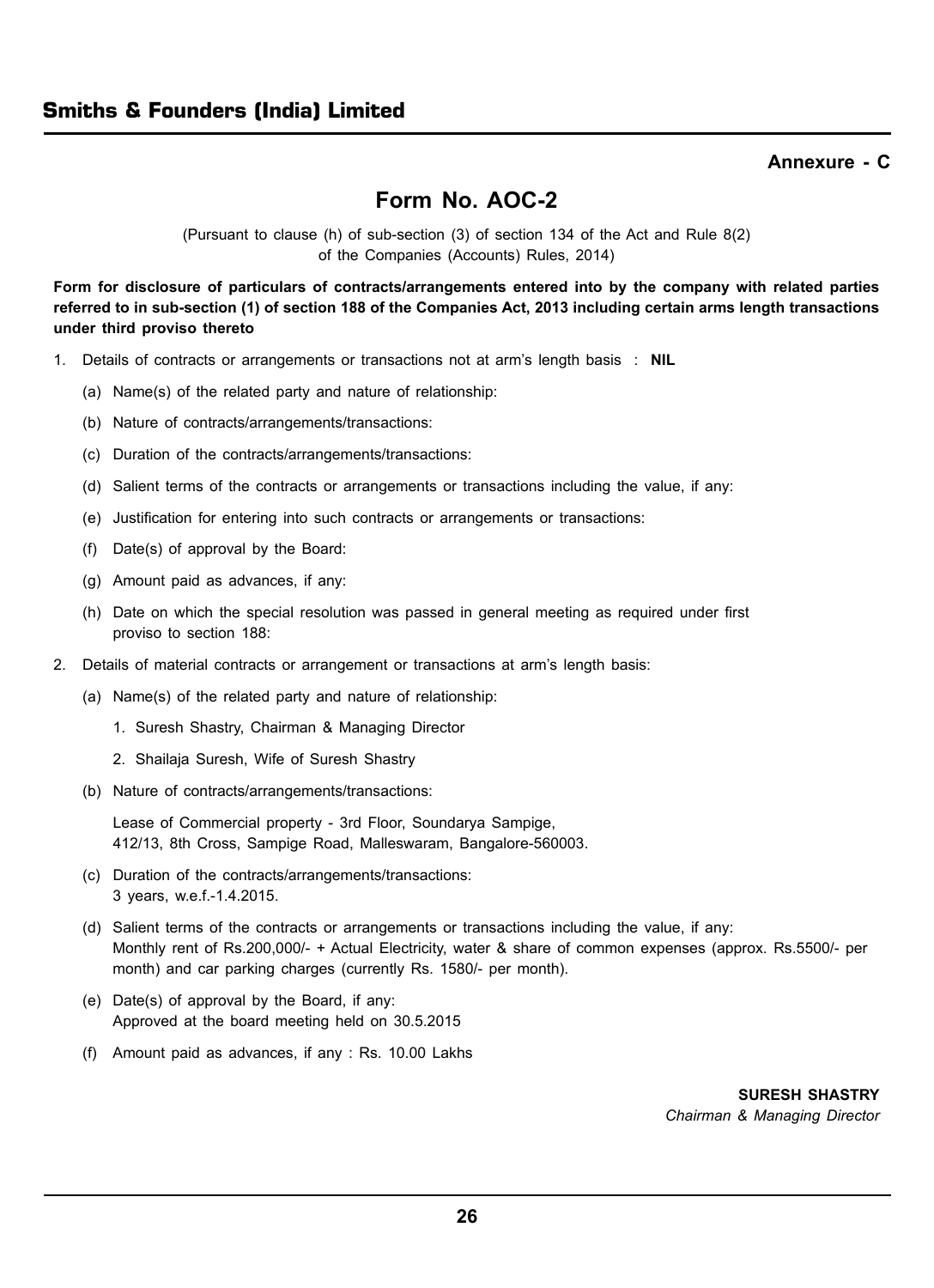### **FORM MR-3 SECRETARIAL AUDIT REPORT**

#### **Annexure - D**

#### FOR THE FINANCIAL YEAR ENDED ON 31st MARCH, 2016.

*[Pursuant to Section 204(1) of the Companies Act, 2013 and Rule No.9 of the Companies (Appointment and Remuneration Personnel) Rules, 2014]*

To,

The Members

Smiths & Founders (India) Limited

I have conducted the Secretarial Audit of the compliance of applicable statutory provisions and the adherence to good corporate practices by Smiths & Founders (India) Limited (hereinafter called the Company). Secretarial Audit was conducted in a manner that provided me a reasonable basis for evaluating the corporate conducts/statutory compliances and expressing my opinion thereon.

Based on my verification of the Company's books, papers, minute books, forms and returns filed and other records maintained by the Company and also the information provided by the Company, its officers, agents and authorized representatives during the conduct of secretarial audit, I hereby report that, in my opinion, the Company has, during the audit period covering the financial year ended on 31st March, 2016, complied with the statutory provisions listed hereunder and also that the Company has proper Board-processes and compliance-mechanism in place to the extent, in the manner and subject to the reporting made hereinafter:

I have examined the books, papers, minute books, forms and returns filed and other records maintained by the Company for the financial year ended on, 31st March, 2016 according to the provisions of:

- (i) The Companies Act, 2013 (the Act) and the Rules made thereunder;
- (ii) The Securities Contracts (Regulation) Act, 1956 ('SCRA') and the Rules made thereunder;
- (iii) The Depositories Act, 1996 and the Regulations and Bye-laws framed thereunder;
- (iv) Foreign Exchange Management Act, 1999 and the Rules and Regulations made thereunder to the extent of Foreign Direct Investment, Overseas Direct Investment and External Commercial Borrowings;
- (v) The following Regulations and Guidelines prescribed under the Securities and Exchange Board of India Act, 1992 ('SEBI Act'):-
- (a) The Securities and Exchange Board of India (Substantial Acquisition of Shares and Takeovers)Regulations,2011;
- (b) The Securities and Exchange Board of India (Prohibition of Insider Trading) Regulations,1992 and The Securities and Exchange Board of India (Prohibition of Insider Trading) Regulations, 2015;
- (c) The Securities and Exchange Board of India (Issue of Capital and Disclosure Requirements) Regulations, 2009;
- (d) The Securities and Exchange Board of India (Employee Stock Option Scheme and Employee Stock Purchase Scheme)

Guidelines, 1999 ( Not applicable to the Company during audit period);

- (e) The Securities and Exchange Board of India (Issue and Listing of Debt Securities) Regulations, 2008;
- (f) The Securities and Exchange Board of India (Registrars to an Issue and Share Transfer Agents) Regulations, 1993 regarding the Companies Act and dealing with client;
- (g) The Securities and Exchange Board of India (Delisting of Equity Shares) Regulations, 2009 ( Not applicable to the Company during the audit period); and
- (h) The Securities and Exchange Board of India (Buyback of Securities) Regulations, 1998 ( Not applicable to the Company during the audit period);

I have also reviewed the systems and mechanisms established by the Company for ensuring compliances under other applicable Acts, Laws, Rules, Regulations, Guidelines applicable to the Company and categorized under the following major heads/ groups:

- a. The Factories Act, 1948
- b. Industries (Development & Regulation) Act, 1951.
- c. Acts prescribed under prevention and control of pollution.
- d. Labour Laws and other incidental laws related to labour and employees appointed by the Company either on its payroll or on contractual basis as related to wages, gratuity, provident fund, ESIC, compensation, etc;
- e. The Karnataka Shops & Establishment Act, 1961.

I have also examined compliance with the applicable clauses of the following:

- (i) Secretarial Standards issued by The Institute of Company Secretaries of India.
- (ii) The Listing Agreement entered into by the Company with BSE Ltd.;
- (iii) Securities and Exchange Board of India (Listing Regulations and Disclosure Requirements) Regulations, 2015 ( with effect from December 1, 2015)

During the period under review the Company has complied with the provisions of the Act, Rules, Regulations, Guidelines, Standards, etc. mentioned above subject to the following observations:

1. As per Regulation 38 of the SEBI(Listing Obligations and Disclosure Requirements) Regulations, 2015, there should be a minimum public shareholding of 25% of the Paid Up share capital of the Company. As on March 31, 2016 the promoters' shareholding is 95.77% of the total Paid Up share capital, whereas the Public hold 4.23% of the total Paid Up share capital of the Company. However, the Company has been given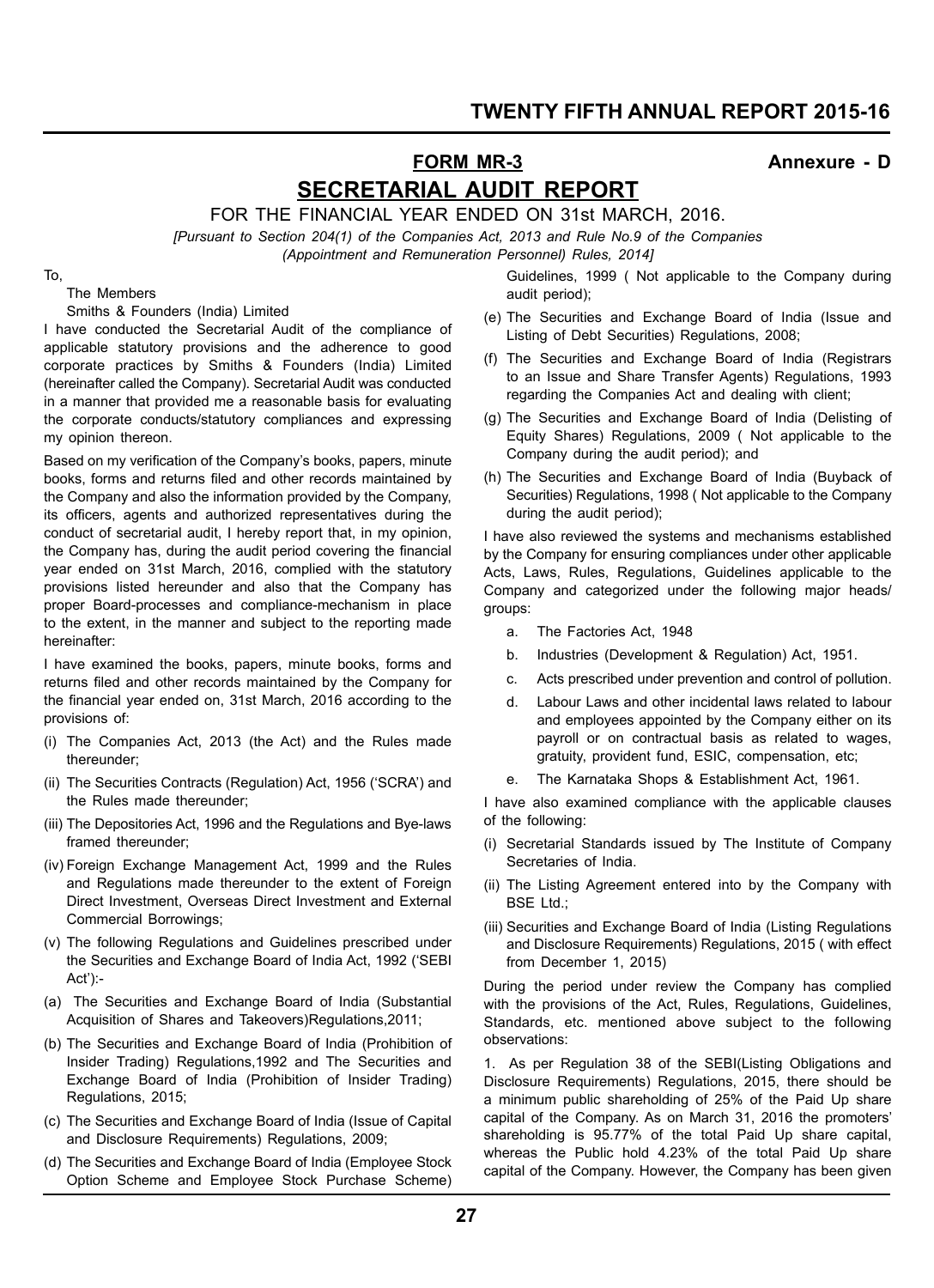3 years time to comply with this Regulation under 'Reliefs and Concessions' granted by the Hon. Board for Industrial and Financial Reconstruction under the Scheme of Rehabilitation approved by them on February 20, 2014.

#### **I further report that**

The Board of Directors of the Company is not duly constituted under Regulation 17(1)(b)of SEBI (Listing Obligations and Disclosure Requirements) Regulations, 2015 with proper balance of Executive Directors, Non-Executive Directors and Independent Directors. However, the Company has been exempted from the applicability of this Regulation for a period of 5 Years by the Hon. Board for Industrial and Financial Reconstruction under the Scheme of Rehabilitation approved by them on February 20, 2014. The changes in the composition of the Board of Directors that took place during the period under review are carried out in compliance with the provisions of the Act.

Adequate notice is given to all directors to schedule the Board Meetings, agenda and detailed notes on agenda are sent at

least seven days in advance, and a system exists for seeking and obtaining further information and clarifications on the agenda items before the meeting and for meaningful participation at the meeting.

Majority decision is carried through while the dissenting member's views are captured and recorded as part of the minutes.

**I further report that** there are adequate systems and processes in the company commensurate with the size and operations of the Company to monitor and ensure compliance with applicable laws, rules, regulations and guidelines.

**I further report that** during the audit period, the Company, with the approval of its members, has sold one of its undertakings in Chikkaballapura, Karnataka.

|                  | Naveen K Shenoy                     |
|------------------|-------------------------------------|
|                  | <b>Practicing Company Secretary</b> |
| Place: Bangalore | ACS No: 10817                       |
| Date: 11.08.2016 | CP No: 16588                        |
|                  |                                     |

**Encl: Annexure A**

#### **ANNEXURE A ( To the Secretarial Audit Report )**

#### **To**

#### **The Members**

**Smiths & Founders (India) Limited.**

My report of even date is to be read along with this letter.

- 1) Maintenance of secretarial record is the responsibility of the management of the Company. My responsibility is to express an opinion on these secretarial records based on my audit.
- 2) I have followed the audit practices and process as are appropriate to obtain reasonable assurance about the correctness of the contents of the secretarial records. The verification was done on test basis to ensure that correct facts are reflected in secretarial records. I believe that the process and practices, I followed provide a reasonable basis for my opinion.
- 3) I have not verified the correctness and appropriateness of financial records and Books of Accounts of the Company.
- 4) Wherever required, I have obtained the Management representation about the compliance of laws, rules and regulations and happening of events, etc.
- 5) The compliance of the Corporate and other applicable laws, rules, regulations, standards is the responsibility of management. My examination was limited to the verification of procedure on test basis.
- 6) The Secretarial Audit report is neither an assurance as to the future viability of the Company nor of the efficacy or effectiveness with which the management has conducted the affairs of the Company.

**Naveen K Shenoy** *Practicing Company Secretary* Place: Bangalore ACS No: 10817 Date: 11.08.2016 CP No: 16588

**Annexure - E**

### **CONSERVATION OF ENERGY, TECHNOLOGY ABSORPTION & FOREIGN EXCHANGE EARNINGS AND OUTGO**

The information under Section 134(3)(m) of the Companies Act, 2013 read with Rule 8(3) of the Companies (Accounts) Rules, 2014 for the year ended March 31, 2016 is given here below and forms part of the Director's Report.

#### **A. CONSERVATION OF ENERGY AND TECHNOLOGY ABSORPTION.**

There are no items to disclose under this head. However, the Company develops its own technology in house for new products, process development and cost reduction and it has systems to absorb the technology developed.

#### **B. FOREIGN EXCHANGE EARNING AND OUTGO**

During the year under review Foreign Exchange earnings was ₹ 36.78 Lakhs (Previous Year ₹ 20.93 Lakhs) and Foreign Exchange outgo was Nil (Previous Year Nil).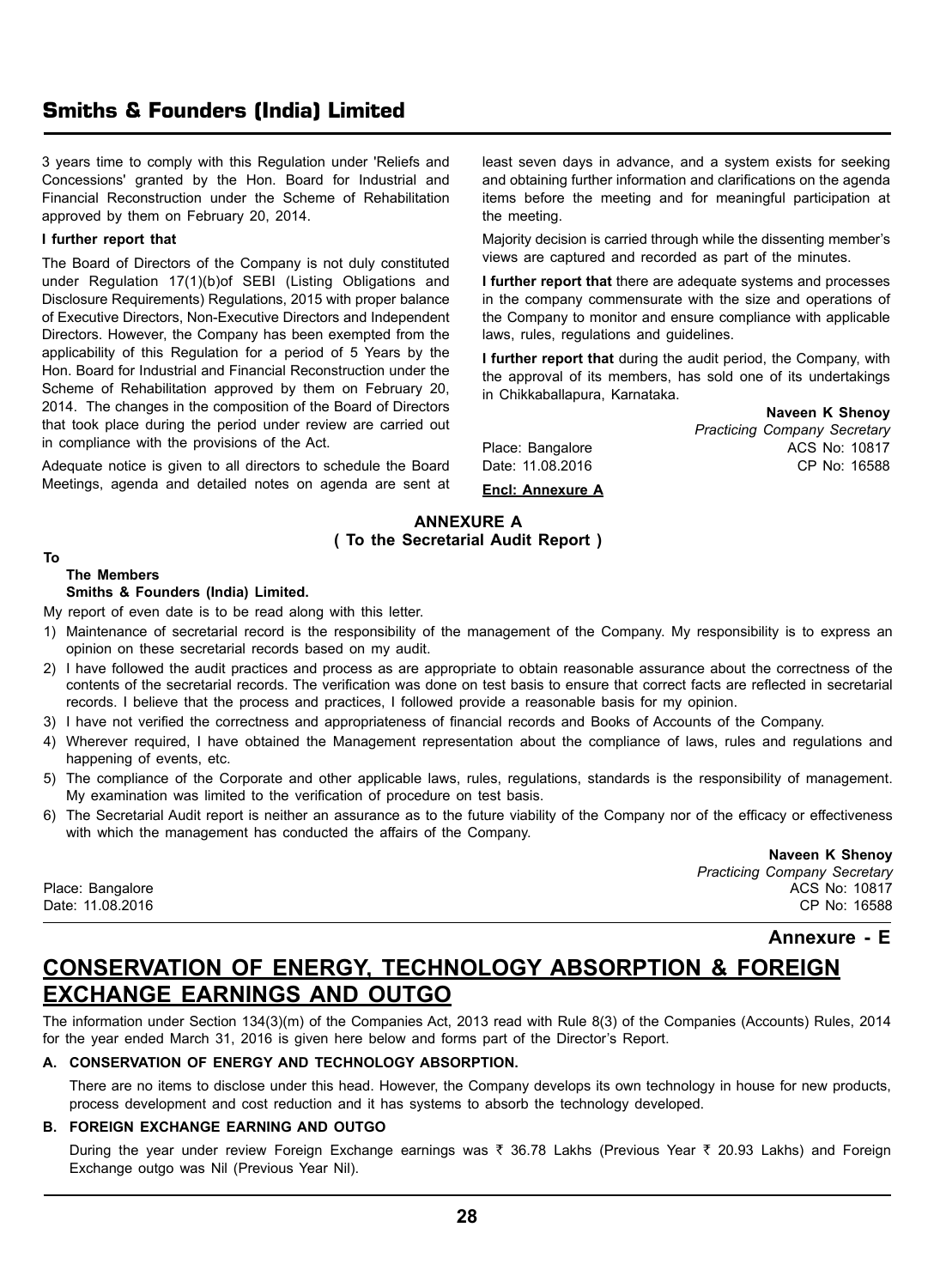### **Annexure - F**

### **DETAILS OF REMUNERATION**

Details pertaining to remuneration as required under Section 197(12) read with Rule 5(1) of Companies (Appointment and Remuneration of Managerial Personnel) Rules, 2014.

The percentage increase in remuneration of each Director and Company Secretary during the Financial Year 2015-16, ratio of remuneration of each Director to the median remuneration of the employees of the Company for the Financial Year 2015-16 and the comparison of remuneration of each Key Managerial Personnel (KMP) against the performance of the Company are as under:

| SI.<br>No.     | Name of Director/<br><b>KMP</b> | Designation                            | Remuneration of<br>Director/KMP for<br>the Financial Year<br>2015-16<br>(Rs. in Lakhs) | % increase in<br>Remuneration<br>in the Financial<br>Year 2015-16                  | Ratio of Remuneration<br>of each Director to<br>median remuneration<br>of employees for the<br><b>Financial Year</b> | Comparison of the<br>Remuneration of the<br>KMP against the<br>performance of<br>the Company                          |
|----------------|---------------------------------|----------------------------------------|----------------------------------------------------------------------------------------|------------------------------------------------------------------------------------|----------------------------------------------------------------------------------------------------------------------|-----------------------------------------------------------------------------------------------------------------------|
| 1              | Suresh Shastry                  | Chairman &<br><b>Managing Director</b> | 23.05                                                                                  | There was no<br>increase in<br>remuneration<br>during the<br><b>Financial Year</b> | 240.50                                                                                                               | Remuneration received<br>during the Financial<br>year - Rs.23.05 Lakhs<br>as against Net Loss<br>of Rs. 151.93 Lakhs. |
| $\overline{2}$ | Satish Shastry                  | <b>Executive Director</b>              | 22.55                                                                                  | There was no<br>increase in<br>remuneration<br>during the<br><b>Financial Year</b> | 235.29                                                                                                               | Remuneration received<br>during the Financial<br>year - Rs.22.55 Lakhs<br>as against Net Loss<br>of Rs. 151.93 Lakhs. |
| 3              | Umesh Shastry                   | <b>Executive Director</b>              | 22.67                                                                                  | There was no<br>increase in<br>remuneration<br>during the<br><b>Financial Year</b> | 236.54                                                                                                               | Remuneration received<br>during the Financial<br>year - Rs.22.67 Lakhs<br>as against Net Loss<br>of Rs. 151.93 Lakhs. |
| $\overline{4}$ | Supriya Shastry                 | <b>Executive Director</b>              | 22.42                                                                                  | There was no<br>increase in<br>remuneration<br>during the<br><b>Financial Year</b> | 233.93                                                                                                               | Remuneration received<br>during the Financial<br>year - Rs.22.42 Lakhs<br>as against Net Loss<br>of Rs. 151.93 Lakhs. |
| 5              | V. Parthasarathy                | Independent Director                   | 0.00                                                                                   | 0.00                                                                               | 0.00                                                                                                                 |                                                                                                                       |
| 6              | Sudhindra N.Kalghatgi           | Independent Director                   | 0.00                                                                                   | 0.00                                                                               | 0.00                                                                                                                 |                                                                                                                       |
| $\overline{7}$ | Naveen K Shenoy                 | Company Secretary                      | 7.93                                                                                   | There was no<br>increase in<br>remuneration<br>during the<br><b>Financial Year</b> |                                                                                                                      | Remuneration received<br>during the Financial<br>year - Rs. 7.93 Lakhs<br>as against Net Loss<br>of Rs. 151.93 Lakhs. |

#### **(i) The ratio of the remuneration of each Director to the median remuneration of the employees of the Company for the Financial Year:**

The median remuneration of employees of the Company during the Financial Year was Rs.9,584/- and the ratio of remuneration of each Director to the median remuneration of the employees of the Company for the Financial Year is provided in the above table.

#### **(ii) The percentage increase in remuneration of each director and Company Secretary in the Financial Year :**

There was no increase in remuneration of the Directors and Company Secretary in the Financial Year 2015-16.

#### **(iii) The percentage increase in the median remuneration of employees in the Financial Year:**

In the Financial Year, there was an increase of 11.51 % in the median remuneration of employees. The increase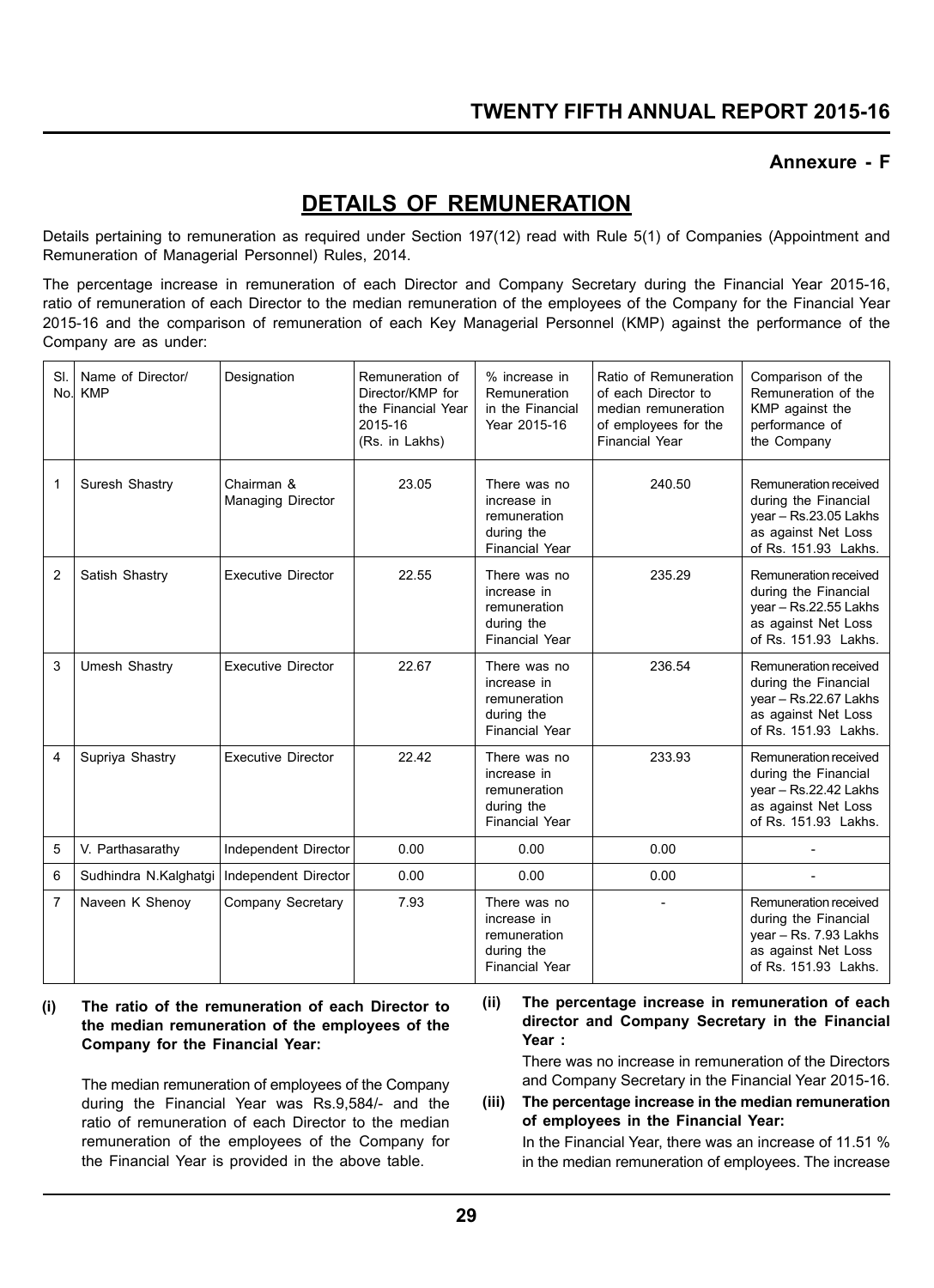was due to upward revision in Variable Dearness Allowance and resignation of few employees.

**(iv) The number of permanent employees on the rolls of the Company:**

There were 77 permanent employees on the rolls of the Company as on March 31, 2016.

**(v) The explanation on the relationship between average increase in remuneration and Company performance:**

The increase in the median remuneration of employees was 11.51%. As regards Company's performance, its net loss for the Financial Year 2015-16 was Rs. 151.93 Lakhs as against net loss of Rs. 180.54 Lakhs in the Financial Year 2014-15.

Remuneration to Employees is as per the HR Policy of the Company in force from time to time and in compliance with applicable regulatory requirements.

**(vi) Comparison of the remuneration of the Key Managerial Personnel against performance of the Company:**

The Total remuneration of Key Managerial Personnel has gone up marginally from Rs. 98.08 Lakhs to Rs. 98.62 Lakhs, whereas, the Company's net loss has come down from Rs. 180.54 Lakhs in the Financial Year 2014-15 to Rs. 151.93 Lakhs in the Financial Year 2015-16.

**(vii) Variations in the market capitalization of the Company, price earnings ratio as at the closing date of current financial year and previous financial year and the percentage increase or decrease in market quotations of the shares of the Company in comparison to the rate at which the Company came out with the last public offer in case of listed Companies:**

The market capitalization as on 31st March, 2016 was Rs. 41.41 Crores ( Rs. 71.40 Crores as on 31st March, 2015). The closing price of the share as on 31st March, 2016 was Rs. 4.06 and as on 31st March, 2015 was Rs. 7.00, the Earnings Per Share was Rs. (0.15) for the Financial Year ended 31st March, 2016 and Rs. (0.18) for the year ended 31st March, 2015. The Initial Public offer was made by the Company in the year 1993

and the issue was for 31,00,000 equity shares of Rs. 10/- each at par. In the year 2006, the Company split the shares by reducing the face value to Re. 1/-. In the year 2014 the Company reduced the Share Capital by 90% and allotted 97676525 new equity shares to the shareholders of the amalgamating Company, as per the Scheme of Rehabilitation sanctioned by the Hon. BIFR in February, 2014. As against issue of equity shares of Rs.10/- at par in 1993 and post share capital reduction by 90% and issue of new equity shares, the closing share price of the Company at BSE Limited as on 31st March, 2016 was Rs.4.06 per equity share of face value of Re. 1/- each.

**(viii) Average percentile increase already made in the salaries of employees other than the managerial personnel in the last financial year and its comparison with percentile increase in the managerial remuneration and justification thereof and point out if there are any exceptional circumstances for increase in managerial remuneration:** 

During the financial year 2015-16, the Company did not increase the salaries of the managerial personnel as well as of employees other than managerial personnel.

**(ix) Comparison of the each remuneration of the Key Managerial Personnel against the performance of the Company:**

Details are provided in the above table.

**(x) The key parameters for any variable component of remuneration availed by the Directors**

During the Financial Year 2015-16 the remuneration paid to Directors does not include any variable component.

**(xi) The ratio of the remuneration of the highest paid director to that of the employees who are not directors but remuneration in excess of the highest paid director during the year:**

Not applicable.

**(xii) Affirmation that the remuneration is as per the remuneration policy of the Company.**

> It is hereby affirmed that the remuneration paid is as per the Policy for Remuneration of the Directors, Key Managerial Personnel and other Employees.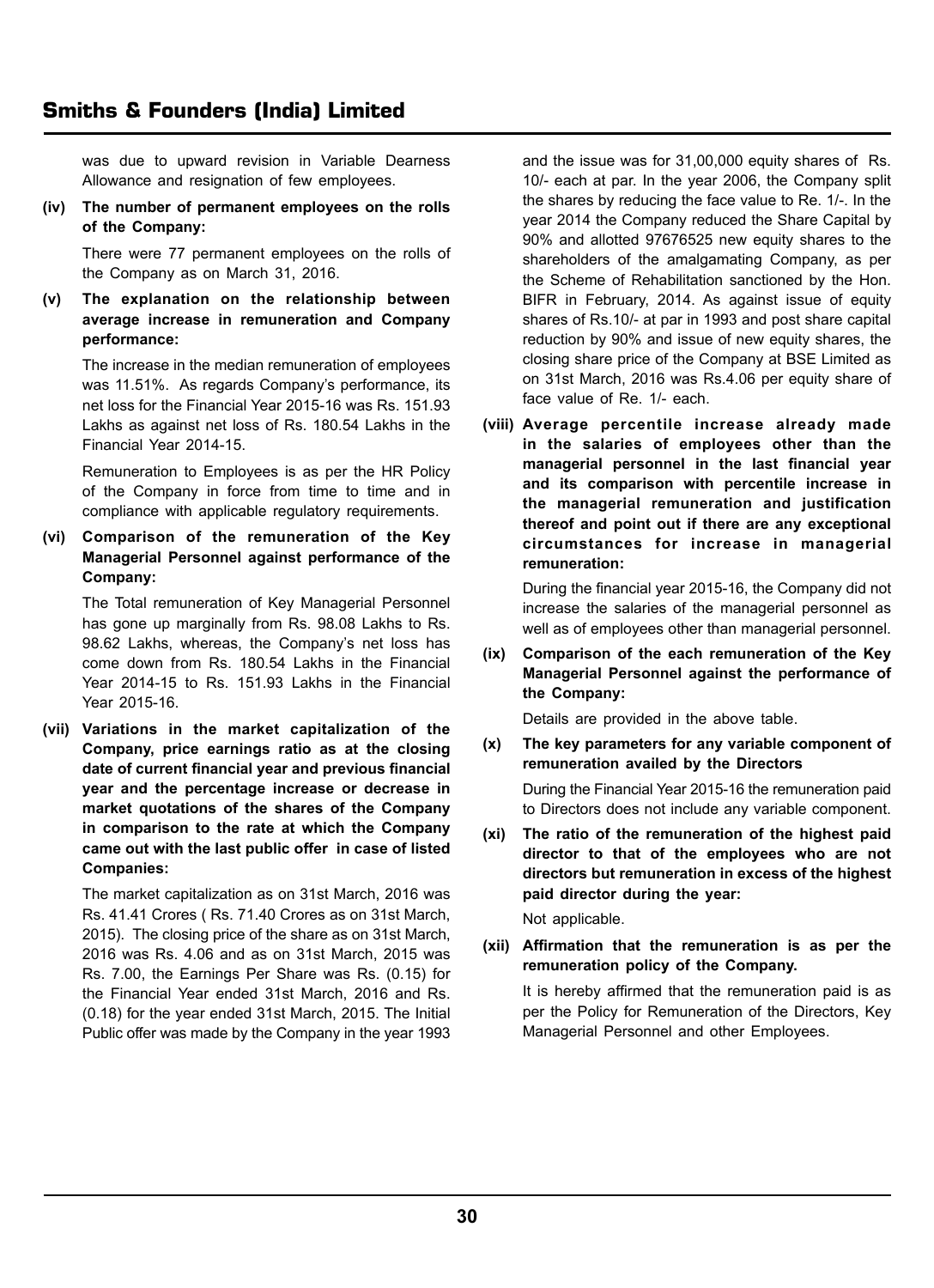### **MANAGEMENT DISCUSSION AND ANALYSIS**

The Indian economy has started to see gradual uptick resulting in moderate growth in some industry segments although manufacturing activities are yet to experience any appreciable development. The pace of recovery has been slower than expected, but certainly there seems to be lot optimism and positive sentiment across segments. Consequently, the Indian economy has achieved a modest growth of around 7.6%.

Gradual rise in domestic demand as well as inflation being under control in addition to increased manufacturing activities, have complemented well in rise in demand for products and services. All this has resulted in better performance of automotive and tractor industry compared to previous year which has contributed to better performance of the Company in Financial Year 2015-16.

#### **Industry Structure and Developments:**

The turnaround for the Indian auto industry which began in the Financial Year 2014-15 continued in the Financial Year 2015-16 also. Though the Company could not add any major customers, the existing customer's increased orders have resulted in a 20% increase in its revenues compared to the previous year.

#### **Opportunities and Threats:**

While your Company recognises the importance of economic growth and its influence on your Company's overall performance, it would continue its quest of achieving higher growth rate on account of the growth of the auto industry and the business opportunities which exist in this industry.

Growing concerns over safety and sustainability among consumers and society at large will have an impact on the regulations for motor vehicles, regulations for managing urban congestion and policies for development of public transport infrastructure. These will have a significant impact on the future of automotive industry.

The other major perceivable threats are liquidity, exchange rates, raw material, energy costs and economic scenario.

#### **Segment-wise or product wise performance:**

The Company is primarily engaged in the business of automotive components and hence there are no separate reportable segments.

#### **Outlook:**

According to IMF report, India will be the fastest growing major economy in 2016-17 growing at 7.5%. India's growth will continue to be driven by the private consumption which has benefitted from lower energy prices and higher real incomes. Further, with the revival of sentiments and picking up in industrial activities, a recovery of private investment is expected to strengthen the growth further.

#### **Risks and Concerns:**

Risks are uncertainties and possible outcomes from the environment which can impact a Company's performance and future prospects. Your Company adopts a comprehensive and robust risk appraisal, mitigation and management process in the areas of operations, financial, technology and other business risk. The Management of your Company is involved in mapping the risks arising out of both internal and external environment and effective plans to mitigate the same. The Management of your Company takes overall responsibility of total risk management process in the organisation.

#### **Internal Control Systems and their adequacy:**

The Company has an adequate system of internal control commensurate with the size and nature of its business, which ensures that transactions are recorded, authorised and reported correctly apart from safeguarding its assets against loss from wastage, unauthorised use and removal.

#### **Discussion on Financial performance with respect to operational performance:**

The financial statements have been prepared in accordance with generally accepted accounting principles in India (Indian GAAP) and comply with the Accounting Standard specified under Section 133 of the Companies Act, 2013, read with Rule 7 of the Companies (Accounts) Rules, 2014.

#### **Results of Operations :**

| ₹ in Lakhs)<br><b>Income</b> |                        |   |                        |   |        |  |
|------------------------------|------------------------|---|------------------------|---|--------|--|
| Particulars                  | Financial Year 2015-16 |   | Financial Year 2014-15 |   | $+/-$  |  |
|                              | Amount                 | % | Amount                 | % |        |  |
| Revenue from Operations      | 781.69                 | - | 653.85                 |   | 19.55  |  |
| Other Income                 | 86.38                  |   | 9.28                   |   | 930.82 |  |
| <b>Total</b>                 | 868.08                 | ۰ | 663.13                 |   | 30.91  |  |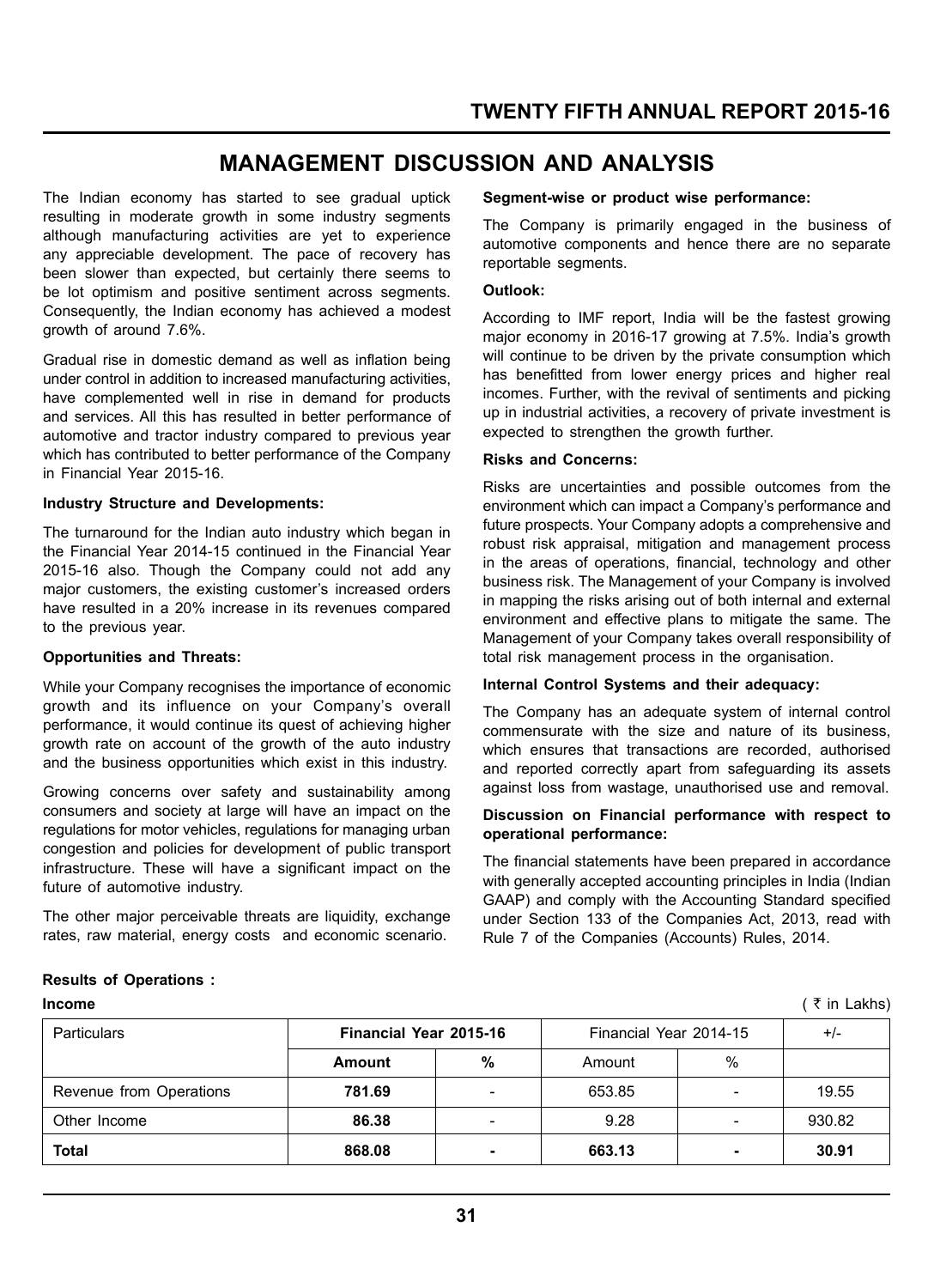#### **Net Sales & Other Income:**

Net Sales has registered a increase by 19.55%. Other Income was higher due to profit on sale of assets.

| <b>Expenses</b>                     |                        |        |                        |        | ₹ in Lakhs) |
|-------------------------------------|------------------------|--------|------------------------|--------|-------------|
| Particulars                         | Financial Year 2015-16 |        | Financial Year 2014-15 | $+/-$  |             |
|                                     | Amount                 | %      | Amount                 | $\%$   |             |
| <b>Material Costs</b>               | 384.45                 | 49.18  | 301.12                 | 46.05  | 3.13        |
| <b>Employee Benefits Expense</b>    | 264.07                 | 33.78  | 245.70                 | 37.58  | $-3.80$     |
| Finance Costs                       | 96.43                  | 12.34  | 88.11                  | 13.48  | $-1.14$     |
| Depreciation & Amortisation Expense | 34.70                  | 4.43   | 39.41                  | 6.03   | $-1.60$     |
| <b>Direct Expenses</b>              | 127.78                 | 16.35  | 88.34                  | 13.51  | 2.84        |
| <b>Administration Expenses</b>      | 91.41                  | 11.69  | 74.29                  | 11.36  | 0.33        |
| Selling & Distribution Expenses     | 7.17                   | 0.91   | 6.70                   | 1.02   | $-0.11$     |
| <b>Total Expenses</b>               | 1006.01                | 128.70 | 843.67                 | 129.05 | $-0.35$     |

#### **Expenses:**

#### **Material Costs**

Material costs have increased due to increase in cost of raw materials.

#### **Direct Expenses**

Direct expenses have gone up due to increase in labour costs.

#### **Material developments in Human Resources/Industrial Relations front, including number of people employed:**

The Company considers its people as the most critical and valued resource. The relations between the employees and the Company remained cordial throughout the year. The Company continues to focus on safety, training and development of the employees. The total number of employees on the rolls of the Company as on March 31, 2016 was 77.

#### **Cautionary Statement:**

Certain statements in this Management Discussion and Analysis relating to Company's objectives, projections, outlook, estimates, expectations or predictions may be "forward looking statements" within the meaning of applicable securities laws and regulations. Although the Company believes that the expectations reflected in such forward looking statements are reasonable, no assurance can be given that such expectations will prove to have been correct. Accordingly actual results or performance could differ materially from those expressed or implied as a result of among other factors, changes in economic conditions affecting demand and supply, success of business and operating initiatives and restructuring objectives, change in regulatory environment, other government actions including taxation, natural phenomena such as floods and earthquakes, customer strategies, etc. over which the Company does not have any direct control.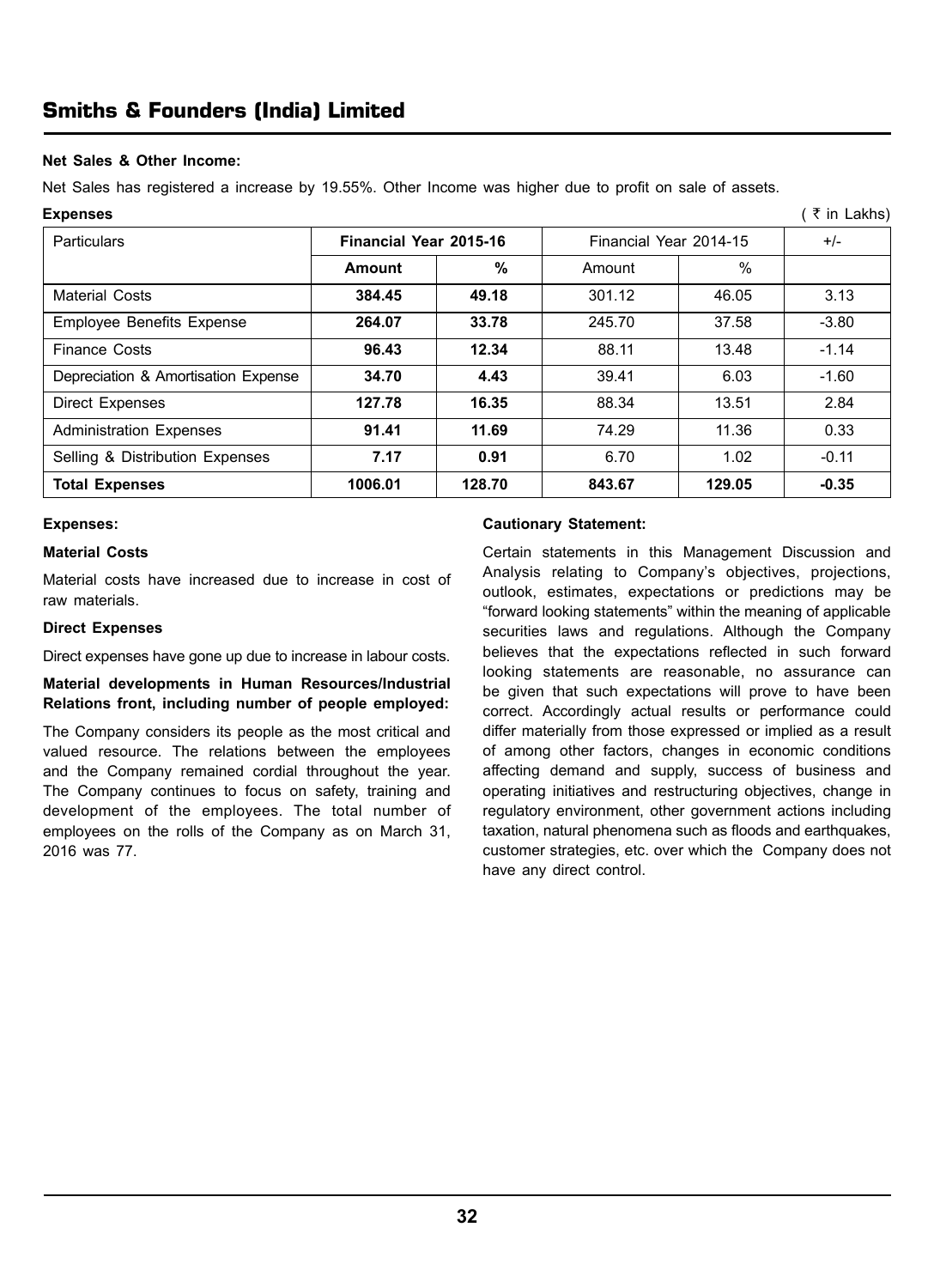### **ANNEXURE TO THE DIRECTORS' REPORT REPORT ON CORPORATE GOVERNANCE**

The Directors present the Company's Report on Corporate Governance for the year ended March 31, 2016, in terms of Regulation 34(3) read with Schedule V of SEBI (Listing Obligations and Disclosure Requirements) Regulations, 2015 ("Listing Regulation").

#### **1. COMPANY'S PHILOSOPHY ON CORPORATE GOVERNANCE:**

Your Company believes in good corporate governance and continuously endeavours to improve focus on it by increasing transparency and accountability to its shareholders in particular and other stakeholders in general. The Company undertakes to behave responsibly towards its shareholders, business partners, employees, society and the environment. The Company is committed to business integrity, high ethical values and professionalism in all its activities.

#### **2. BOARD OF DIRECTORS:**

#### **a) Composition and Size of the Board.**

The Board of Directors comprises of Six Directors. Composition of the Board is as follows:

| <b>Directors</b>                | Category                               | Directorships in other<br>Indian Public Limited<br>Companies* | No. of Board<br>Committees<br>in which Chairman/<br>Member |
|---------------------------------|----------------------------------------|---------------------------------------------------------------|------------------------------------------------------------|
| <b>Promoter &amp; Executive</b> |                                        |                                                               |                                                            |
| Mr. Suresh Shastry              | Chairman &<br><b>Managing Director</b> | Nil                                                           | Nil                                                        |
| Mr. Satish Shastry              | Executive Director                     | Nil                                                           | Nil                                                        |
| Mr. Umesh Shastry               | Executive Director                     | Nil                                                           | Nil                                                        |
| Mrs. Supriya Shastry            | Executive Director                     | Nil                                                           | Nil                                                        |
| <b>Non Executive</b>            |                                        |                                                               |                                                            |
| Mr. Sudhindra Narayan Kalghatgi | Independent Director                   | Nil                                                           | Nil                                                        |
| Mr. V. Parthasarathy            | Independent Director                   | Nil                                                           | Nil                                                        |

#### **\* Excludes private limited companies, foreign companies and companies registered under Section 8 of the Companies Act, 2013.**

Mr. Suresh Shastry, Mr. Satish Shastry, Mr. Umesh Shastry and Mrs. Supriya Shastry are related to each other.

Though the Company is required to have at least 4 Independent Directors as per Regulation 17 of SEBI (Listing Obligations and Disclosure Requirements) Regulations, 2015, the Company is exempted from complying with this Regulation for a period of 5 years as per the Scheme of Rehabilitation approved by the Hon'ble Board for Industrial & Financial Reconstruction on February 20, 2014.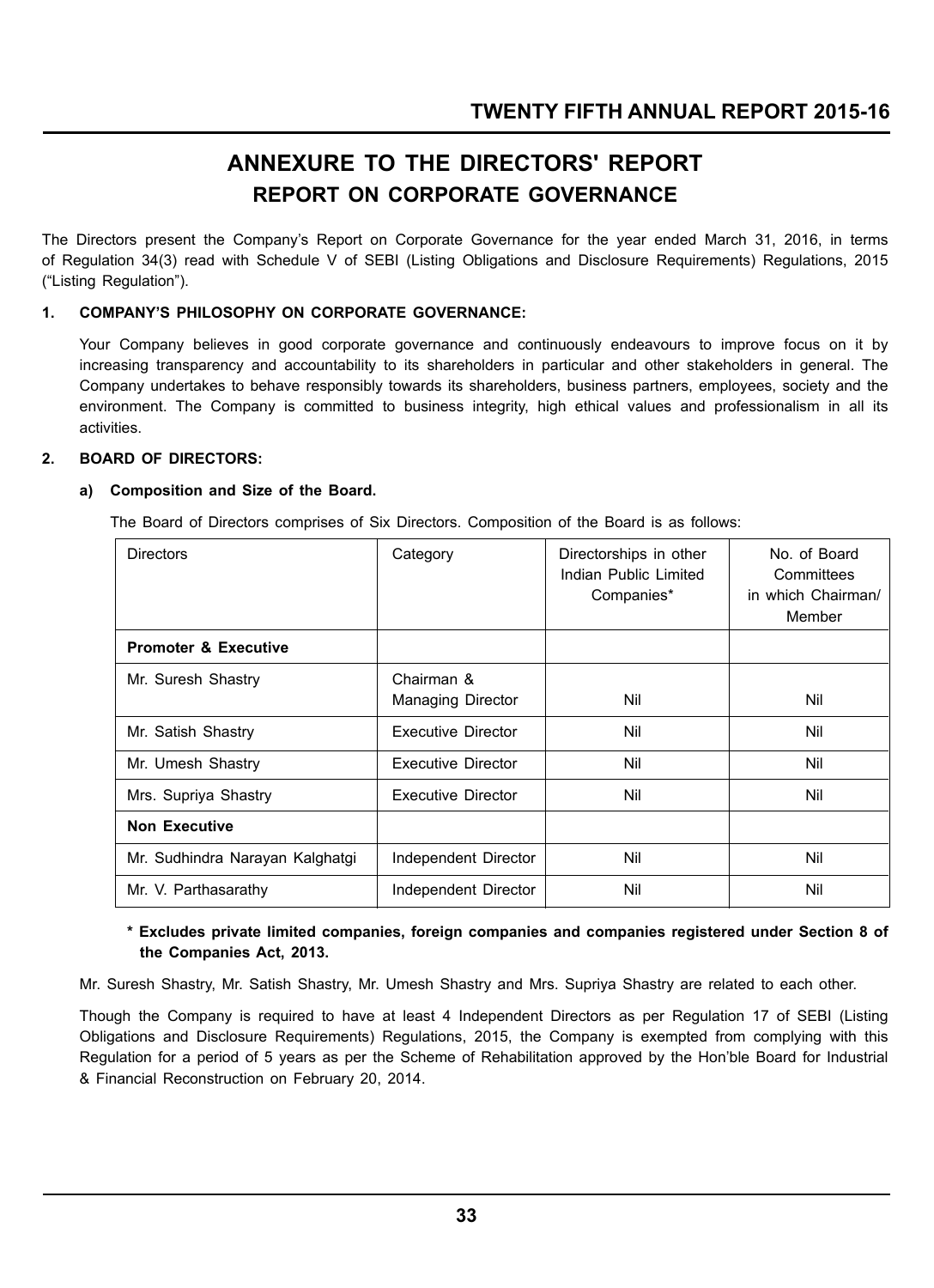| Name of the Director            | Number of Board Meetings held<br>during the year 2015-16 |          | Attendance at the<br>Last AGM held on<br>September 26, 2015 |
|---------------------------------|----------------------------------------------------------|----------|-------------------------------------------------------------|
|                                 | Held                                                     | Attended |                                                             |
| Mr. Suresh Shastry              | 6                                                        | 6        | Yes                                                         |
| Mr. Satish Shastry              | 6                                                        | 3        | Yes                                                         |
| Mr. Umesh Shastry               | 6                                                        | 3        | Yes                                                         |
| Mrs. Supriya Shastry            | 6                                                        | 5        | Yes                                                         |
| Mr. Sudhindra Narayan Kalghatgi | 6                                                        | 5        | Yes                                                         |
| Mr. V. Parthasarathy            | 6                                                        | 3        | No                                                          |

#### **b) Attendance of Directors at the Board Meetings and at the last Annual General Meeting.**

#### **c) Number of Board Meetings:**

 Six Board Meetings were held during the year 2015-16 and the gap between two consecutive meetings did not exceed one hundred twenty days. The dates on which the Board meetings were held were May 30, 2015, July 31, 2015, August 12, 2015, November 7, 2015, November 19, 2015 and February 13, 2016.

#### **3. AUDIT COMMITTEE:**

The Audit Committee of the Company is constituted in line with the provisions of Regulation 18 of the Listing Regulation read with Section 177 of the Companies Act, 2013.

The terms of reference of the Audit Committee cover all areas prescribed by Regulation 18 of the Listing Regulation and include the following:

The Audit Committee comprises of a) Mr. V.Parthasarathy, Chairman and Non Executive Independent Director b) Mr. Suresh Shastry, Chairman & Managing Director and c) Mr. Sudhindra N. Kalghatgi, Non Executive Independent Director. All members of the Audit Committee are financially literate and bring in expertise in the fields of finance, accounts and business management. The Chairman of the Committee Mr. V. Parthasarathy is retired banker having more than 30 years experience in the banking industry. The Company Secretary is the Secretary to the Committee.

The Audit Committee has been granted powers as prescribed under Regulation 18 of the Listing Regulation.

The Audit Committee met four times during the year 2015-2016 and the gap between two consecutive meetings did not exceed one hundred twenty days. The dates on which the Audit Committee Meeting were held are as follows: May 30, 2015, August 12, 2015, November 7, 2015 and February 13, 2016. The attendance at the Meetings was as under:

| l Name                     | No. of Meetings held during the year 2015-16 | No. of Meetings Attended |
|----------------------------|----------------------------------------------|--------------------------|
| Mr. V. Parthasarathy       |                                              |                          |
| Mr. Suresh Shastry         |                                              |                          |
| Mr. Sudhindra N. Kalghatgi |                                              |                          |

#### **The terms of reference of the Audit Committee include the following:**

- 1. Overseeing the Company's financial reporting process and the disclosure of its financial information to ensure that the financial statement is correct, sufficient and credible.
- 2. Recommending to the Board, the appointment, re-appointment and, if required replacement or removal of statutory auditors and fixation of audit fees. Approval of payment to statutory auditors for any other services.
- 3. Reviewing with management, the quarterly and annual financial statements before submission to the Board for approval.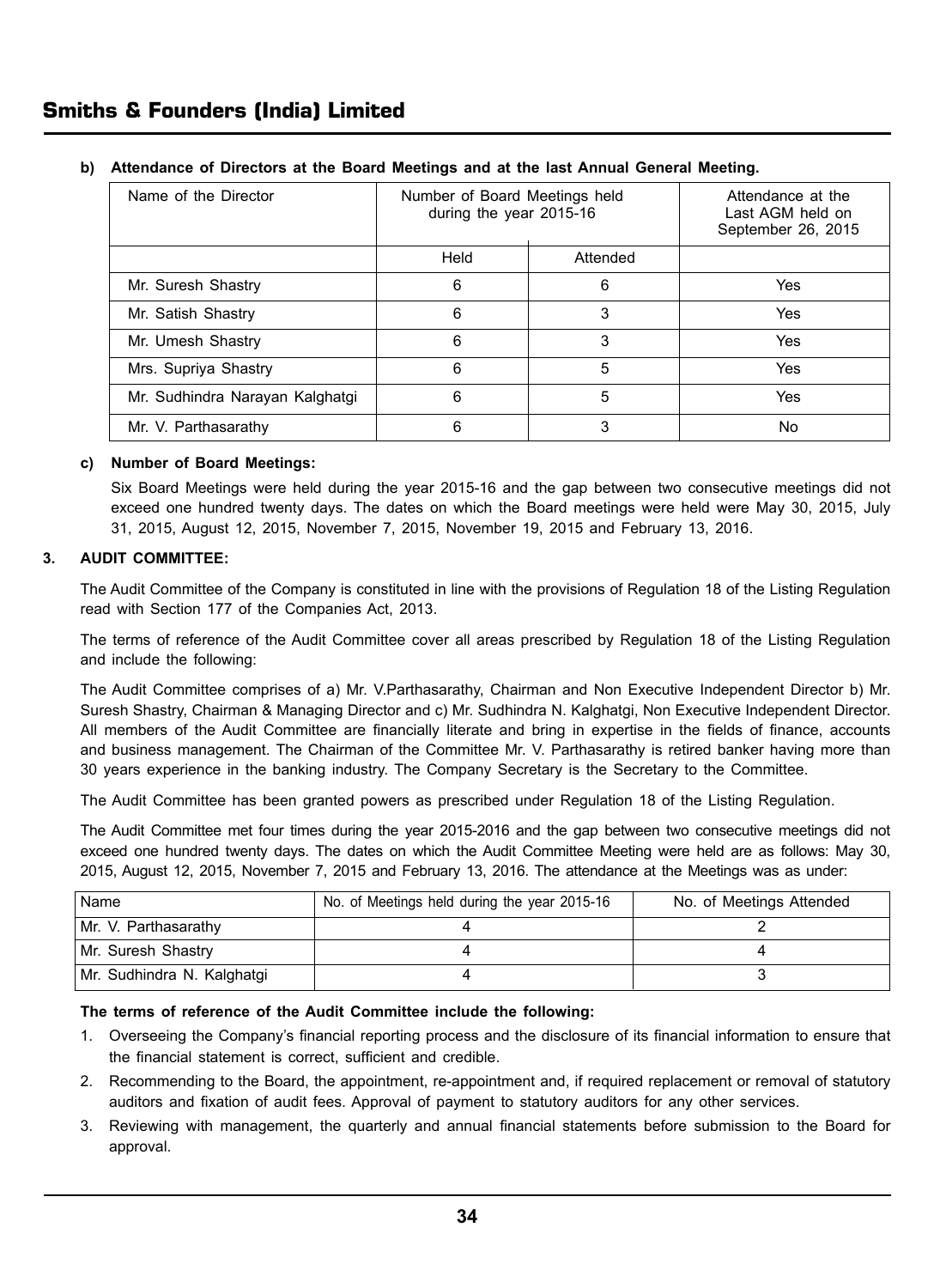### **TWENTY FIFTH ANNUAL REPORT 2015-16**

 $\ell = 1$  in Lakhshot )

- 4. To hold periodic discussions with the Statutory Auditors and Internal Auditors of the Company concerning the accounts of the Company, internal control systems, scope of audit and observations of the Auditors/Internal Auditors.
- 5. Reviewing with management performance of statutory and internal auditors and adequacy of internal control systems.
- 6. Discussion with statutory auditors before the audit commences, nature and scope of audit as well as to have post audit discussion to ascertain any area of concern.
- 7. Carrying out any other function as is mentioned in the terms of reference of the Audit Committee.

#### **4. NOMINATION AND REMUNERATION COMMITTEE:**

The Company has constituted a Nomination and Remuneration Committee consisting of Two Non-executive Independent Directors and One Executive Director as against the requirement of at least three Non-executive directors. Mr. V. Parthasarathy, Independent Non-Executive Director is the Chairman of the Committee. Though the Company has been exempted from compliance under Regulation 19 of Listing Regulation for a period of 5 years by the Scheme of Rehabilitation sanctioned by the Hon. BIFR, the Company would comply with the requirement in coming years.

The Committee has formulated a Nomination and Remuneration Policy in compliance with Section 178 of the Companies Act, 2013. The policy, inter alia, states its objective and purpose, applicability, remuneration for the Whole-time Directors, Key Managerial and Senior Management Personnel. The Policy is furnished in **Annexure-B** to the Directors' Report.

#### **5. STAKEHOLDERS RELATIONSHIP COMMITTEE:**

The Company's Stakeholders Relationship Committee functions under the Chairmanship of Mr. Sudhindra N. Kalghatgi, Independent Director. Mr. Suresh Shastry and Mr V. Parthasarthy are also the members of the Committee. The Company Secretary is the Compliance Officer of the Company for the purpose of Listing Regulation.

This Committee monitors and redresses investors complaints, transfer/ transmission of shares, etc.

The Committee Meetings were held on May 30, 2015, August 12, 2015, November 7, 2015 and February 13, 2016. The attendance at the meetings was as under:

| l Name                     | No. of Meetings held during the year 2015-16 | No. of Meetings Attended |
|----------------------------|----------------------------------------------|--------------------------|
| Mr. V. Parthasarathy       |                                              |                          |
| Mr. Suresh Shastry         |                                              |                          |
| Mr. Sudhindra N. Kalghatgi |                                              |                          |

During the year, 1 complaint was received from the shareholders, which has been attended to/resolved to date. As on date, there are no pending share transfers pertaining to the year under review.

#### **6. REMUNERATION OF DIRECTORS:**

In line with the principles of transparency and consistency, the Company has adopted a Policy of Remuneration of Directors, Key Managerial Personnel and other employees, which has been approved by the Board of the Company at its meeting held on May 30, 2014, based on the recommendations of the Nomination and Remuneration Committee. Remuneration paid to Managing Director and Executive Directors (Whole-time Directors) for the year ended March 31, 2016, is given below:

|                                          |        |                                      |                               |       | र III Lakiis          |
|------------------------------------------|--------|--------------------------------------|-------------------------------|-------|-----------------------|
| <b>Directors</b>                         | Salary | Company's Contributions<br>to funds* | Perquisites and<br>Allowances | Total | Contract Period       |
| Suresh Shastry,<br>(Managing Director)   | 19 20  | 3.00                                 | 0.85                          | 23.05 | 1.4.2014 to 31.3.2017 |
| Satish Shastry,<br>(Executive Director)  | 19 20  | 3.00                                 | 0.35                          | 22.55 | 1.4.2014 to 31.3.2017 |
| Umesh Shastry,<br>(Executive Director)   | 19 20  | 3.00                                 | 0.47                          | 22.67 | 1.4.2014 to 31.3.2017 |
| Supriya Shastry,<br>(Executive Director) | 19 20  | 3.00                                 | 0.22                          | 22.42 | 1.4.2014 to 31.3.2017 |

\* Aggregate of Company's contributions to Superannuation Fund and Provident Fund.

No remuneration has been paid to Non-Executive Directors during the year under review.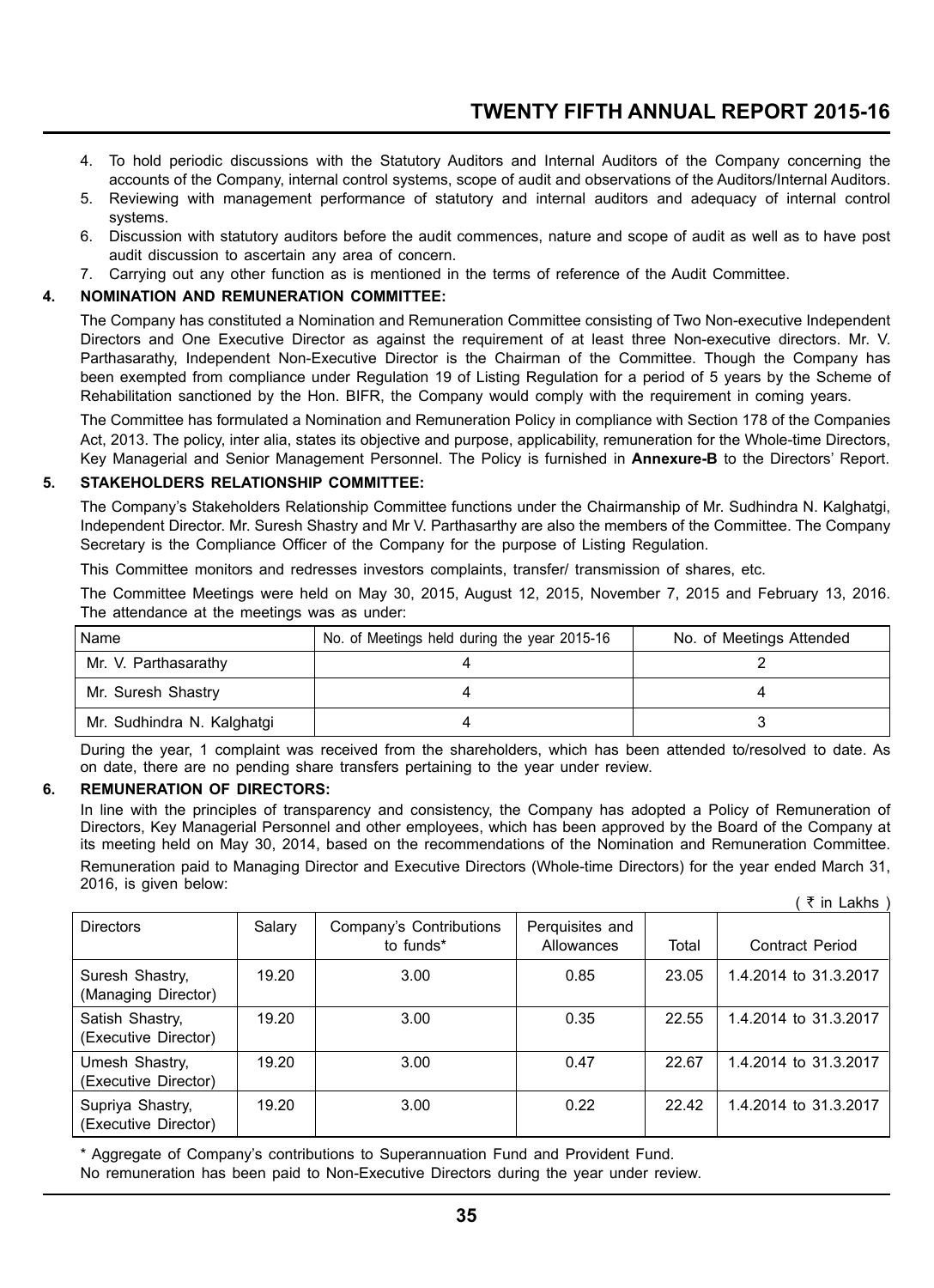#### **7. CEO CERTIFICATION:**

The Chairman has certified to the Board that all the requirements of the Listing Regulation have been complied with.

#### **8. ANNUAL GENERAL MEETINGS:**

Details of Annual General Meeting held during the preceding 3 years and Special Resolutions passed thereat are given below:

| Year    | <b>AGM</b> | Location                                                                    | Date & Time              | <b>Special Resolution passed</b>                                                                                                                                                                                                                           |
|---------|------------|-----------------------------------------------------------------------------|--------------------------|------------------------------------------------------------------------------------------------------------------------------------------------------------------------------------------------------------------------------------------------------------|
| 2012-13 | AGM        | MEWS Ladies Club, No.37,<br>17th Cross, Malleswaram,<br>Bangalore - 560 055 | 28.09.2013<br>10.00 a.m. | No special resolution was passed.                                                                                                                                                                                                                          |
| 2013-14 | AGM        | MEWS Ladies Club, No.37.<br>17th Cross, Malleswaram,<br>Bangalore - 560 055 | 27 12 2014<br>10.00 a.m. | a) Appointment of 3 Whole Time Directors and<br>approval of their remuneration<br>b) Appointment of Managing Director and approval<br>of his remuneration<br>c) Alteration of Memorandum and Articles of<br>Association for increase in Authorised Capital |
| 2014-15 | AGM        | MEWS Ladies Club, No.37,<br>17th Cross, Malleswaram,<br>Bangalore - 560 055 | 26.09.2015<br>10.30 a.m. | Approval for transfer, sale and/or dispose of the<br>undertaking at Chikkaballapura, Karnataka                                                                                                                                                             |

No special resolutions were passed through Postal Ballot during the year 2015-16.

#### 9. a. **Disclosures on materially significant related party transactions that may have potential conflict with the interest of the Company at large:**

 The Company has formulated a policy on Materiality and dealing with Related Party transactions which specify the manner of entering into related party transactions. This Policy has been posted on the website of the Company, www.smithsandfoundersindia.com.

During the year 2015-16, there were no materially significant transactions or arrangements entered into between the Company and its Promoters, Directors or the Management or Relatives, etc., that may have potential conflict with the interests of the Company. Further, details of transactions with related parties are disclosed in Note 29.1 of Notes on accounts to Annual Accounts in the Annual Report.

#### b **Details of non-compliance by the Company, penalties, strictures, imposed on the Company by Stock Exchange or SEBI or any Statutory Authority, on any matter related to capital matters, during the last three years.**

 The Company has complied with all requirements of the regulatory authorities. No penalties or strictures were imposed on it by the Stock Exchange or SEBI or any Statutory Authority for non compliance of any matter related to capital markets during the last three years.

#### **c. Whistle Blower Policy**

 Pursuant to Section 177(9) and(10) of the Companies Act, 2013 and Regulation 22 of the Listing Regulation, the Company has formulated Whistle Blower Policy for vigil mechanism of Directors and employees to report to the management about the unethical behaviour, fraud or violation of Company's Code of Conduct. The mechanism provides for adequate safeguards against victimization of employees and Directors who use such mechanism and makes provision for direct access to the Chairperson of the Audit Committee in exceptional cases. None of the personnel of the Company has been denied access to the Audit Committee. The Whistle Blower Policy is available on the website of the Company, www.smithsandfoundersindia.com. During the year, under Whistle Blower Policy, no complaints were reported to Audit Committee.

#### **d. Non-mandatory requirements**

 Adoption of non-mandatory requirements of the Listing Regulation is being reviewed by the Board from time to time.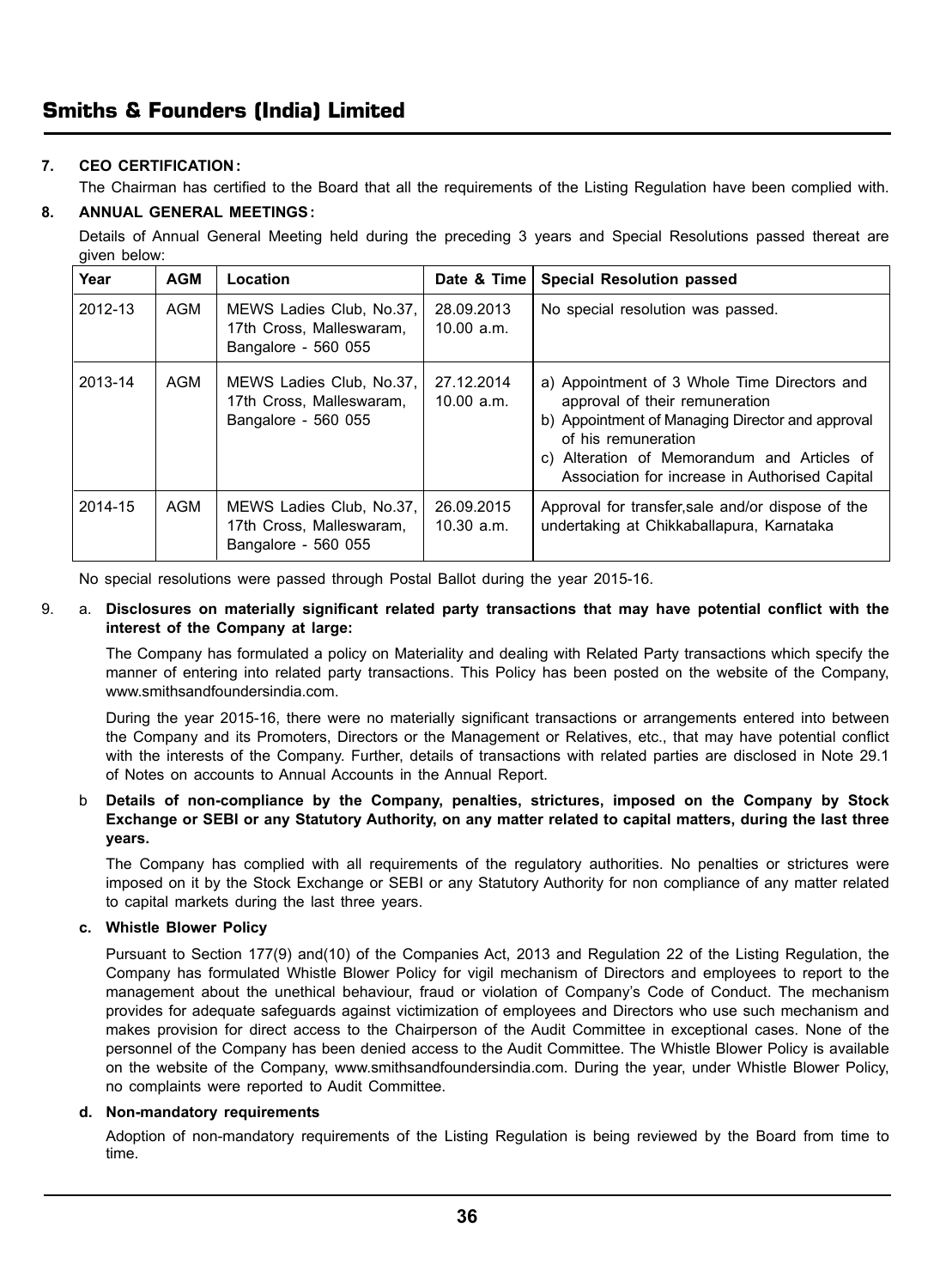#### **10. MEANS OF COMMUNICATION:**

#### **A. Quarterly Results:**

The approved financial results are forthwith sent to the Stock Exchange where the shares are listed and are published in the newspapers as required by the Listing Agreement. The Quarterly, Half-yearly and Yearly Results are published in Financial Express and E-Sanje, which are national and local dailies respectively.

#### **B. Website:**

 The Company maintains a functional website www.smithsandfoundersindia.com, which is updated on regular basis. Quarterly, Half-yearly and Yearly results, Annual Reports, Code of Conduct and Ethics and Shareholding Pattern are available on the website in a user friendly and downloadable form.

#### **C. Annual Report :**

 The Annual Report containing inter alia the Audited Annual Accounts, Directors' Report, Auditors' Report, Report on Corporate Governance and other important information is circulated to Members and others entitled thereto. The Management Discussion and Analysis forms part of the Annual Report.

#### **11. GENERAL SHAREHOLDER INFORMATION:**

#### **11.1. AGM :**

|  | Date and Time         | : September 24, 2016 at 10.00 A.M.                               |  |
|--|-----------------------|------------------------------------------------------------------|--|
|  | Venue                 | : MEWS Ladies Club, No.37, 17th Cross, (between 4th & 6th Main). |  |
|  |                       | Malleswaram, Bangalore - 560 055.                                |  |
|  | Last date for receipt |                                                                  |  |
|  | of Proxy forms        | : September 22, 2016 before $10.00$ a.m.                         |  |
|  |                       |                                                                  |  |

#### **11.2. Financial Year of the Company:**

 Financial year covers the period from April 1, every year and ends on March 31, in the succeeding year. Tentative date for Board Meeting for consideration of quarterly financial results for 2016-17 are as follows:<br>Quarter ending June 30, 2016 - On or before August 14, 2016 - On or before August 14, 2016<br>- On or before November 14, 2016 Quarter ending September 30, 2016<br>Quarter ending December 31, 2016 - On or before February 14, 2017<br>- End May 2017 Quarter ending March 31, 2017 **11.3. Book Closure Date :** 17.09.2016 to 24.09.2016 (Both days inclusive)

- 
- **11.4. Dividend Payment Date :** Not Applicable
- **11.5 Listing on Stock Exchanges :**

 Equity Shares : BSE Ltd., Mumbai Annual listing fee payable to BSE Ltd. for Financial Year 2016-17 has been paid.

#### **11.6 Stock Codes :**

- (a) BSE Ltd. 513418
- $(b)$  ISIN Code INE728B01032

#### **11.7. Stock Market Data :**

|                  | <b>SHARE PRICE MOVEMENTS - 2015-16</b> |      |  |
|------------------|----------------------------------------|------|--|
| <b>MONTH</b>     | SHARE PRICE at BSE LTD. (₹)            |      |  |
|                  | <b>HIGH</b>                            | LOW  |  |
| April 2015       | 9.50                                   | 5.60 |  |
| May 2015         | 7.02                                   | 5.72 |  |
| June 2015        | 7.55                                   | 5.67 |  |
| <b>July 2015</b> | 10.98                                  | 6.53 |  |
| August 2015      | 12.02                                  | 7.70 |  |
| September 2015   | 8.05                                   | 5.83 |  |
| October 2015     | 8.10                                   | 5.80 |  |
| November 2015    | 8.60                                   | 5.80 |  |
| December 2015    | 6.29                                   | 5.15 |  |
| January 2016     | 6.21                                   | 4.75 |  |
| February 2016    | 6.90                                   | 3.08 |  |
| March 2016       | 5.59                                   | 3.26 |  |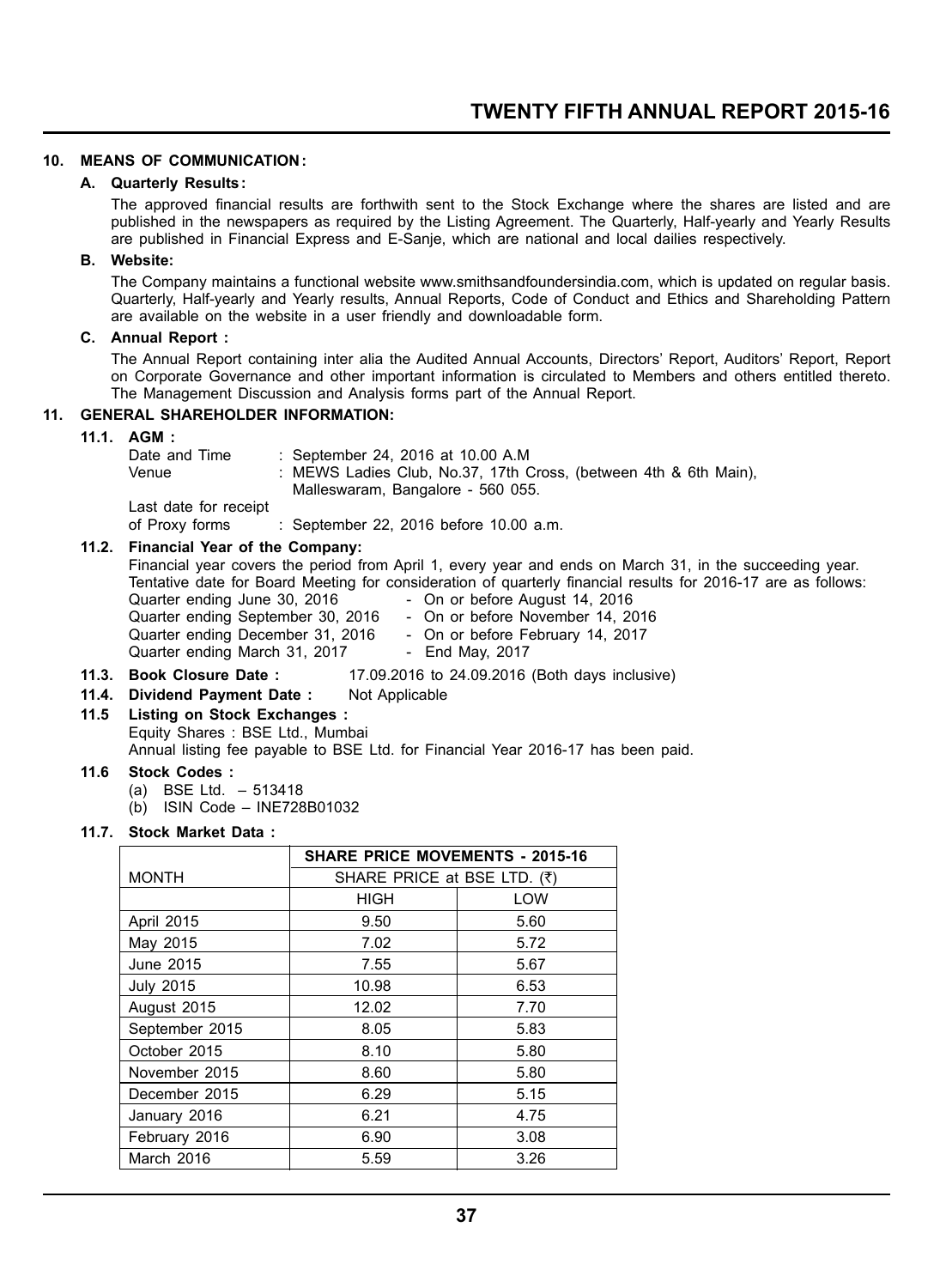### **Smiths & Founders (India) Limited**

| Month/Year       | <b>BSE Sensex Index</b> |          | Share Price at BSE LTD. (₹) |      |
|------------------|-------------------------|----------|-----------------------------|------|
|                  | <b>HIGH</b>             | LOW      | <b>HIGH</b>                 | LOW  |
| April 2015       | 29094.61                | 26897.54 | 9.50                        | 5.60 |
| May 2015         | 28071.16                | 26423.99 | 7.02                        | 5.72 |
| June 2015        | 27968.75                | 26307.07 | 7.55                        | 5.67 |
| <b>July 2015</b> | 28578.33                | 27416.39 | 10.98                       | 6.53 |
| August 2015      | 28417.59                | 25298.42 | 12.02                       | 7.70 |
| September 2015   | 26471.82                | 24833.54 | 8.05                        | 5.83 |
| October 2015     | 27618.14                | 26168.71 | 8.10                        | 5.80 |
| November 2015    | 26824.30                | 25451.42 | 8.60                        | 5.80 |
| December 2015    | 26256.42                | 24867.73 | 6.29                        | 5.15 |
| January 2016     | 26197.27                | 23839.76 | 6.21                        | 4.75 |
| February 2016    | 25002.32                | 22494.61 | 6.90                        | 3.08 |
| March 2016       | 25479.62                | 23133.18 | 5.59                        | 3.26 |

#### **11.8. Share Price Performance in Comparison to Broad Based indices-BSE sensex**

#### **11.9 Registrar and Transfer Agents :**

 **INTEGRATED ENTERPRISES (INDIA) LIMITED** Tel : 080 2346 0815 to 818 30, Ramana Residency, 4th Cross, Sampige Road, Malleswaram, Sampige Road, Malleswaram, etter serves and the E-mail: vijayagopal@integratedindia.in<br>Bangalore 560 003

irg@integratedindia.in Website : www.iepindia.com

**11.10. Share Transfer System:** The Registrar and Transfer Agents, M/s. Integrated Enterprises (India) Limited, Bangalore are authorised by the Board for processing of share transfers, which are approved by the Company's Stakeholders Relationship Committee.

 Share Transfer requests are processed and despatched to the shareholders generally within 10 days from the date of receipt. In case of shares in electronic form, the transfers are processed by NSDL/CDSL through respective Depository Participants.

In compliance with the Listing Regulation 40, a Practicing Company Secretary carries out audit of the system of Transfer and a Certificate to that effect is issued.

Also, pursuant to Regulation 55A of SEBI (Depositories and Participants) Regulations, 1996, certification is done by a Company Secretary in Practice regarding timely dematerialisation of the shares of the Company. Further, secretarial audit is done on a quarterly basis for reconciliation of the share capital of the Company

#### **11.11. Distribution of Shareholding as on 31.03.2016.**

| No. of shares held | No. of shareholders | No. of shares held | % Shareholding |
|--------------------|---------------------|--------------------|----------------|
| Up to $500$        | 11307               | 1631127            | 1.60           |
| 501-1000           | 585                 | 495839             | 0.49           |
| 1001-2000          | 256                 | 391040             | 0.38           |
| 2001-3000          | 91                  | 229128             | 0.22           |
| 3001-4000          | 42                  | 149258             | 0.15           |
| 4001-5000          | 32                  | 149837             | 0.15           |
| 5001-10000         | 41                  | 280146             | 0.27           |
| 10001 & above      | 58                  | 98670150           | 96.74          |
| <b>TOTAL</b>       | 12412               | 101996525          | 100.00         |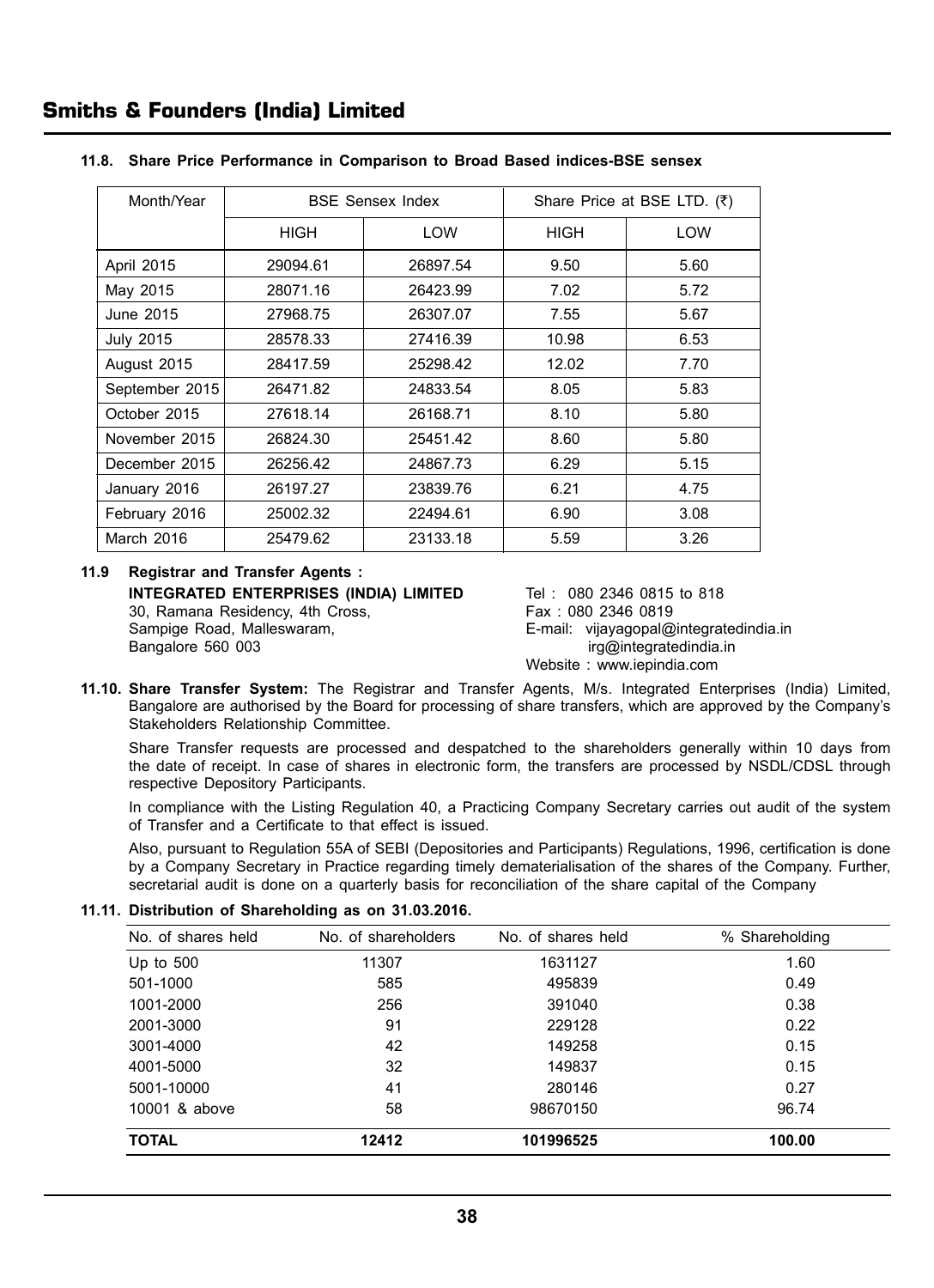#### **11.12. Dematerialization of Shares:**

99.00% of the Shares of the Company are in dematerialised form as on 31st March, 2016.

- **11.13. Outstanding GDR / Warrants and Convertible Bonds, Conversion Date and likely impact on Equity:** N.A.
- **11.14. Plant Locations :** 1. Plot Nos. N 12 & 13, Industrial Estate, Sagar Road, Shimoga-577 204, Karnataka
	- 2. M 7 M 10, Industrial Estate Sagar Road, Shimoga 577 204, Karnataka

#### **11.15. Investor Correspondence:**

- a. For Shares in physical form: To the Registrar & Transfer Agents
- b. For Shares in Dematerialization Form: To the Depository Participant

#### **Declaration by the Managing Director Under Regulation 26(3) of the SEBI (Listing Obligations and Disclosure Requirements) Regulations, 2015.**

I, Suresh Shastry, Chairman & Managing Director of Smiths & Founders (India) Limited, declare that all the Members of the Board of Directors and Senior Management Personnel have affirmed their compliance with the Company's code of conduct for the year ended March 31, 2016.

Place: Bangalore **SURESH SHASTRY** Date : 11.08.2016 *Chairman & Managing Director*

### **AUDITORS' REPORT ON CORPORATE GOVERNANCE**

To the members of **Smiths & Founders (India) Limited**

- 1. We have examined the compliance of conditions of Corporate Governance by Smiths & Founders (India) Limited for the year ended 31st March, 2016, as stipulated in
	- Clause 49 of the Listing Agreements of the Company with Stock Exchange for the period April 01, 2015 to November 30, 2015;
	- Regulations 17 to 27 of the SEBI [Listing Obligations and Disclosure Requirements] Regulations 2015 for the period December 01, 2015 to March 31st, 2016.
- 2. The compliance of conditions of Corporate Governance is the responsibility of the Management. Our examination was limited to procedures and implementation thereof, adopted by the Company for ensuring the compliance with the conditions of Corporate Governance as stipulated in the said Clause. It is neither an audit nor an expression of opinion on the financial statements of the Company.
- 3. We have examined the relevant records of the Company in accordance with the Generally Accepted Auditing Standards in India, to the extent relevant, and as per the Guidance Note of Certification of Corporate Governance

issued by the Institute of Chartered Accountants of India.

- 4. In our opinion and to the best of our information and according to our examination of the relevant records and the explanations given to us and the representations made by the Directors and the Management, we certify that the Company has complied with the conditions of Corporate Governance as stipulated in Clause 49 of the Listing Agreement and regulation 17 to 27 and clauses (b) to (i) of regulation  $46(2)$  and para C, D and E of Schedule V of the Listing Regulations for the respective periods of applicability as specified under paragraph 1 above, during the year ended March 31, 2016.
- 5. We further state that such compliance is neither an assurance as to the future viability of the Company nor of the efficiency or effectiveness with which the Management has conducted the affairs of the Company.

For B.N.Subramangya & Co. Chartered Accountants FRN No: 004142S

**DEVENDRA NAYAK** Place: Bangalore *Partner*<br>
Date: 11.08.2016 *Partner* 

Date: 11.08.2016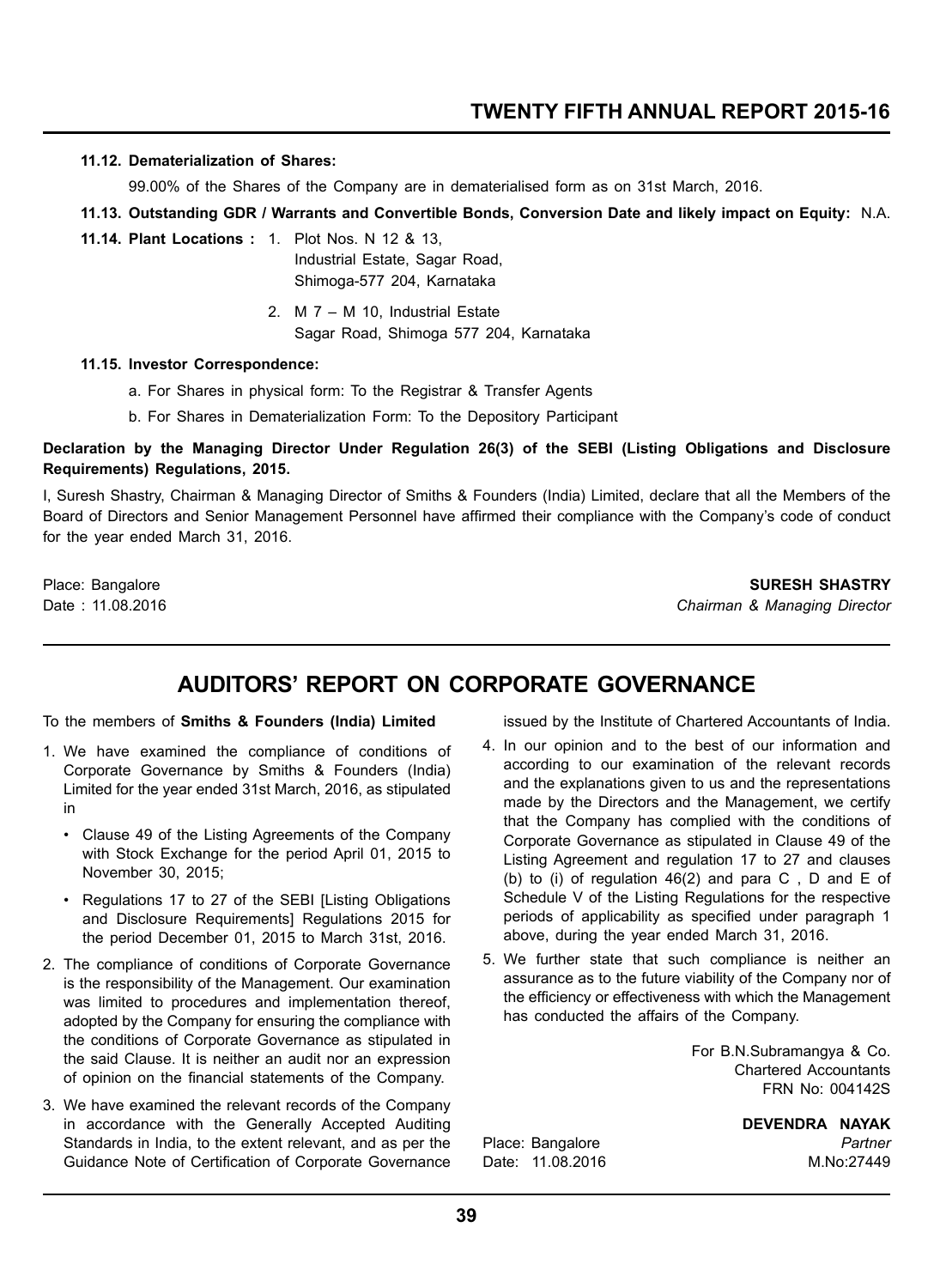### **INDEPENDENT AUDITORS' REPORT**

#### **TO**

#### **THE MEMBERS OF M/S. SMITHS AND FOUNDERS (INDIA) LIMITED**

#### **Report on the Financial Statements**

We have audited the accompanying financial statements of **M/s. SMITHS & FOUNDERS (INDIA) LIMITED** ("the Company") which comprise the Balance Sheet as at 31st March 2016, the Statement of Profit and Loss, the Cash Flow Statement for the year then ended, and a summary of significant accounting policies and other explanatory information

#### **Management's Responsibility for the Financial Statements**

The Company's Board of Directors is responsible for the matters stated in Section 134(5) of the Companies Act, 2013 ("the Act") with respect to the preparation and presentation of these standalone financial statements that give a true and fair view of the financial position, financial performance and cash flows of the Company in accordance with the accounting principles generally accepted in India, including the Accounting Standards specified under Section 133 of the Act, read with Rule 7 of the Companies (Accounts) Rules, 2014. This responsibility also includes maintenance of adequate accounting records in accordance with the provisions of the Act for safeguarding the assets of the Company and for preventing and detecting frauds and other irregularities; selection and application of appropriate accounting policies; making judgments and estimates that are reasonable and prudent; and design, implementation and maintenance of adequate internal financial controls, that were operating effectively for ensuring the accuracy and completeness of the accounting records, relevant to the preparation and presentation of the financial statements that give a true and fair view and are free from material misstatement, whether due to fraud or error.

#### **Auditor's Responsibility**

Our responsibility is to express an opinion on these standalone financial statements based on our audit.

We have taken into account the provisions of the Act, the accounting and auditing standards and matters which are required to be included in the audit report under the provisions of the Act and the Rules made thereunder.

We conducted our audit in accordance with the Standards on Auditing specified under Section 143(10) of the Act. Those Standards require that we comply with ethical requirements and plan and perform the audit to obtain reasonable assurance about whether the financial statements are free from material misstatement.

An audit involves performing procedures to obtain audit evidence about the amounts and the disclosures in the financial statements. The procedures selected depend on the auditor's judgment, including the assessment of the risks of material misstatement of the financial statements, whether due to fraud or error. In making those risk assessments, the auditor considers internal financial control relevant to the Company's preparation of the financial statements that give a true and fair view in order to design audit procedures that are appropriate in the circumstances, but not for the purpose of expressing an opinion on whether the Company has in place an adequate internal financial controls system over financial reporting and the operating effectiveness of such controls. An audit also includes evaluating the appropriateness of the accounting policies used and the reasonableness of the accounting estimates made by the Company's Directors, as well as evaluating the overall presentation of the financial statements.

We believe that the audit evidence we have obtained is sufficient and appropriate to provide a basis for our audit opinion on the standalone financial statements.

#### **Opinion**

In our opinion and to the best of our information and according to the explanations given to us, the aforesaid standalone financial statements give the information required by the Act in the manner so required and give a true and fair view in conformity with the accounting principles generally accepted in India:

- (a) In the case of the Balance Sheet, of the state of affairs of the Company as at March 31, 2016;
- (b) In the case of the Statement of Profit and Loss, of the Loss for the year ended on that date; and
- (c) In the case of the Cash Flow Statement, of the cash flows for the year ended on that date.

#### **Report on Other Legal and Regulatory Requirements**

- 1. As required by the Companies (Auditor's Report) Order, 2016 ("the Order") issued by the Central Government of India in terms of sub-section (11) of section 143 of the Act, we give in the Annexure a statement on the matters specified in the paragraph 3 and 4 of the Order, to the extent applicable.
- 2. As required by section 143(3) of the Act, we report that:
	- a. We have sought and obtained all the information and explanations which to the best of our knowledge and belief were necessary for the purpose of our audit;
	- b. In our opinion proper books of account as required by law have been kept by the Company so far as it appears from our examination of those books;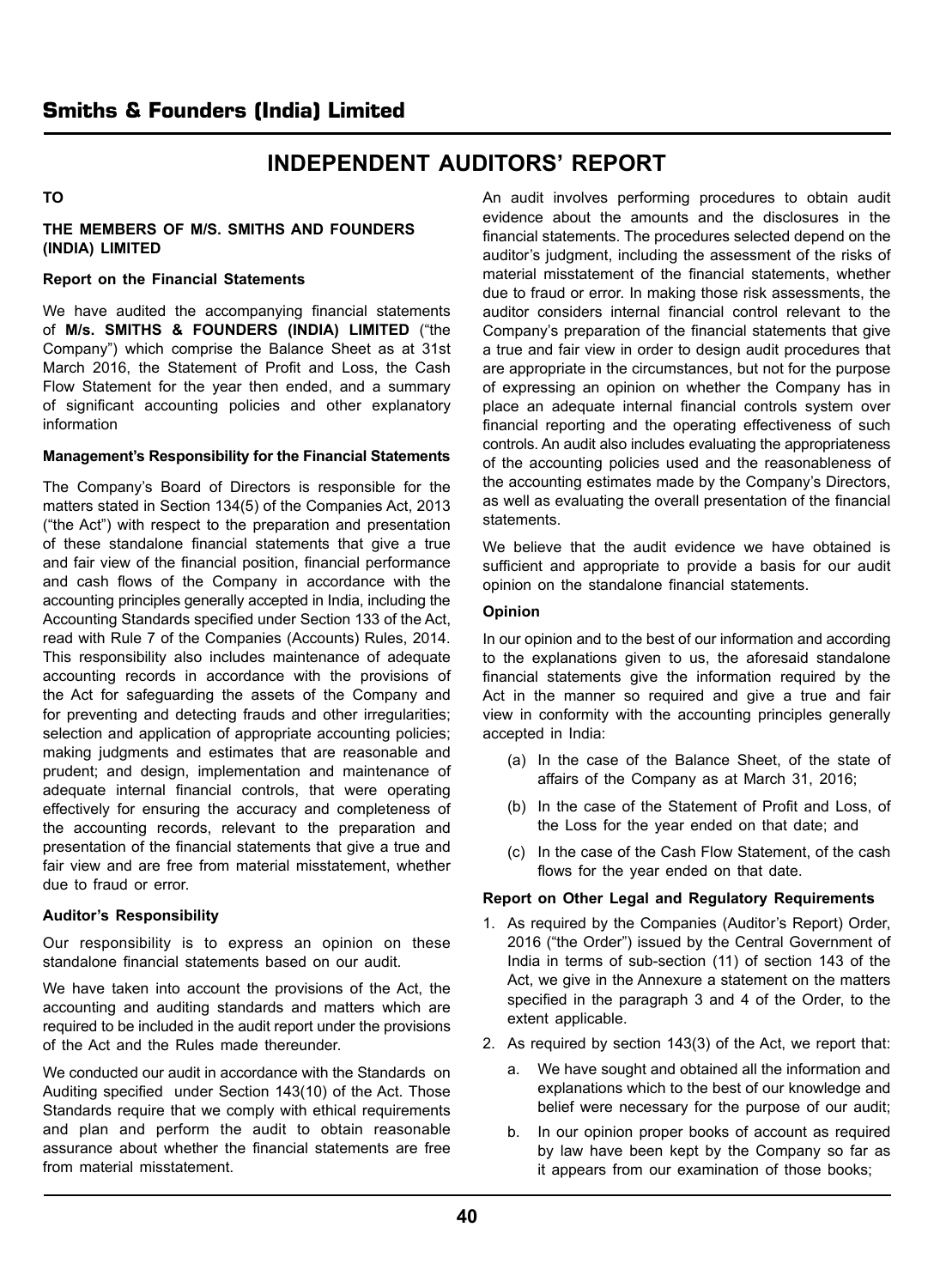- c. The Balance Sheet, the Statement of Profit and Loss, and the Cash Flow Statement dealt with by this Report are in agreement with the books of account;
- d. In our opinion, the aforesaid financial statements comply with the Accounting Standards specified under section 133 of the Companies Act, 2013, read with the Rule 7 of the Companies (Accounts) Rules,  $2014$
- e. On the basis of written representations received from the directors as on March 31, 2016, taken on record by the Board of Directors, none of the directors is disqualified as on March 31, 2016, from being appointed as a director in terms of section 164 (2) of the Act;
- f. With respect to the adequacy of the internal financial controls over financial reporting of the Company and the operating effectiveness of such controls, refer to our separate Report in "Annexure B";
- g. With respect to the other matters to be included in

the Auditor's Report in accordance with Rule 11 of the Companies (Audit and Auditors) Rules, 2014, in our opinion and to the best of our information and according to the explanations given to us:

- (i) The Company does not have any pending litigation which would impact its financial position;
- (ii) The Company did not have any long term contracts including derivative contracts for which there were any material foreseeable losses.
- (iii) There were no amounts which were required to be transferred to the Investor Education and Protection Fund by the Company

For **B N Subramanya & Co.** *Chartered Accountants* Firm Reg.No.004142S

#### **DEVENDRA NAYAK**

Place: Bengaluru *Partner* Date: 30th May, 2016 Membership No. 27449

### **Annexure A to the Independent Auditors' Report**

#### **(i) Fixed Assets**

- a) The Company has maintained proper records of fixed assets showing full particulars, including quantitative details and situation of the assets.
- b) The Management has conducted physical verification of fixed assets at reasonable intervals and no material discrepancies were noticed on such verification.
- c) According to the information and explanation given to us, and based on our verification, the title deeds of immovable properties are held in the name of the Company.

#### **(ii) Inventory**

The Management has conducted physical verification of inventories at reasonable intervals and no material discrepancies were noticed on such verification.

#### **(iii) Loans and Advances**

The Company has not granted any loans, secured or unsecured to companies, firms or other parties covered in the register maintained under section 189 of Companies Act, 2013. Accordingly, the provisions of clause (iii) (a), (b) & (c) of the above said order are not applicable to the company.

#### **(iv) Loans / Investments / Guarantees**

In our opinion and according to the information and

explanations given to us, provisions of section 185 and 186 of the Companies Act, 2013 have been complied with in respect of loans, investments, guarantees, and security given by the company.

#### **(v) Deposits**

According to the information and explanation given to us, and based on our verification, the Company has not accepted any deposits from public or shareholders during the year and consequently the provisions of Section 73 to 76 or any other relevant provision of the Companies Act, 2013, and the rules framed there under are not applicable.

#### **(vi) Cost records**

The company is not required to maintain cost records as per sub section (1) of section 148 of the Act. Accordingly, the provisions of clause (vi) of the above said order is not applicable to the company.

#### **(vii) Statutory Dues**

a) According to the records of the Company, the Company is regular in depositing with appropriate authorities undisputed statutory dues including provident fund, Employee State Insurance, Income tax, sales tax, service tax, duty of customs, value added tax, duty of excise, cess and other statutory dues applicable to it.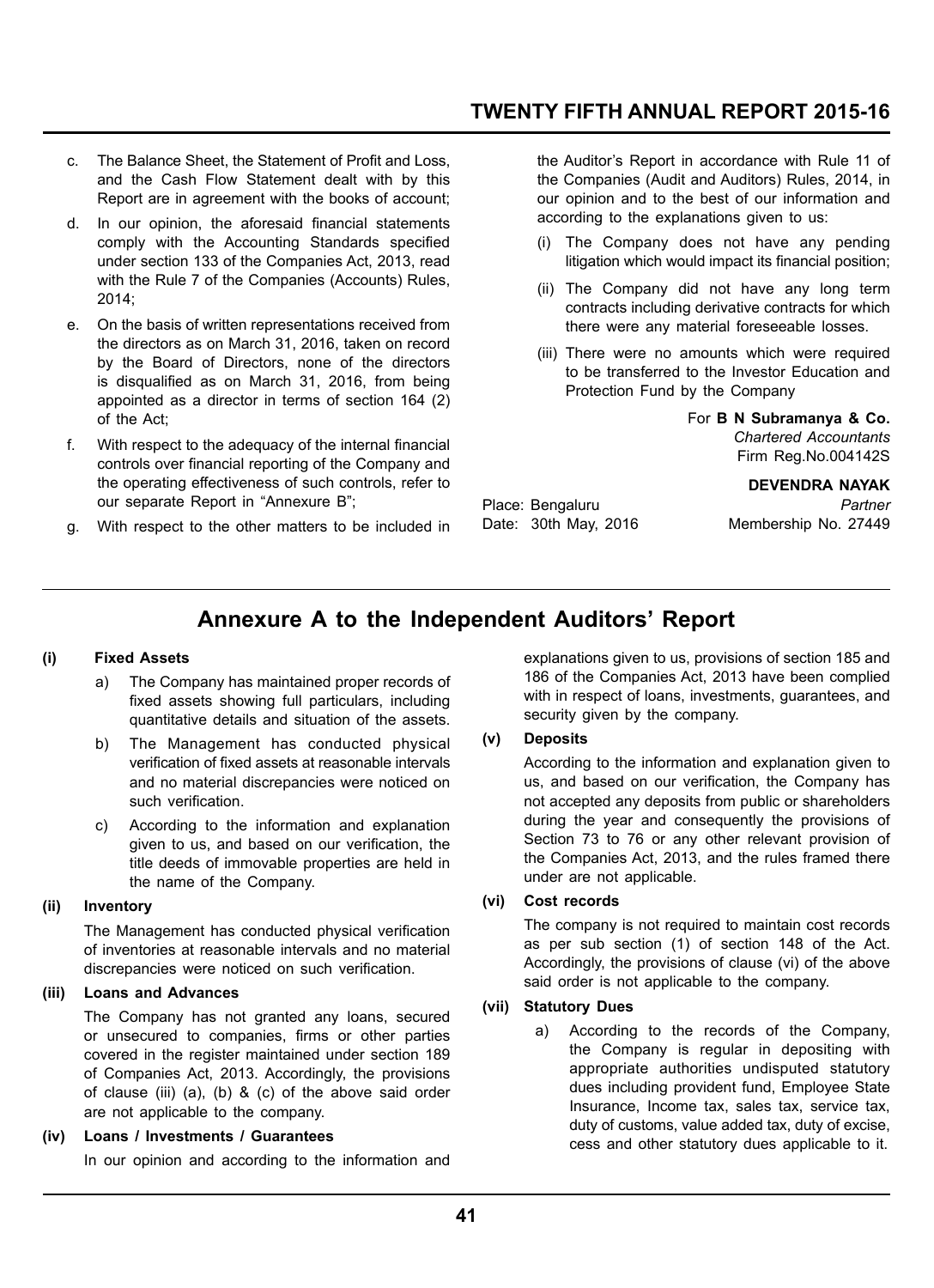b) According to the records of the Company, there are no dues of Income tax or Sales tax or service tax or duty of customs or duty of excise or value added tax which have not been deposited on account of any dispute.

#### **(viii) Repayment of Loans**

The company has not defaulted in repayment of any term loan and borrowings from the banks and the company has not availed any loan from Government, Financial Institution and Debenture holder during the year.

#### **(ix) Diversion of funds**

According to the records of the Company, there were no further public offer during the year and moneys raised by way of term loans were applied for the purposes for which those are raised.

#### **(x) Frauds noticed / Detected**

According to the information and explanation given to us, no fraud by the company or on the company by its officers or employees has been noticed or reported.

#### **(xi) Managerial Remuneration**

According to the records of the Company, managerial remuneration has been paid in accordance with the requisite approvals mandated by the provisions of section 197 read with Schedule V to the Companies Act.

#### **(xii) Nidhi Company**

The company is not a Nidhi Company as mentioned in section 406 of the Companies Act, 2013 and hence no comment is required on the same.

#### **(xiii) Related Party Transactions**

According to the information and explanations given to us and on the basis of our examination of the records of the Company, all transactions with the related parties are in compliance with sections 177 and 188 of Companies Act, 2013 where applicable and the details have been disclosed in the Financial Statements etc., as required by the applicable accounting standards.

#### **(xiv) Preferential allotment**

The company has not made any preferential allotment/ private placement of the shares or fully or partly convertible debentures during the year under review and hence no comment is required on this clause.

#### **(xv) Non-cash Transactions**

The company has not entered into any non-cash transaction with directors or persons connected with him and accordingly provisions of the said clause are not applicable.

#### **(xvi) Certification for Non Banking Financial Institution**

The company is not a Non-Banking Financial Institution, hence registration under section 45-IA of the Reserve Bank of India Act, 1934 is not required.

> For **B N Subramanya & Co.** *Chartered Accountants* Firm Reg.No.004142S

Place: Bangalore Date: 30th May, 2016 Membership No. 27449

**DEVENDRA NAYAK**

### **Annexure B to Auditor's report of even date on the standalone financial statements of M/s. SMITHS & FOUNDERS (INDIA) LIMITED**

#### **Report on the Internal Financial Controls under Clause (i) of Sub-section 3 of Section 143 of the Companies Act, 2013 ("the Act")**

We have audited the internal financial controls over financial reporting of M/s. SMITHS & FOUNDERS (INDIA) LIMITED ("the Company") as of March  $31<sup>st</sup>$ , 2016 in conjunction with our audit of the standalone financial statements of the Company for the year ended on that date.

#### **Management's Responsibility for Internal Financial Controls**

The Company's management is responsible for establishing and maintaining internal financial controls based on, the internal control over financial reporting criteria established by the Company considering the essential components of internal control stated in the "Guidance Note on Audit of Internal Financial Controls Over Financial Reporting" issued by the Institute of Chartered Accountants of India. These responsibilities include the design, implementation and maintenance of adequate internal financial controls that were operating effectively for ensuring the orderly and efficient conduct of its business, including adherence to company's policies, the safeguarding of its assets, the prevention and detection of frauds and errors, the accuracy and completeness of the accounting records and the timely preparation of reliable financial information, as required under the Companies Act, 2013.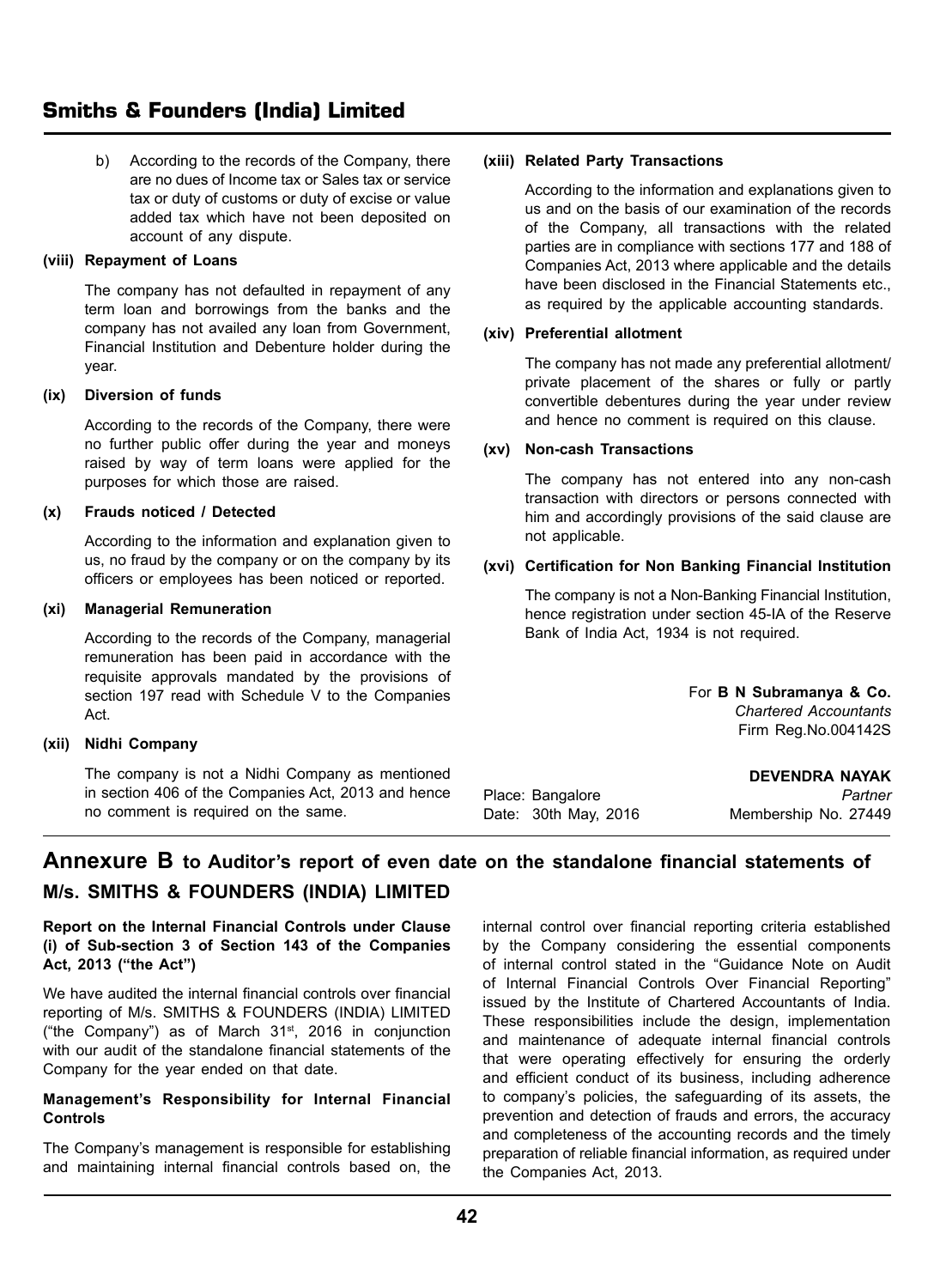#### **Auditors' Responsibility**

Our responsibility is to express an opinion on the Company's internal financial controls over financial reporting based on our audit. We conducted our audit in accordance with the Guidance Note on Audit of Internal Financial Controls Over Financial Reporting (the "Guidance Note") and the Standards on Auditing, issued by ICAI and deemed to be prescribed under section 143(10) of the Companies Act, 2013, to the extent applicable to an audit of internal financial controls. both applicable to an audit of Internal Financial Controls and, both issued by the Institute of Chartered Accountants of India. Those Standards and the Guidance Note require that we comply with ethical requirements and plan and perform the audit to obtain reasonable assurance about whether adequate internal financial controls over financial reporting was established and maintained and if such controls operated effectively in all material respects.

Our audit involves performing procedures to obtain audit evidence about the adequacy of the internal financial controls system over financial reporting and their operating effectiveness. Our audit of internal financial controls over financial reporting included obtaining an understanding of internal financial controls over financial reporting, assessing the risk that a material weakness exists, and testing and evaluating the design and operating effectiveness of internal control based on the assessed risk. The procedures selected depend on the auditor's judgment, including the assessment of the risks of material misstatement of the financial statements, whether due to fraud or error.

We believe that the audit evidence we have obtained is sufficient and appropriate to provide a basis for our audit opinion on the Company's internal financial controls system over financial reporting.

#### **Meaning of Internal Financial Controls over Financial Reporting**

A company's internal financial control over financial reporting is a process designed to provide reasonable assurance regarding the reliability of financial reporting and the preparation of financial statements for external purposes in accordance with generally accepted accounting principles. A company's internal financial control over financial reporting includes those policies and procedures that

1) pertain to the maintenance of records that, in reasonable detail, accurately and fairly reflect the transactions and dispositions of the assets of the company;

- 2) provide reasonable assurance that transactions are recorded as necessary to permit preparation of financial statements in accordance with generally accepted accounting principles, and that receipts and expenditures of the company are being made only in accordance with authorisations of management and directors of the company; and
- 3) provide reasonable assurance regarding prevention or timely detection of unauthorised acquisition, use, or disposition of the company's assets that could have a material effect on the financial statements.

#### **Inherent Limitations of Internal Financial Controls over Financial Reporting**

Because of the inherent limitations of internal financial controls over financial reporting, including the possibility of collusion or improper management override of controls, material misstatements due to error or fraud may occur and not be detected. Also, projections of any evaluation of the internal financial controls over financial reporting to future periods are subject to the risk that the internal financial control over financial reporting may become inadequate because of changes in conditions, or that the degree of compliance with the policies or procedures may deteriorate.

#### **Opinion**

In our opinion, the Company has, in all material respects, an adequate internal financial controls system over financial reporting and such internal financial controls over financial reporting were operating effectively as at March 31, 2016, based on, the internal control over financial reporting criteria established by the Company considering the essential components of internal control stated in the "Guidance Note on Audit of Internal Financial Controls Over Financial Reporting" issued by the Institute of Chartered Accountants of India.

> For **B N Subramanya & Co.** *Chartered Accountants* Firm Reg.No.004142S

**DEVENDRA NAYAK** Date: 30th May, 2016 Membership No. 27449

Place: Bangalore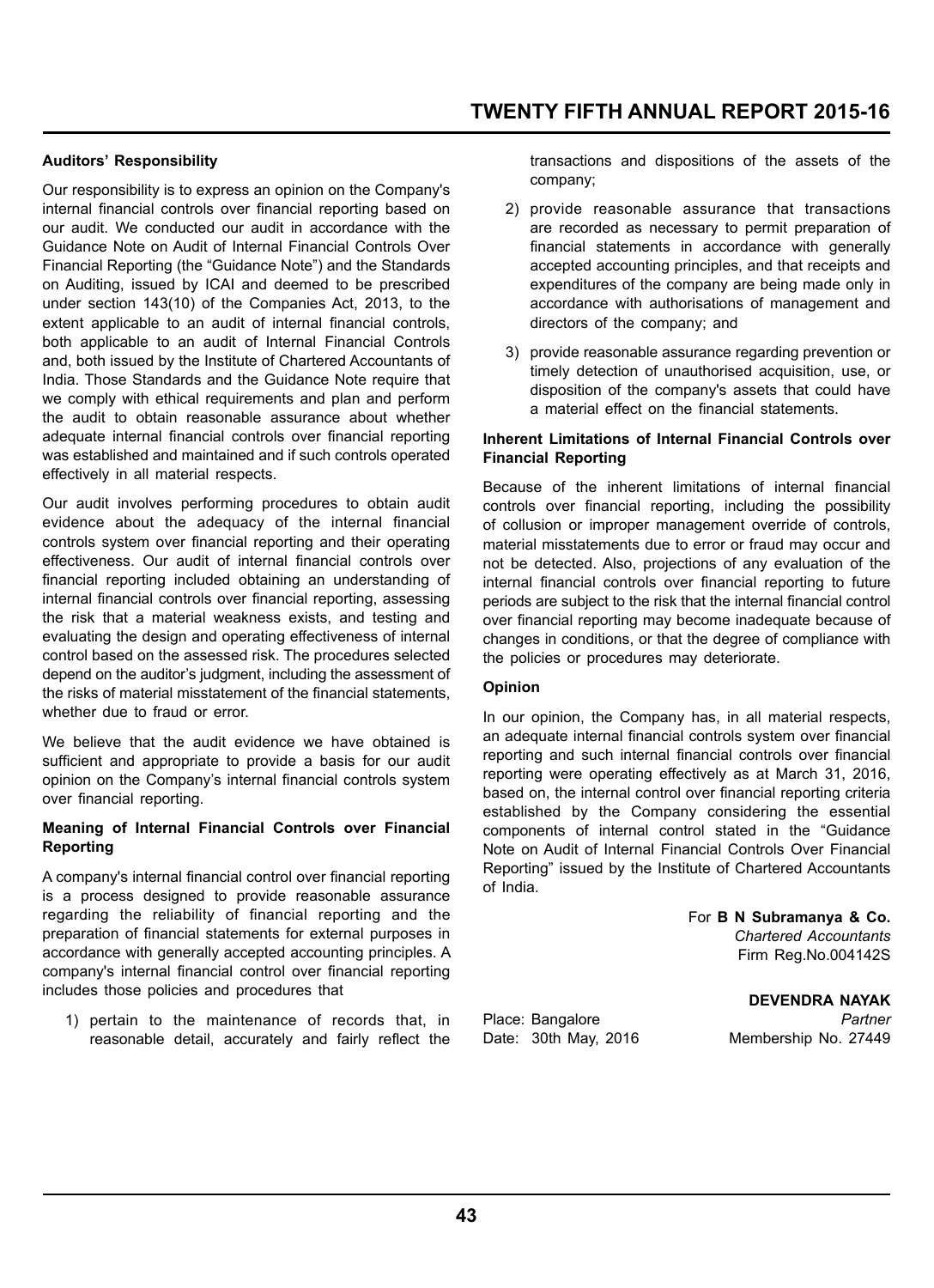### **BALANCE SHEET AS AT 31st MARCH, 2016**

|                |                                            | Note             | As at 31 March 2016 | As at 31 March 2015 |
|----------------|--------------------------------------------|------------------|---------------------|---------------------|
|                | <b>PARTICULARS</b>                         | No.              | ₹                   | ₹                   |
| L.             | <b>EQUITY &amp; LIABILITIES</b>            |                  |                     |                     |
| 1              | <b>Shareholders' Funds</b>                 |                  |                     |                     |
|                | Share Capital                              | $\boldsymbol{2}$ | 10,19,96,525        | 10,19,96,525        |
|                | Reserves & surplus                         | 3                | (4, 38, 74, 269)    | 2,59,63,685         |
|                |                                            |                  | 5,81,22,256         | 12,79,60,210        |
| $\mathbf{2}$   | Shares pending allotment for consideration |                  |                     |                     |
|                | other than cash                            |                  |                     |                     |
| 3              | <b>Non-current liabilities</b>             |                  |                     |                     |
|                | Long-term borrowings                       | 4                | 81,47,981           | 1,25,23,395         |
|                | Long-term provisions                       | 5                | 45,33,975           | 35,86,588           |
|                |                                            |                  | 1,26,81,956         | 1.61.09.983         |
| 4              | <b>Current liabilities</b>                 |                  |                     |                     |
|                | Short-term Borrowings                      | 6                | 95,40,000           | 6,44,29,770         |
|                | Trade payables                             | 7                | 1,38,11,081         | 82,89,028           |
|                | Other Current Liabilities                  | 8                | 46, 19, 183         | 58,94,550           |
|                | Short-term provisions                      | 9                | 6,79,376            | 3,01,516            |
|                |                                            |                  | 2,86,49,640         | 7,89,14,864         |
|                | <b>TOTAL</b>                               |                  | 9,94,53,852         | 22,29,85,057        |
| Н.             | <b>ASSETS</b>                              |                  |                     |                     |
| 1              | Non-current assets                         |                  |                     |                     |
|                | <b>Fixed assets</b>                        | 10               |                     |                     |
|                | (i) Tangible assets                        |                  | 7,28,14,985         | 19,34,58,891        |
|                | (ii) Intangible assets                     |                  | 1,14,363            | 1,49,547            |
|                | (iii) Capital Work-in-Progress             |                  | 4,87,613            |                     |
|                | Non - Current Investments                  | 11<br>12         |                     | 19,286              |
|                | Long term loans & advances                 |                  | 29,70,114           | 30,70,470           |
|                |                                            |                  | 7,63,87,075         | 19,66,98,194        |
| $\overline{2}$ | <b>Current assets</b><br>Inventories       | 13               | 97,79,685           | 1,42,53,693         |
|                | Trade receivables                          | 14               | 98,05,687           | 1,06,79,169         |
|                | Cash & Bank Balances                       | 15               | 28,85,898           | ,98,999             |
|                | Short-term loans and advances              | 16               | 2,33,948            | 7,38,617            |
|                | Other current assets                       | 17               | 3,61,559            | 5,16,385            |
|                |                                            |                  | 2,30,66,777         | 2,62,86,863         |
|                | <b>TOTAL</b>                               |                  | 9,94,53,852         | 22,29,85,057        |
|                |                                            |                  |                     |                     |
|                | Significant accounting policies            | 1                |                     |                     |
|                | Notes to accounts                          | 2 to 39          |                     |                     |

The Notes referred to above form an integral part of the financial statements.<br>For and on behalf of the Board of Directors This is the Balance Sheet

This is the Balance Sheet referred to in our audit report of even date.

 **For B.N.Subramanya & Co.** Chartered Accountants<br>FRN: 004142S FRN : 004142S

**Suresh Shastry Supriya Shastry Hareesha Gowda Devendra Nayak** Chairman & Managing Director Michael Time Director Company Secretary Chairman & Managing Director Music 1327762<br>DIN: 1327762 M.No: ACS 44176 M.No. 2007449

M.No: ACS 44176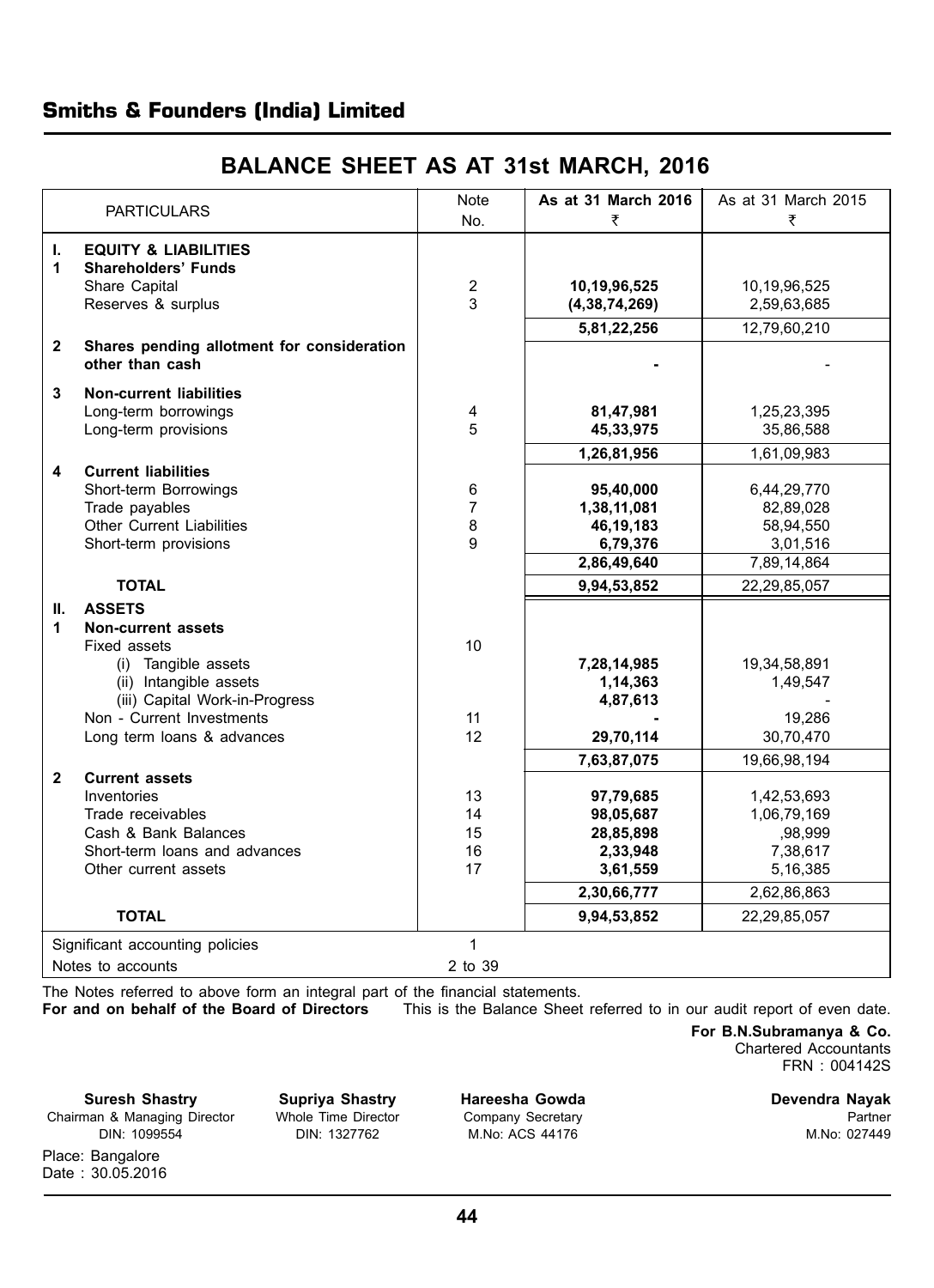### **STATEMENT OF PROFIT AND LOSS FOR THE YEAR ENDED 31st MARCH, 2016**

| <b>PARTICULARS</b>                                                                          | <b>Note</b><br>No. | For the Year Ended<br>31 March 2016<br>₹ | For the Year Ended<br>31 March 2015<br>₹ |
|---------------------------------------------------------------------------------------------|--------------------|------------------------------------------|------------------------------------------|
| <b>REVENUE</b>                                                                              |                    |                                          |                                          |
| Revenue from Operations<br>Other income                                                     | 18<br>19           | 7,81,69,451<br>86,38,275                 | 6,53,85,447<br>9,27,530                  |
| <b>Total Revenue</b>                                                                        |                    | 8,68,07,726                              | 6,63,12,977                              |
| <b>EXPENSES</b>                                                                             |                    |                                          |                                          |
| Cost of material and consumables<br>Changes in inventory of work-in-progress                | 20                 | 3,64,14,516                              | 2,88,00,595                              |
| & Finished Goods                                                                            | 21                 | 20,30,093                                | 13,11,518                                |
| Employee benefits expense                                                                   | 22                 | 2,64,07,113                              | 2,45,69,934                              |
| Finance costs                                                                               | 23                 | 96,43,400                                | 88,11,077                                |
| Depreciation and amortisation expense                                                       | 24                 | 34,70,259                                | 39,40,651                                |
| <b>Direct Expenses</b>                                                                      | 25                 | 1,27,77,793                              | 88,33,590                                |
| <b>Administration Expenses</b>                                                              | 26<br>27           | 91,41,175                                | 74,28,927                                |
| Selling & Distribution Expenses                                                             |                    | 7,16,812                                 | 6,70,291                                 |
| <b>Total Expenses</b>                                                                       |                    | 10,06,01,159                             | 8,43,66,583                              |
| Profit/(Loss) before exceptional & extraordinary<br>items & tax<br><b>Exceptional items</b> |                    | (1, 37, 93, 433)                         | (1,80,53,606)                            |
| Profit/(Loss) before extraordinary items & tax<br>Extraordinary items                       |                    | (1, 37, 93, 433)                         | (1,80,53,606)                            |
| Profit/(Loss) before tax<br>Tax expenses<br>Less:                                           |                    | (1, 37, 93, 433)                         | (1,80,53,606)                            |
| Current tax<br>Deferred tax                                                                 |                    | 14,00,000                                |                                          |
| Profit/(Loss) for the period                                                                |                    | (1,51,93,433)                            | (1,80,53,606)                            |
| Earnings per equity share:                                                                  |                    |                                          |                                          |
| Basic and Diluted                                                                           |                    | (0.15)                                   | (0.18)                                   |
| Weighted no of shares                                                                       |                    | 10,19,96,525                             | 10,19,96,525                             |
| Significant accounting policies                                                             | 1                  |                                          |                                          |
| Notes to accounts                                                                           | 2 to 39            |                                          |                                          |

The Notes referred to above form an integral part of the financial statements. **For and on behalf of the Board of Directors This is the Statement of Profit and Loss** 

referred to in our Audit report of even date.

 **For B.N.Subramanya & Co.** Chartered Accountants FRN : 004142S

**Suresh Shastry Supriya Shastry Hareesha Gowda Devendra Nayak** Chairman & Managing Director Michael Time Director Company Secretary Chairman & Managing Director Munde Time Director Company Secretary Partner<br>DIN: 1999554 DIN: 1327762 M.No: ACS 44176 M.No. 207449 Place: Bangalore

Date : 30.05.2016

M.No: ACS 44176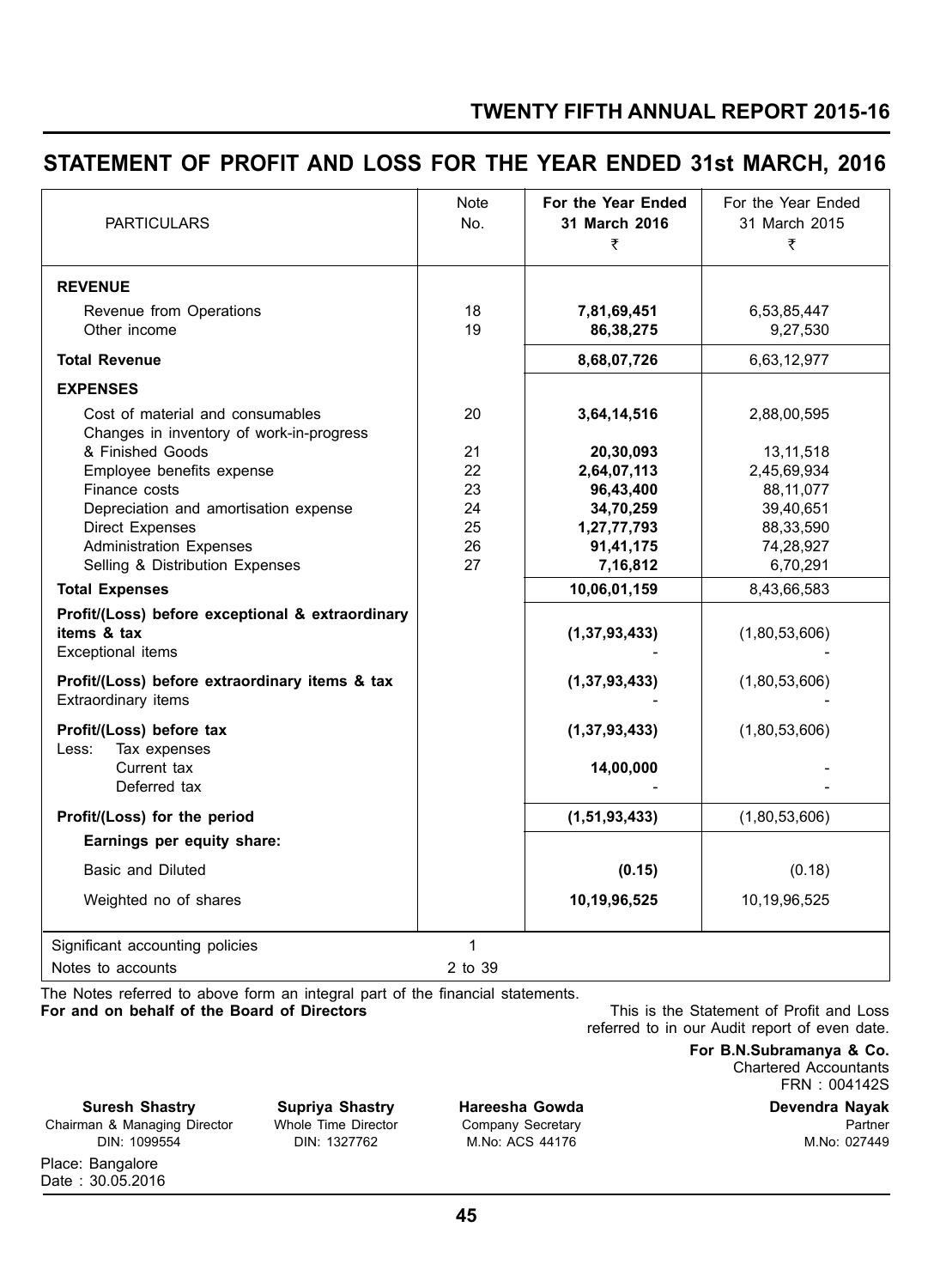### **Smiths & Founders (India) Limited**

### **CASH FLOW STATEMENT FOR THE YEAR ENDED 31st MARCH 2016**

| <b>PARTICULARS</b> |                                                                                                                                                                                                                                           | For the Year ended 31.03.2016                     |                                                     | For the Year ended 31,03,2015                      |                                |
|--------------------|-------------------------------------------------------------------------------------------------------------------------------------------------------------------------------------------------------------------------------------------|---------------------------------------------------|-----------------------------------------------------|----------------------------------------------------|--------------------------------|
|                    |                                                                                                                                                                                                                                           | ₹                                                 | ₹                                                   | ₹                                                  | ₹                              |
| A                  | Cash flows from operating activities<br>Net Profit Before Taxation and Extraordinary item<br><b>Adjustments for:</b>                                                                                                                      | (1, 37, 93, 433)                                  |                                                     | (1,80,53,606)                                      |                                |
|                    | Depreciation<br>Financial expenses<br>(Considered under Financial Activities)                                                                                                                                                             | 34,70,259<br>96,43,400                            |                                                     | 39,40,651<br>88,11,077                             |                                |
|                    | Interest Income<br>(Considered under Investment Activities)<br>Amalgamation expenses<br>Profit on sale of Asset                                                                                                                           | (19, 392)                                         |                                                     | (3,64,230)<br>(11,06,337)                          |                                |
|                    | (Considered in Investment Activities)                                                                                                                                                                                                     | (82, 90, 085)                                     |                                                     | (1,40,541)                                         |                                |
|                    | <b>Operating Profit Before Working Capital Changes</b><br>(Increase)/ Decrease in Current Assets,<br>Loans & Advances<br>Increase/(Decrease) in Current Liabilities                                                                       | 60,06,985<br>(5,02,65,224)                        | (89, 89, 252)                                       | (65, 17, 065)<br>36,78,445                         | (69, 12, 986)                  |
|                    | <b>Working Capital changes</b><br><b>Cash Generated from operations</b><br>Income Tax (including Fringe Benefit Tax)                                                                                                                      |                                                   | (4, 42, 58, 239)<br>(5, 32, 47, 491)<br>(14,00,000) |                                                    | (28, 38, 620)<br>(97, 51, 606) |
|                    | <b>Cash Flow Before Extraordinary Item</b><br>Extra-ordinary items                                                                                                                                                                        |                                                   | (5,46,47,491)                                       |                                                    | (97, 51, 606)                  |
| в                  | Net cash from operating activities<br><b>Cash flows from Investment activities</b><br>Additions to Fixed Assets<br>Sale of Fixed Asset<br>Increase in Long term Loans & Advances<br>Interest Income<br>Net cash from Investing activities | (6, 44, 717)<br>7,10,11,501<br>1,19,642<br>19,392 | (5,46,47,491)<br>7,05,05,818                        | (3,67,933)<br>6,25,592<br>(1, 35, 298)<br>3,64,230 | (97, 51, 606)<br>4,86,591      |
| C.                 | Cash flows from financing activities<br>Repayment of Loans, Deposits & Overdraft<br>Acceptance of Loans<br><b>Financial Cost</b>                                                                                                          | (34, 28, 027)<br>(96, 43, 400)                    |                                                     | (1,48,81,822)<br>3.26.30.000<br>(88, 11, 077)      |                                |
|                    | Net cash from Financing activities<br>Net Increase / Decrease in cash                                                                                                                                                                     |                                                   | (1, 30, 71, 427)                                    |                                                    | 89,37,101                      |
|                    | and cash equivalents                                                                                                                                                                                                                      |                                                   | 27,86,900                                           |                                                    | (3,27,914)                     |
|                    | Cash and cash equivalents at beginning of period                                                                                                                                                                                          |                                                   | 98,999                                              |                                                    | 4,26,913                       |
|                    | Cash and cash equivalents at end of period                                                                                                                                                                                                |                                                   | 28,85,899                                           |                                                    | 98.999                         |

#### **Notes to the cash flow statement:**

1 Cash flow statement has been prepared under the indirect method as set out in the Accounting Standard 3 : "Cash Flow Statements" as specified in Section 133 of the Companies Act, 2013 read with Rule 7 of Companies (Accounts) Rules, 2014.

- 2 Cash and cash equivalents consist of cash on hand and balances with banks.
- 3 The previous year's figure have been recast, restated wherever necessary to confirm to the current presentation.

#### **For and on behalf of the Board of Directors This is the Cash Flow Statement**

referred to in our Audit report of even date.

 **For B.N.Subramanya & Co.** Chartered Accountants<br>ERN : 004142S FRN : 004142S

**Suresh Shastry Supriya Shastry Hareesha Gowda Devendra Nayak** Chairman & Managing Director Whole Time Director Company Secretary Partner DIN: 1099554 DIN: 1327762 M.No: ACS 44176 M.No: 027449

Place: Bangalore Date : 30.05.2016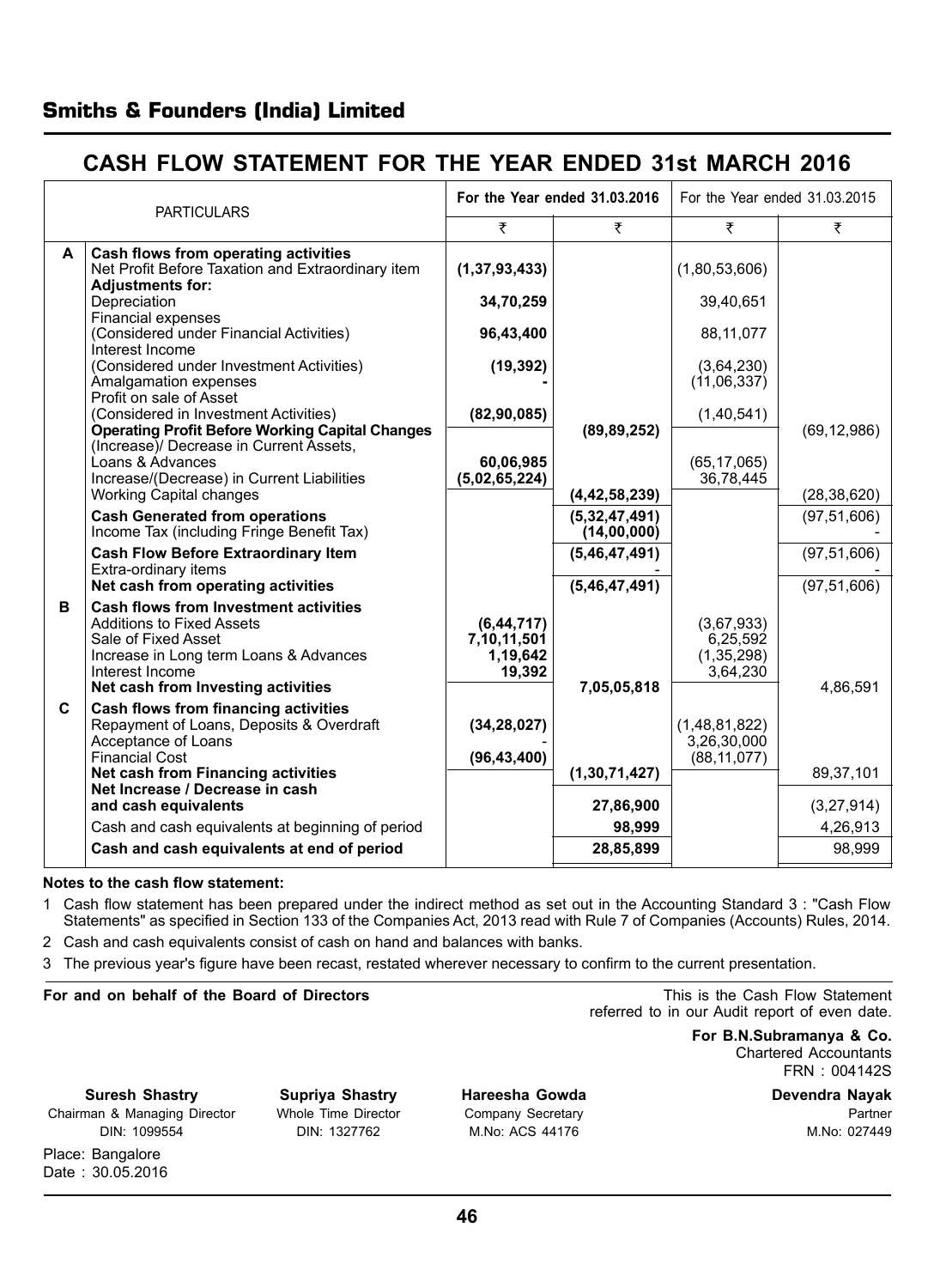### **NOTE 1**

#### **SIGNIFICANT ACCOUNTING POLICIES**

#### **1. Basis Of Preparation Of Financial Statements**

The Accompanying financial statements are prepared in accordance with Indian Generally Accepted Accounting Principles (GAAP) under the historical cost convention and on the accrual basis. GAAP comprises of applicable provisions of the Companies Act, 2013 and mandatory Accounting Standards specified under Section 133 of the Act read with Rule 7 of Companies (Accounts) Rules, 2014. Accounting policies have been consistently applied except where a newly issued accounting standard is initially adopted or revision to an existing accounting standard requires a change in the accounting policy hitherto in use.

#### **2. Revenue Recognition:**

Revenue from Sale of goods is recognised at the point of dispatch to customers inclusive of duties & taxes.

Revenue from Sale of Services is recognized at the point of completion of service and incomplete services at 31st March, if any, the same is recognized as accrued revenue.

#### **3. Fixed assets, Depreciation and amortisation:**

#### *a. Tangible Assets*

 Tangible assets are stated at cost less accumulated depreciation and impairment loss, if any.

 Expenditure which are of a Capital nature are Capitalised at cost, which comprises purchase price (net of rebates and discounts), duties, levies and any directly attributable cost of bringing the assets to its working condition for the intended use.

#### *b. Intangible Assets*

 Intangible assets are stated at cost of acquisition less accumulated amortisation and impairment losses, if any.

 An intangible asset is recognised only if it is probable that the future economic benefits attributable to the asset will flow to the enterprise and the cost of such assets can be reliably measured.

#### *Depreciation and Amortisation*

 (i) Upto 31st March, 2014, Depreciation is provided from the date the assets have been installed and put to use, on Straight Line Method at rates specified in Schedule XIV of the Companies Act, 1956.

 (ii) With effect from April 1st, 2014, depreciation on assets carried at historical cost is provided on Straight line method based on useful life as under:

| Category of the Asset         | No of useful life in years |
|-------------------------------|----------------------------|
| <b>Factory Building</b>       | 30                         |
| Office Building               | 60                         |
| Wells                         | 5                          |
| Plant and Machinery           | 15                         |
| Electrical Installations      | 10                         |
| <b>Furniture and Fixtures</b> | 10                         |
| Office Equipment              | 5                          |
| Computer and Accessories      | 3                          |
| Vehicles                      | 8                          |
| Software                      | 6                          |

- (iii) The carrying value of the assets as on April 1st, 2014 is depreciated over the remaining useful life of the asset determined based on useful life mentioned in clause (b) supra.
- (iv) Where the useful life of the asset is NIL as on April 1st, 2014, the carrying value as on April 1st, 2014 has been added to the opening balance of deficit in the Statement of Profit and Loss in accordance with Schedule II of the Companies Act, 2013.

#### **4. Foreign Currency Translation:**

Transactions in Foreign currencies are generally recorded at the exchange rate prevailing at the time of receipt / payment of money by the Company. Current Assets and Liabilities in foreign currencies are translated at the exchange rate prevailing at the Balance Sheet date. Any resulting loss/gain is charged / taken to the Profit & Loss Account.

#### **5. Inventories:**

Raw materials and consumables are valued at landed cost which includes freight.

In case of valuation of work-in-process, cost of materials as well as conversion cost is taken into consideration. Cost is determined using FIFO (first-in-first out) method.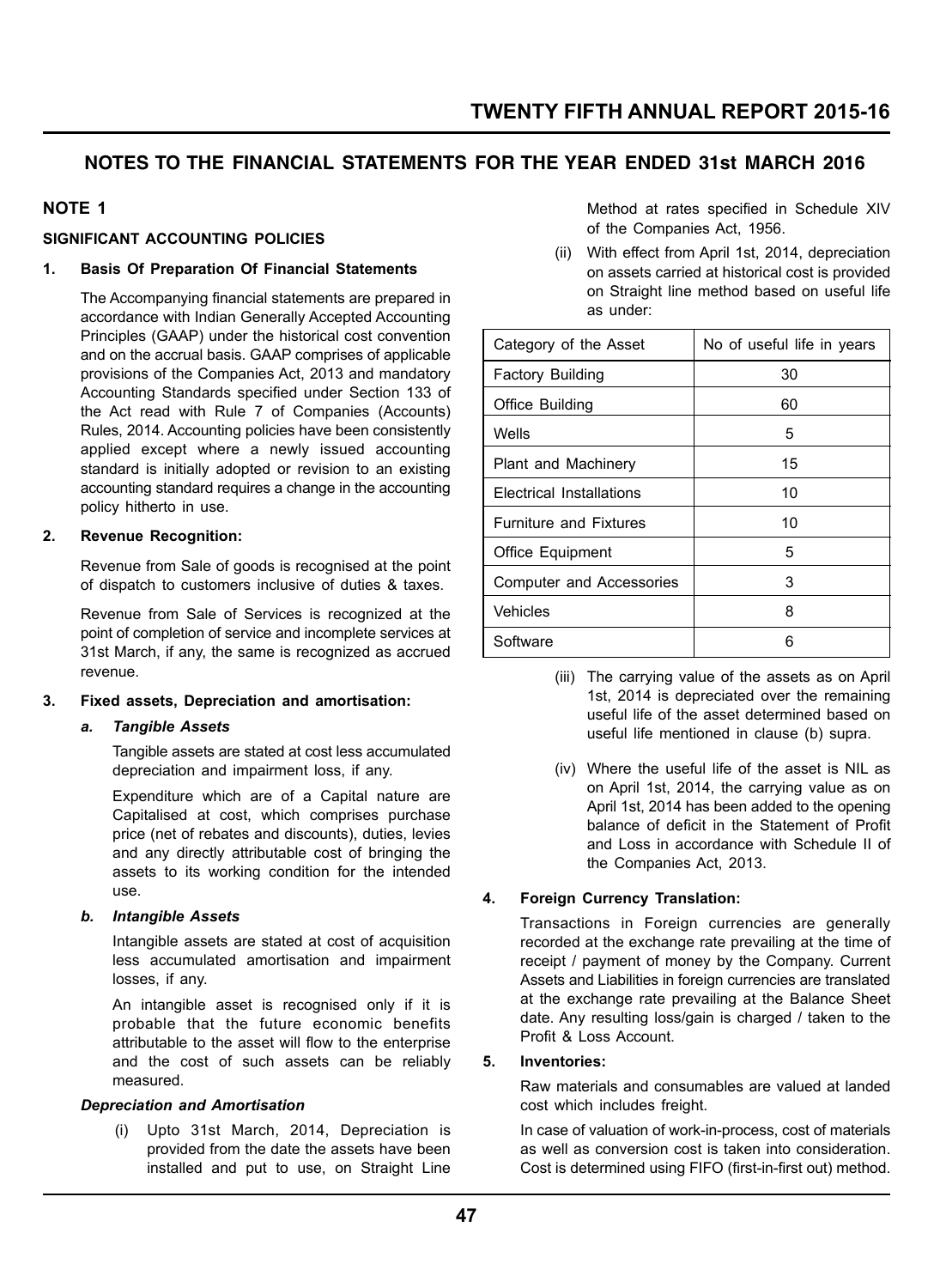Finished goods are valued based on retail method as per the 'Accounting Standard – 2' where a percentage profit margin is reduced from the sale value to arrive at the cost.

#### **6. Employee Benefits:**

- i. Benefits in the form of provident fund whether in pursuance of law or otherwise which are defined contributions is accounted on accrual basis and charged to Statement of profit and loss.
- ii. The company has formed employee superannuation trust to provide the benefit of superannuation to its employees.
- iii. Defined benefit plans

 Payment of present liability of future payment of gratuity is being made to approved gratuity funds, which fully cover the same under cash accumulation policy of the Life Insurance Corporation of India. The employee's gratuity is a defined benefit funded plan. The present value of the obligation under such defined benefit plan is determined based on the actuarial valuation as at the date of Balance Sheet. The company has created a group gratuity trust for the same.

 Provisions for the liability on account of leave encashment has been made based on the actuarial valuation as at the date of Balance Sheet. The company has availed a policy under LIC's employee's group leave encashment cum life assurance scheme.

#### **7. Income Tax & Deferred Tax:**

**Income Tax:** Tax on income for the current period is determined on the basis of taxable income and tax credits computed in accordance with the provisions of Income Tax Act, 1961, and based on the expected outcome of assessments / appeals.

**Deferred tax:** Deferred tax liability is recognized, subject to the consideration of prudence, on timing differences, being the difference between taxable incomes and accounting income that originate in one period and are capable of reversal in one or more subsequent periods. The tax effect is calculated on the accumulated timing differences at the end of an accounting period based on prevailing enacted or substantially enacted regulations.

Deferred Tax assets are recognized only if there is reasonable certainty that they will be realized and are reviewed for the appropriateness of the respective carrying values at each Balance Sheet date.

#### **8. Borrowing costs:**

Interest on borrowings is recognised in the Statement of profit and loss, except interest incurred on borrowings, specifically raised for projects that is capitalised to the cost of the assets until such time as the asset is ready to put to use for its intended purpose, except where installation is extended beyond reasonable/normal time lines.

#### **9. Provisions, Contingent Liabilities, Contingent Assets and Capital Commitments:**

Provisions are recognized for liabilities that can be measured only by using a substantial degree of estimation, if

- a) the Company has a present obligation as a result of a past event,
- b) a probable outflow of resources is expected to settle the obligation; and
- c) the amount of the obligation can be reliably estimated.

Contingent liability is disclosed in case of

- d) a present obligation arising from past events, when it is not probable that an outflow of resources will be required to settle the obligation,
- e) a present obligation when no reliable estimate is possible; and
- f) a possible obligation arising from past events where the probability of outflow of resources is not remote.

Contingent Assets are not recognized.

 Provisions, Contingent Liabilities and Contingent Assets are reviewed at each Balance Sheet date.

#### **Capital Commitments:**

g) Capital Commitments: Estimated amount of contracts to be executed on capital account not provided for Rs. NIL (Previous year NIL)

#### **10. Earnings Per Share**

The earnings considered in ascertaining the Company's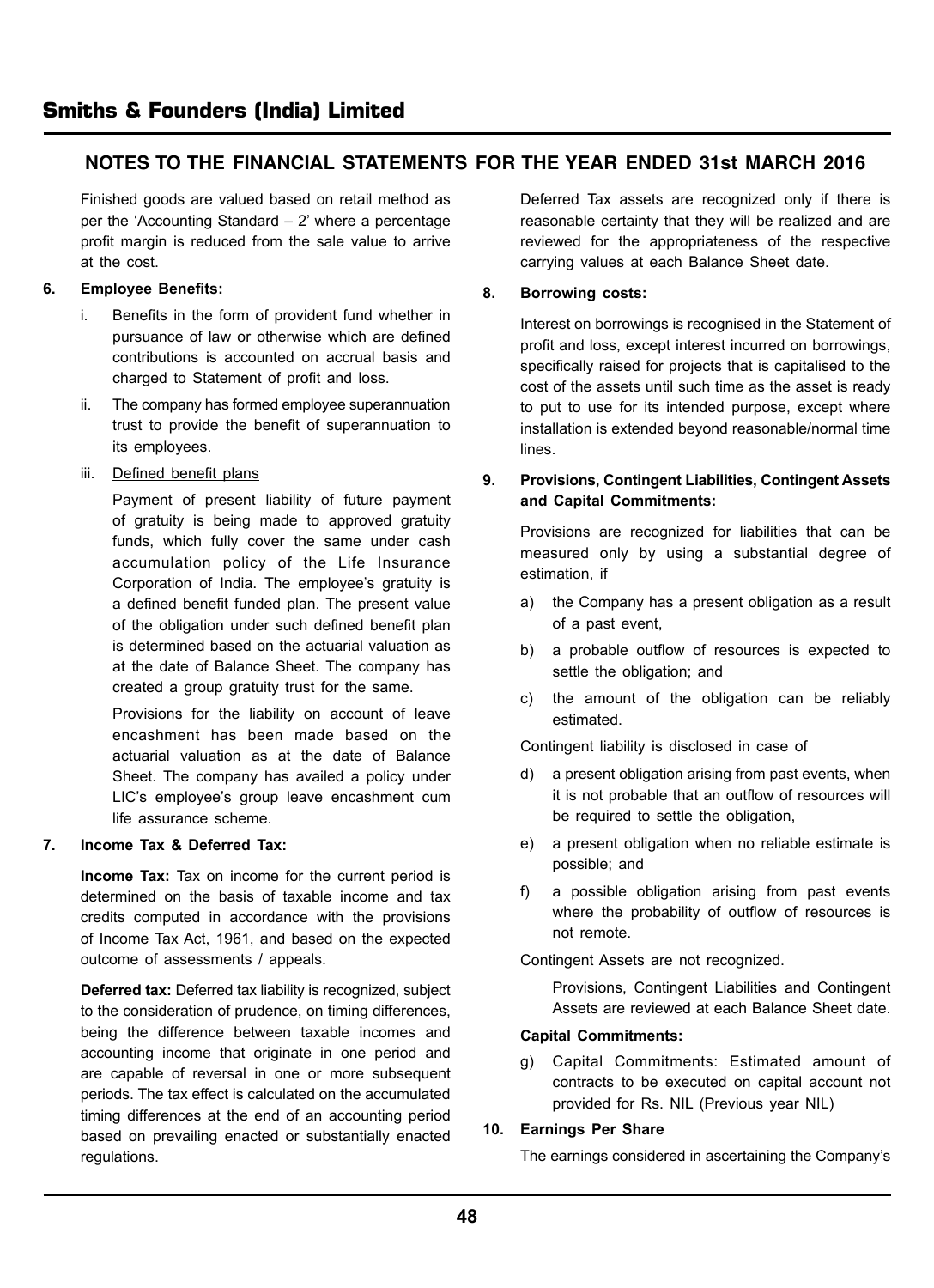earnings per share comprise of the net profit after tax for the year. The number of shares used in computing basic earnings per share is the weighted average number of shares outstanding during the year. The number of shares used in computing diluted earnings per share comprises the weighted average shares considered for deriving basic earnings per share, and also the weighted average number of shares, which would have been issued on conversion of dilutive potential equity shares, if any.

#### **11. Impairment of Assets:**

An Asset is treated as impaired when the carrying

cost of the assets exceeds its recoverable value. An impairment loss is charged to the statement of profit and loss in the year in which an asset is identified as impaired. The impairment loss recognized in prior accounting period is reversed if there has been a change in the estimate of recoverable amount.

#### **12. Cash Flow Statement:**

Cash flow statement has been prepared under the indirect method as set out in the Accounting Standard 3 : "Cash Flow Statements" as specified in Section 133 of the Companies Act, 2013 read with Rule 7 of Companies (Accounts) Rules, 2014.

| <b>PARTICULARS</b>                                                             | As at 31 March, 2016<br>₹ | As at 31 March, 2015 |
|--------------------------------------------------------------------------------|---------------------------|----------------------|
| <b>NOTE 2 - Share Capital</b>                                                  |                           |                      |
| Authorized Share Capital                                                       | 10,25,00,000              | 10,25,00,000         |
| (10,25,00,000 Equity Shares of Re.1/- each)                                    |                           |                      |
| Issued, Subscribed & Paid Up Share Capital                                     | 10,19,96,525              | 10,19,96,525         |
| (10,19,96,525 Equity Shares of Re.1/- each fully paid up)                      |                           |                      |
| Total                                                                          | 10,19,96,525              | 10,19,96,525         |
| Shares outstanding at beginning & end of the<br>(a)<br>reporting period        |                           |                      |
| <b>PARTICULARS</b>                                                             | 31-Mar-16                 | 31-Mar-15            |
| Shares outstanding at the beginning of the year                                | 10,19,96,525              | 10,19,96,525         |
| Shares Issued during the year                                                  |                           |                      |
| Capital Reduction during the year<br>Shares outstanding at the end of the year | 10,19,96,525              | 10,19,96,525         |

(b) The Company has only one class of shares ("Equity Shares"), having a face value of Re.1 each.

(c) Shares in company held by each shareholders holding > 5% shares specifying number of shares held

| Name of Share Holders | As at 31 March, 2016 | % of holding |
|-----------------------|----------------------|--------------|
| Suresh Shastry        | 3,24,34,026          | 31.80%       |
| Supriya S             | 1,95,27,125          | 19.14%       |
| Satish Shastry        | 1,80,24,000          | 17.67%       |
| Sachin Shastry        | 1,25,85,125          | 12.34%       |
| Umesh Shastry         | 69,88,150            | 6.85%        |
| Hema Satish           | 63,25,875            | 6.20%        |
| <b>Total</b>          | 9,58,84,301          | 94.01%       |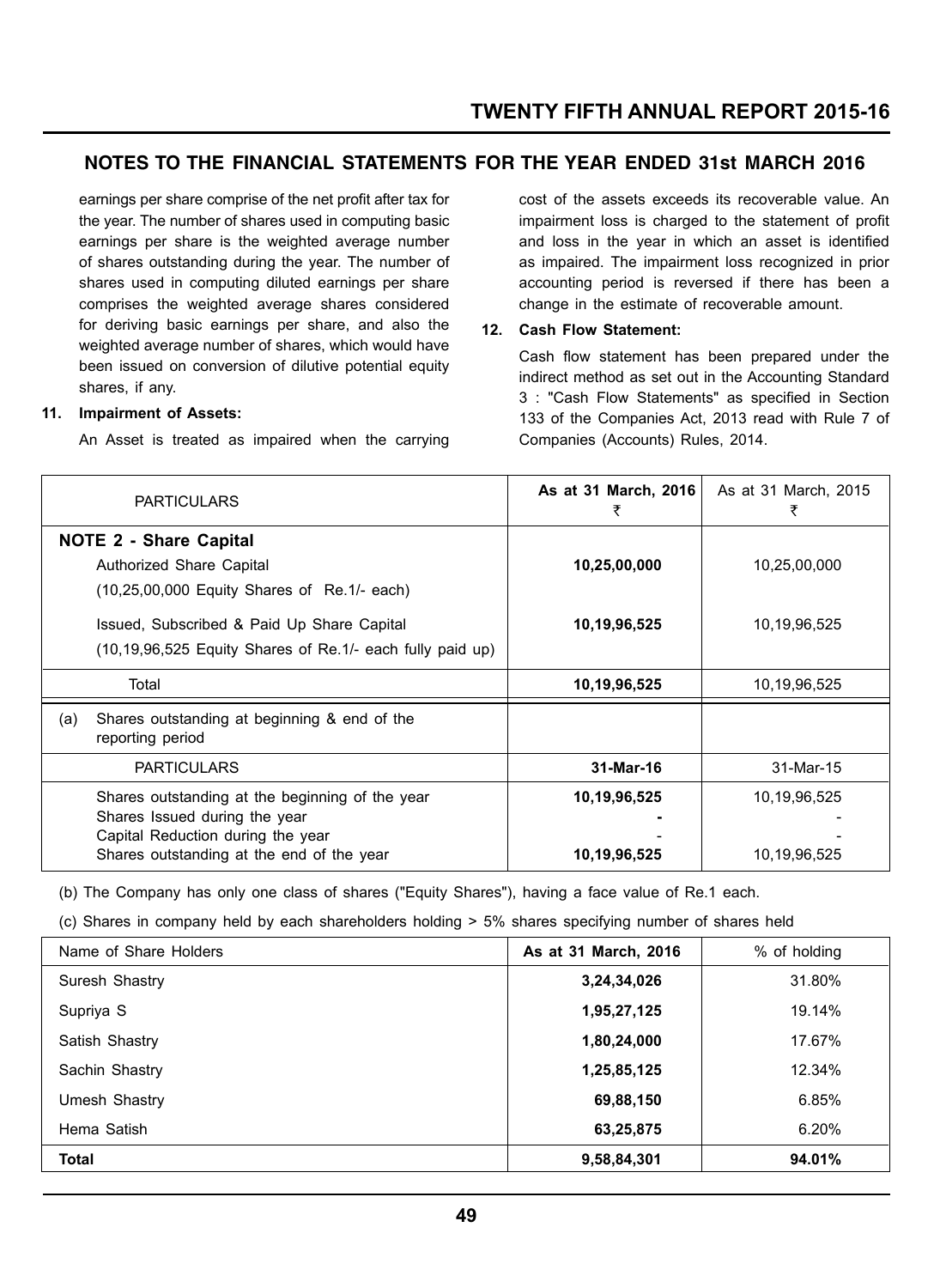| <b>PARTICULARS</b>                                                                                                                                                                                                                                  | As at 31 March, 2016<br>₹ | As at 31 March, 2015<br>₹ |
|-----------------------------------------------------------------------------------------------------------------------------------------------------------------------------------------------------------------------------------------------------|---------------------------|---------------------------|
| <b>NOTE 3 - Reserves and surplus</b>                                                                                                                                                                                                                |                           |                           |
| P & L Account                                                                                                                                                                                                                                       |                           |                           |
| Opening balance                                                                                                                                                                                                                                     | (6, 21, 94, 776)          | (3,25,84,091)             |
| Add: Net Profit/(Net Loss) For the current year                                                                                                                                                                                                     | (1,51,93,433)             | (1,80,53,606)             |
| Add: Depreciation as per Schedule 10*                                                                                                                                                                                                               |                           | (1, 15, 57, 079)          |
| Closing Balance - (a)                                                                                                                                                                                                                               | (7, 73, 88, 210)          | (6, 21, 94, 776)          |
| <b>General Reserve</b>                                                                                                                                                                                                                              |                           |                           |
| Opening Balance                                                                                                                                                                                                                                     | 77,92,779                 | 88,99,116                 |
| Less: Amalgamation expenses                                                                                                                                                                                                                         |                           | 11,06,337                 |
| Closing Balance - (b)                                                                                                                                                                                                                               | 77,92,779                 | 77,92,779                 |
| <b>Revaluation Reserve</b>                                                                                                                                                                                                                          |                           |                           |
| Opening Balance                                                                                                                                                                                                                                     | 8,03,65,682               |                           |
| Add: Revaluation of Assets*                                                                                                                                                                                                                         |                           | 8,03,65,682               |
| Less: Deletions on sale of Assets                                                                                                                                                                                                                   | 5,46,44,520               |                           |
| Closing Balance - (c)                                                                                                                                                                                                                               | 2,57,21,162               | 8,03,65,682               |
| Total (a) + (b) + (c)                                                                                                                                                                                                                               | (4, 38, 74, 269)          | 2,59,63,685               |
| *Note: Refer explanatory notes to Schedule 10 - Fixed Assets                                                                                                                                                                                        |                           |                           |
| <b>PARTICULARS</b>                                                                                                                                                                                                                                  | Amount $(3)$              | Amount $(3)$              |
| <b>NOTE 4 - Long Term Borrowings</b>                                                                                                                                                                                                                |                           |                           |
| <b>Long Term Borrowings</b>                                                                                                                                                                                                                         |                           |                           |
| Term Loans:<br>(i)                                                                                                                                                                                                                                  |                           |                           |
| - From Banks                                                                                                                                                                                                                                        |                           |                           |
| Secured                                                                                                                                                                                                                                             |                           |                           |
| (i) Axis Bank                                                                                                                                                                                                                                       |                           | 33,94,748                 |
| (Secured by Equitable Mortgage of land located<br>at plot no 24 & 24A of KIADB Industrial Area,<br>Chikkaballapura, interest rate 13.15%,<br>repayable in 59 Months and by way of first<br>charge over the entire current assets<br>of the Company) |                           |                           |
| (ii) ICICI bank                                                                                                                                                                                                                                     | 81,47,981                 | 91,28,647                 |
| (Loan for Acquisition of Building at Brigade Rubix,<br>Bangalore secured by way of Mortgage of title deeds,<br>9.75% interest, repayable in 110 Months.)                                                                                            |                           |                           |
| Current Maturities shown in note 8 - Rs.9,30,208/-, PY. Rs.8,17,383/-                                                                                                                                                                               |                           |                           |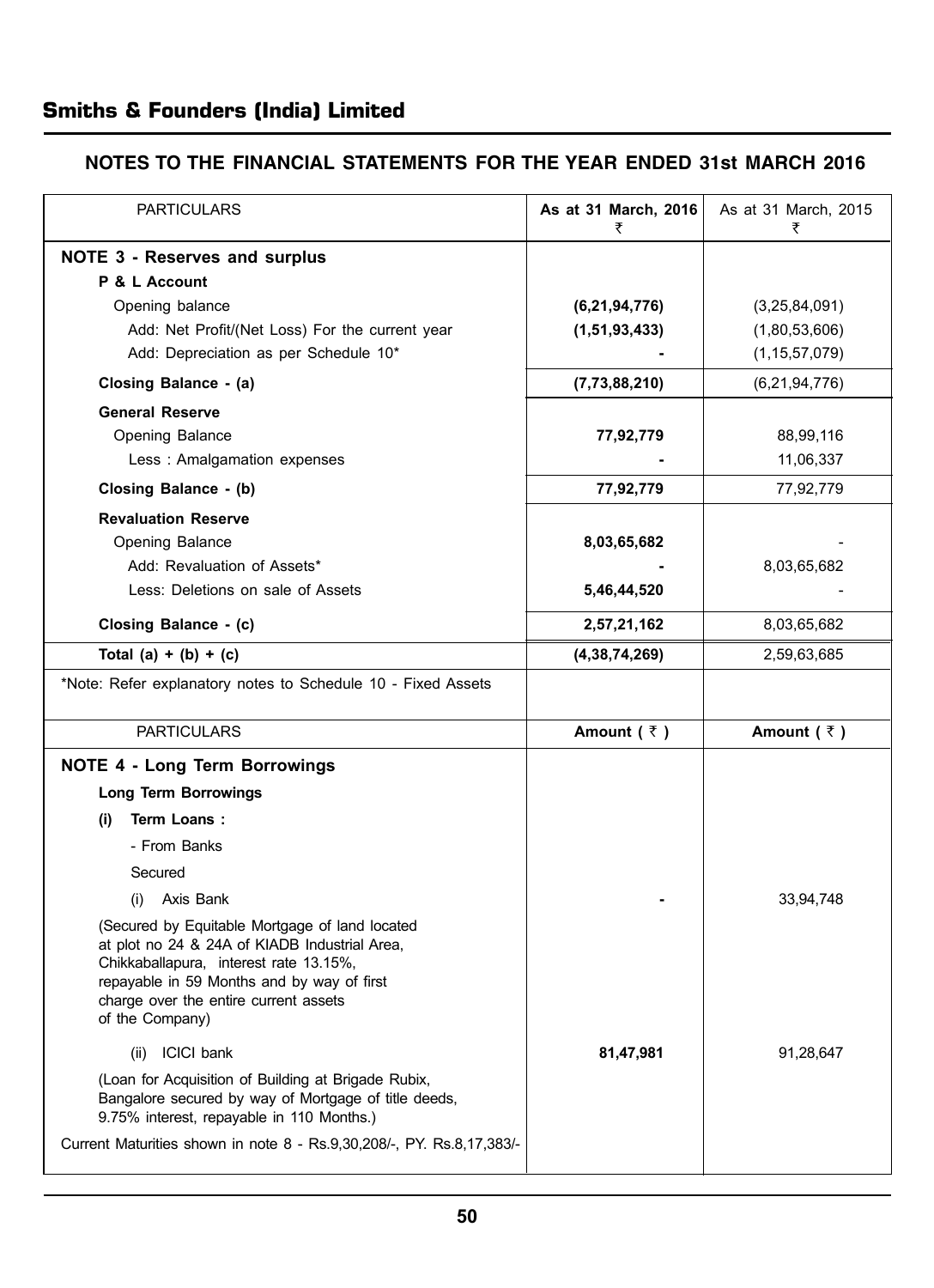| <b>PARTICULARS</b>                                                                                                                                                                                                          | As at 31 March, 2016<br>₹ | As at 31 March, 2015<br>₹ |
|-----------------------------------------------------------------------------------------------------------------------------------------------------------------------------------------------------------------------------|---------------------------|---------------------------|
| <b>NOTE 5 - Long - Term Provisions</b>                                                                                                                                                                                      |                           |                           |
| Provision for employee benefits                                                                                                                                                                                             |                           |                           |
| Provision for Superannuation                                                                                                                                                                                                | 36,48,000                 | 30,24,000                 |
| Gratuity payable to trust                                                                                                                                                                                                   | 3,365                     |                           |
| <b>Compensated Absences</b>                                                                                                                                                                                                 | 8,82,610                  | 5,62,588                  |
| <b>Total</b>                                                                                                                                                                                                                | 45,33,975                 | 35,86,588                 |
| <b>PARTICULARS</b>                                                                                                                                                                                                          | Amount ( $\bar{\tau}$ )   | Amount ( $\bar{\tau}$ )   |
| NOTE 6 - Short-term borrowing                                                                                                                                                                                               |                           |                           |
| Loans repayable on demand                                                                                                                                                                                                   |                           |                           |
| - From Banks                                                                                                                                                                                                                |                           |                           |
| Secured                                                                                                                                                                                                                     |                           |                           |
| Axis Bank O D A/c                                                                                                                                                                                                           |                           | 3,17,99,770               |
| (Secured by Mortgage of land located at<br>plot no 24 & 24A of Chikaballapura industrial area,<br>interest rate 13.15%. The Facility is secured<br>by way of first charge over the entire<br>current assets of the Company) |                           |                           |
| - From Directors                                                                                                                                                                                                            |                           |                           |
| Unsecured                                                                                                                                                                                                                   |                           |                           |
| Smt. Supriya Shastry                                                                                                                                                                                                        |                           | 78,50,000                 |
| Sri. Satish Shastry                                                                                                                                                                                                         |                           | 24,80,000                 |
| Sri. Suresh Shastry                                                                                                                                                                                                         | 95,40,000                 | 2,23,00,000               |
| <b>Total</b>                                                                                                                                                                                                                | 95,40,000                 | 6,44,29,770               |
| <b>PARTICULARS</b>                                                                                                                                                                                                          | Amount ( $\bar{\tau}$ )   | Amount ( $\bar{\tau}$ )   |
| <b>NOTE 7 - Trade Payables</b>                                                                                                                                                                                              |                           |                           |
| Dues to                                                                                                                                                                                                                     |                           |                           |
| Micro, Small and Medium Enterprises                                                                                                                                                                                         |                           |                           |
| <b>Others</b>                                                                                                                                                                                                               | 1,38,11,081               | 82,89,028                 |
| <b>Total</b>                                                                                                                                                                                                                | 1,38,11,081               | 82,89,028                 |

Note: Balances of trade payables and classification of MSME are subject to confirmation by the concerned parties.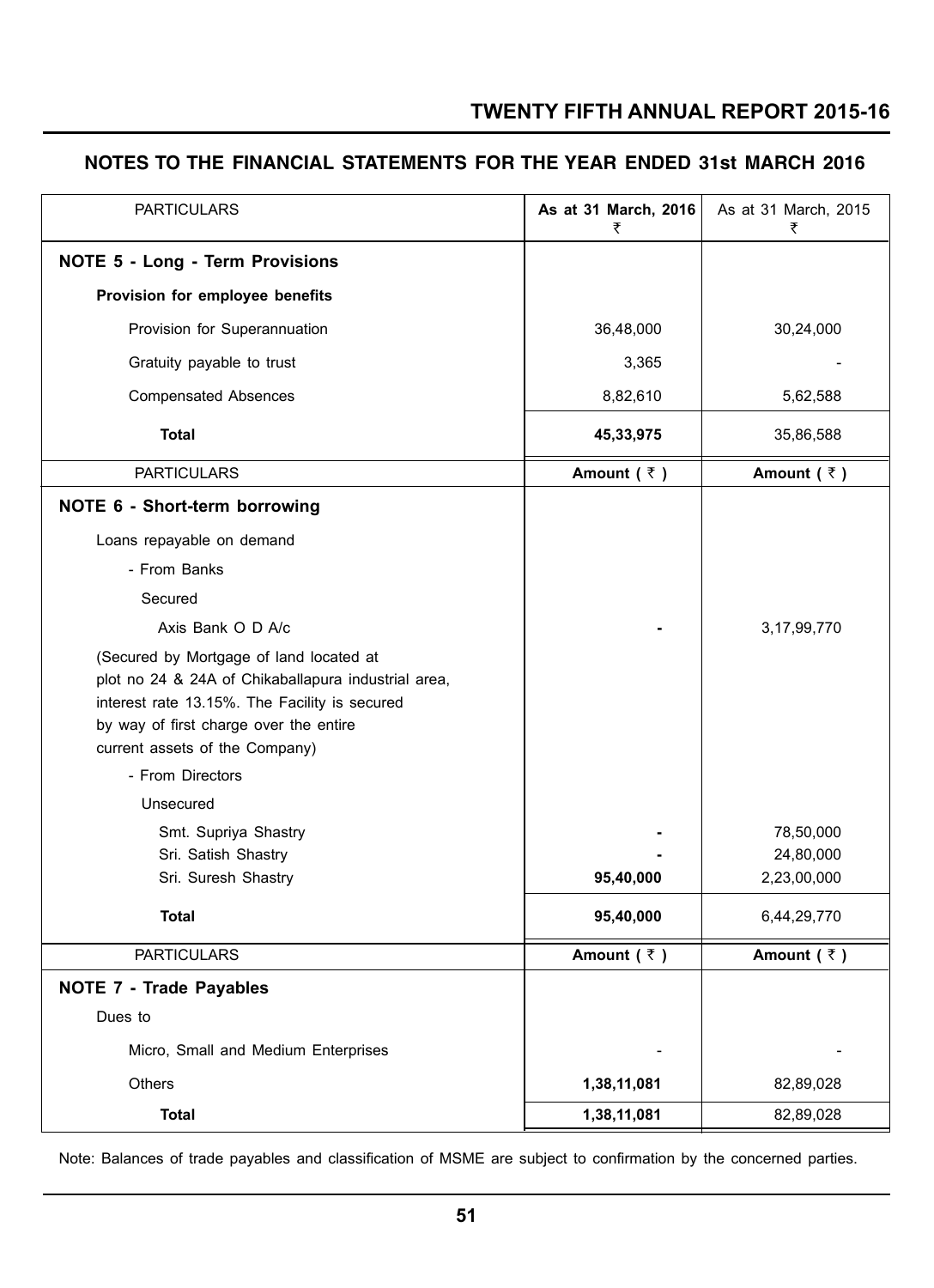| <b>PARTICULARS</b>                                                                                                                                                                                                                                                                                                    | As at 31 March, 2016<br>₹                                                                         | As at 31 March, 2015<br>₹                                                                            |
|-----------------------------------------------------------------------------------------------------------------------------------------------------------------------------------------------------------------------------------------------------------------------------------------------------------------------|---------------------------------------------------------------------------------------------------|------------------------------------------------------------------------------------------------------|
| <b>NOTE 8 - Other Current Liabilities</b>                                                                                                                                                                                                                                                                             |                                                                                                   |                                                                                                      |
| Advances received from Customers<br>Current maturities of long-term debt (Note 4)<br><b>Statutory Dues Payable</b><br>Directors Remuneration payable<br><b>Other Payables</b><br>Ex-gratia payable<br>LIC Contribution payable<br>Other outstanding Liabilities<br>Power Charge Payable<br>Salaries and Bonus Payable | 87,500<br>9,30,208<br>7,81,330<br>4,81,200<br>13,992<br>36,207<br>27,042<br>7,27,388<br>15,34,316 | 35,110<br>28, 17, 375<br>5,21,297<br>4,73,404<br>55,480<br>33,095<br>21,519<br>7,14,592<br>12,22,678 |
| <b>Total</b>                                                                                                                                                                                                                                                                                                          | 46,19,183                                                                                         | 58,94,550                                                                                            |
| <b>PARTICULARS</b>                                                                                                                                                                                                                                                                                                    | Amount ( $\bar{\tau}$ )                                                                           | Amount $(\bar{\tau})$                                                                                |
| <b>NOTE 9 - Short - Term Provisions</b>                                                                                                                                                                                                                                                                               |                                                                                                   |                                                                                                      |
| Provision for Excise Duty on Closing Stock<br>Provision for Tax (Net)                                                                                                                                                                                                                                                 | 19,775<br>6,59,601                                                                                | 3,01,516                                                                                             |
| <b>Total</b>                                                                                                                                                                                                                                                                                                          | 6,79,376                                                                                          | 3,01,516                                                                                             |

#### **NOTE 10 - Fixed Assets** Amount in  $\bar{\tau}$

|     |                                                                                                                                                                                                                     | GROSS BLOCK (AT COST)                                                                                                    |                                            | <b>DEPRECIATION</b>                                                            |                                                                                                                       |                                                                                                    | <b>NET BLOCK</b>                                                                |                                                   |                                                                                                  |                                                                                                              |                                                                                                                 |
|-----|---------------------------------------------------------------------------------------------------------------------------------------------------------------------------------------------------------------------|--------------------------------------------------------------------------------------------------------------------------|--------------------------------------------|--------------------------------------------------------------------------------|-----------------------------------------------------------------------------------------------------------------------|----------------------------------------------------------------------------------------------------|---------------------------------------------------------------------------------|---------------------------------------------------|--------------------------------------------------------------------------------------------------|--------------------------------------------------------------------------------------------------------------|-----------------------------------------------------------------------------------------------------------------|
| SI. | Description                                                                                                                                                                                                         | As at<br>01-04-2015                                                                                                      | Additions                                  | <b>Deletions</b>                                                               | As at<br>31-03-2016                                                                                                   | As at<br>01-04-2015                                                                                | Additions                                                                       | Deletions                                         | As at<br>31-03-2016                                                                              | As at<br>31-03-2016                                                                                          | As at<br>31-03-2015                                                                                             |
| a)  | <b>Tangible Assets</b><br><b>Factory Building</b><br>Office Building<br>Wells<br>Land<br>Plant and Machinery*<br>Electrical Installations<br>Furniture and Fixtures<br>Office Equipment<br>Computer and Accessories | 2,28,35,661<br>1,44,16,605<br>1.40.459<br>14,75,14,000<br>4,97,11,331<br>34,46,938<br>14,09,106<br>14,11,490<br>6,96,215 | ٠<br>17,300<br>22,240<br>1,08,755<br>8,809 | 90,43,458<br>69.373<br>10,92,00,000<br>42,38,359<br>3,59,200<br>$\blacksquare$ | 1,37,92,203<br>1,44,16,605<br>71.086<br>3,83,14,000<br>4,54,90,272<br>31,09,978<br>14,09,106<br>15,20,245<br>7,05,024 | 56,48,204<br>1,13,193<br>1,33,436<br>4,09,27,401<br>11,19,045<br>4,38,510<br>11,58,640<br>6,31,761 | 9,56,686<br>2,30,796<br>10,28,050<br>4,49,095<br>1,63,775<br>1,77,286<br>41,635 | 10,77,444<br>65,904<br>42,38,359<br>1,62,747<br>٠ | 55,27,446<br>3,43,989<br>67.532<br>3,77,17,091<br>14,05,394<br>6,02,285<br>13,35,926<br>6,73,396 | 82,64,757<br>1,40,72,616<br>3.554<br>3,83,14,000<br>77,73,181<br>17,04,585<br>8,06,821<br>1,84,319<br>31,628 | 1,71,87,457<br>1,43,03,412<br>7.023<br>14,75,14,000<br>87,83,930<br>23,27,893<br>9,70,596<br>2,52,850<br>64,454 |
|     | Vehicles<br>Sub total (a)                                                                                                                                                                                           | 27,96,654<br>24,43,78,459                                                                                                | 1,57,104                                   | 12,29,10,390                                                                   | 27,96,654<br>12, 16, 25, 173                                                                                          | 7,49,377<br>5,09,19,568                                                                            | 3,87,751                                                                        | 55,44,454                                         | 11,37,128<br>4,88,10,188                                                                         | 16,59,526<br>7,28,14,985                                                                                     | 20,47,277<br>193458,891                                                                                         |
| b)  | <b>Intangible Assets</b><br>Software                                                                                                                                                                                | 2,60,850                                                                                                                 |                                            |                                                                                | 2,60,850                                                                                                              | 1,11,303                                                                                           | 34,35,075<br>35,184                                                             |                                                   | 1,46,487                                                                                         | 1,14,363                                                                                                     | 149.547                                                                                                         |
|     | Sub total (b)                                                                                                                                                                                                       | 2,60,850                                                                                                                 |                                            |                                                                                | 2,60,850                                                                                                              | 1,11,303                                                                                           | 35,184                                                                          | $\blacksquare$                                    | 1,46,487                                                                                         | 1,14,363                                                                                                     | 149,547                                                                                                         |
|     | Total (a+b)                                                                                                                                                                                                         | 24,46,39,309                                                                                                             | 1,57,104                                   | 12,29,10,390                                                                   | 12,18,86,023                                                                                                          | 5,10,30,871                                                                                        | 34,70,259                                                                       | 55,44,454                                         | 4,89,56,676                                                                                      | 7,29,29,347                                                                                                  | 193608,438                                                                                                      |
|     | <b>Previous Year</b>                                                                                                                                                                                                | 14,59,95,424                                                                                                             | 9,92,54,588                                | 6,10,703                                                                       | 24,46,39,309                                                                                                          | 3,56,58,793                                                                                        | 1,54,97,730                                                                     | 1,25,652                                          | 5,10,30,871                                                                                      | 19,36,08,438                                                                                                 | 110336,631                                                                                                      |

(i) The recoverable amount of all assets exceeds the carrying amount, as at 31st March, 2016 hence the Company has not recognized any impairment losses as required by AS 28 as at

that date. (ii) The Depreciation is charged on Straight Line basis over the useful life of the assets as per Schedule II of the Companies Act, 2013.

(iii) The Company has re-valued its entire Land as on 31st of March 2015 consequent to which a sum of Rs. 8,03,65,682/- has been added to the Gross Block due to such revaluation.

(iv) During the previous year, the Company has reviewed the useful life of all category/subcategory of the Fixed Assets, in the context of useful life prescribed under Schedule II of the Companies Act, 2013. Further, where the useful life of the items is 'Nil' as on 1st April., 2014 in accordance with schedule II of the Companies Act, 2013, the carrying value as on 1st April, 2014 of Rs.1,15,57,079/- has been added to the opening balance of deficit in the Statement of Profit & Loss Account.

(v) \*Deletion of Plant & Machinery of Rs. 42,38,359/- from the Gross Block and Accumulated depreciation is due to impairment. The Carrying value of such items are Rs. 2,49,425/- . Since the recoverable value as on 31st March 2016 is Nil, the carrying value is charged as depreciation.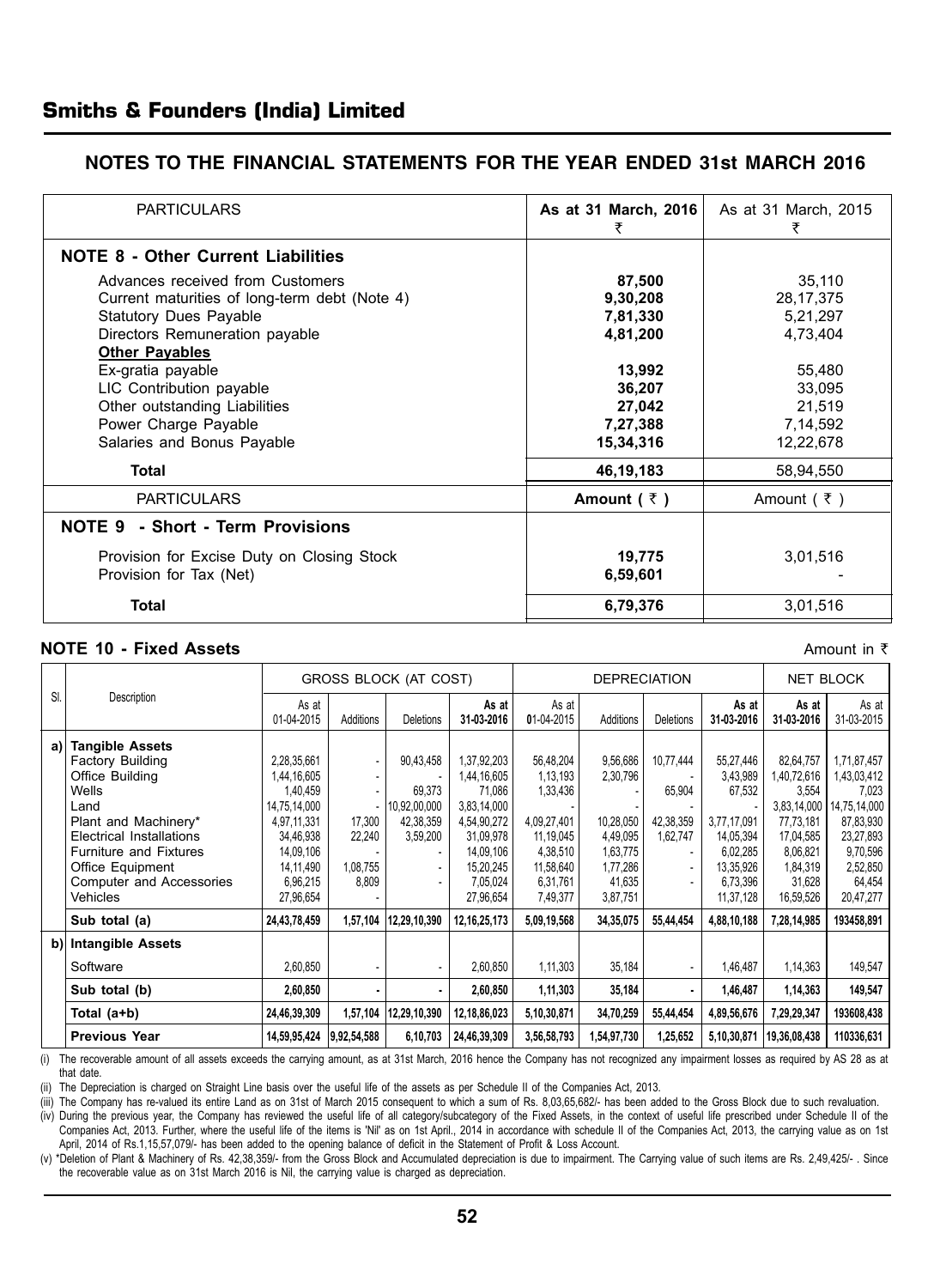| <b>PARTICULARS</b>                                                                                                                                                                   | As at 31 March, 2016<br>₹       | As at 31 March, 2015<br>₹       |
|--------------------------------------------------------------------------------------------------------------------------------------------------------------------------------------|---------------------------------|---------------------------------|
| <b>NOTE 11 - Non-Current Investments</b>                                                                                                                                             |                                 |                                 |
| National Savings Certificate                                                                                                                                                         |                                 | 19,286                          |
| Total                                                                                                                                                                                |                                 | 19.286                          |
| <b>PARTICULARS</b>                                                                                                                                                                   | Amount ( $\bar{\tau}$ )         | Amount $(\bar{\tau})$           |
| NOTE 12 - Long Term Loans & Advances<br><b>Security Deposits</b><br>(Unsecured, considered good)<br>Deposits with Government Authorities<br><b>Rental Deposits</b><br>Other Deposits | 19,58,714<br>10,05,000<br>6,400 | 20,62,470<br>10,05,000<br>3,000 |
| <b>Total</b>                                                                                                                                                                         | 29,70,114                       | 30,70,470                       |
| <b>PARTICULARS</b>                                                                                                                                                                   | Amount ( $\bar{\tau}$ )         | Amount $(3)$                    |
| <b>NOTE 13 - Inventories</b><br>Raw material<br>(Valued at landed cost which includes freight)                                                                                       | 32,34,784                       | 50,55,593                       |
| Consumables<br>(Valued at landed cost which includes freight)<br>Work-in-Progress                                                                                                    | 18,06,002<br>41,26,941          | 24,29,108<br>36,04,151          |
| (Valued at cost of material & conversion cost)<br><b>Finished Goods</b><br>(Valued at retail method as per AS -2)                                                                    | 6,11,958                        | 31,64,841                       |
| <b>Total</b>                                                                                                                                                                         | 97,79,685                       | 1,42,53,693                     |
| <b>PARTICULARS</b>                                                                                                                                                                   | Amount ( $\bar{\tau}$ )         | Amount ( $\bar{\tau}$ )         |
| <b>NOTE 14 - Trade Receivables</b><br>(Unsecured, considered good)<br>Outstanding more than 6 months                                                                                 |                                 |                                 |
| <b>Others</b>                                                                                                                                                                        | 98,05,687                       | 1,06,79,169                     |
| <b>Total</b>                                                                                                                                                                         | 98,05,687                       | 1,06,79,169                     |
| <b>PARTICULARS</b>                                                                                                                                                                   | Amount ( $\bar{\tau}$ )         | Amount ( $\bar{\tau}$ )         |
| NOTE 15 - Cash & Bank Balances<br><b>Balances with Banks</b><br><b>Current Accounts</b><br>Cash on hand                                                                              | 28,65,640<br>20,258             | 84,590<br>14,409                |
| <b>Total</b>                                                                                                                                                                         | 28,85,898                       | 98,999                          |
| <b>PARTICULARS</b>                                                                                                                                                                   | Amount ( $\bar{\tau}$ )         | Amount ( $\bar{\tau}$ )         |
| NOTE 16 - Short-Term Loans And Advances                                                                                                                                              |                                 |                                 |
| Advances to Suppliers                                                                                                                                                                | 1,21,400                        | 20,574                          |
| Prepaid Expenses                                                                                                                                                                     | 1,12,548                        | 7,18,043                        |
| <b>Total</b>                                                                                                                                                                         | 2,33,948                        | 7,38,617                        |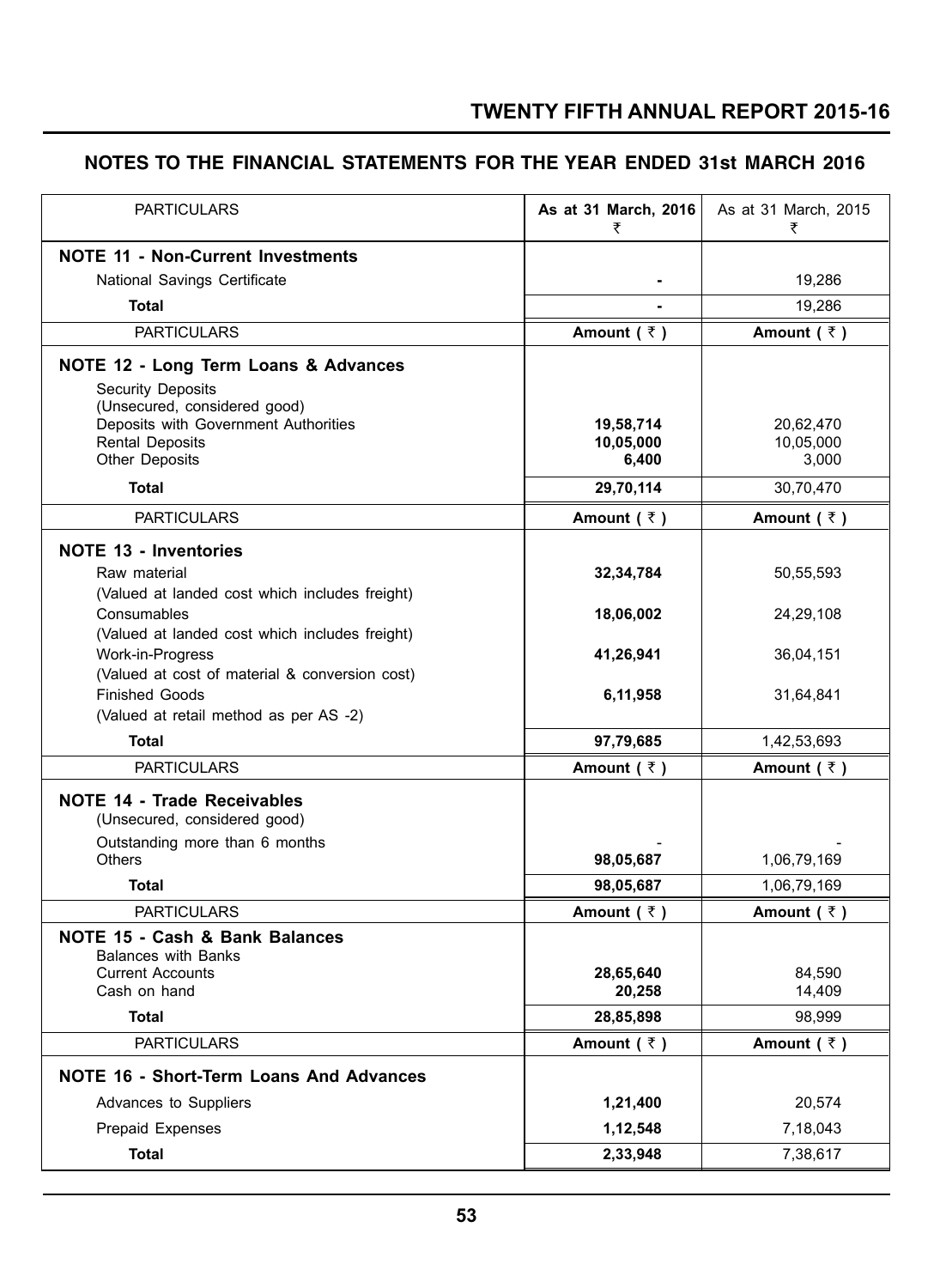| <b>PARTICULARS</b>                               | As at 31 March, 2016<br>₹ | As at 31 March, 2015<br>₹ |
|--------------------------------------------------|---------------------------|---------------------------|
| <b>NOTE 17 - Other Current Assets</b>            |                           |                           |
| TDS and Advance Tax                              | 2,05,900                  | 2,19,771                  |
| Amounts with government authorities              | 1,53,508                  | 2,91,513                  |
| <b>Other Advances</b>                            | 2,151                     | 5,101                     |
|                                                  |                           |                           |
| <b>Total</b>                                     | 3,61,559                  | 5,16,385                  |
| <b>PARTICULARS</b>                               | 2015-2016                 | 2014-2015                 |
|                                                  | Amount ( $\bar{\tau}$ )   | Amount ( $\bar{\tau}$ )   |
| <b>NOTE 18 - Revenue From Operations</b>         |                           |                           |
| <b>Sales of Products</b>                         | 8,72,30,000               | 7,28,15,861               |
| Less: Sales Returns                              | 4,714                     | 29,668                    |
| Less: Excise duty                                | 93,06,834                 | 76,47,246                 |
|                                                  |                           |                           |
|                                                  | 7,79,18,451               | 6,51,38,947               |
| <b>Sale of Services</b><br>Labour Charges        | 2,51,000                  | 2,46,500                  |
|                                                  |                           |                           |
|                                                  | 2,51,000                  | 2,46,500                  |
| <b>Total</b>                                     | 7,81,69,451               | 6,53,85,447               |
| <b>PARTICULARS</b>                               | Amount ( $\bar{\tau}$ )   | Amount ( $\bar{\tau}$ )   |
| NOTE 18.1 - Sale by Class of Goods and Services  |                           |                           |
| <b>Sale of Products</b>                          |                           |                           |
| Steel Forgings                                   | 6,62,63,263               | 5, 13, 77, 148            |
| Steel Scrap                                      | 11,32,480                 | 17,48,828                 |
| Cast Iron Castings                               | 8,22,340                  | 4,46,250                  |
| <b>Cylinder Liners</b>                           | 97,00,368                 | 1,11,69,097               |
| <b>Steel Rounds</b>                              |                           | 3,79,086                  |
| Wear Rings                                       |                           | 18,538                    |
|                                                  | 7,79,18,451               | 6,51,38,947               |
| Sale of Services<br>Labour/Developmental Charges | 2,51,000                  | 2,46,500                  |
|                                                  | 2,51,000                  | 2,46,500                  |
| <b>Total</b>                                     | 7,81,69,451               | 6,53,85,447               |
| <b>PARTICULARS</b>                               | Amount ( $\bar{\tau}$ )   | Amount ( $\bar{\tau}$ )   |
| NOTE 19 - Other Income                           |                           |                           |
| Interest Income                                  | 19,392                    | 3,64,230                  |
| Foreign Exchange Gain (Net)                      | 1,37,352                  | 5,993                     |
| Duty Drawback                                    | 30,165                    | 40,883                    |
| Profit on sale of Asset                          | 82,90,085                 | 1,40,541                  |
| Discount received                                |                           | 3,35,142                  |
| Other Income                                     | 1,47,781                  | 4,500                     |
| Credits Written back                             | 13,500                    | 36,241                    |
| <b>Total</b>                                     | 86,38,275                 | 9,27,530                  |
|                                                  |                           |                           |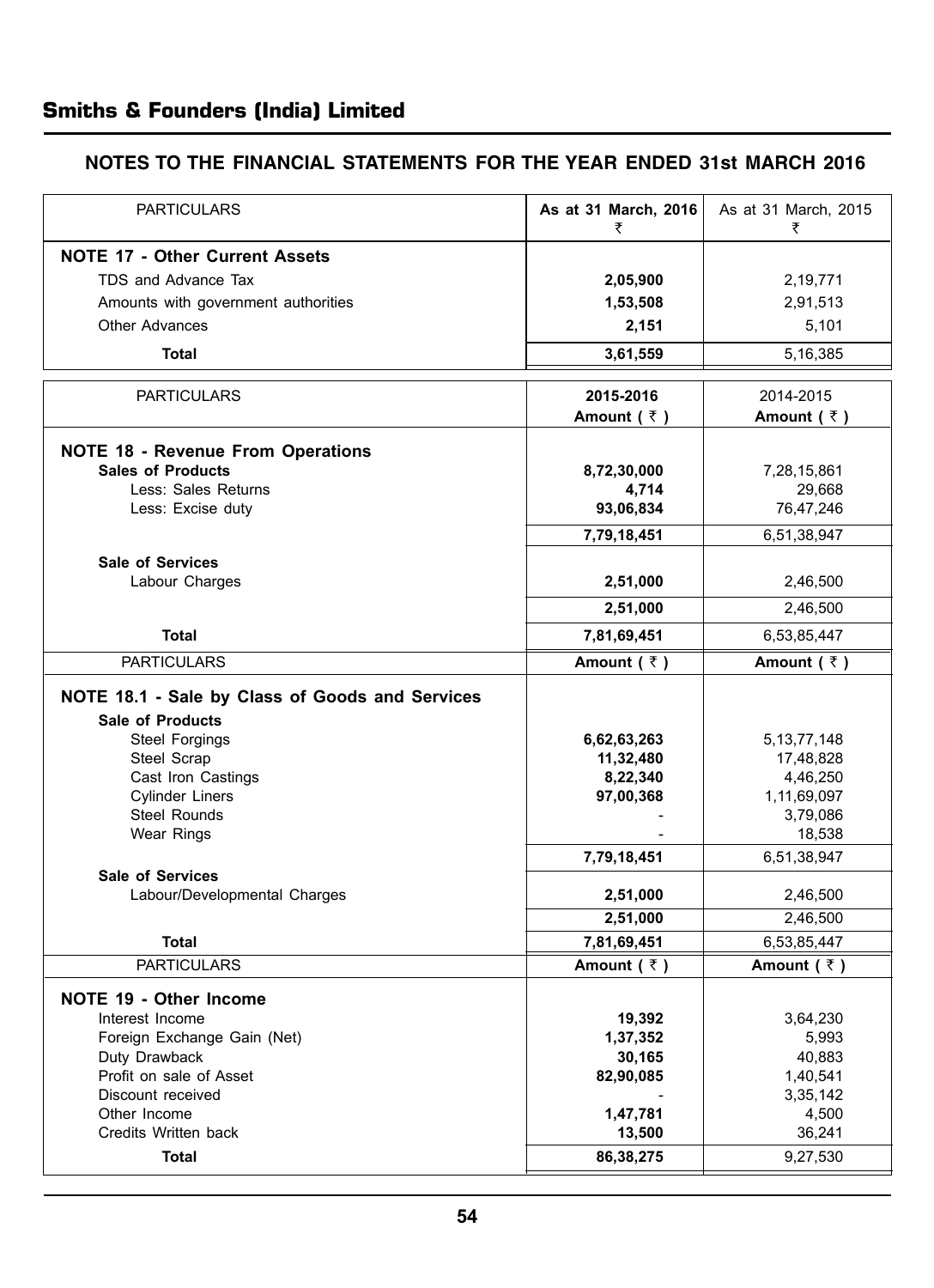| <b>PARTICULARS</b>                                                     | 2015-2016<br>Amount ( $\bar{\tau}$ ) | 2014-2015<br>Amount ( $\bar{\tau}$ ) |
|------------------------------------------------------------------------|--------------------------------------|--------------------------------------|
| NOTE 20 - Cost of material and consumables                             |                                      |                                      |
| <b>Raw Materials</b>                                                   |                                      |                                      |
| <b>Opening Stock</b>                                                   | 50,55,593                            | 34,21,074                            |
| Add: Purchases                                                         | 3,01,97,426                          | 2,78,84,524                          |
| Less: Closing Stock                                                    | 32,34,784                            | 50,55,593                            |
|                                                                        | 3,20,18,235                          | 2,62,50,005                          |
| <b>Consumables</b>                                                     |                                      |                                      |
| <b>Opening Stock</b>                                                   | 24,29,108                            | 20,34,489                            |
| Add: Purchases                                                         | 37,73,175                            | 29,45,209                            |
| Less: Closing Stock                                                    | 18,06,002                            | 24,29,108                            |
|                                                                        | 43,96,281                            | 25,50,590                            |
| <b>Total</b>                                                           | 3,64,14,516                          | 2,88,00,595                          |
| <b>PARTICULARS</b>                                                     | Amount ( $\bar{\tau}$ )              | Amount ( $\bar{\tau}$ )              |
| NOTE 21 - Changes in inventory of<br>work-in-progress & Finished Goods |                                      |                                      |
| Work-in Progress                                                       |                                      |                                      |
| <b>Opening Stock</b>                                                   | 36,04,151                            | 17,03,695                            |
| Less: Closing Stock                                                    | 41,26,941                            | 36,04,151                            |
|                                                                        | (5, 22, 790)                         | (19,00,456)                          |
| <b>Finished Goods</b><br><b>Opening Stock</b>                          | 31,64,841                            | 63,76,815                            |
| Less: Closing Stock                                                    | 6,11,958                             | 31,64,841                            |
|                                                                        | 25,52,883                            | 32,11,974                            |
| <b>Total</b>                                                           | 20,30,093                            | 13, 11, 518                          |
| Raw Materials under Broad Heads                                        |                                      |                                      |
| <b>PARTICULARS</b>                                                     | 31-Mar-16                            | 31-Mar-15                            |
| Consumption of Steel                                                   |                                      |                                      |
| Consumption of Pig Iron                                                | 3,20,18,235                          | 2,56,27,488<br>6,22,517              |
| <b>Total</b>                                                           | 3,20,18,235                          | 2,62,50,005                          |
| Work-in-Progress under Broad Heads                                     |                                      |                                      |
| Semi finished Castings & Liners                                        | 31,33,725                            | 10,50,097                            |
| Semi finished Forgings                                                 | 9,93,216                             | 10,50,097                            |
| <b>Total</b>                                                           | 41,26,941                            | 21,00,194                            |
| Imported & Indigenous consumption                                      | 31-Mar-16                            | 31-Mar-15                            |
| Imported<br>% to total raw material consumption                        | 0%                                   | 0%                                   |
| Indigenous                                                             | 3,20,18,235                          | 2,62,50,005                          |
| % to total raw material consumption                                    | 100%                                 | 100%                                 |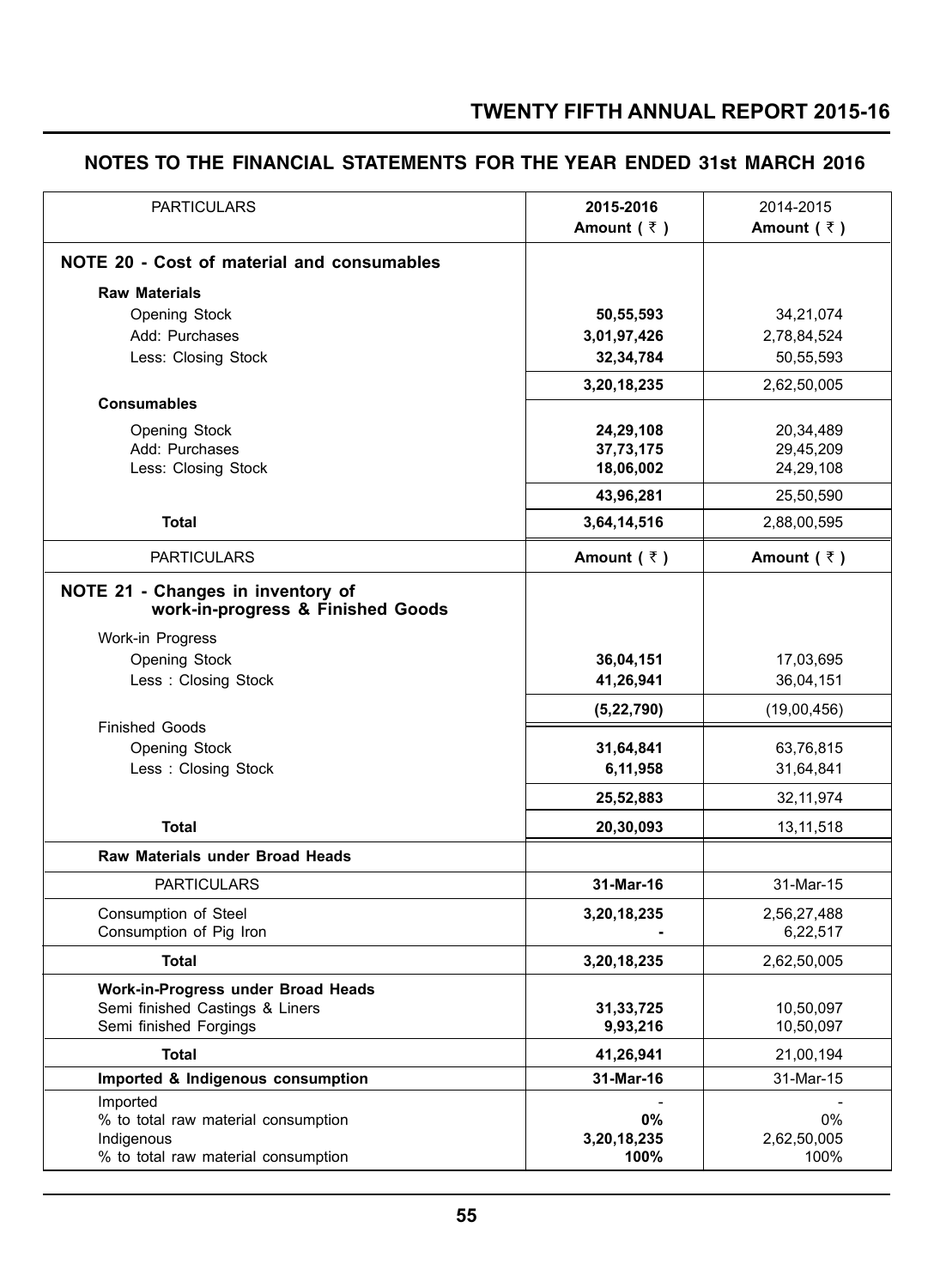| <b>PARTICULARS</b>                                     | 2015-2016               | 2014-2015               |
|--------------------------------------------------------|-------------------------|-------------------------|
|                                                        | Amount ( $\bar{\tau}$ ) | Amount ( $\bar{\tau}$ ) |
| NOTE 22 - Employee Benefits Expense                    |                         |                         |
| Salaries & Wages                                       | 1,23,29,431             | 1,19,08,566             |
| Gratuity & Leave Salary                                | 9,36,849                | 4,95,182                |
| <b>Bonus</b>                                           | 7,17,964                | 2,38,800                |
| PF & ESI and other Labour Welfare fund                 | 19,47,284               | 19,17,057               |
| Staff Welfare                                          | 3,39,063                | 3,03,671                |
| <b>Employee Training Expenses</b><br>Ex-Gratia         | 7,921                   | 7,494                   |
| Production Incentive                                   | 15,592<br>17,20,773     | 55,480<br>11,95,221     |
| Directors Remuneration and Perquisites                 | 83,92,236               | 84,48,463               |
|                                                        |                         |                         |
| <b>Total</b>                                           | 2,64,07,113             | 2,45,69,934             |
| <b>PARTICULARS</b>                                     | Amount ( $\bar{\tau}$ ) | Amount ( $\bar{\tau}$ ) |
| <b>NOTE 23 - Finance Costs</b>                         |                         |                         |
| Interest on Deposits                                   |                         | 16,90,118               |
| Interest on Loans                                      | 96,43,400               | 71,20,959               |
| <b>Total</b>                                           | 96,43,400               | 88,11,077               |
|                                                        | Amount ( $\bar{\tau}$ ) | Amount ( $\bar{\tau}$ ) |
| <b>NOTE 24 - Depreciation And Amortisation Expense</b> |                         |                         |
| Tangible Asset                                         | 34,35,075               | 1,54,59,379             |
| Intangible Asset                                       | 35,184                  | 38,350                  |
| <b>Total</b>                                           | 34,70,259               | 1,54,97,729             |
|                                                        | Amount ( $\bar{\tau}$ ) | Amount ( $\bar{\tau}$ ) |
| <b>Note 25 - Direct Expenses</b>                       |                         |                         |
| Power Charges                                          | 94,94,280               | 74,61,792               |
| Labour Charges                                         | 26,75,707               | 8,37,540                |
| Material Handling Charges                              | 1,01,901                | 84,861                  |
| Freight Inward & Transportation Charges                | 5,01,153                | 4,32,431                |
| Material Testing Charges                               | 4,753                   | 16,966                  |
| <b>Total</b>                                           | 1,27,77,793             | 88,33,590               |
|                                                        | Amount $(3)$            | Amount $(3)$            |
| <b>Note 26 - Administration Expenses</b>               |                         |                         |
| <b>Bank Charges</b>                                    | 1,86,292                | 1,21,547                |
| Membership & Subscription Charges                      | 18,766                  | 51,480                  |
| Service Tax on GTA                                     | 15,447                  | 6,143                   |
| Rent                                                   | 24,22,710               | 24,18,960               |
|                                                        |                         |                         |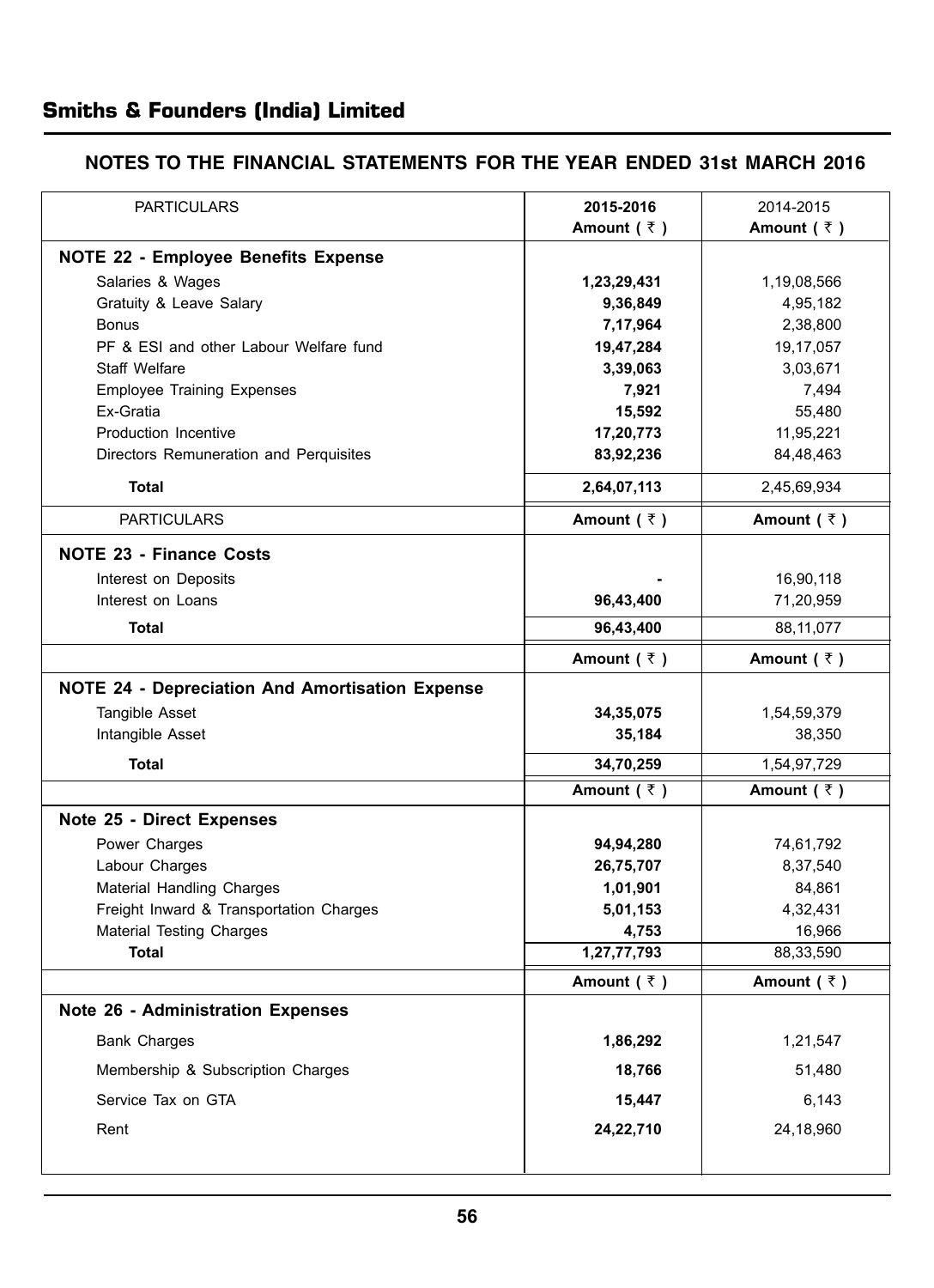| <b>PARTICULARS</b>                                    | 2015-2016<br>Amount ( $\bar{\tau}$ ) | 2014-2015<br>Amount ( $\bar{\tau}$ ) |
|-------------------------------------------------------|--------------------------------------|--------------------------------------|
| Audit Fee                                             | 2,30,000                             | 2,84,000                             |
| <b>Professional Fees</b>                              | 2,67,806                             | 1,61,178                             |
| Postage & Courier Charges                             | 35,487                               | 40,266                               |
| Telephone & Internet Charges                          | 1,28,651                             | 1,22,327                             |
| Insurance                                             | 64,347                               | 1,25,951                             |
| Increase / (decrease) in Excise Duty on Closing Stock | (2,81,741)                           | (3,83,649)                           |
| Repair & Maintenance - Building                       | 10,373                               | 45,569                               |
| Repair & Maintenance - Machinery                      | 4,50,729                             | 3,38,708                             |
| Repair & Maintenance - Others                         | 11,73,371                            | 10,02,449                            |
| Rates & Taxes                                         | 14, 15, 235                          | 2,65,840                             |
| <b>Others Admin Expenses</b>                          | 4,03,925                             | 2,93,592                             |
| <b>Statutory Interests</b>                            | 1,433                                | 6,297                                |
| Donations                                             | 44,001                               | 28,001                               |
| Travelling & Conveyance                               | 1,47,338                             | 1,67,024                             |
| Electricity & Water Charges                           | 4,02,954                             | 3,54,066                             |
| Printing and Stationery                               | 1,20,194                             | 94,667                               |
| Office Expenses                                       | 89,505                               | 1,54,243                             |
| <b>AGM Expenses</b>                                   | 4,34,780                             | 4,59,106                             |
| Security Charges                                      | 13,30,386                            | 12,68,052                            |
| <b>Balances Written Off</b>                           | 29,186                               | 3,110                                |
| <b>Total</b>                                          | 91,41,175                            | 74,28,927                            |
|                                                       | Amount ( $\bar{\tau}$ )              | Amount ( $\bar{\tau}$ )              |
| <b>NOTE 27 - Selling &amp; Distribution Expenses</b>  |                                      |                                      |
| <b>Business Promotion</b>                             | 1,17,212                             | 1,52,111                             |
| Sales commission                                      | 1,73,073                             | 1,54,011                             |
| Freight Outward                                       | 4,26,527                             | 3,64,169                             |
| <b>Total</b>                                          | 7,16,812                             | 6,70,291                             |
|                                                       | Amount ( $\bar{\tau}$ )              | Amount ( $\bar{\tau}$ )              |
| NOTE 28 - Payments to Auditors during the year        |                                      |                                      |
| As Auditor                                            | 1,50,000                             | 2,00,000                             |
| For Taxation Matters                                  | 40,000                               | 40,000                               |
| For Certification Charges                             | 10,000                               | 14,000                               |
| For Other Services                                    | 30,000                               | 30,000                               |
| <b>Total</b>                                          | 2,30,000                             | 2,84,000                             |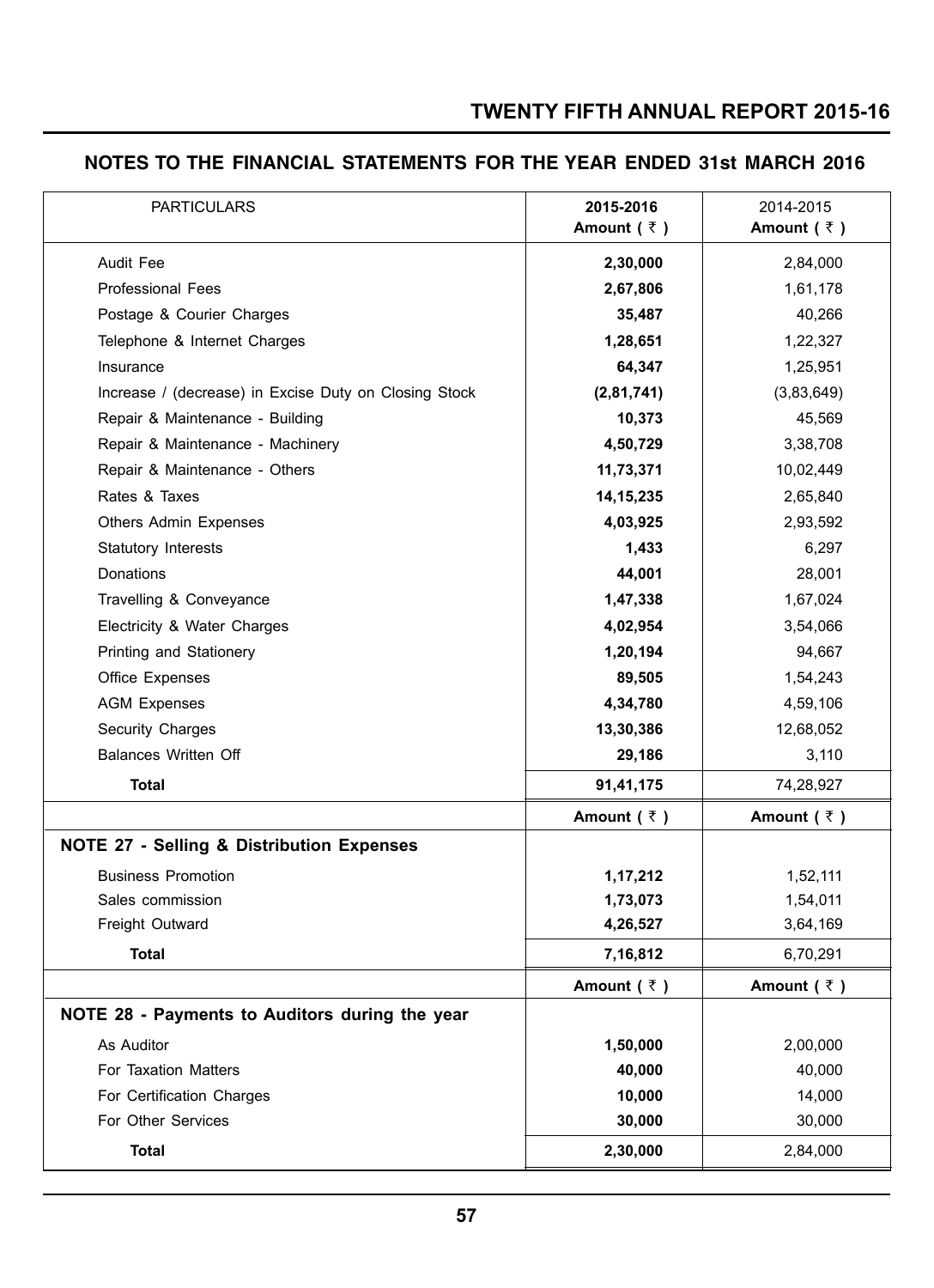| <b>PARTICULARS</b>                            | Category                             |                         |  |
|-----------------------------------------------|--------------------------------------|-------------------------|--|
| NOTE 29 - Related Party Disclosure            |                                      |                         |  |
| List of related parties where control exists  |                                      |                         |  |
| Mr. Suresh Shastry                            | Key Management Personnel             |                         |  |
| Mr. Satish Shastry                            | Key Management Personnel             |                         |  |
| Mr. Umesh Shastry                             | Key Management Personnel             |                         |  |
| Mrs. Supriya S.                               | Key Management Personnel             |                         |  |
| Mrs. Hema Satish                              | Relative of Key Management Personnel |                         |  |
| Mr. Aneesh Shastry                            | Relative of Key Management Personnel |                         |  |
| Mrs. Kamala Kashinath                         | Relative of Key Management Personnel |                         |  |
| Master Sachin Shastry                         | Relative of Key Management Personnel |                         |  |
| Mrs. Shailaja Suresh                          | Relative of Key Management Personnel |                         |  |
|                                               | 2015-2016                            | 2014-2015               |  |
|                                               | Amount ( $\bar{\tau}$ )              | Amount ( $\bar{\tau}$ ) |  |
| NOTE 29.1 - Transactions with related parties |                                      |                         |  |
| Registered Office rent                        |                                      |                         |  |
| - Mr. Suresh Shastry                          | 18,00,000                            | 18,00,000               |  |
| - Mrs. Shailaja Suresh                        | 5,40,000                             | 600,000                 |  |
| Remuneration and perquisites                  |                                      |                         |  |
| - Mr. Satish Shastry                          | 19,20,000                            | 19,20,000               |  |
| - Mr. Suresh Shastry                          | 19,20,000                            | 19,20,000               |  |
| - Mr. Umesh Shastry                           | 19,20,000                            | 19,20,000               |  |
| - Mrs. Supriya S.                             | 19,20,000                            | 19,20,000               |  |
|                                               |                                      |                         |  |
| Deposits Repaid                               |                                      |                         |  |
| - Mrs. Shailaja Suresh                        |                                      | 39,35,000               |  |
| - Mrs. Kamala Kashinath                       |                                      | 3,00,000                |  |
| - Mr. Suresh Shastry                          |                                      | 15,00,000               |  |
| - Master Sachin Shastry                       |                                      | 9,60,000                |  |
| - Mrs. Hema Satish                            |                                      | 5,50,000                |  |
| - Mr. Aneesh Shastry                          |                                      |                         |  |
| Interest paid on deposits                     |                                      |                         |  |
| - Mrs. Shailaja Suresh                        |                                      | 3,58,848                |  |
| - Master Sachin Shastry                       |                                      | 1,00,135                |  |
| - Mrs. Kamala Kashinath                       |                                      | 39,486                  |  |
| - Mrs. Hema Satish                            |                                      |                         |  |
|                                               |                                      | 55,159                  |  |
| - Mr. Suresh Shastry                          |                                      | 8,98,715                |  |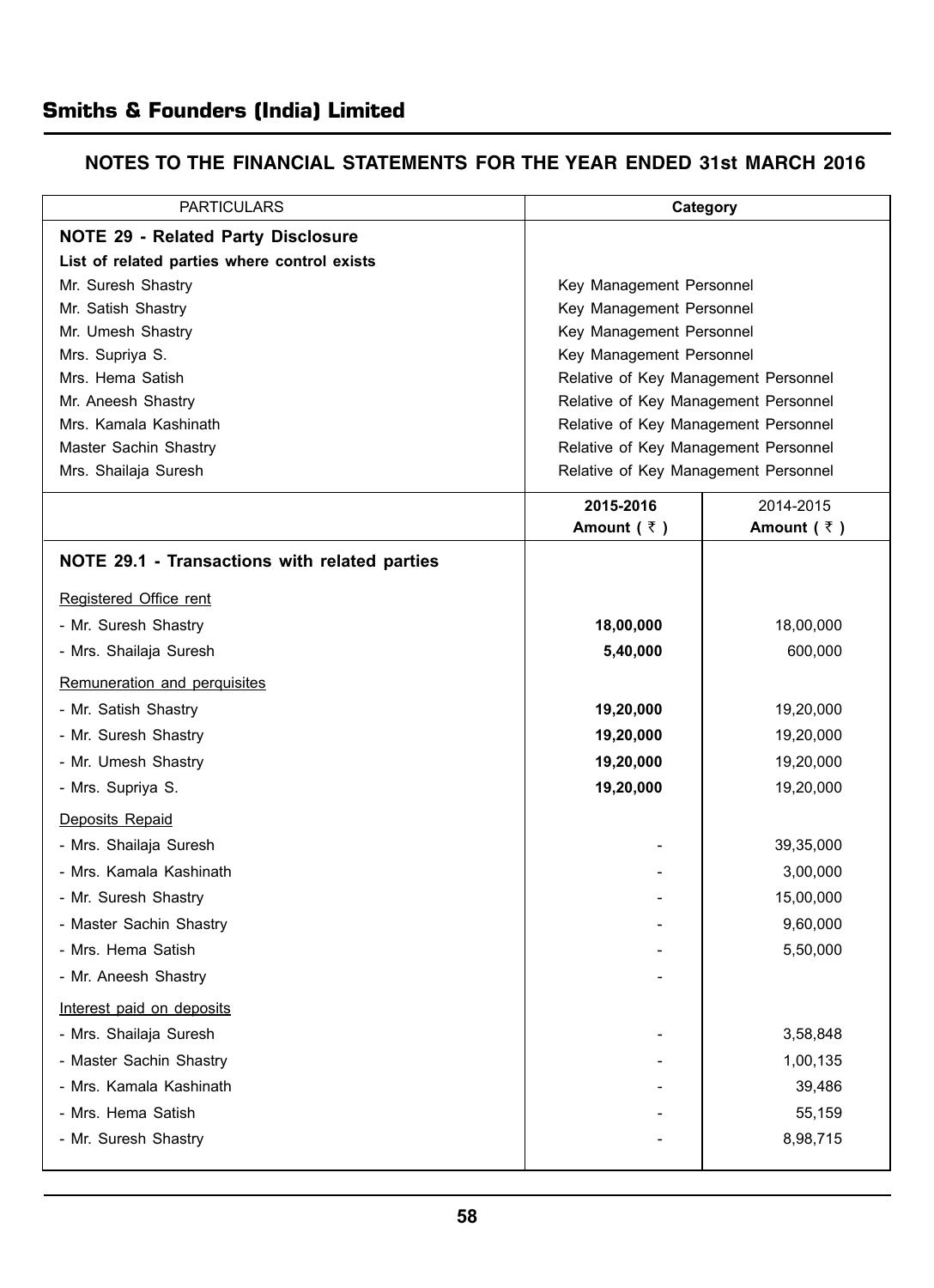| <b>PARTICULARS</b>                                                                     | 2015-2016<br>Amount ( $\bar{\tau}$ ) | 2014-2015<br>Amount ( $\bar{\tau}$ ) |
|----------------------------------------------------------------------------------------|--------------------------------------|--------------------------------------|
| - Mr. Aneesh Shastry                                                                   |                                      |                                      |
| - Mrs. Supriya S.                                                                      |                                      | 6,16,322                             |
| - Mr. Satish Shastry                                                                   |                                      | 82,014                               |
| Loan taken by the Company                                                              |                                      |                                      |
| - Mrs. Supriya S.                                                                      | 2,00,000                             | 78,50,000                            |
| - Mr. Satish Shastry                                                                   | 11,20,000                            | 24,80,000                            |
| - Mr. Suresh Shastry                                                                   | 76,40,000                            | 2,23,00,000                          |
| - Mr. Umesh Shastry                                                                    | 30,000                               |                                      |
| Loans Repaid                                                                           |                                      |                                      |
| - Mrs. Supriya S.                                                                      | 80,50,000                            |                                      |
| - Mr. Satish Shastry                                                                   | 36,00,000                            |                                      |
| - Mr. Suresh Shastry                                                                   | 2,04,00,000                          |                                      |
| - Mr. Umesh Shastry                                                                    | 30,000                               |                                      |
| Interest paid on Loans                                                                 |                                      |                                      |
| - Mrs. Supriya S.                                                                      | 9,62,034                             | 6,15,060                             |
| - Mr. Satish Shastry                                                                   | 3,70,873                             | 81,947                               |
| - Mr. Suresh Shastry                                                                   | 31,27,331                            | 7,48,853                             |
| - Mr. Umesh Shastry                                                                    | 1,087                                |                                      |
|                                                                                        | 31-Mar-16                            | 31-Mar-15                            |
|                                                                                        | Amount ( $\bar{\tau}$ )              | Amount ( $\bar{\tau}$ )              |
| NOTE 29.2 - Outstanding Amount pertaining to<br>related party - Receivable / (Payable) |                                      |                                      |
| Outstanding Amount pertaining to related party                                         |                                      |                                      |
| Loans Outstanding                                                                      |                                      |                                      |
| - Mr. Suresh Shastry                                                                   | (95, 40, 000)                        |                                      |
| Rental Deposit for Office premises                                                     |                                      |                                      |
| - Mr. Suresh Shastry                                                                   | 7,50,000                             | 7,50,000                             |
| - Mrs. Shailaja Suresh                                                                 | 2,50,000                             | 2,50,000                             |
| <b>Remuneration Payable</b>                                                            |                                      |                                      |
| - Mr. Satish Shastry                                                                   | (1, 20, 300)                         | (1, 20, 300)                         |
| - Mr. Umesh Shastry                                                                    | (1, 20, 300)                         | (1, 20, 300)                         |
| - Mr. Suresh Shastry                                                                   | (1, 20, 300)                         | (1, 20, 300)                         |
| - Mrs. Supriya S.                                                                      | (1, 20, 300)                         | (1, 20, 300)                         |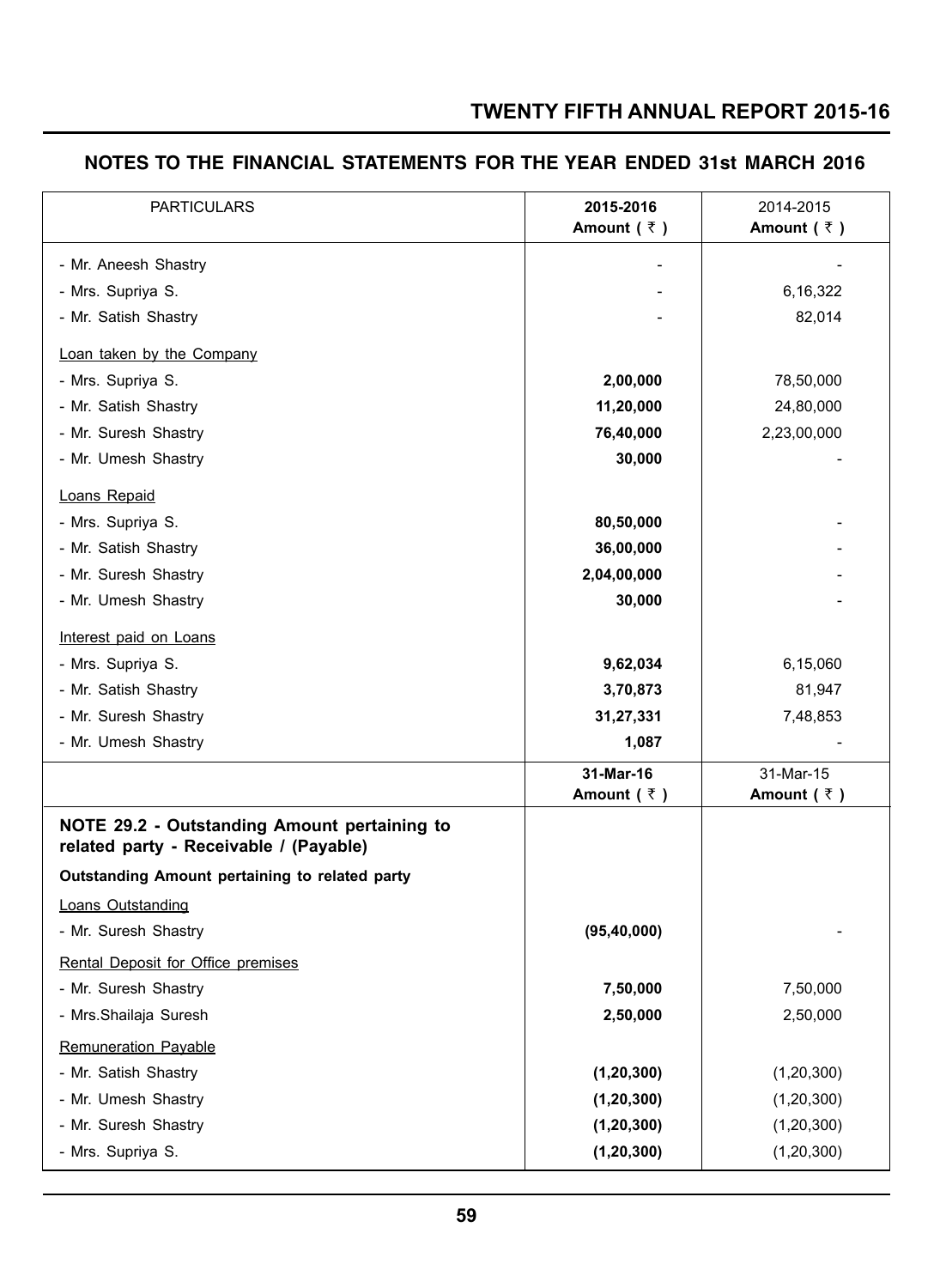- **30.** The financial statements have been prepared in consonance with the Schedule III to the Companies Act, 2013, to the extent possible, for presentation and previous year's figures have been accordingly regrouped wherever necessary to conform to the current year's classification.
- **31.** Figures have been rounded off to the nearest rupee.

#### **32. Details of Deferred Tax Liability:**

The Deferred Tax liability / (Asset) calculation for the year 2015-16 as under:

| <b>PARTICULARS</b>                                  | Amount ( $\bar{\tau}$ ) | Amount ( $\bar{\tau}$ ) |
|-----------------------------------------------------|-------------------------|-------------------------|
| O/p Deferred Tax Liability/(Asset) as on 31.03.2016 |                         | (86, 54, 803)           |
| Effect of Depreciation                              |                         |                         |
| Depreciation as per books of account                | 34,70,259               |                         |
| Depreciation as per Income Tax                      | 18,34,855               |                         |
| DTA thereon                                         |                         | (5,05,340)              |
| Losses:                                             |                         |                         |
| Reversal of DTA on B/fd Lossed                      | 1,78,98,377             |                         |
| DTL thereon                                         |                         | 55,30,598               |
| DTL / (DTA) as on 31.03.2016                        |                         | (36, 29, 545)           |

Note: Deferred Tax Asset has not been recognised due to the concept of prudence.

#### **33. Leases:**

a. The Company is proposing to renew the operating lease arrangements for office premises for a period of 11 months commencing from 01 April 2016.

| Future minimum lease payments                          | <b>Current Year</b> | <b>Previous Year</b> |
|--------------------------------------------------------|---------------------|----------------------|
| Not later than one year                                | 22,00,000           | 22,00,000            |
| Later than one year and not later than five years: NIL | <b>NIL</b>          | NIL                  |
| Later than five years: NA                              | ΝA                  | <b>NIL</b>           |

- **34.** Expenditure in Foreign Currency : Rs. NIL (Previous Year Rs. NIL)
- **35.** Earnings in Foreign Currency:
	- F.O.B. Value of Exports Rs. 36.78 lakhs (Previous Period Rs. 20.93 lakhs)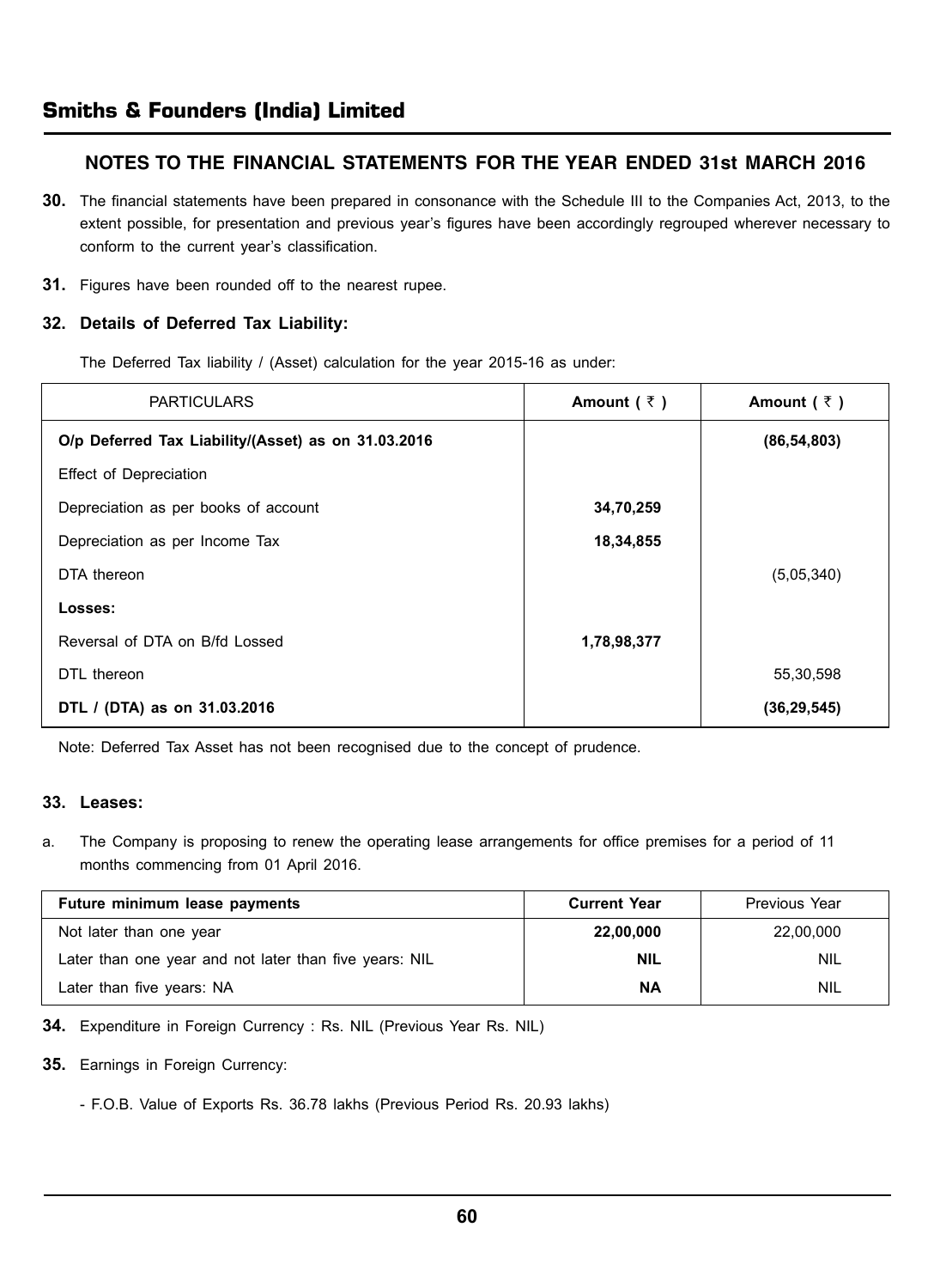#### **36. Employee Benefits:**

The following table set out the status of the gratuity and leave encashment plan as required under AS 15:

| <b>Particulars</b>                                                                                                                                                                                                                      | Year ended 31 March, 2016                                                |                                                            |
|-----------------------------------------------------------------------------------------------------------------------------------------------------------------------------------------------------------------------------------------|--------------------------------------------------------------------------|------------------------------------------------------------|
|                                                                                                                                                                                                                                         | Gratuity                                                                 | Leave encashment                                           |
| <b>Components of employer expense</b><br>Current service cost<br>Interest cost<br>Expected return on plan assets<br>Actuarial losses/ (gains)                                                                                           | 3,19,369<br>1,46,364<br>(2,00,740)<br>1,97,340                           | 42.300<br>45,666<br>(4,250)<br>3,35,501                    |
| Total expense recognised in the Statement of profit and loss                                                                                                                                                                            | 4,62,333                                                                 | 4,19,217                                                   |
| Actual contribution and benefit payments for year                                                                                                                                                                                       |                                                                          |                                                            |
| Actual benefit payments<br>Actual contributions                                                                                                                                                                                         | (3,07,669)<br>15,066                                                     | (73, 866)<br>38,882                                        |
| Net asset / (liability) recognised in the Balance Sheet                                                                                                                                                                                 |                                                                          |                                                            |
| Present value of defined benefit obligation<br>Fair value of plan assets<br>Funded status [Surplus / (Deficit)]                                                                                                                         | 21,84,950<br>21,81,584<br>(3365)                                         | 9,20,422<br>37,812<br>(8,82,610)                           |
| Net asset / (liability) recognised in the Balance Sheet                                                                                                                                                                                 | (3365)                                                                   | (8,82,610)                                                 |
| <b>Particulars</b>                                                                                                                                                                                                                      | Year ended 31 March, 2016                                                |                                                            |
|                                                                                                                                                                                                                                         | Gratuity                                                                 | Leave encashment                                           |
| Change in defined benefit obligations (DBO) during the year<br>Present value of DBO at beginning of the year<br>Current service cost<br>Interest cost<br>Actuarial (gains) / losses<br>Benefits paid                                    | 18,29,546<br>3,19,369<br>1,46,364<br>1,97,340<br>(3,07,669)              | 5,70,821<br>42,300<br>45,666<br>3,35,501<br>(73, 866)      |
| Present value of DBO at the end of the year                                                                                                                                                                                             | 21,84,950                                                                | 9,20,422                                                   |
| Change in fair value of assets during the year<br>Plan assets at beginning of the year<br>Expected return on plan assets<br>Actual company contributions<br>Actual gain / (loss)<br>Benefits paid<br>Plan assets at the end of the year | 22,73,448<br>2,00,740<br>15,066<br><b>NIL</b><br>(3,07,669)<br>21,81,585 | 68.546<br>(4,250)<br>38,882<br>8500<br>(73, 866)<br>37,812 |
| <b>Actuarial assumptions</b>                                                                                                                                                                                                            |                                                                          |                                                            |
| Discount rate<br>Salary escalation                                                                                                                                                                                                      | 8.00%<br>7.00%                                                           | 8.00%<br>7.00%                                             |
| <b>Experience adjustments</b>                                                                                                                                                                                                           | Gratuity                                                                 | Leave encashment                                           |
| Experience Adjustments on Plan Assets<br>Experience Adjustments on Plan Liabilities                                                                                                                                                     | <b>NIL</b><br>197,340                                                    | NIL<br>3,35,501                                            |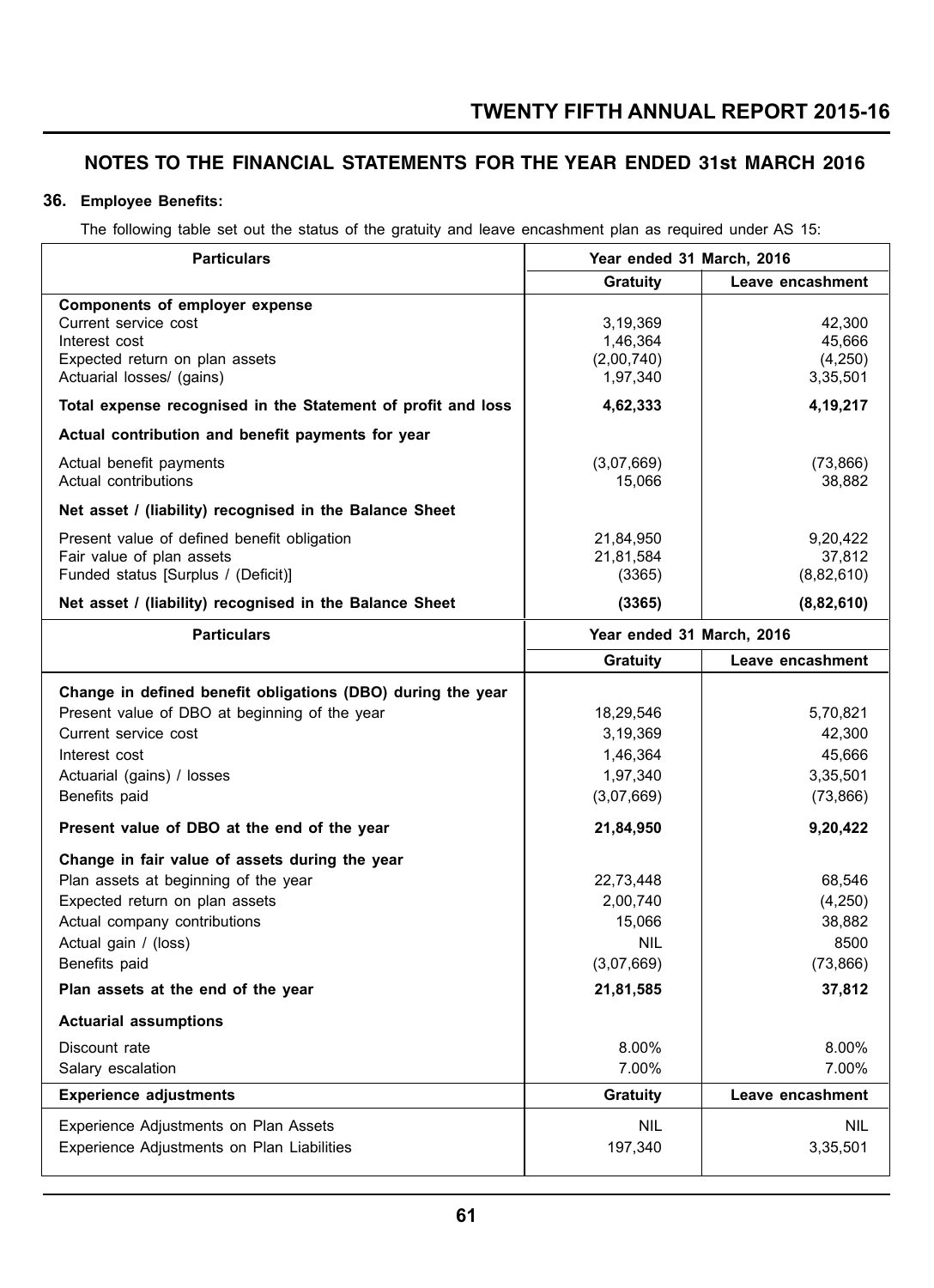#### **37. Segment Reporting:**

The Company is operating in Forgings & Castings which is treated as related products since both falls under automotive industry. The risk and rewards are not independent of each other. Therefore, the Company is operating in one segment and hence no disclosure as per A.S 17 – "Segment Reporting" is made.

#### **38. Calculation of Earnings per share as per Accounting Standard (AS-20) "Earnings per Share"**

| <b>PARTICULARS</b>                   | 2015-16          | 2014-15       |
|--------------------------------------|------------------|---------------|
| Net Profit/(Loss) for the year       | (1, 37, 93, 433) | (1,80,53,605) |
| Weighted average no of equity shares | 10,19,96,525     | 10,19,96,525  |
| Nominal Value per share              |                  |               |
| Basic and Diluted EPS                | (0.15)           | (0.18)        |

#### **39. Contingent Liability:**

The company is yet to receive certain C-forms for the interstate sales made. In case if the company fails to receive the same, there will be an estimated outflow of funds to the extent of Rs. 9.70 lakhs (Previous Year – Rs. 6.13 lakhs)

The notes above form an integral part of the financial statements. This is the notes to accounts referred to in our report of even date.

**For and on behalf of the Board of Directors**

 **For B.N.Subramanya & Co.** Chartered Accountants<br>FRN : 004142S FRN : 004142S

**Suresh Shastry Supriya Shastry Hareesha Gowda Devendra Nayak** Chairman & Managing Director Whole Time Director Company Secretary Partner DIN: 1099554 DIN: 1327762 M.No: ACS 44176 M.No: 027449

Place: Bangalore Date : 30.05.2016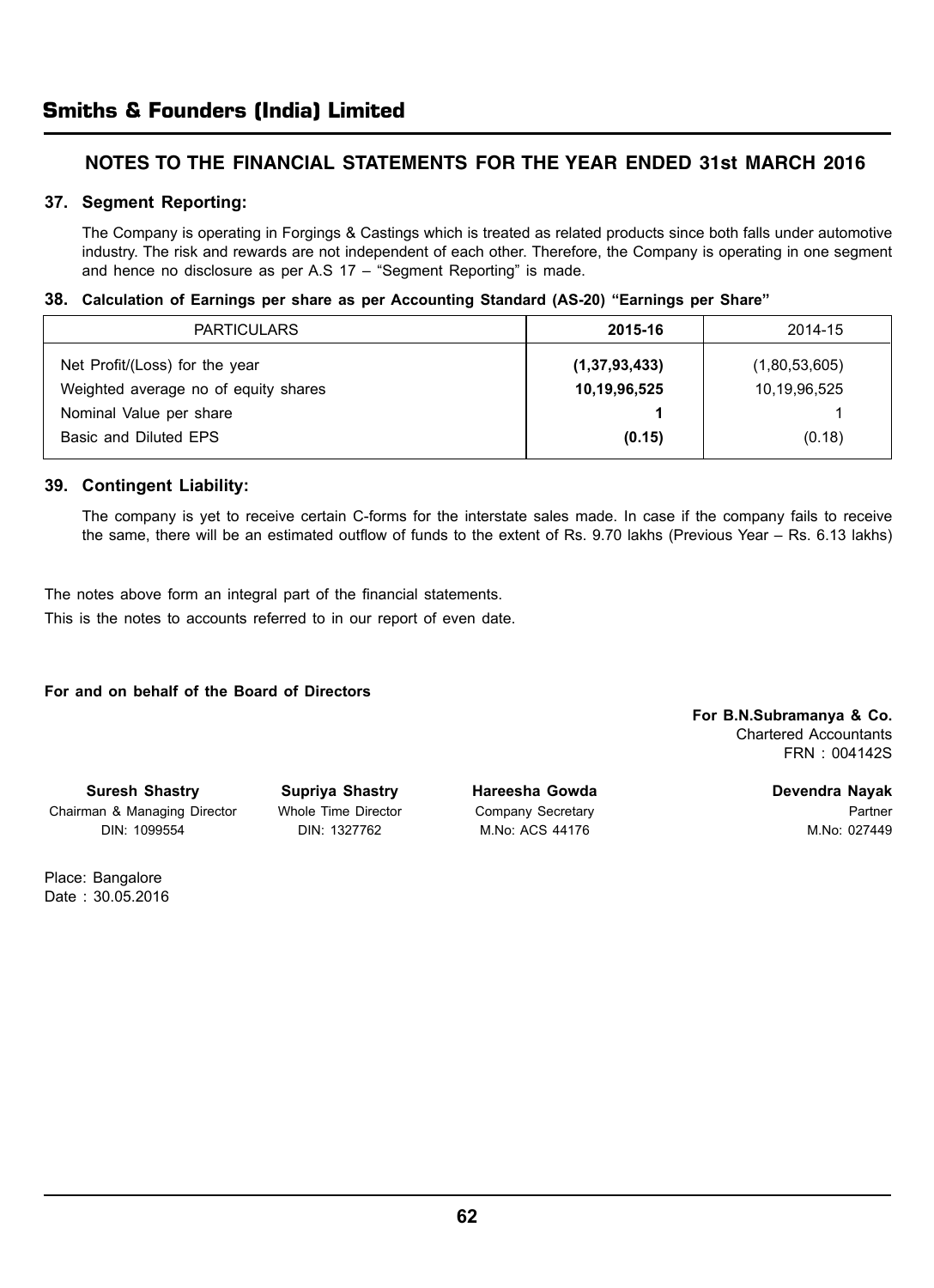#### **PROXY FORM**

|  | <b>Smiths &amp; Founders (India) Limited</b> |  |  |
|--|----------------------------------------------|--|--|
|  |                                              |  |  |

CIN: L85110KA1990PLC011303

Regd.Office: No.505, 5th Floor, Brigade Rubix, No.20, HMT Main Road, Bangalore 560 013

*[Pursuant to section 105(6) of the Companies Act, 2013 and rule 19(3) of the Companies (Management and Administration) Rules, 2014]*

Name of the member (s) :

Registered address :

E-mail Id :

Folio No. / Client Id :

DP ID :

I/We, being the member (s) of ...................... shares of the Smiths & Founders (India) Limited, hereby appoint :

| $\overline{2}$ |  |
|----------------|--|
|                |  |
|                |  |
|                |  |
| 3 <sub>l</sub> |  |
|                |  |
|                |  |
|                |  |

as my/our proxy to attend and vote (on a poll) for me/us and on my/our behalf at the Twenty-fifth Annual General Meeting of the Company, to be held on Saturday, the 24th day of September, 2016 at 10.00 a.m. at MEWS Ladies Club, No.37, 17th Cross (between 4th & 6th Main), Malleswaram, Bangalore 560 055 and at any adjournment thereof in respect of such resolutions as are indicated below:

| <b>Resolution</b><br>No. | <b>Description</b>                                                                                                           | For | Against |
|--------------------------|------------------------------------------------------------------------------------------------------------------------------|-----|---------|
|                          | Adoption of Audited Financial Statements for the year ended March 31, 2016.                                                  |     |         |
| 2                        | Re-appointment of Ms. Supriya Shastry as a Director.                                                                         |     |         |
| 3                        | Re-appointment of Mr. Suresh Shastry as a Director.                                                                          |     |         |
| 4                        | Ratification of appointment of M/s. B.N. Subramanya & Co.,<br>Chartered Accountants, as Auditors and fix their remuneration. |     |         |

|                                                    | Affix<br>1 Rupee |
|----------------------------------------------------|------------------|
| Signed this  day of  2016 Signature of shareholder | Revenue          |
|                                                    | Stamp            |

\_\_\_\_\_\_\_\_\_\_\_\_\_\_\_\_\_\_\_\_\_\_\_\_\_\_ \_\_\_\_\_\_\_\_\_\_\_\_\_\_\_\_\_\_\_\_\_\_\_\_\_\_\_ \_\_\_\_\_\_\_\_\_\_\_\_\_\_\_\_\_\_\_\_\_\_\_\_\_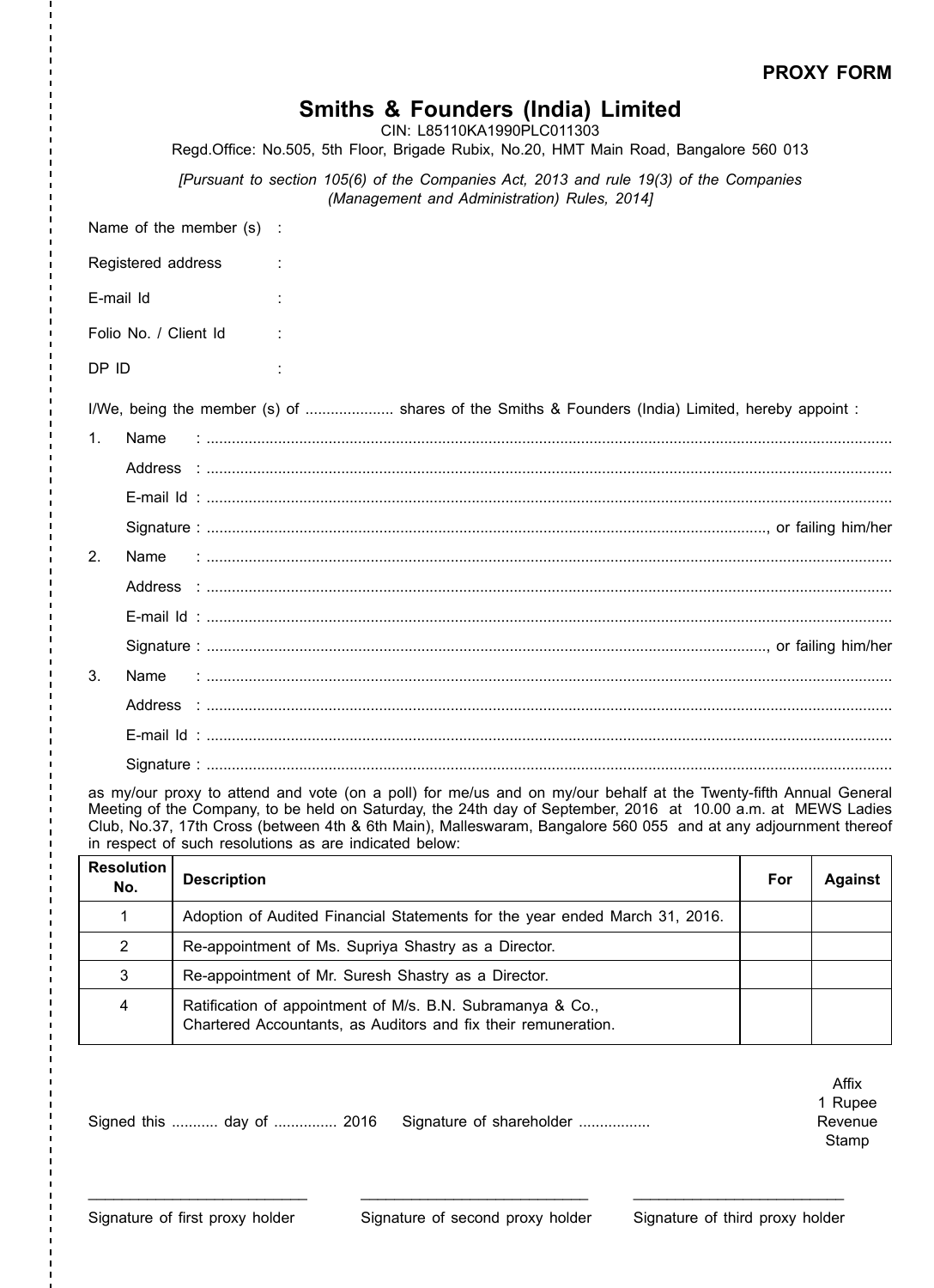#### **Note :**

- **(1) This form of proxy in order to be effective should be duly completed and deposited at the Registered Office of the Company, not less than 48 hours before the commencement of the meeting.**
- **(2) A proxy need not be a member of the Company.**
- (3) A person can act as a proxy on behalf of members not exceeding fifty and holding in the aggregate not more than 10% of the total share capital of the Company carrying voting rights. A member holding more than 10% of the total share capital of the Company carrying voting rights may appoint a single person as proxy and such person shall not act as a proxy for any other person or shareholder.
- (4) **This is only optional.** Please put a 'X' in the appropriate column against the resolutions indicated in the Box. If you leave the 'For' or 'Against' column blank against any or all the resolutions, your Proxy will be entitled to vote in the manner as he/she thinks appropriate.
- (5) Appointing a proxy does not prevent a member from attending the meeting in person if he/she so wishes.
- (6) In the case of joint holders, the signature of any one holder will be sufficient, but names of all the joint holders should be stated.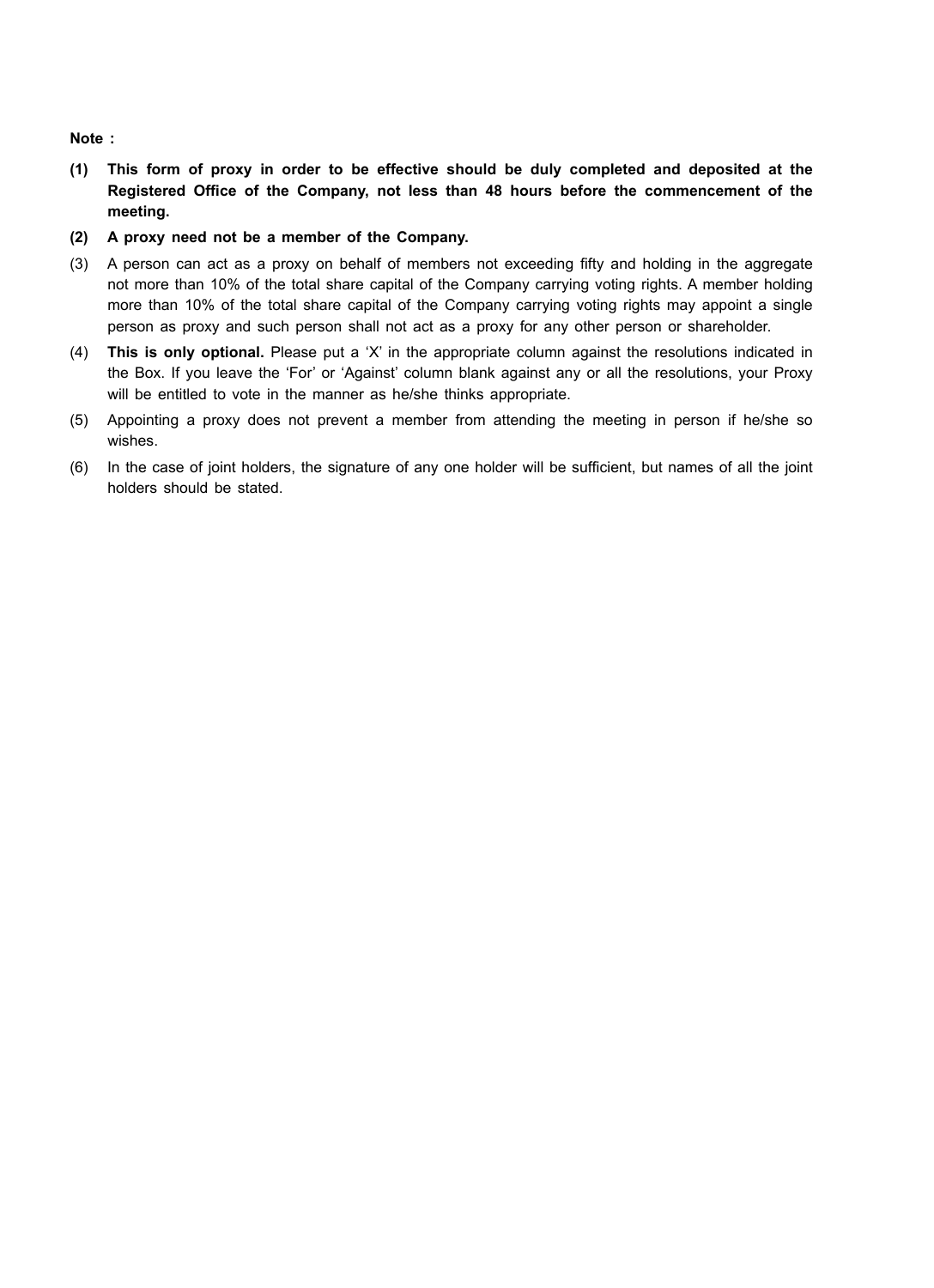### **Smiths & Founders (India) Limited**

Regd.Office : No.505, 5th Floor, Brigade Rubix, No.20, HMT Main Road, Bangalore 560 013, Phone : 80-64503851, e-mail : cosec@smithsandfoundersindia.com, CIN : L85100KA1990PLC011303

Dear Shareholder(s)

As per the Companies Act, 2013 every Company is required to maintain its Register of Members in new format fully updated. In view of this new requirement, we request you to provide the details as sought below duly filled and signed to our Registrar and Share Transfer Agents:

#### **Integrated Enterprises (India) Limited**

30, Ramana Residency, 4th Cross, Sampige Road, Malleswaram, Bangalore 560003

**Note:** Shareholders holding shares in demat form are requested to update their details to their Depository Participant where they have opened their Demat Account.

Dear Sir/Madam,

I/We wish to furnish the following details for updating in the Company's Register of Members pursuant to Section 88 of the Companies Act, 2013 and Rule 3(1) of the Companies (Management & Administration) Rules, 2014.

| SI.No.         | <b>Particulars</b>                                                                                      | <b>Details</b> |
|----------------|---------------------------------------------------------------------------------------------------------|----------------|
| 1              | Folio Number                                                                                            |                |
| $\overline{2}$ | Name of the Shareholder(s)                                                                              |                |
| 3              | Name of Joint Holders, if any                                                                           |                |
| 4              | Address/Registered Address<br>(in case of body corporate)                                               |                |
| 5              | E-mail Id. (to which documents/notices can be<br>served through electronic mode)                        |                |
| 6              | CIN/Registration No. (in case of body corporate)                                                        |                |
| $\overline{7}$ | Unique Identification No.                                                                               |                |
| 8              | Father's/Mother's/Spouse's Name                                                                         |                |
| 9              | <b>Status</b>                                                                                           |                |
| 10             | Occupation                                                                                              |                |
| 11             | PAN No.                                                                                                 |                |
| 12             | Nationality                                                                                             |                |
| 13             | Whether you wish to receive Notices, Report and Accounts<br>and other documents through electronic mode |                |

Place :

Date : (Signature of Shareholder/s)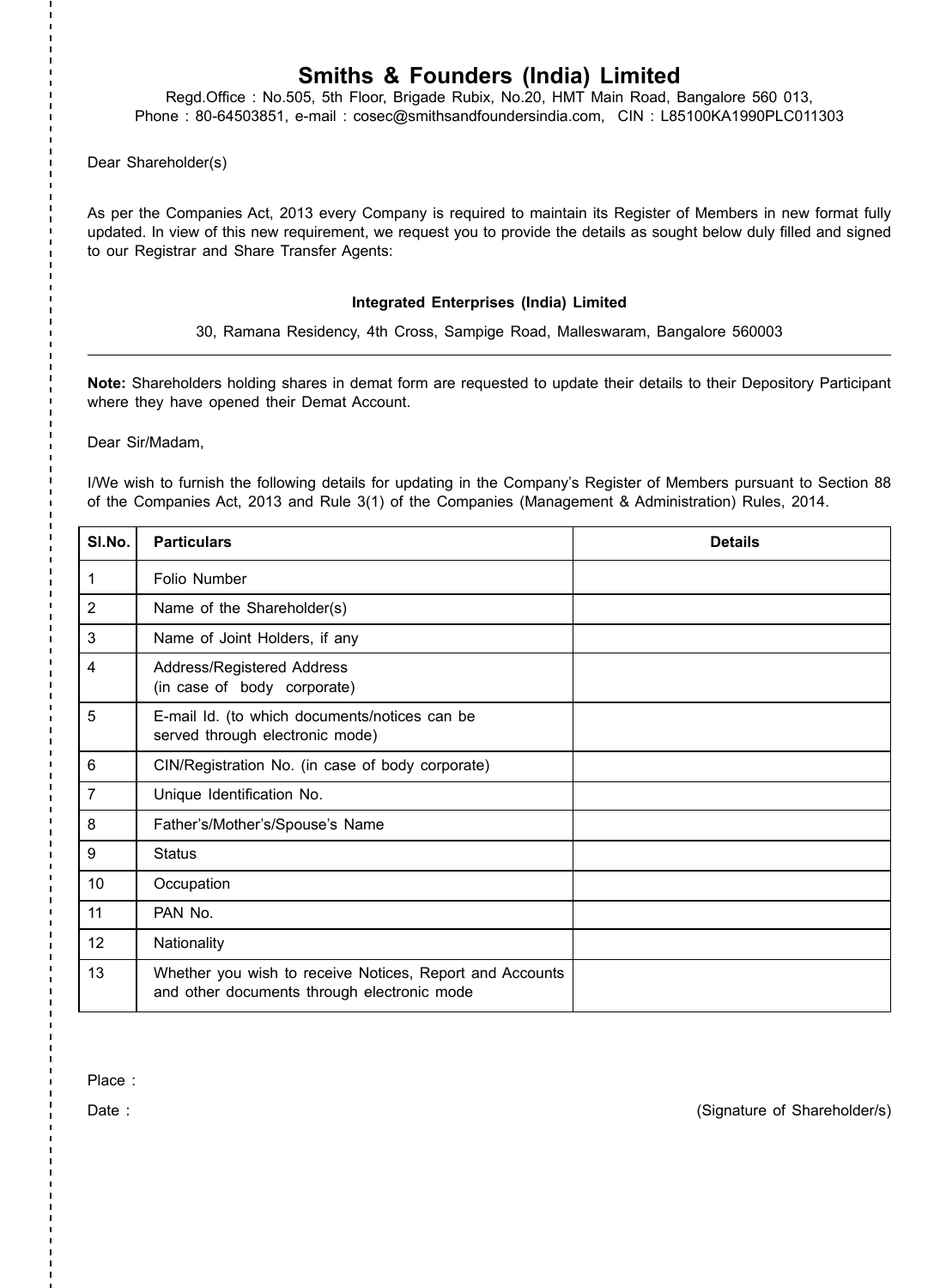**This page has been intentionally left blank**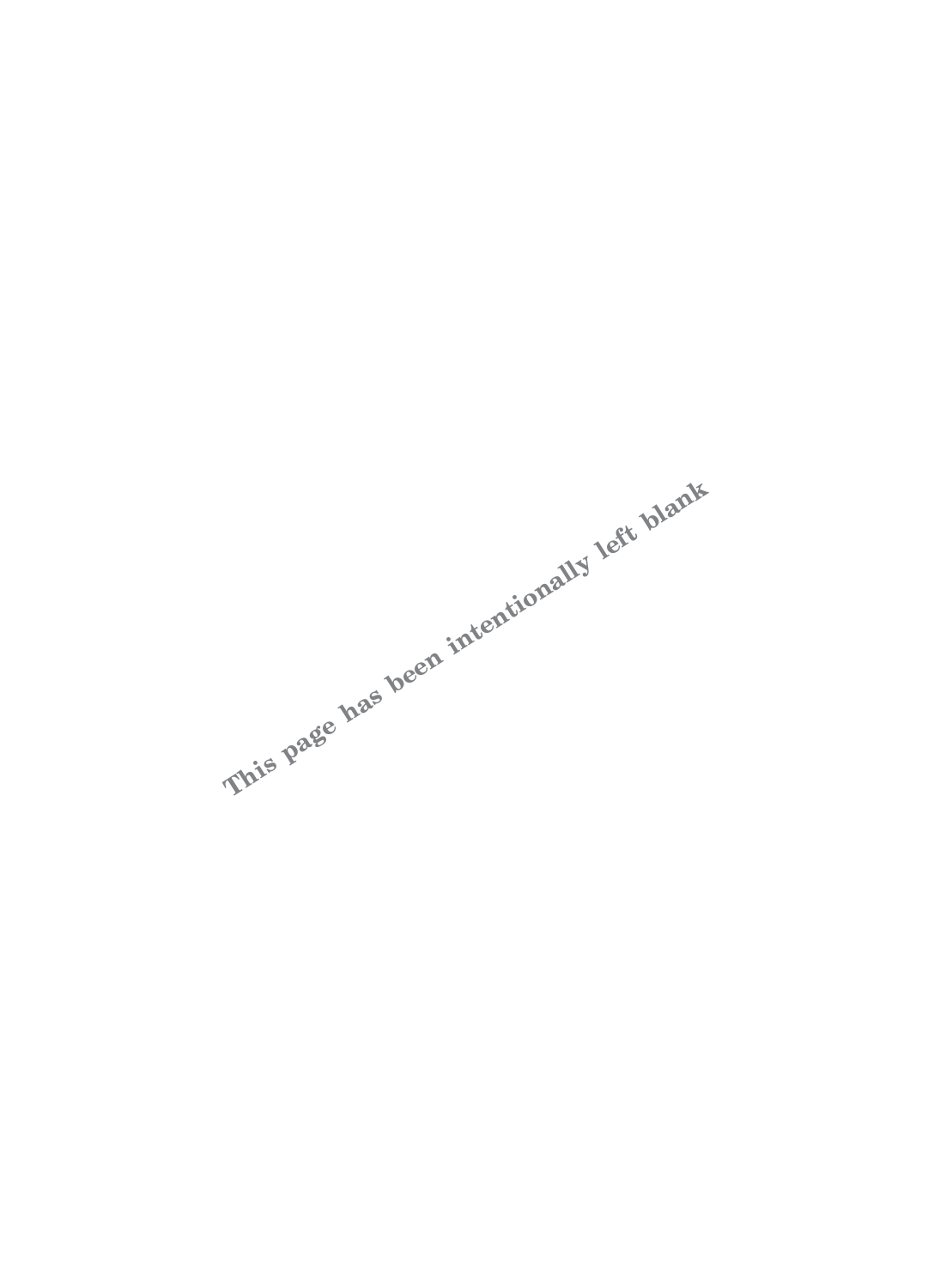# af é as de œ G 医性质 D-Mode curriculus  $\Delta \ll \Delta_{\rm Edd}$ is and ĵ ł Ł

#### **VENUE ROUTE MAP**